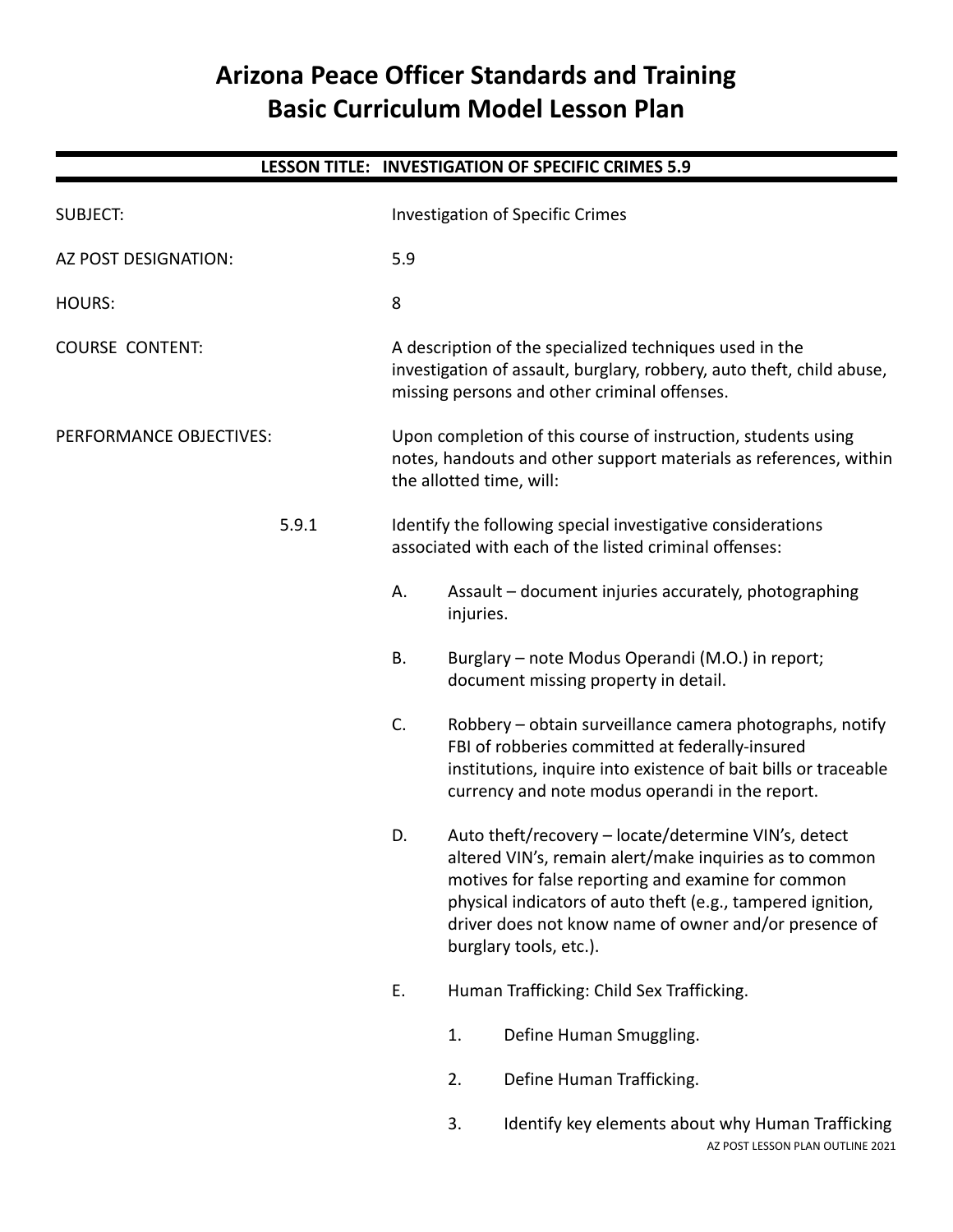is the second most profitable enterprise for organized crime.

- 4. Identify the locations where predators locate their potential victims and who the vulnerable populations are.
- 5. Identify key factors or traits about how/why a person becomes a victim of Human Trafficking.
- 6. Identify who in law enforcement has the greatest potential to encounter victims or suspects involved in human trafficking.
- 7. Identify the resources available to victims of Human Trafficking.
- 8. Identify Arizona Revised Statutes pertaining to Human Trafficking.
- 5.9.2 Identify the common locations of VIN's.
- 5.9.3 Identify the common physical characteristics of false/altered VIN's.
- 5.9.4 Identify the following items of evidence which corroborate child abuse charges:
	- A. Photographs of injuries and surroundings.
	- B. Physician's report.
	- C. Instruments or implements used in the crime.
	- D. Past medical history indicating previous abuse.
	- E. Witness statements.
- 5.9.5 Identify the following different types of bad checks and the procedures for handling each:
	- A. Insufficient funds refer to the County Attorney's office.
	- B. Closed account refer to the County Attorney's office.
	- C. Forgery conduct an initial investigation.
- 5.9.6 Identify the following procedures required for an initial response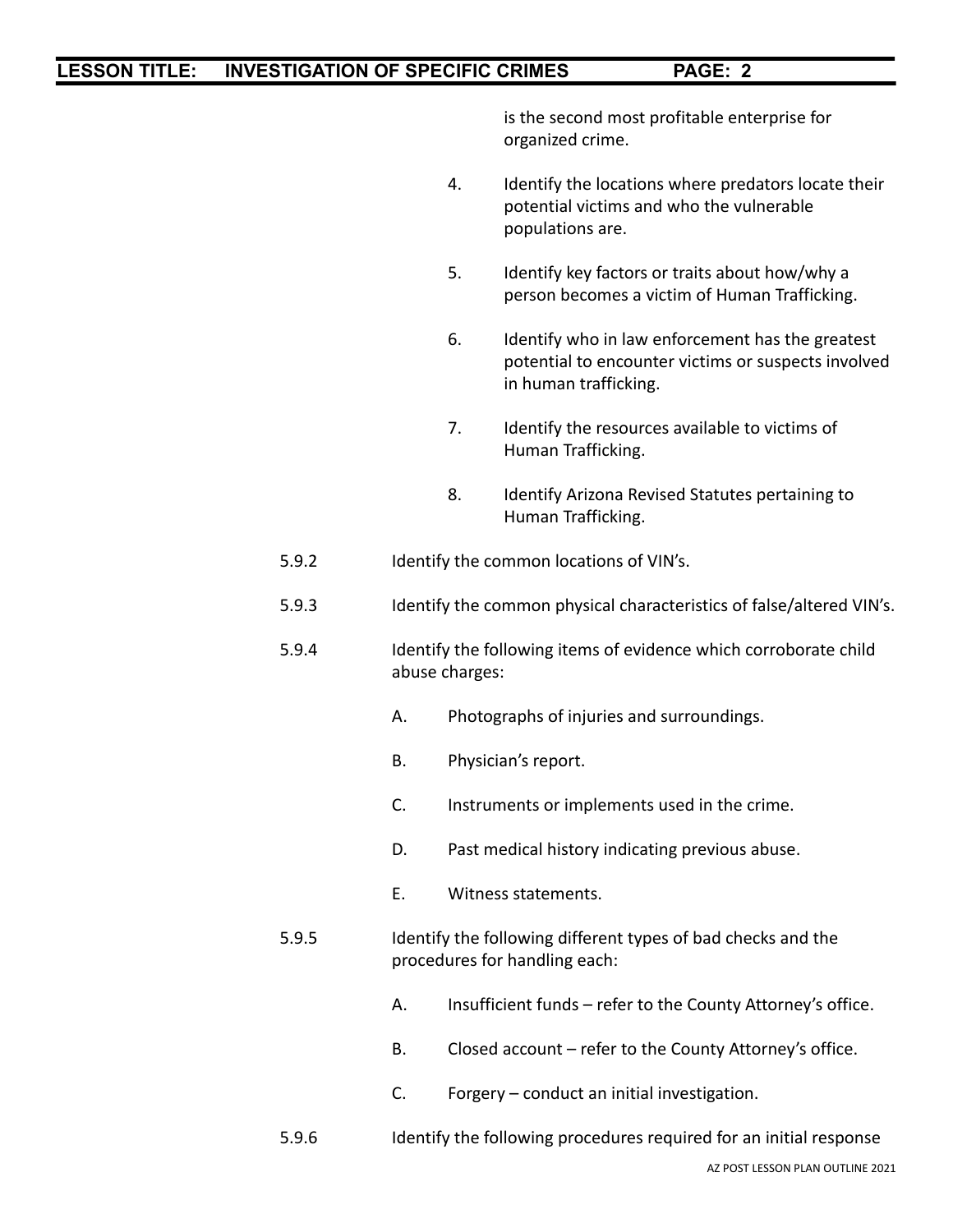to a missing person case:

- A. Verify the report is a missing person case.
- B. Determine the type of missing person case.
- C. Determine if the person is at risk.
- D. Obtain a description.
- E. Obtain a recent photograph.
- F. Attempt to locate.
- G. Request assistance, if appropriate.
- H. Notify other agencies.
- I. Complete required report(s).
- 5.9.7 Identify the following factors that influence the nature of response to a report of a missing person:
	- A. Missing persons:
		- 1. Age.
		- 2. Mental/emotional condition.
		- 3. Medical/physical condition.
		- 4. Family/social environment.
		- 5. Knowledge of the area.
		- 6. Living conditions.
	- B. Suspicious circumstances.
	- C. Weather conditions.
- 5.9.8 Identify that it is necessary to conduct a thorough search of a reported missing small child's home and yard at the onset of the investigation.
- 5.9.9 Identify the following methods for determining whether recovered property is linked to a crime: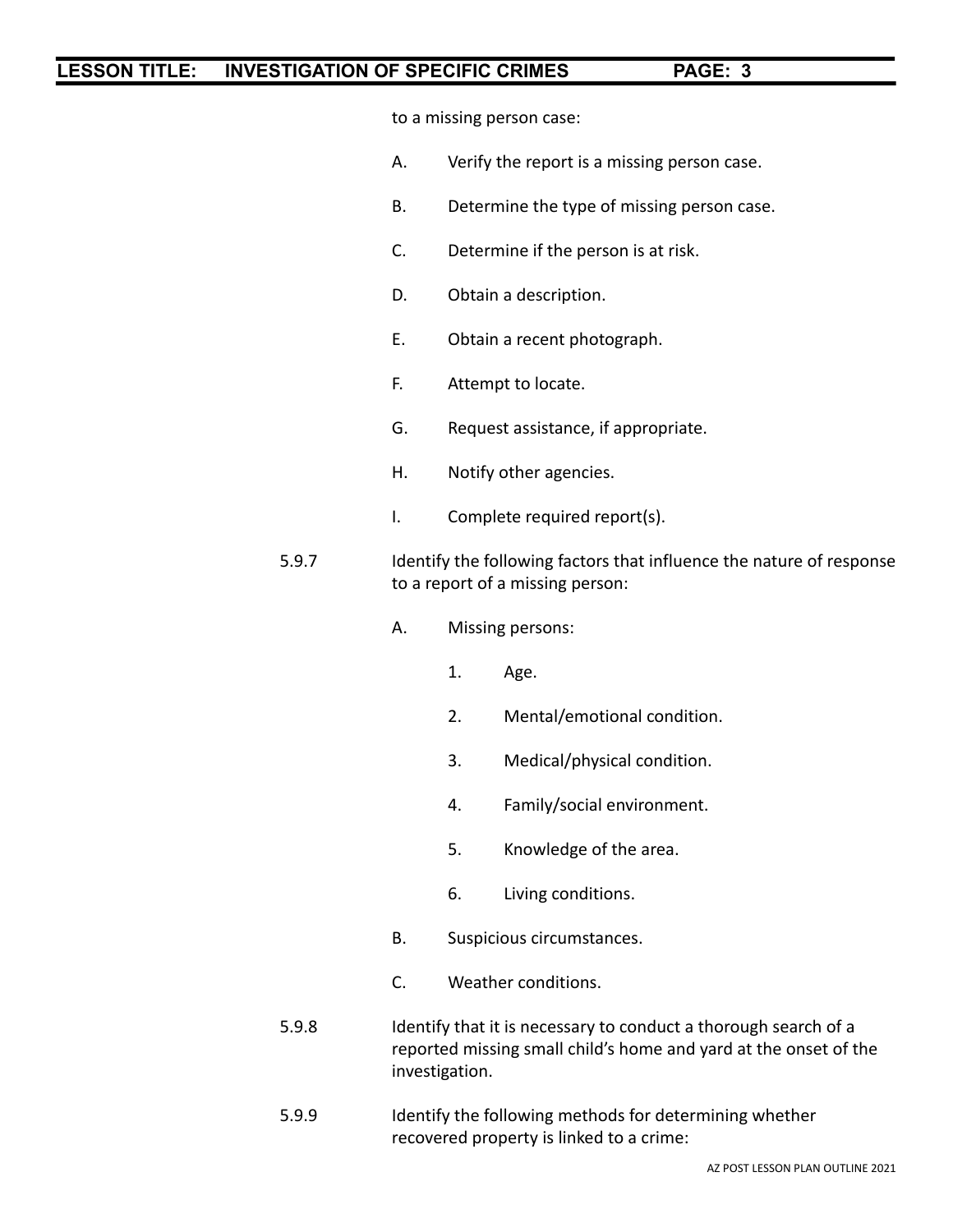- A. National Crime Information Center (NCIC) check.
- B. Check with "Stolen Property Detail" (e.g., Pawn Shop Detail, Property Identification Unit, etc.).
- C. Communication with other officers.
- 5.9.10 Identify the following procedures which should be followed when investigating instances of child abuse:
	- A. Interview all parties involved.
	- B. Interview and examine the minor alone.
	- C. Look for physical and behavioral indicators of abuse (e.g., suspicious bruises, welts, burns, fear of parents/adults, etc.).
	- D. Look for behavioral indicators of abusive parents (e.g. emotional immaturity, referring to a child as "bad"/"evil," attempt to conceal a child's injury(ies), etc.).
	- E. Compare the explanation offered by a parent/guardian and the actual injury(ies) to the minor.
	- F. Record all statements from all parties.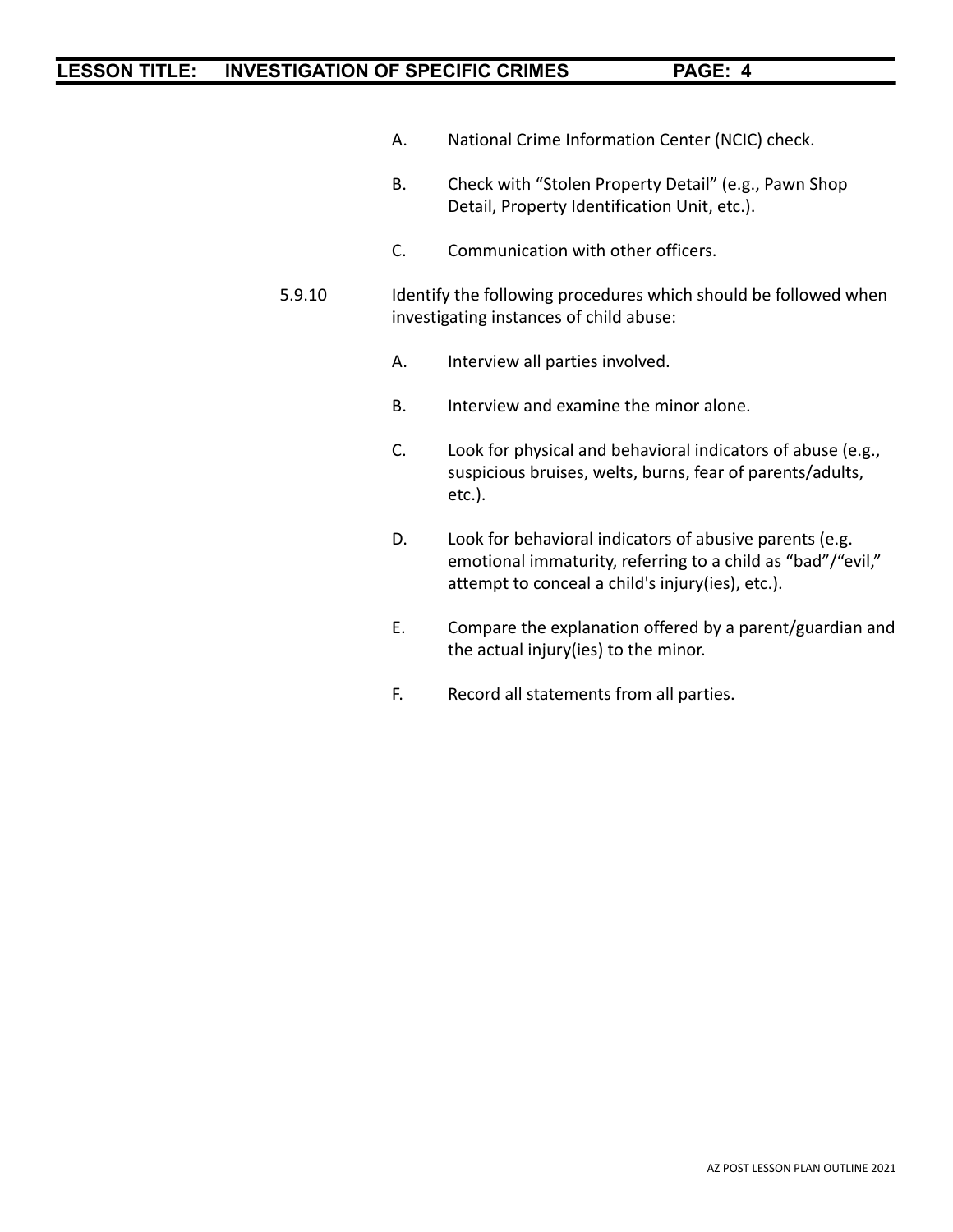| DATE FIRST PREPARED:                                                                                                                                                                                           | June 1995                                                                                                                                                                                               |                                                                                                                                       |  |
|----------------------------------------------------------------------------------------------------------------------------------------------------------------------------------------------------------------|---------------------------------------------------------------------------------------------------------------------------------------------------------------------------------------------------------|---------------------------------------------------------------------------------------------------------------------------------------|--|
| PREPARED BY:                                                                                                                                                                                                   | Steve Johnson                                                                                                                                                                                           |                                                                                                                                       |  |
| <b>REVIEWED - REVISED:</b><br><b>REVIEWED - REVISED:</b><br><b>REVIEWED - REVISED:</b><br><b>REVIEWED - REVISED:</b><br><b>REVIEWED - REVISED:</b><br><b>REVIEWED - REVISED:</b><br><b>REVIEWED - REVISED:</b> | <b>SME Committee</b><br><b>SME Committee</b><br>AZ POST (Word)<br><b>SME Committee</b><br>AZ POST (minor edits)<br>AZ POST Staff<br>Human Trafficking added.<br>Section XX plus performance objectives. | DATE: November 2000<br>DATE: December 2001<br>DATE: April 2003<br>DATE: Nov 05 - May 06<br>DATE: April 2010<br>DATE: June 2013        |  |
| <b>REVIEWED - REVISED:</b>                                                                                                                                                                                     | Investigation of Child Abuse DATE: April 2019<br><b>Charges Section XIV</b><br>Lt. Jeffrey Benza, Phoenix PD<br>Lt. Casey Tornberg, Phoenix PD                                                          | DATE: December 2014                                                                                                                   |  |
| <b>Academy Distribution Date</b><br><b>Effective Date</b><br><b>REVIEWED - REVISED:</b><br>REVIEWED - REVISED:<br>REVIEWED - REVISED:<br>AZ POST - APPROVAL:<br>AZ POST - APPROVAL:                            | AZPOST (DocX)<br>Amanda Faust<br>Lori Wait                                                                                                                                                              | DATE: September 1, 2020<br>DATE: September 1, 2020<br>DATE: December 2021<br>DATE:<br>DATE:<br>DATE: July 2020<br>DATE: December 2021 |  |
| <b>INSTRUCTOR REFERENCES:</b>                                                                                                                                                                                  |                                                                                                                                                                                                         |                                                                                                                                       |  |
| <b>CLASS LEVEL:</b>                                                                                                                                                                                            | Student                                                                                                                                                                                                 |                                                                                                                                       |  |
| <b>TRAINING AIDS:</b>                                                                                                                                                                                          | 2014 AZPOST Human Trafficking Video. NICB - Quick Reference<br>Guide http://www.azleg.gov/ArizonaRevisedStatutes.asp                                                                                    |                                                                                                                                       |  |
| <b>INSTRUCTIONAL STRATEGY:</b>                                                                                                                                                                                 | Interactive lecture and class discussion.                                                                                                                                                               |                                                                                                                                       |  |
| <b>SUCCESS CRITERIA:</b>                                                                                                                                                                                       | 70% or higher on a written, multiple-choice examination.                                                                                                                                                |                                                                                                                                       |  |
| <b>REVISIONS:</b>                                                                                                                                                                                              | Highlighted                                                                                                                                                                                             |                                                                                                                                       |  |
| <b>COMPUTER FILE NAME:</b>                                                                                                                                                                                     | 5.9 Investigation of Specific Crimes                                                                                                                                                                    |                                                                                                                                       |  |
| DATE RELEASED TO THE SHARE FILE:                                                                                                                                                                               | May 27, 2022                                                                                                                                                                                            |                                                                                                                                       |  |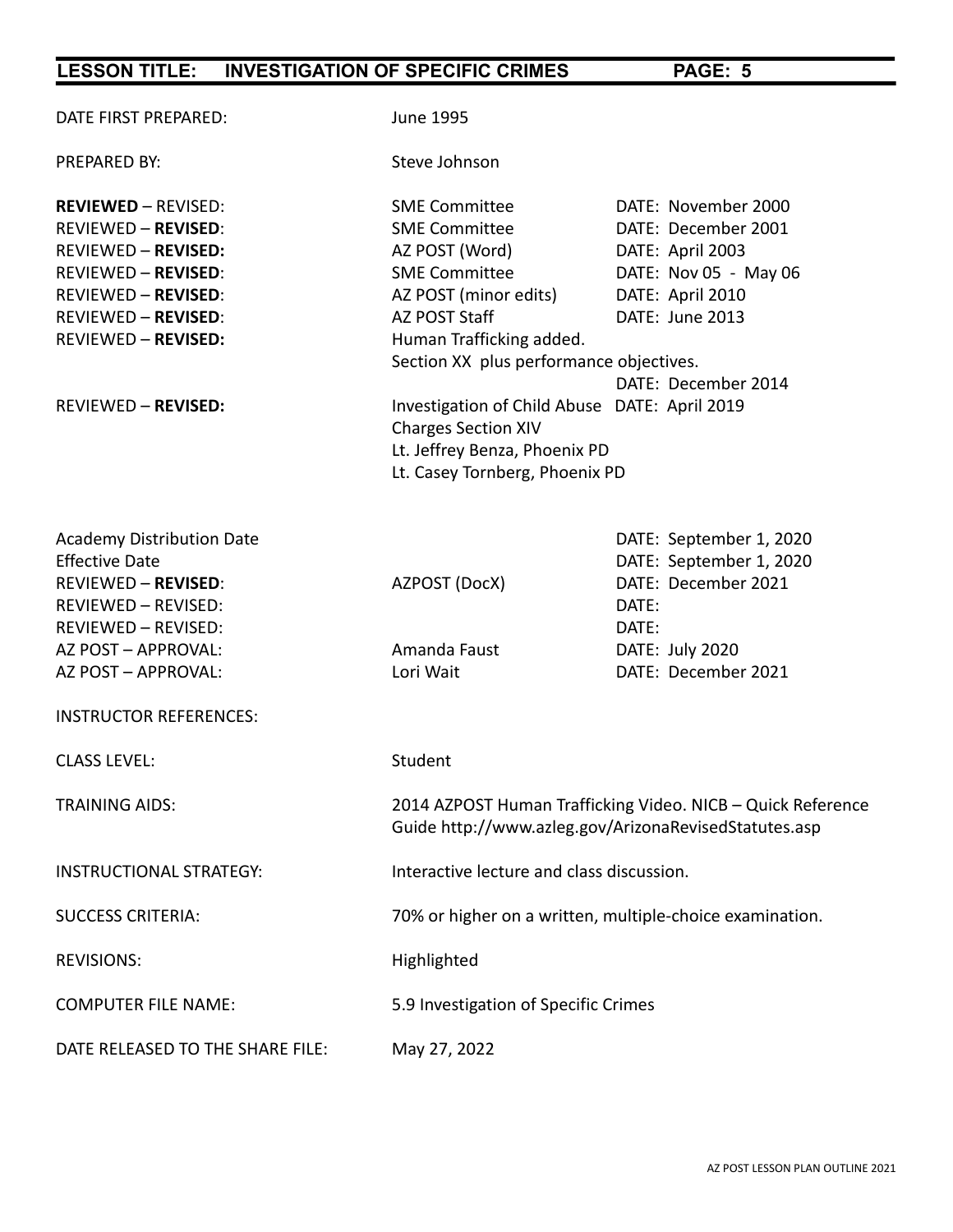#### **I. INTRODUCTION**

- A. Instructor (self) introduction. **P. O. 5.9.1**
- B. Preview of performance objectives.

#### **II. INVESTIGATION CONSIDERATIONS**

- A. Arizona Revised Statutes.
	- 1. Statutes relating to assaults:
		- a. Endangerment.
		- b. Assault.
		- c. Aggravated assault.
	- 2. Definitions:
		- a. Culpable mental state.
		- b. Intentionally.
		- c. Knowingly.
		- d. Recklessly.
		- e. Dangerous instrument.
		- f. Serious physical injury.
- B. Handling evidence.
	- 1. Weapons.
	- 2. Weapons without blood.
	- 3. Clothing.
- C. Types of wounds.
- D. Assault reports.
	- 1. Synopsis.
	- 2. Narrative.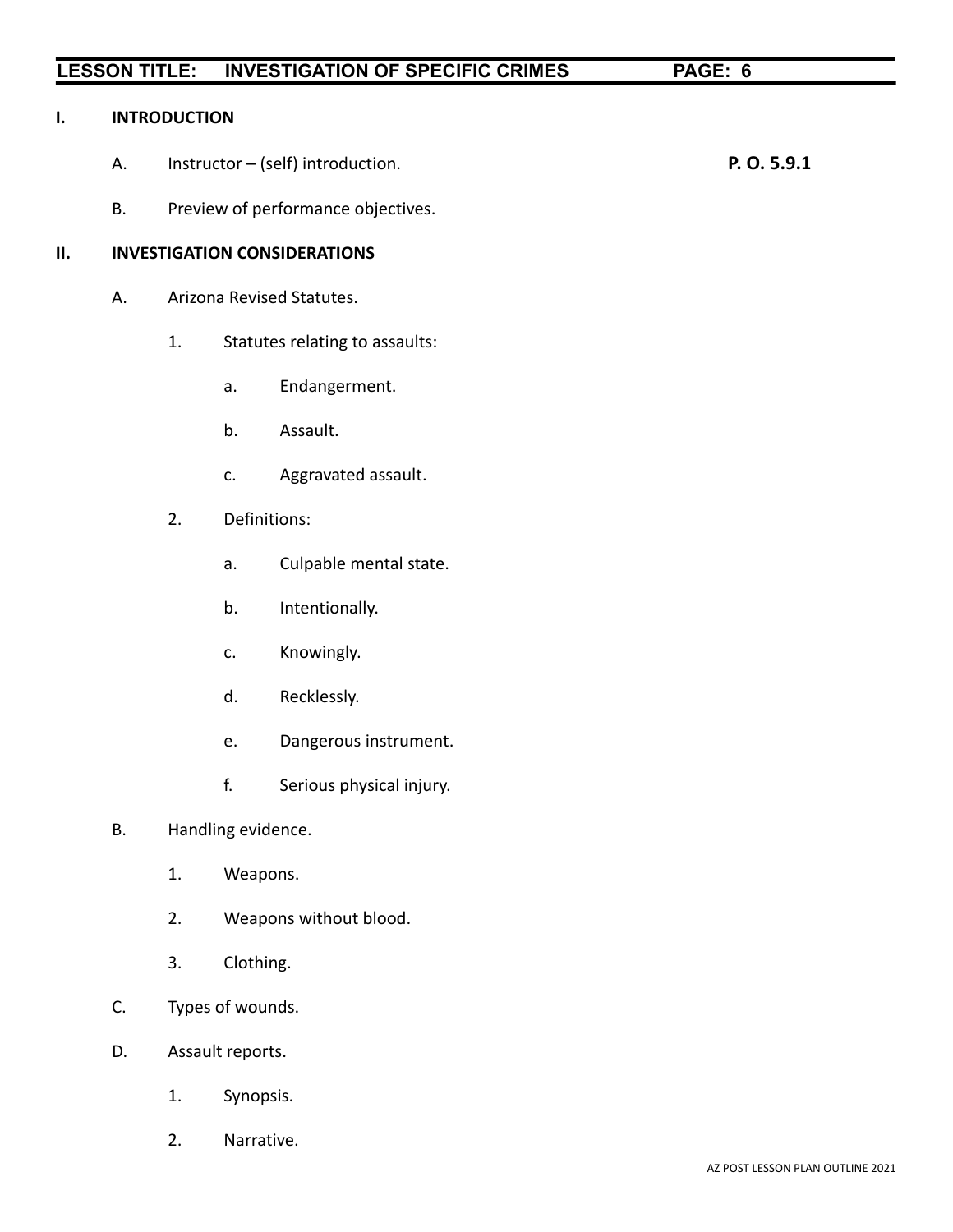- 3. Statements.
- 4. Miscellaneous information. **P. O. 5.9.1A**

#### **III. CONDUCTING A PRELIMINARY ASSAULT INVESTIGATION**

- A. Assure officer safety the threat to officer safety, as well as any further danger to civilians in the area, must be of concern to the officer(s) on the scene.
- B. Administer first aid as needed: The officer's primary concern should be to render aid to injured parties.
- C. Interview victim(s) and witness(es) concerning the incident and document this (including name, address, telephone number, business address and business telephone number).
- D. Establish elements of the crime.
- E. Note the type of injury, hospitalization and doctor's comments.
- F. Note what type of weapon was used (if known).
- G. Obtain photographs of the victim and the scene.
- H. Note the relationship between the victim and the suspect.
- I. Will the victim prosecute?
- J. Cite, if possible, on misdemeanors.
- K. In serious cases (shootings, stabbings, etc.), call out a detective.

#### **IV. EVIDENCE**

- A. **Weapons** if they have no blood, have them printed. Note the position of the shells and if they were handled, indicate by whom.
- B. **Weapons with blood** carefully put them in paper bags or envelopes.
	- 1. Do not have them dusted for prints.
	- 2. Note on the bag(s) or envelope(s) that these items have not been fingerprinted.
	- 3. **NOTE:** If this is a firearm, it will have to be unloaded before bagging.
	- 4. Always follow proper evidence preservation procedures and officer safety when handling a firearm.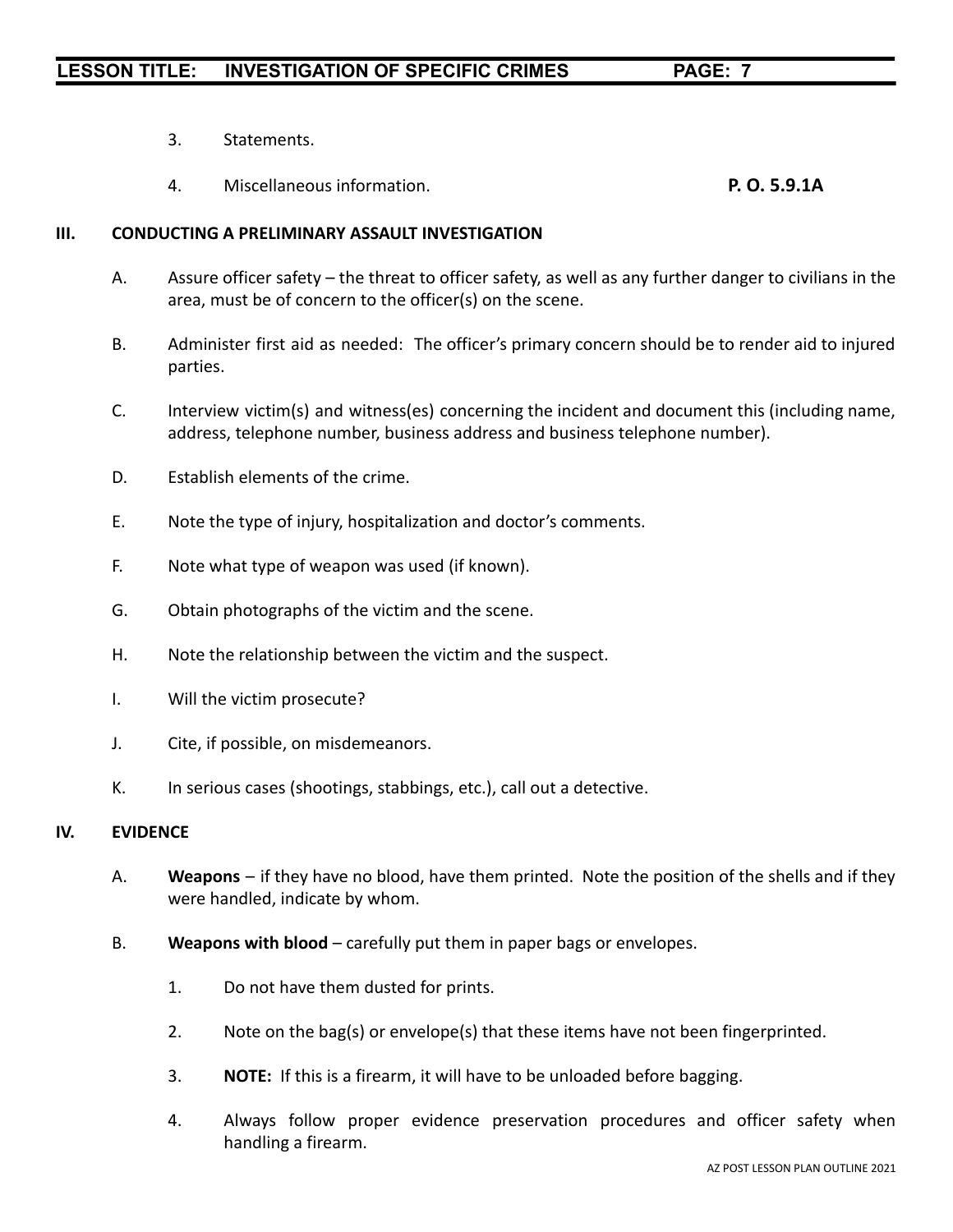- C. **Clothing** inner and outer clothing. *INSTRUCTOR NOTE: Let air dry.*
	- 1. If from a shooting, hang up or lay flat. Do not roll or fold.
	- 2. If bloody, hang up or lay out to dry.
	- 3. Dry blood on clothing roll or fold and put in a paper bag or envelope never in plastic! *INSTRUCTOR NOTE: Discuss Putrefaction.*
- D. Observe the wound.

#### **V. STATUTES RELATING TO ASSAULTS**

- A. A.R.S. §13-1201 Endangerment: Classification.
	- 1. A person commits endangerment by recklessly endangering another person with a substantial risk of imminent death or physical injury.
	- 2. Endangerment involving a substantial risk of imminent death is a Class 6 felony. In all other cases, it is a Class 1 misdemeanor.
- B. A.R.S. §13-1202 Threatening or intimidating: Classification.
	- 1. A person commits threatening or intimidating if such person with the intent to terrify, threatens or intimidates by word or conduct:
		- a. To cause physical injury to another person or serious damage to the property of another; or
		- b. To cause, or in reckless disregard to causing, serious public inconvenience including, but not limited to, evacuation of a building, place of assembly or transportation facility; or
		- c. To cause physical injury to another person or serious damage to the property of another in order to promote, further or assist in the interests of a criminal street gang or a criminal syndicate of a racketeering enterprise.
	- 2. Threatening or intimidating pursuant to subsection A, paragraph 1 or 2, is a Class 1 misdemeanor.
	- 3. Threatening or intimidating pursuant to subsection A, paragraph 3, is a Class 4 felony.
- C. A.R.S. §13-1203 Assault: Classification.
	- 1. A person commits assault by: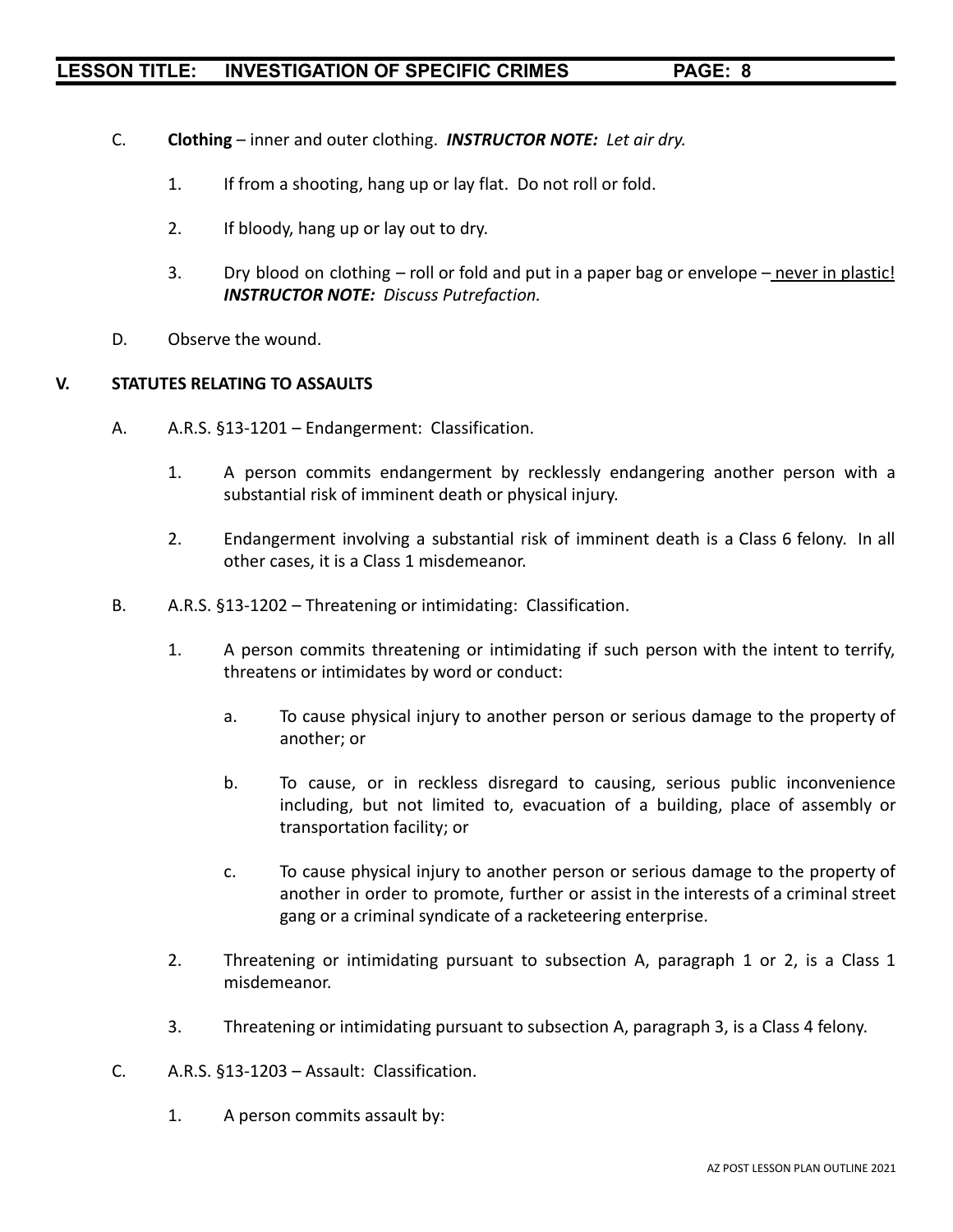- a. Intentionally, knowingly or recklessly causing any physical injury to another person; or
- b. Intentionally placing another person in reasonable apprehension of imminent physical injury; or
- c. Knowingly touching another person with the intent to injure, insult or provoke such a person.
- 2. Assault committed intentionally or knowingly pursuant to subsection A, paragraph 1, is a Class 1 misdemeanor.
- 3. Assault committed recklessly pursuant to subsection A, paragraph 2, is a Class 2 misdemeanor.
- 4. Assault committed pursuant to subsection A, paragraph 3, is a Class 3 misdemeanor.
- D. A.R.S. §13-1204 Aggravated assault: Classification.
	- 1. A person commits aggravated assault if such person commits assault as defined in A.R.S. §13-1203 under any of the following circumstances:
		- a. If such a person causes serious physical injury to another.
		- b. If such a person uses a deadly weapon or dangerous instrument.
		- c. If such person commits the assault after entering the private home of another with the intent to commit the assault.
		- d. If such person is eighteen years of age or more and commits assault upon a child the age of fifteen years or under.
		- e. If such person commits the assault knowing or having reason to know that the victim is a peace officer, or a person summoned and directed by such officer while engaged in the execution of any official duties.
		- f. If such person commits the assault knowing or having reason to know the victim is a teacher or other employee, is upon the ground of a school or grounds adjacent to such school, or is in any part of a building or vehicle used for school purposes, or any teacher or school nurse visiting a private home in the course of his/her professional duties, or any teacher engaged in any authorized and organized classroom activity held on other school grounds.
		- g. If such person is imprisoned in the custody of the State Department of Corrections, a private contract correctional facility, a law enforcement agency, county or city jail, or adult or juvenile detention facility of a city or county or subject to the custody of personnel from such department, agency, jail or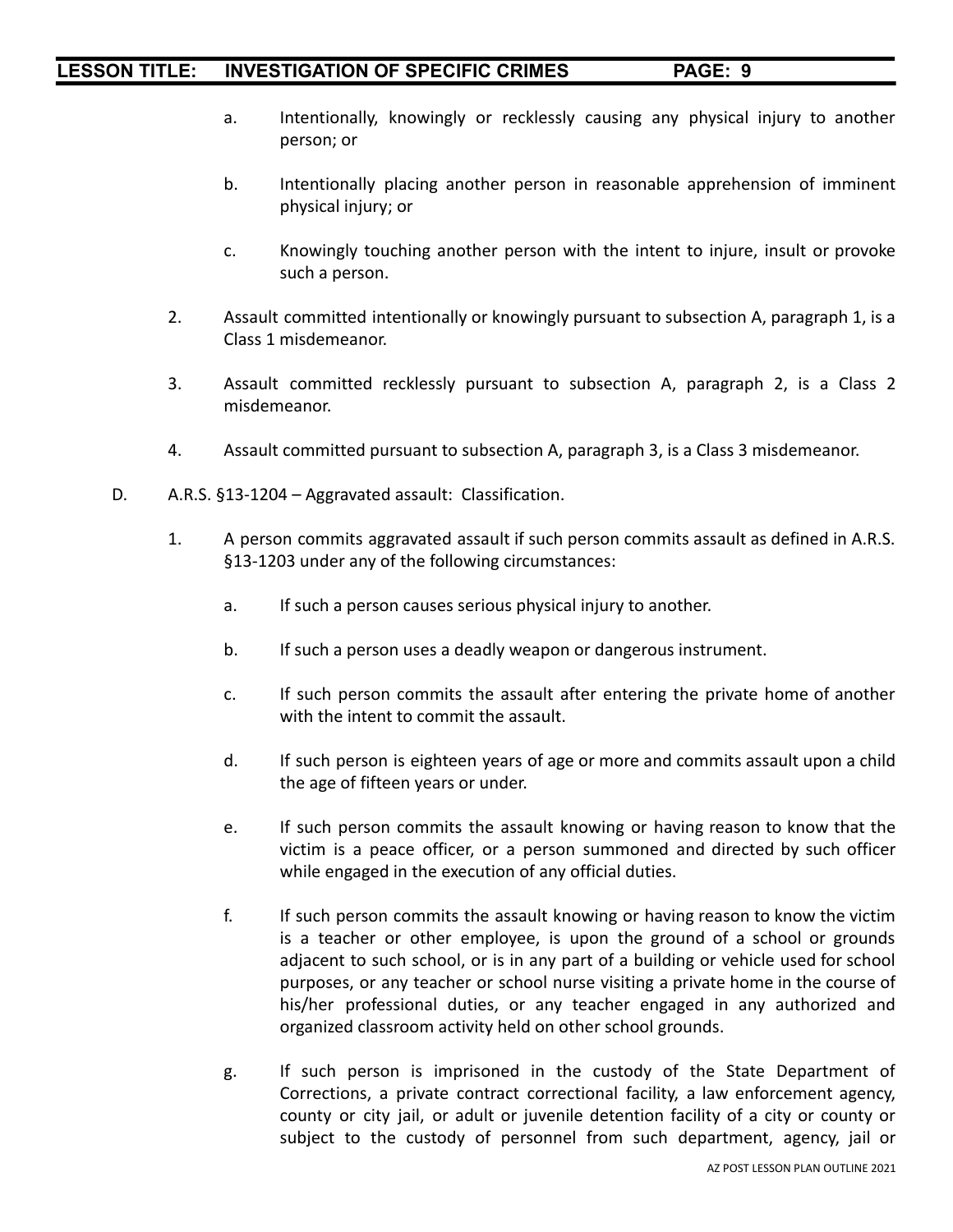detention facility, and commits the assault knowing or having reason to know the victim is an employee of such department, agency, jail or detention facility, acting in an official capacity.

- h. If such person commits the assault while the victim is bound or otherwise physically restrained, or while the victim's capacity to resist is substantially impaired.
- i. If such person commits the assault knowing or having reason to know, that the victim is a firefighter, fire investigator, fire inspector, or paramedic engaged in the execution of any official duties, or a person summoned and directed by such individual while engaged in the execution of any official duties.
- j. If the person commits the assault knowing or having reason to know that the victim is a licensed health care practitioner who is certified or licensed pursuant to title 32, chapter 13, 15, 17 or 25, or a person summoned and directed by the licensed health care practitioner while engaged in the person's professional duties. The provisions of this paragraph do not apply if the person who commits the assault is seriously mentally ill, as defined in section 36-550, or is afflicted with Alzheimer's disease or related dementia.
- 2. Aggravated assault pursuant to subsection A, paragraph 1 or 2 of this section, is a Class 3 felony, except if the victim is under fifteen years of age, in which case it is a Class 2 felony, punishable pursuant to A.R.S. §13-604.1.
- 3. Aggravated assault pursuant to subsection A, paragraph 7 of this section is a Class 5 felony.
- 4. Aggravated assault pursuant to subsection A, paragraph 3, 4, 5, 6, 8, or 9 of this section is a Class A felony.
- E. A.R.S. §13-1205 Unlawfully administering intoxicating liquors, narcotic drugs or dangerous drugs: Classification.
	- 1. A person commits unlawfully administering intoxicating liquors, a narcotic drug or dangerous drug if for a purpose other than lawful medical or therapeutic treatment, such person knowingly introduces or causes to be introduced, into the body of another person without such other person's consent, intoxicating liquors, a narcotic drug or dangerous drug.
	- 2. Unlawfully administering intoxicating liquors, a narcotic drug or a dangerous drug is a Class 6 felony.
	- 3. If the victim is a minor, then the offense shall be a Class 5 felony.
- F. A.R.S. §13-1206 Dangerous or deadly assault by prisoner: Classification.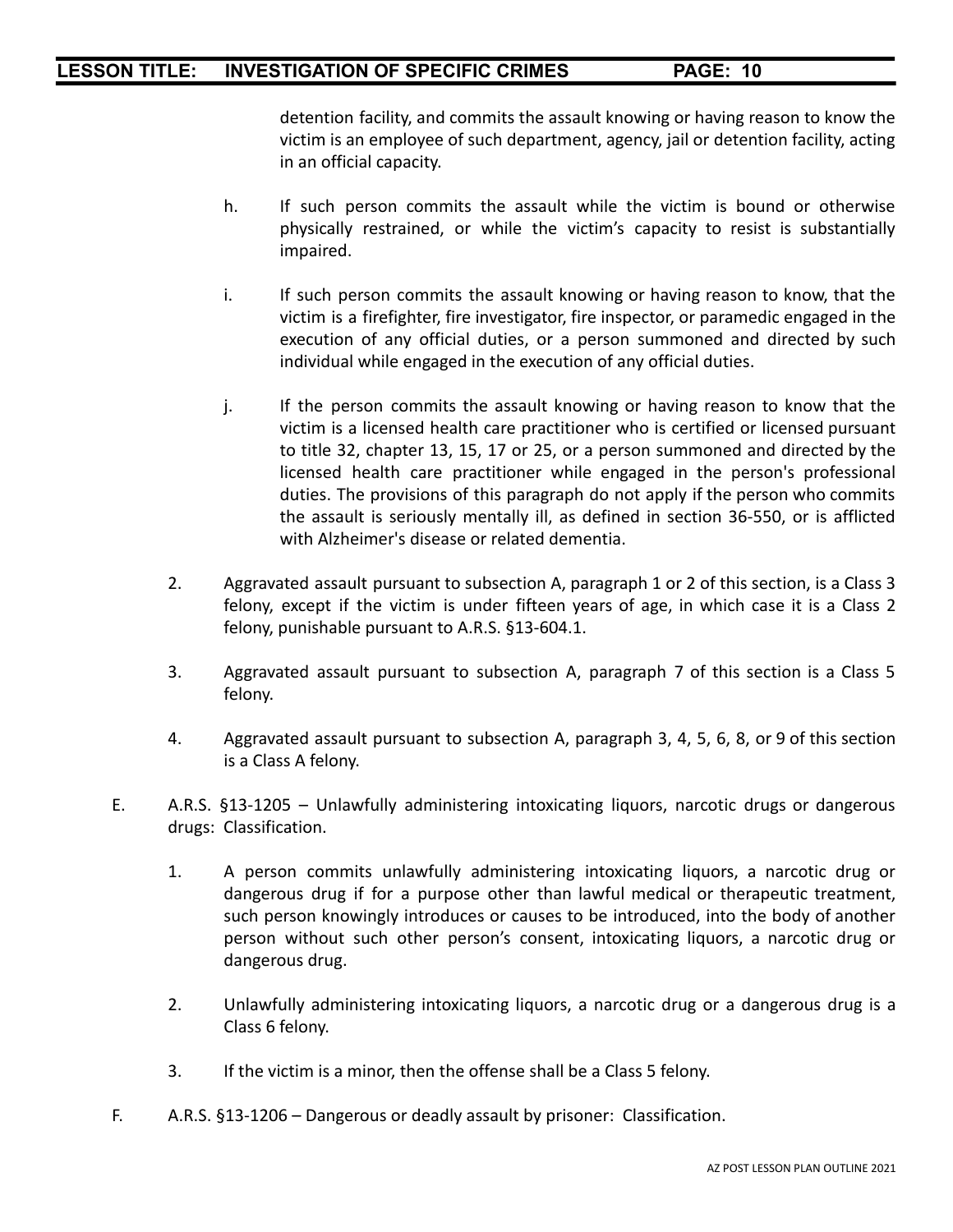- 1. A person, while in the custody of the Department of Corrections, a law enforcement agency or county or city jail, who commits an assault using or exhibiting a deadly weapon or dangerous instrument, or who intentionally or knowingly inflicts a serious physical injury upon another person, is guilty of a Class 2 felony.
- 2. If the person is an adult or is a juvenile convicted as an adult pursuant to Section 8-327 or 13-501 or the rules of procedure for the juvenile court, the person shall not be eligible for suspension of sentence, probation, pardon, or release from confinement on any other basis until the sentence imposed by the court has been served or commuted.
- 3. A sentence imposed pursuant to this section shall be consecutive to any other sentence presently being served by the convicted person.
- G. A.R.S. §13-1207 Prisoners who commit assault with intent to incite to riot or participate in riot: Classification.
	- 1. A person while in the custody of the Department of Corrections or county or city jail who commits assault upon another person with the intent to incite to riot or who participates in a riot, is guilty of a Class 2 felony and shall not be eligible for suspension or commutation of sentence, probation, pardon, parole, work furlough or release from confinement on any other basis until the sentence imposed by the court has been served.
	- 2. A sentence imposed pursuant to this section shall be consecutive to any other sentence presently being served by the convicted person.
- H. A.R.S. §13-1208 Assault; vicious animals: Classification.
	- 1. A person who owns a dog which the owner knows or has reason to know that the dog has a propensity to attack, to cause injury or otherwise endanger the safety of human beings without provocation, or which has been found to be a vicious animal by a court of competent authority, which bites, inflicts physical injury on or attacks a human being while at large, is guilty of a Class 6 felony.
	- 2. A person who owns a dog which the owner knows or has reason to know has propensity to attack, to cause injury or otherwise endanger the safety of human beings without provocation, or which has been found to be a vicious animal and who keeps the dog or vicious animal in an enclosed area or yard outside of a residence or structure of the property, shall post a notice indicating the presence of the dog or vicious animal.
	- 3. The provisions of this section shall not apply to dogs owned or used by a law enforcement agency and which are used in their performance of police work.

#### **VI. A.R.S. §13-105 – DEFINITIONS**

A. In this title, unless the context otherwise requires.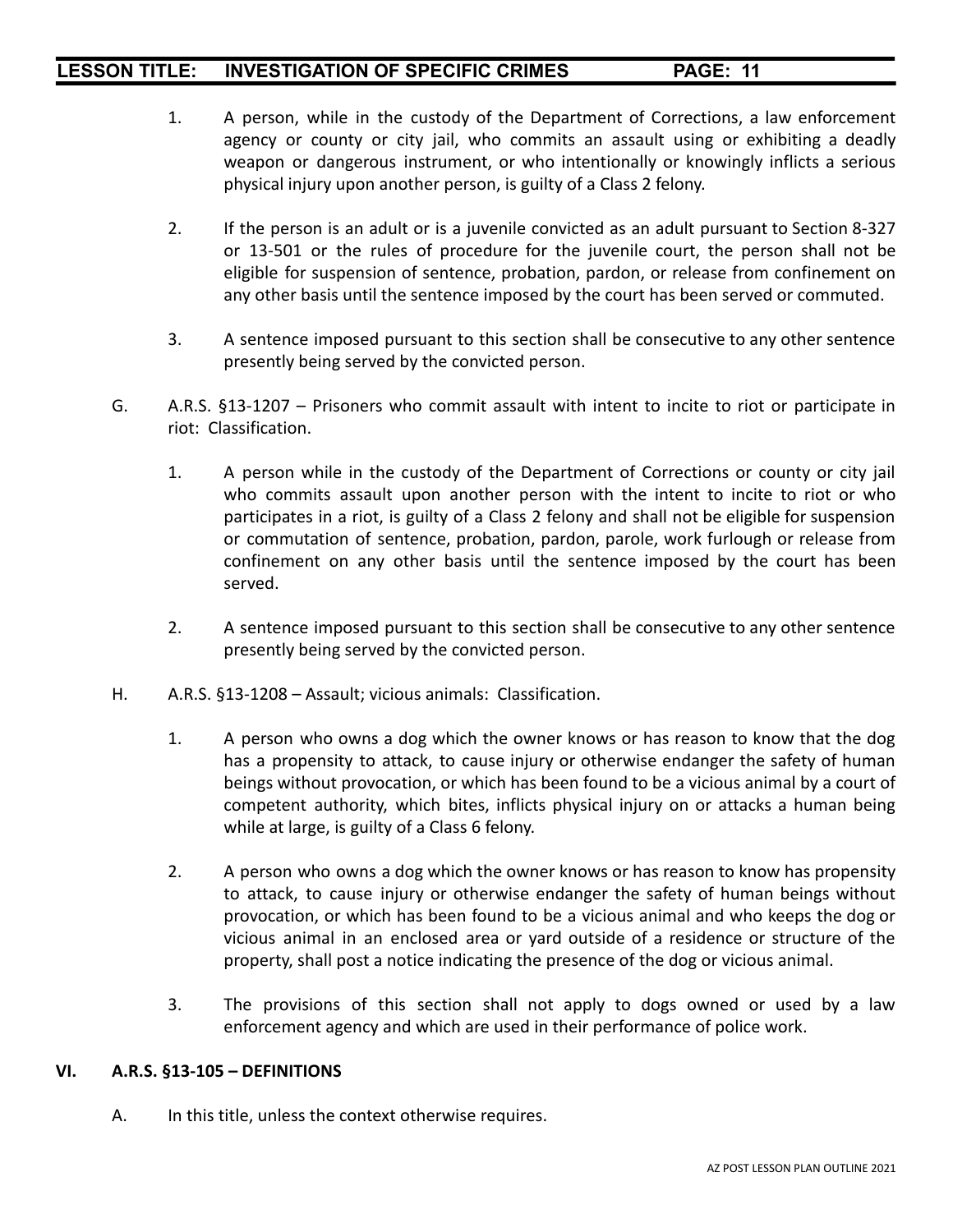- B. "Culpable mental state" means intentionally, knowingly, recklessly or with criminal negligence as those terms are thusly defined:
	- 1. "Intentionally" or "with the intent to" means with respect to a result or to conduct described by a statute defining an offense, that a person's objective is to cause that result or to engage in that conduct.
	- 2. "Knowingly" means with respect to conduct or to a circumstance described by a statute defining an offense, that a person is aware or believes that his or her conduct is of that nature or that the circumstance exists. It does not require any knowledge of the unlawfulness of the act or omission.
	- 3. "Recklessly" means with respect to a result or to a circumstance described by a statute defining an offense that a person is aware of and consciously disregards a substantial and unjustifiable risk that the result will occur or that the circumstance exists.
		- a. The risk must be of such nature and degree that disregard of such risk constitutes a gross deviation from the standard of conduct that a reasonable person would observe in the situation.
		- b. A person who creates such a risk, but is unaware of such risk solely by reason of voluntary intoxication, also acts recklessly with respect to such risk.
	- 4. "Criminal negligence" means with respect to a result or to a circumstance described by a statute defining an offense that a person fails to perceive a substantial and unjustifiable risk that the result will occur, or that the circumstance exists. The risk must be of such nature and degree that the failure to perceive it constitutes a gross deviation from the standard of care that a reasonable person would observe in the situation.
- C. "Dangerous instrument" means anything that under the circumstances in which it is used, attempted to be used or threatened to be used, is readily capable of causing death or serious physical injury.
- D. "Deadly physical force" means force which is used with the purpose of causing death or serious physical injury or in the manner of its use or intended use, is capable of creating substantial risk of causing death or serious physical injury.
- E. "Deadly weapon" means anything designed for lethal use. The term includes firearms.
- F. "Physical injury" means the impairment of physical condition.
- G. "Serious physical injury" includes physical injury which creates a reasonable risk of death, or which causes serious and permanent disfigurement, or serious impairment of health or loss or protracted impairment of the function of any bodily organ or limb.

#### **VII. TYPES OF WOUNDS AND TERMS**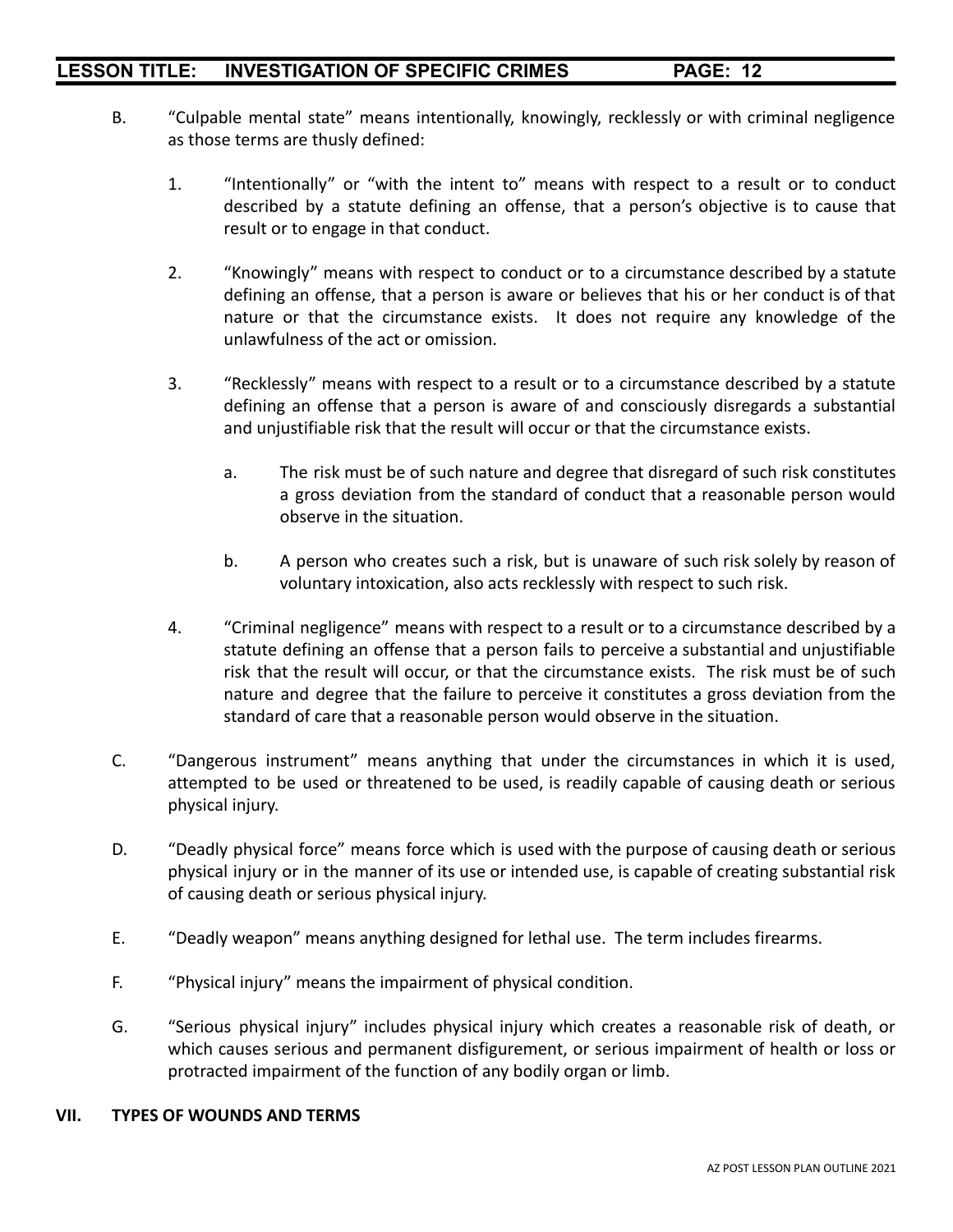- A. **Abrasion** a superficial injury involving the outer layers of the skin caused by a tangential or direct friction force (scrape, graze, scratch, bruise, burn or friction burn).
- B. **Contusion** (bruise) an extravasation of blood into skin, soft tissue or organs by an application of blunt force. You can identify the approximate aging of a contusion as follows:
	- 1. Twenty-four (24) hours red, dark red, purple or black.
	- 2. Seven (7) days greenish or green-blue tinge.
	- 3. Fourteen (14) days yellowing area.
	- 4. Twenty-one to twenty-eight (21-28) days disappears.
- C. **Laceration** a deep injury produced by blunt force causing tearing or splitting of the skin, soft tissue and internal organs (characteristics – abraded margins, vessel or nerve bridging frequently associated with contusions).
- D. **Incised wound** incision, slash or cut that is caused by a sharp-edged instrument (characteristics – the length of the wound is usually greater than the depth and usually produced by instruments such as: Sharp knives, razor blades or fragments of glass).
- E. **Stab wound** a penetration of the body by a sharp and/or pointed instrument such as an ice pick, needle, knife or sword or pointed rod (the depth of the wound is usually greater than the length).
- F. **Fracture**:
	- 1. Simple a break in the bone without fragmentation.
	- 2. Comminuted a break in the bone with fragmentation.
	- 3. Closed no skin break.
	- 4. Compound a skin break and also comminuted.
- G. **Gunshot wound**.
- H. **Bite**.

#### **VIII. REPORTS**

- A. Elements of the crime on the case report.
- B. Complete information on victims, witnesses and suspects.
- C. Document what you did, what the victim(s) said, what the witnesses said, what the suspect(s)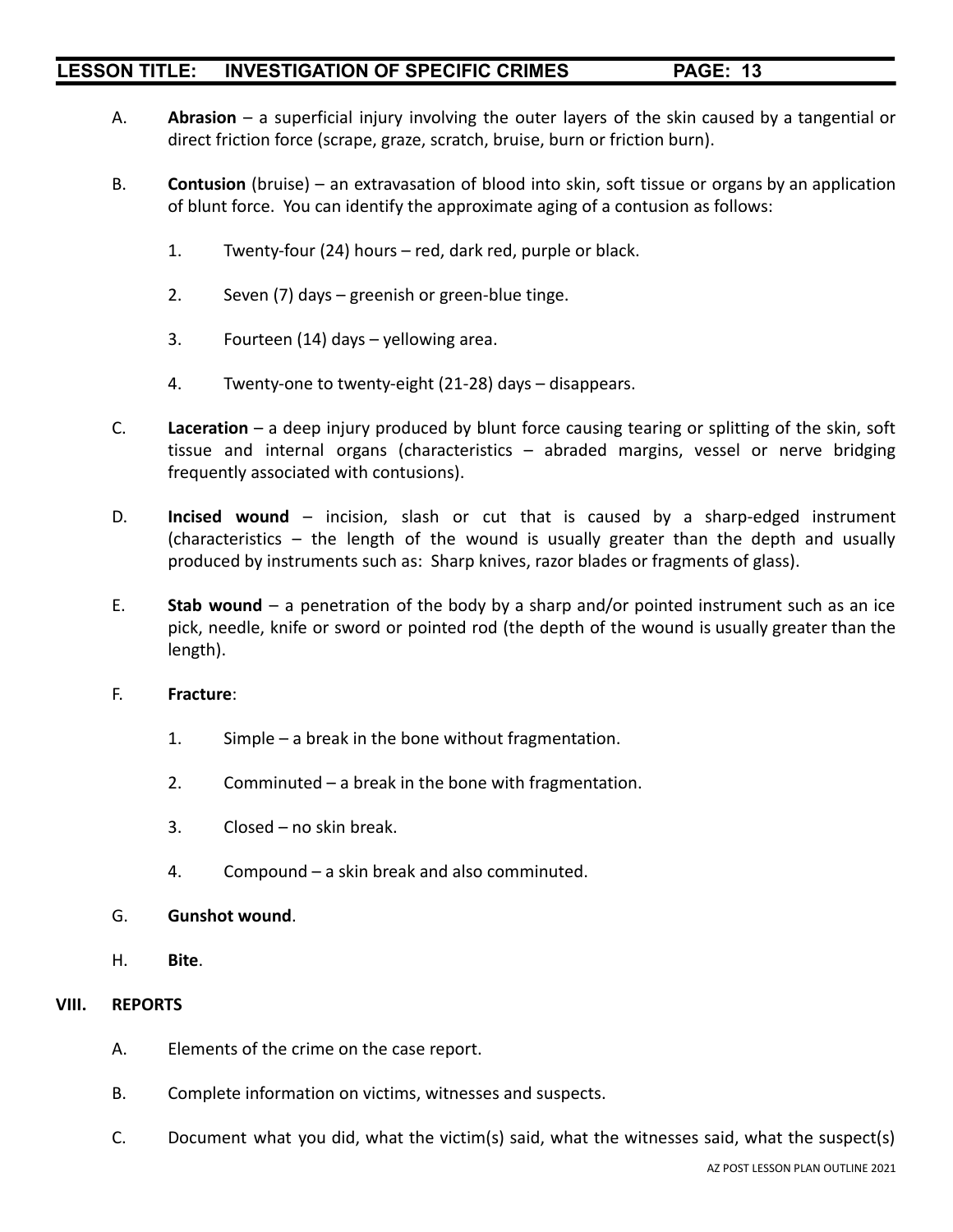said, what the doctor said and any other information.

#### **IX. SUMMARY**

- A. Make yourself familiar with the definition of serious physical injury as this is one (1) of the most misunderstood portions of the aggravated assault section.
- B. On misdemeanor assaults, if you have probable cause and the victim wishes to prosecute, make the arrest or issue citations.
- C. When handling any bloody evidence dry or fresh that is not being refrigerated, never seal in plastic. This will cause mold and mildew and render your evidence useless.

#### **X. BURGLARY INVESTIGATION P. O. 5.9.1B**

- A. The offense:
	- 1. Two (2) important aspects of burglary are: Its frequency and its economic impact.
	- 2. Nationally, if reported burglaries were distributed evenly in time, one (1) would occur every 10 seconds.
	- 3. Residential burglaries account for two thirds (2/3) of this category of crime, with the rest being attacks on various types of commercial establishments.
	- 4. Despite the fact that in terms of sheer numbers there are more residential than commercial burglaries, the risk of being victimized is greater to a business because there are much fewer of them.
	- 5. The average loss for residential offenses is \$1,060; for non-residential locations, \$1,023.
	- 6. To some extent, this average loss figure for burglaries is deceptive; a national victimization study reported that in 25% of the cases, victims reported losses of less than \$99.
	- 7. Thus, in roughly one fourth (¼) of the offenses, burglars committed a felony for little or no gain.
		- a. In general, property easy to sell is stolen from residences, this includes: Televisions, tape and compact disk players, speakers, jewelry and furs, clothing, firearms, credit cards and drugs.
		- b. In contrast, money and checks that can be forged and cashed are more likely to be taken from businesses. *INSTRUCTOR NOTE: Not in Phoenix. High incidents of mail theft by Meth users.*
	- 8. However, certain types of businesses for example, men's or women's clothing stores –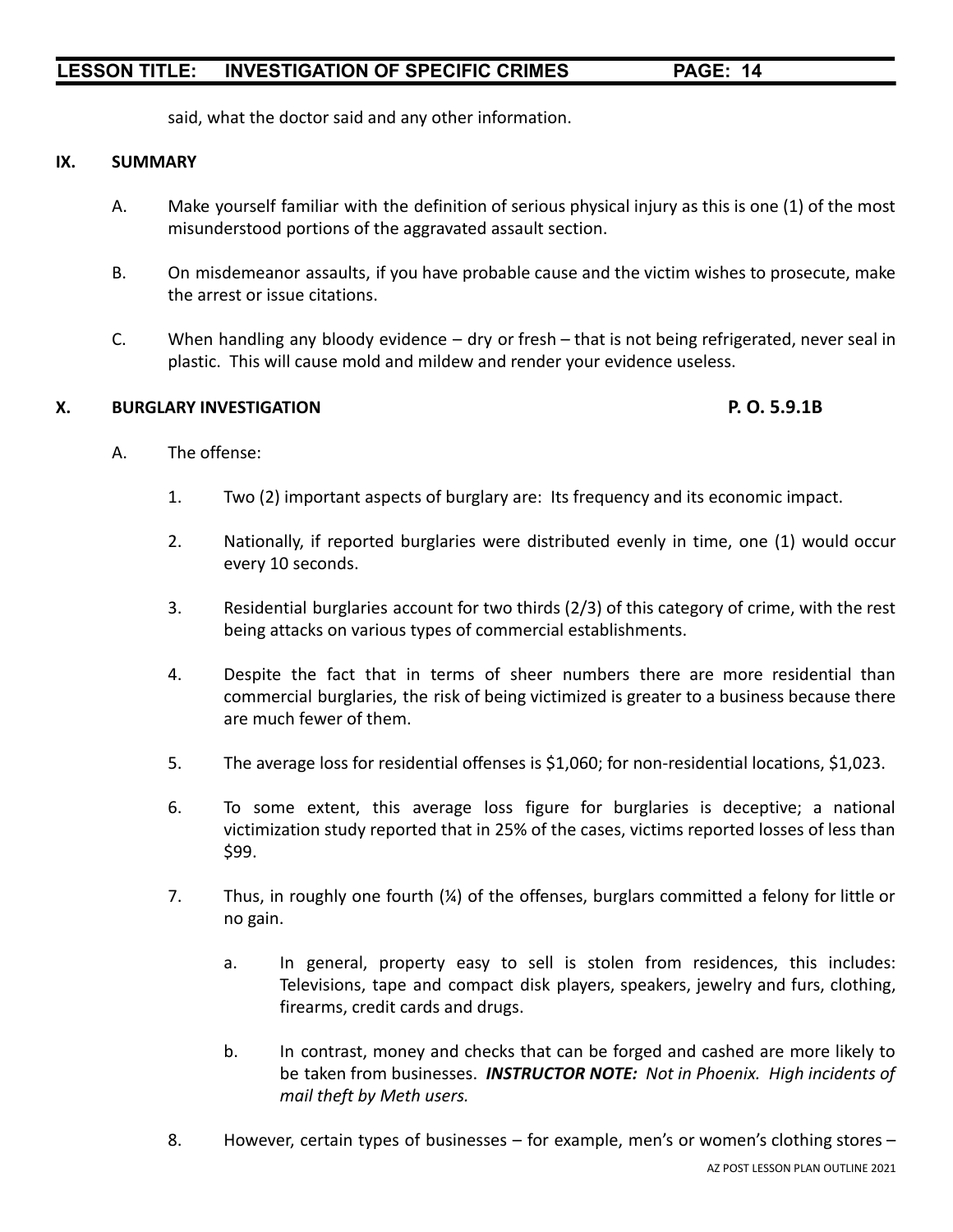are targeted because they contain property that is easy to dispose of and hard to trace.

- 9. In about 60% of all burglaries, no property is recovered.
- 10. Nationally, among reported burglaries, 77% involve a forcible entry in which an instrument such as a pry bars, screwdriver or ax is employed. *INSTRUCTOR NOTE: 1301505. Possession of burglary tools; master key; manipulation key.*
- 11. Twenty-two percent (22%) of the cases involve entries without the use of force, such as through the employment of a master key or lock picking; the remaining offenses are made up of attempted entries.
- 12. Most burglaries are characterized by entry through a door rather than a window.
- 13. In general, commercial establishments are attacked at the rear, whereas for residences, entry tends to be at the front.
- 14. Although burglars prefer to be invisible, attempts to gain entry at the front of a house have a certain logic to them.
- 15. Burglary of homes tends to be a daytime crime; neighbors who remain at home are used to seeing sales people or political workers approach front doors. Thus, when they see a pedestrian approaching a door, it is not an abnormal occurrence, whereas a pedestrian approaching a house would be.
- 16. Further, recommending this tactic is the speed with which many doors can be compromised and the fact that doors set back from the main plane of the house's front, serve to limit visibility except to a particularly well-positioned neighbor.
- 17. Although national data for reported burglaries varies by month, with August the high and February the low, there appears to be little seasonal fluctuation, each month being within two (2) percentage points of the others.
- 18. Residential burglaries most often occur during working hours on a weekday, when many homes are unoccupied; most commercial burglaries are committed on weeknights, when the absence of people can be predicted accurately.
- 19. Burglary has a low clearance rate 14%.
- 20. As a rule of thumb, very low and high losses are associated with a greater clearance rate than are the more frequently reported mid-range losses, largely because less sophisticated offenders commit petty burglaries and are more easily identified and burglaries involving high losses receive more attention than do burglaries with mid-range losses.
- B. Offenders.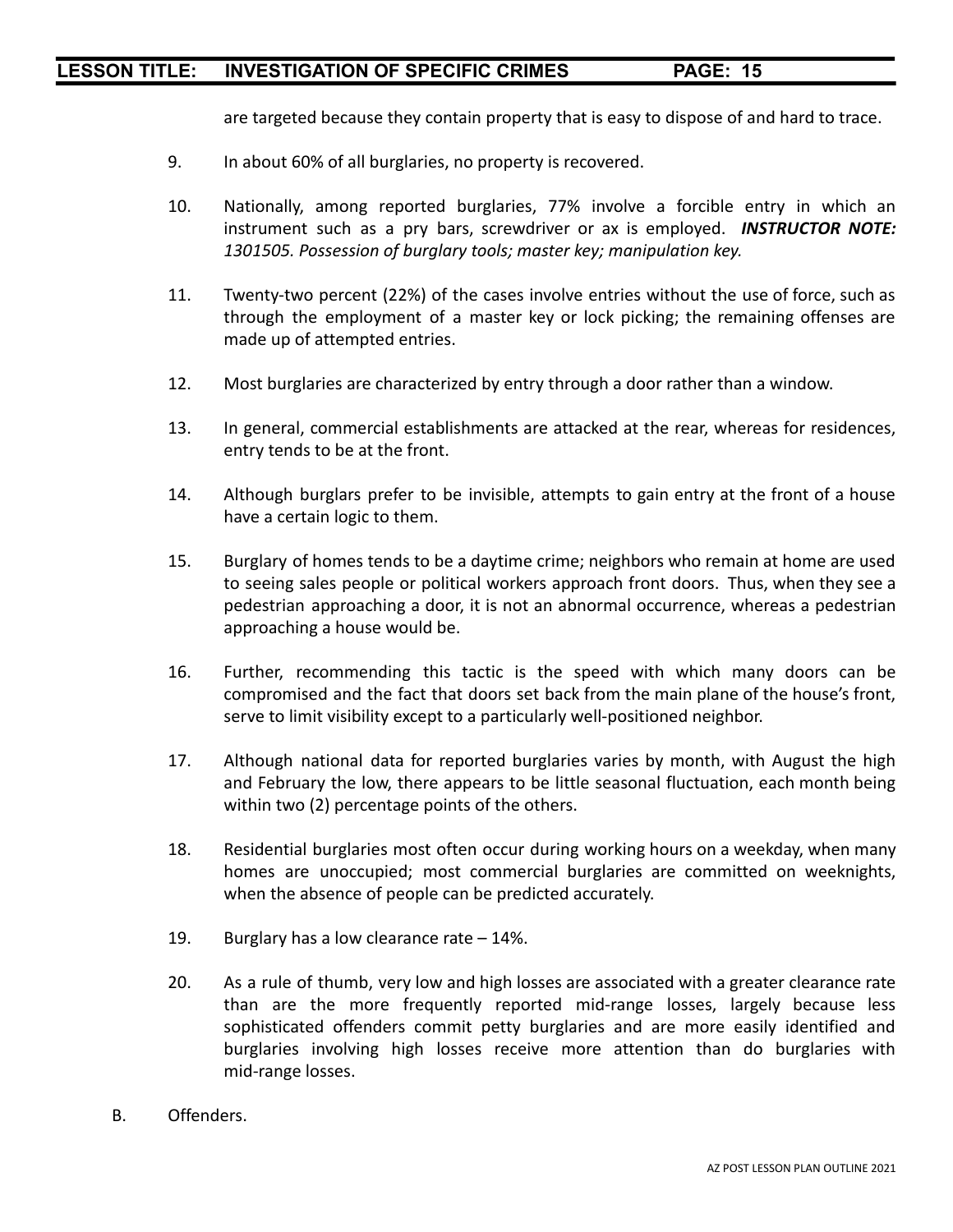- 1. Burglars are not the product of modern society; the tomb of the Egyptian Tutankhamen was broken into shortly after his death and during the Middle Ages, churches and abbeys were constantly victimized.
- 2. Burglary does, however, change with time.
- 3. Types that flourished even in the recent past have disappeared; the transom, cola-slide and dumbwaiter burglars are virtually extinct.
- 4. A rapidly vanishing type is the so-called step-over burglar: Apartment dwellers often place screening or other impediments over windows that open onto fire escapes, but not the windows next to them.
	- a. The step-over burglar crosses from the fire escape to the ledge and works his/her way to an unprotected window.
	- b. The advent of interior fire escapes has led to a steady decline in the use of this technique.
- 5. While burglars tend to spring from the lower socio-economic classes and are often not well educated, investigators must never let the higher social status of a suspect deflect from a thorough scrutiny of that person.
	- a. Cases illustrating this point include burglaries by a professor of sociology, a probation officer, police officers in several cities and a psychiatrist.
	- b. A South Carolina psychiatrist, who also held a law degree, earning up to \$100,000 annually, was arrested for burglary.
	- c. Authorities believe the \$500,000 in recovered stolen goods may be linked to as many as 150 burglaries in a single county.
- 6. Since so few burglaries are cleared, it is difficult to make sweeping generalizations, but based on arrest statistics, burglary is overwhelmingly a male endeavor involving multiple perpetrators, with females representing only about 9% of those arrested for this offense.
- 7. Of those arrested for burglary, 65% are less than 25 years old, 66% are Caucasian and 32% are black.
- 8. While burglars may be classified according to a number of variables such as preferences for premises to be attacked and types of property they will, or will not take, the most useful classification is skill.
	- a. Conceived as a continuum, the two (2) extremes would be the amateur and the professional.
	- b. The largest number of burglars would be clustered toward the less skilled end of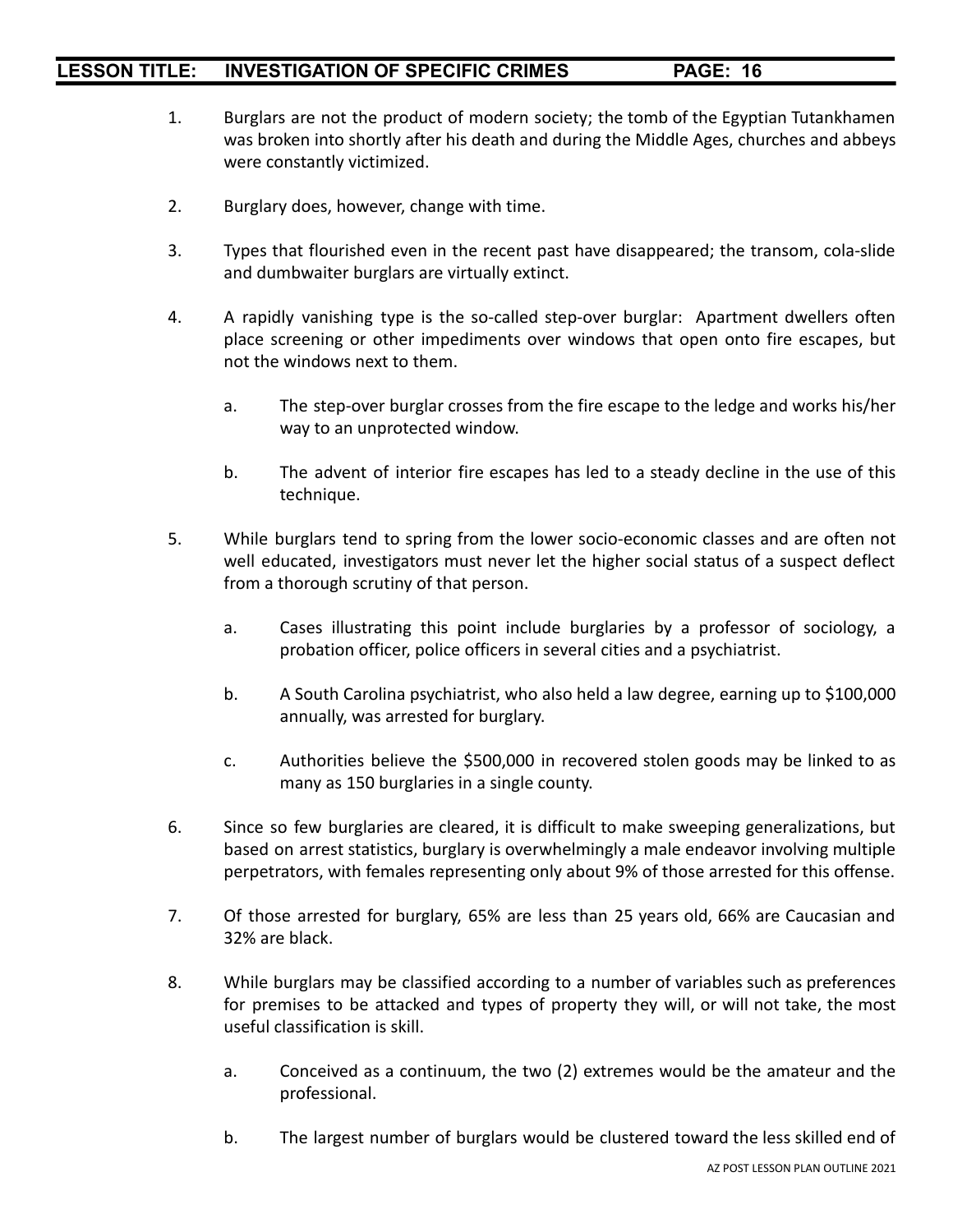the continuum, with progressively fewer toward the skilled end.

- 9. Professional burglars commit only a few offenses per year, going for the "big score." Examples include:
	- a. Burglars in Miami, Florida, were described as "hitting the mother lode" after they successfully circumvented a sophisticated alarm system and removed nearly \$8 million worth of gold and silver from one (1) of the nation's largest wholesalers of precious metals.
	- b. One (1) investigator said that the crime, which resulted in 800 pounds of gold, in addition to the silver being stolen, was a "monster hit" and a "masterpiece."
	- c. During one (1) weekend, telephone service on Chicago's north side was disrupted for thousands of customers when numerous cables were cut. Police officials speculate that it may have been a diversion for a burglary by highly-skilled criminals whose break-in at a jewelry manufacturing firm resulted in the loss of gold and uncut diamonds valued at more than \$2 million.
- 10. While professional burglars may commit only a few offenses a year, they are of considerable interest to investigators because of the large value of cash or property taken and the intimate knowledge of sophisticated fencing systems, which are often detected, and therefore investigated, only following the apprehension of a professional.
	- a. In addition to the "big score," the hallmark of the professional is the thorough planning which precedes each burglary.
	- b. Professionals refuse to place themselves in jeopardy for anything other than sizable gains and do so only after weeks or even months of painstaking study of the target selected.
	- c. Knowing exactly what they want in advance, professionals do not ransack premises. Thus, if they have employed surreptitious methods of entry, articles taken may not be missed for some time.
	- d. Working nationally or at the very highest professional level, internationally, this type of burglar often operates for long periods of time without being arrested.
	- e. When arrested, such burglars are often released without being charged due to a lack of physical evidence, coupled with their own adroitness in responding to the questions of investigators.
- 11. When operating in elegant hotels or apartment buildings, the professional will use a business-like appearance and manners to talk his/her way out of a situation should an occupant return unexpectedly.
	- a. If a guest returns to the room, the burglar may confidently pull out a card, say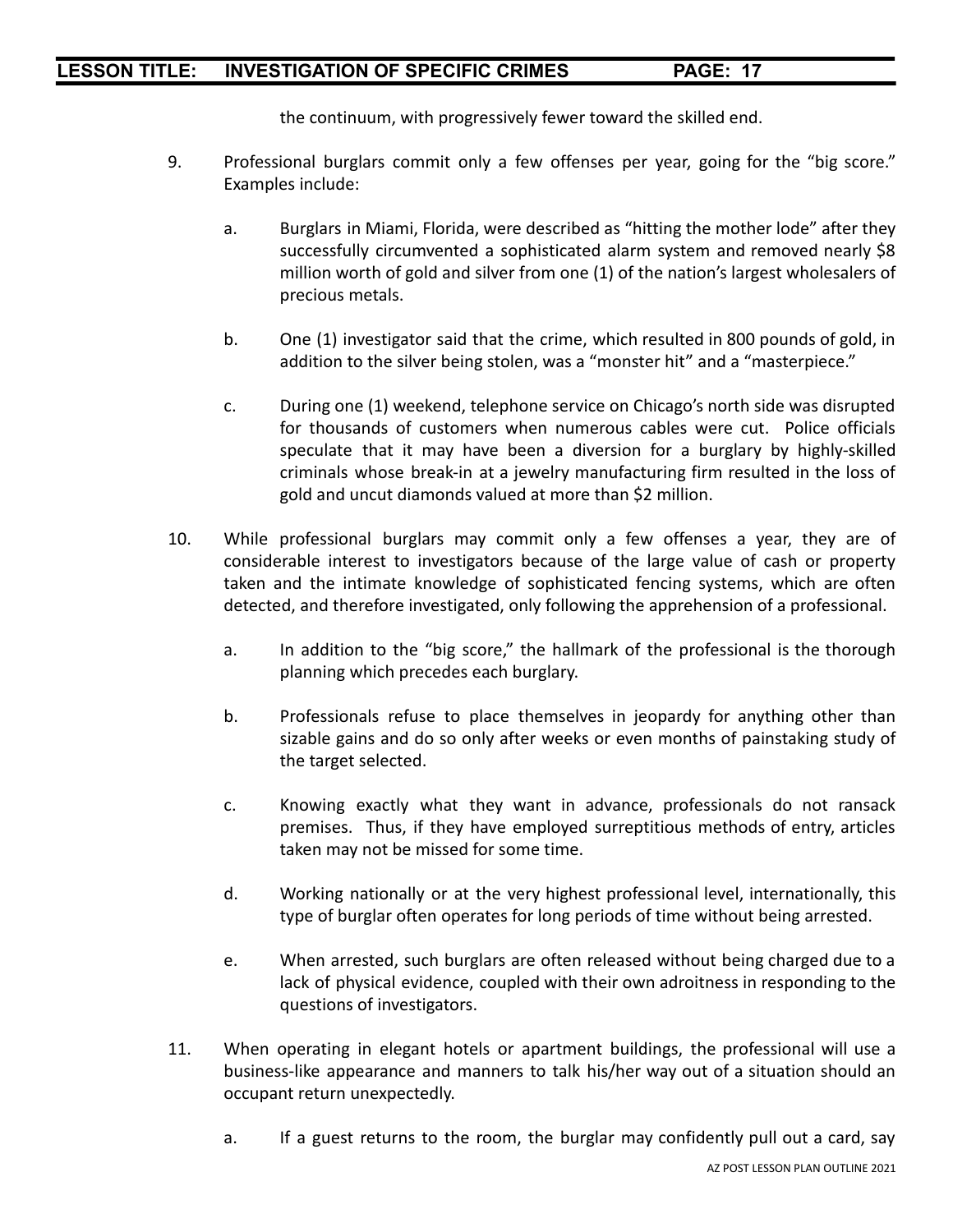that he/she is the house security officer, reprimand the guest for leaving the door open, state that he/she found it that way on a routine inspection tour and explain that because the hotel recently had a number of burglaries, he/she was worried this might be another, thus explaining his/her presence inside the room.

- b. If a guest returns to his/her hotel room, for example room 721, and finds the burglar there, (the burglar) may pretend to be drunk and stagger around. When asked by the guest if he/she knows what room he/she is in, the burglar will reply "Room 821" and feign surprise at being in 721.
- c. If the legal occupant of the room has asked how he/she got into the wrong room, the burglar will say he/she found the door open and thought the occupant forgot to lock it.
- 12. However, should these or similar ploys fail or if the burglar's real intent is apparent, the professional will employ violence, if necessary, to escape:
	- a. A well-known cardiologist was shot to death when he walked into the burglary of his home in a fashionable section of Washington D.C.
	- b. The police arrested a man who was alleged to be a "super thief" for the crimes.
	- c. Upon searching the suspect's swank suburban home, the police found some \$4 million worth of allegedly stolen property.
	- d. It took the police 472 man hours and 400 legal sized pages to count, tag and describe the property.
	- e. The 18-foot truck, in which the seized property was transported away, contained 51 large boxes and two (2) smelters which are believed to have been used to melt down precious metals.
- 13. In addition to the "big scores," their intimate knowledge of sophisticated fencing systems, their careful planning and their capacity to use violence, professional burglars are significant adversaries because of the restraint that they can call upon when needed.
	- a. A burglar broke into an apartment in Manhattan, taking a credit card with the victim's signature on it and a bank book showing deposits of \$18,000.
	- b. Left behind was \$600 in cash as a ruse to avoid detection of the theft of the bank book.
	- c. The burglar, avoiding the difficulties of closing the account, wrote a withdrawal slip for \$5,250. Then, using a rented office as a cover, the burglar placed an ad in a newspaper for a secretary; the first girl to apply was hired.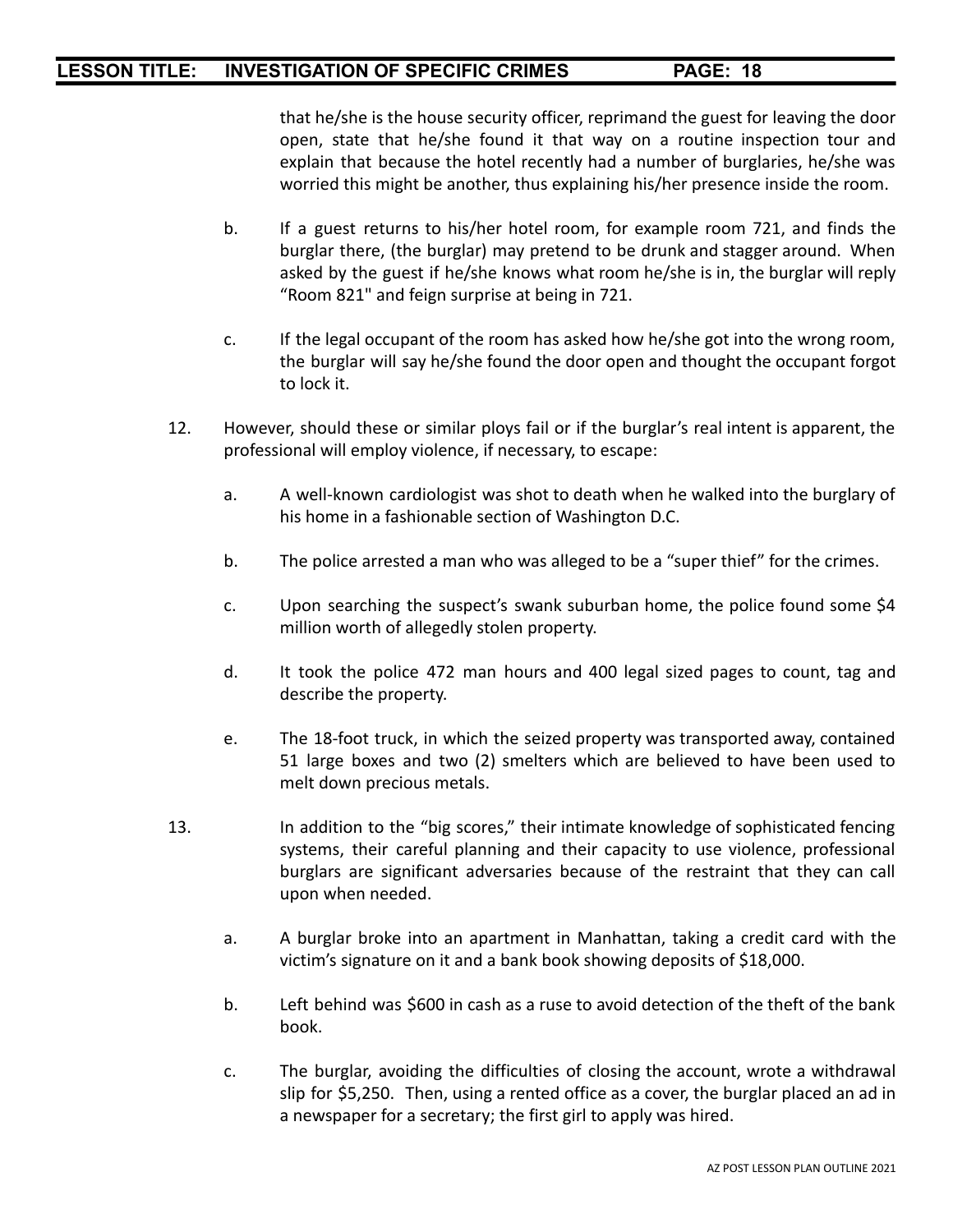- d. Among her first chores was to go to the bank and withdraw some money for her "boss."
- e. As the secretary exited from the bank, the boss "just happened" to be passing by.
- f. On learning she had the money, the burglar thanked her, took the bank book, identification and money and told her to go back to the office, which the burglar never did.
- 14. The amateur burglar often operates on the basis of impulse or reacts to a suddenly presented opportunity. *INSTRUCTOR NOTE: Juvenile offenders stay 1 to* ⅕ *miles from home or school.*
	- a. Such burglars tend to work not only in one (1) city, but often in a relatively small segment of it. (3-5 miles radius).
	- b. The amateur may cruise in a car looking for a business to victimize, prowl hotels seeking an unlocked door or try to locate doors whose locks can be easily slipped using a celluloid strip.
	- c. While the amateur may occasionally enjoy a relatively "big score," it is the absence of pre-planning which sharply differentiates the amateur from the professional.
	- d. If a narcotics addict, the amateur must often work four (4) or more days per week committing several offenses each day, in order to support a habit; if not an addict, this may still be necessary to support his/her lifestyle.
	- e. Frequently, using sheer force to enter, the amateur crudely ransacks a business or residence to find anything of value.
	- f. Occasionally, unlike his/her discerning professional counterpart, the amateur takes costume jewelry in the belief he/she has found something of considerable value.
	- g. When confronted by an unexpectedly returning business owner or occupant of a residence, the amateur may become immediately violent and secondary crimes, such as murder and rape, unintended in the original concept of the offense, will occur.
	- h. Finally, the amateur burglar often has a lengthy record and is frequently in and out of jail.
- C. The law.
	- 1. The crime of burglary generally consists of the following elements: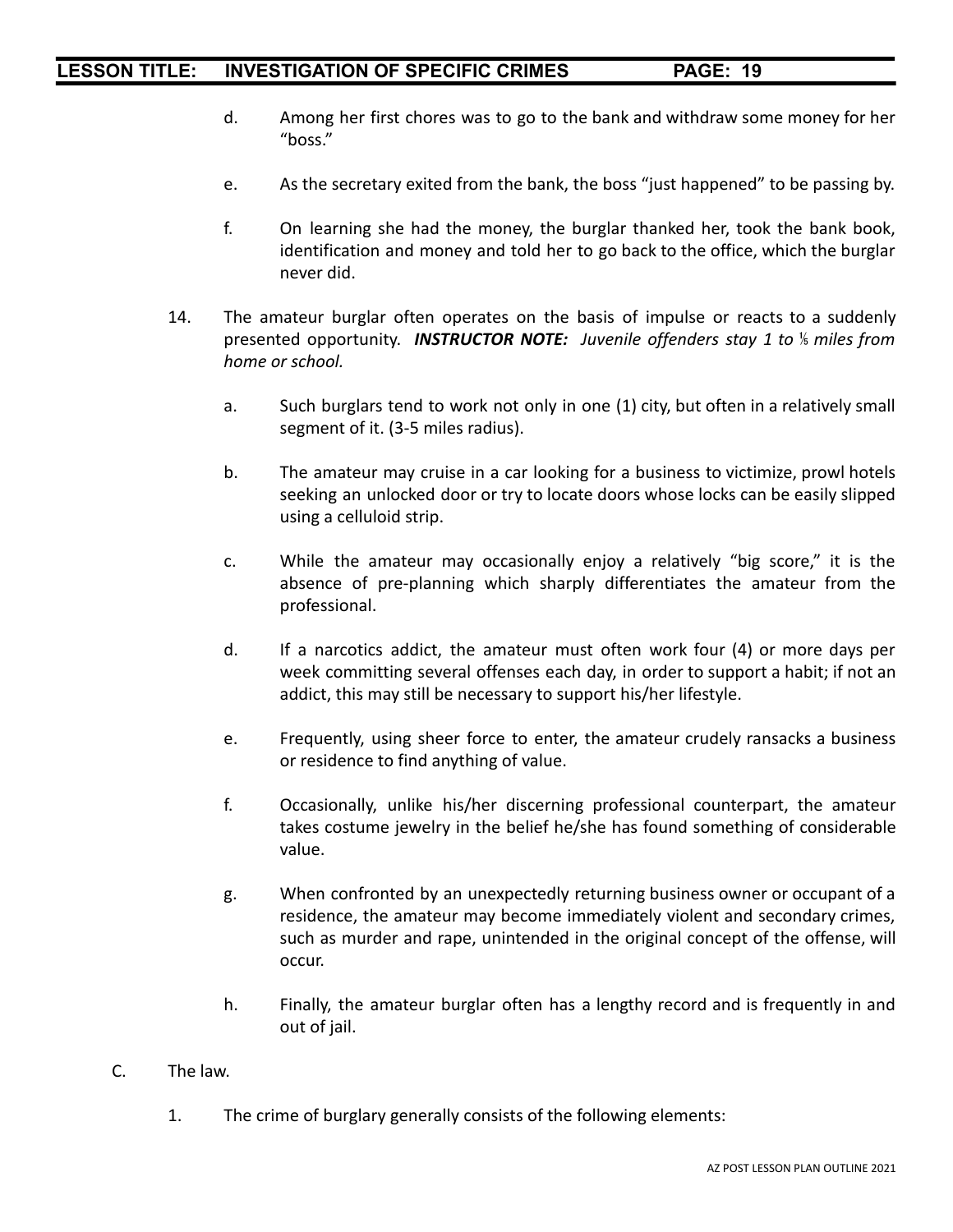- a. Entering or.
- b. Remaining unlawfully in.
- c. A dwelling, house or other building,
- d. Belonging to another,
- e. With the intent to commit a theft or felony.
- 2. The common-law crime of burglary necessitates the act be committed in the night time. This element has been deleted in a number of state statutes.
- 3. Burglary and related offenses are classified as crimes against the habitation, dwelling or building itself; no force need be directed against a person.
	- a. The breaking element may be satisfied through acts which constitute a breaking into, a breaking out of, or breaking within. *INSTRUCTOR NOTE: Breaking an invisible plane for theft from a vehicle. Back of a pickup bed can be burglary. The taking of rims equals theft.*
	- b. Generally, the slightest force used to remove or put aside something material which constitutes a part of the building and is relied on to prevent intrusion, can be the object which is broken, for example, doors or windows.
	- c. This element can be satisfied whether accomplished at the hands of the perpetrator through the use of some inanimate object, like a brick, or by the participation of an innocent third party.
	- d. Similarly, the element of entry is satisfied once the slightest intrusion has taken place by the perpetrator, the use of some inanimate object, an animal or by an innocent third person.
- 4. The character of the building at which the breaking and entering takes place, will largely determine the type of offense committed.
	- a. The most serious offense is the breaking and entering of a dwelling house, that is, a place used by another person as a residence. *INSTRUCTOR NOTE: Burglary in 2nd degree.*
	- b. The nature of the dwelling itself is not determinative, but rather the manner in which it is used. Hence, a hotel room can be considered a dwelling house.
- 5. The other major ingredient controlling the nature of the crime is the intent with which the perpetrator unlawfully breaks into and enters the building. *INSTRUCTOR NOTE: Going to the store with the intent to steal beer is shoplifting.*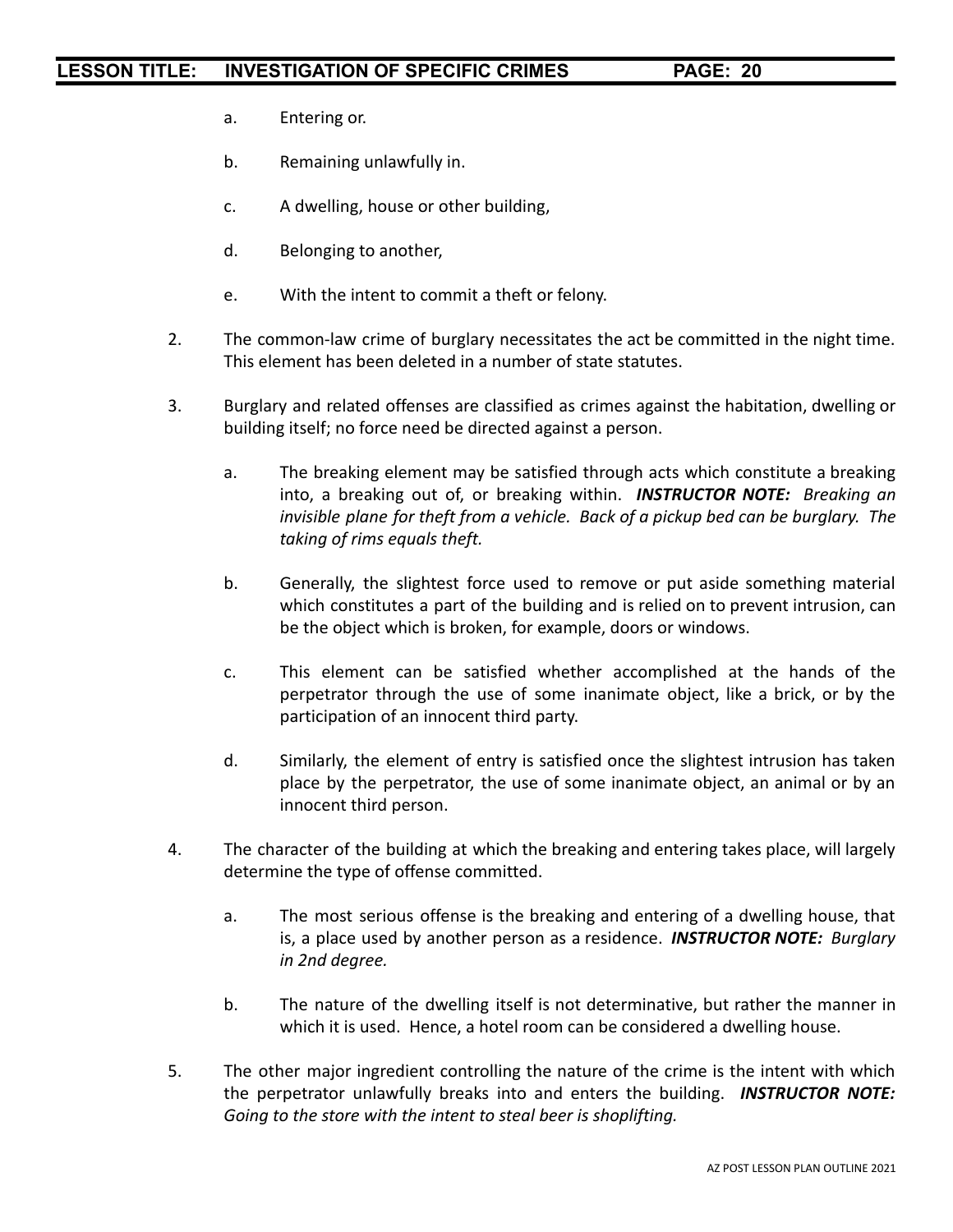- a. The more serious the crime intended to be committed after entry, the more serious the breaking and entering become.
- b. The most serious breaking and entering offense is that which is done with the intent to commit a felony.
- D. Approaching the scene and initial actions.
	- 1. When responding to a burglary-in-progress call, uniformed officers should drive rapidly while avoiding excessive noise such as the dramatic, but unnecessary, use of the siren.
	- 2. The last several blocks to the scene should be driven at lower speeds for two (2) reasons:
		- a. It will eliminate the possibility that the squealing tires of the police vehicle will give the perpetrators, if still on the scene, the advantage of crucial seconds of warning.
		- b. Additionally, it allows the opportunity for observation.
		- c. A vehicle driving away from the vicinity of the scene may be seen and its description and license plate number noted as a possible investigative lead.
	- 3. Under such conditions, late model, expensive cars, such as Cadillac's or Lincolns, should not be discounted.
	- 4. Burglars often select these, not only because of the large amounts of equipment and stolen property such cars can hold, but also because they recognize the fact that the police often act defensively to the occupants of these vehicles because of the implied social status.
	- 5. When dispatched to a burglary-in-progress call, the uniformed officer working alone should attempt to coordinate his/her arrival time and position with the back-up unit.
		- a. This will enable the officers to secure the building immediately.
		- b. One (1) unit can arrive positioned so that it can watch two (2) sides of the building, for example, the north and east sides, while the other unit can observe the west and south sides. *INSTRUCTOR NOTE: Important to know your area. Park down the street.*
		- c. When a two (2)-officer unit is dispatched to a burglary-in-progress call, the operator of the police vehicle should drop his/her partner off in a position to view two (2) sides of the building and position the vehicle to allow observation of the remaining two (2) sides.
		- d. When working alone, if it is necessary to begin checking the building immediately, the uniformed officer should drive around the building to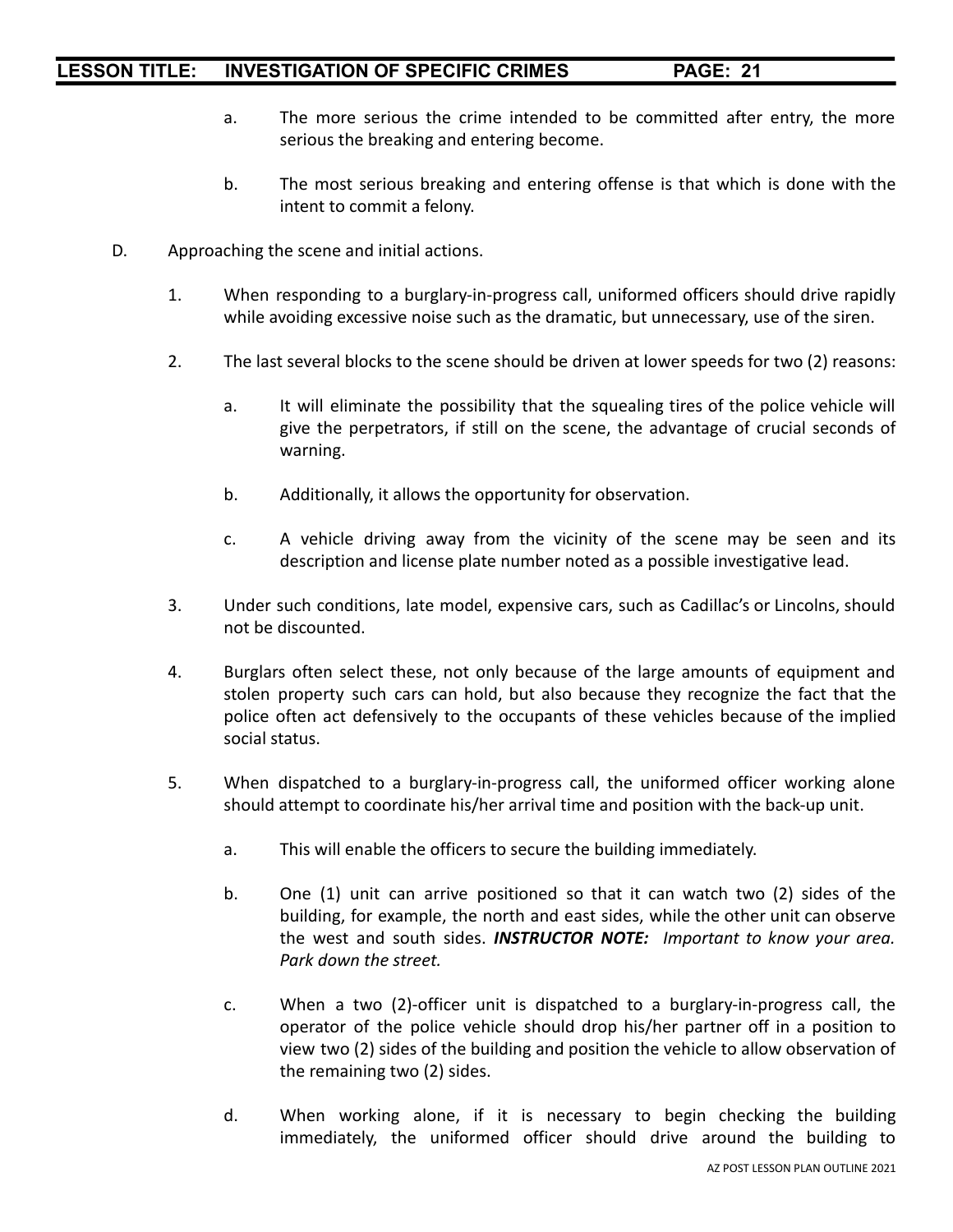determine if there is a readily observable break.

- e. If this is not possible, the officer should check rapidly, but cautiously, on foot.
- f. When using a flashlight during the hours of darkness, it should be held away from the body as the suspect is most likely to aim at the light source if firing at the officer.
- g. If a point of entry is established, under no circumstances should an officer attempt to enter, as it needlessly exposes him/her to extreme danger.
- h. Most burglars prefer to go unarmed because, in many states, breaking and entering while armed is a more serious offense than an unarmed breaking and entering.
- i. However, occasionally burglars are armed and willing to use their weapons to avoid apprehension. *INSTRUCTOR NOTE: 1st Degree burglary.*
- j. The fact that no point of entry was established by riding or walking around the building does not mean that a forcible entry had not occurred, particularly at vents and skylights.
- 6. Even if there is an alarm sounding, there may not be a burglary. Alarms frequently malfunction, particularly during inclement weather.
	- a. However, officers must never become complacent about checking a premise with a reputation for false alarms.
	- b. If breaking and entering has occurred, additional cars, if available, should be brought into the general area.
	- c. Burglars often park their vehicles several blocks from the building to be attacked and the perpetrator may not yet have had time to flee the area.
	- d. "Lovers" parked in the general area should not go overlooked by the police.
	- e. Burglars often use couples as lookouts or have their girlfriends remain in the car while they commit the offense.
	- f. The perpetrator may have reached the car, but may have been unable to leave the immediate area; the use of a "just parked lovers" story may allow him to escape detection.
- 7. If a burglary has been committed and the police department has a dog unit, the uniformed officer at the scene should request its presence prior to entering the building.
	- a. The alarm servicing company will ordinarily have a representative at the scene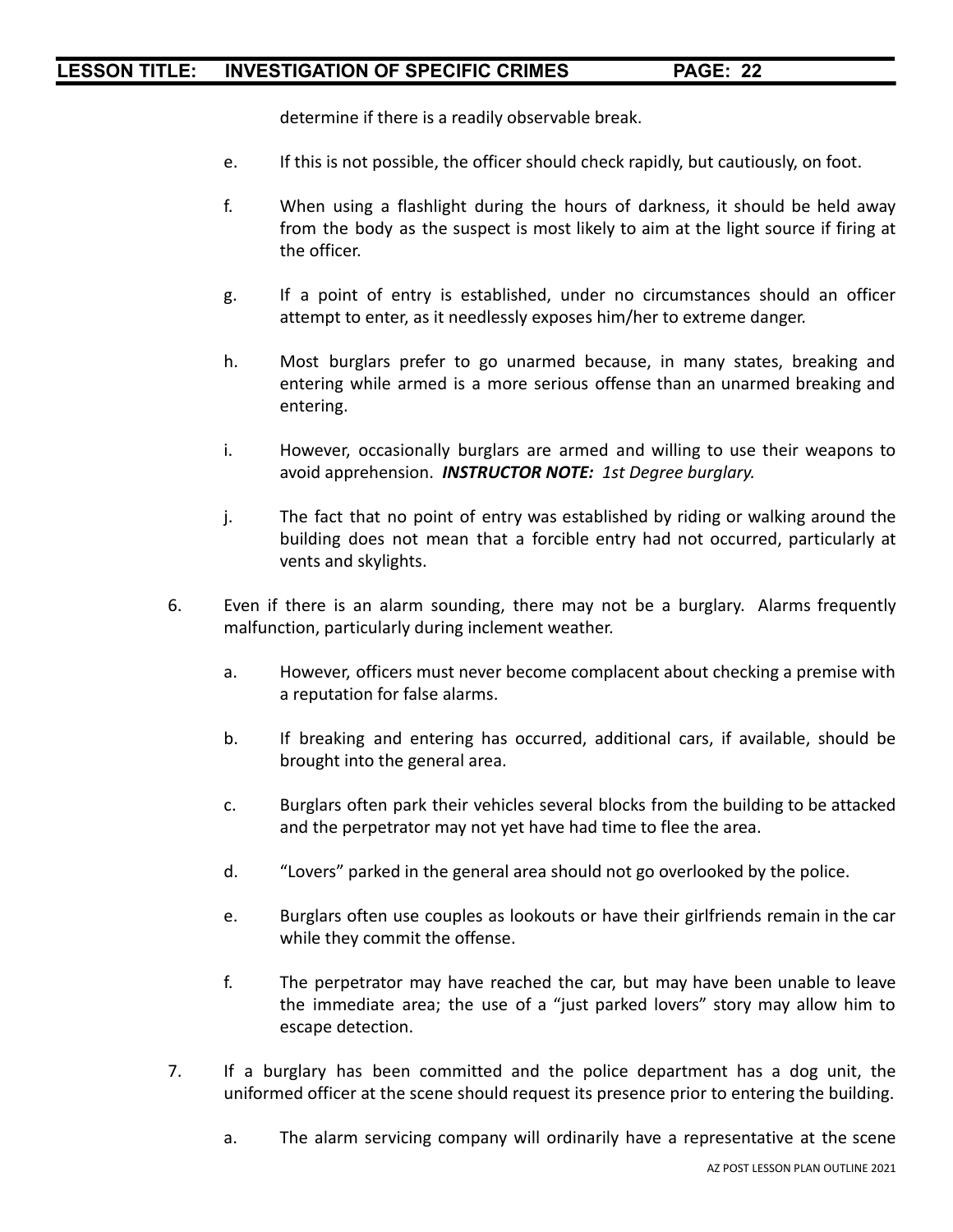fairly rapidly to provide officers with access to the building. *INSTRUCTOR NOTE: Not always true, sometimes the monitoring companies are out of state.*

- b. If there is no alarm, then the owner must be contacted either from information posted on the door or other sources.
- c. Before beginning the crime scene search, officers must thoroughly check the building to ensure that the burglar is not hiding on the premises.
- d. In order to achieve the proper degree of caution, the building check should be conducted as though it were known that the burglar was still there.
- E. Investigative considerations at the scene. *INSTRUCTOR NOTE: Discuss officer safety.*
	- 1. Caution must be exercised to avoid the accidental destruction of physical evidence while attempting to make a determination whether the burglar is still in the building.
	- 2. Officers should be sensitive to the possible presence of physical evidence, but not act in a manner that might jeopardize the most important value, the officer's safety.
	- 3. If gross physical force has been used in gaining entry, the point of attack is easily established. However, one cannot assume that it is also the point of exit.
	- 4. Often, burglars will break into a building at a particular point of attack which is of particular importance because it may yield good physical evidence.
	- 5. In combination, the determination of the points of attack and exit will suggest the avenues of approach and flight traveled by the perpetrator, which also must be explored for the possible presence of physical evidence.
	- 6. Ask about the presence of surveillance equipment.

#### **XI. REPORTING P. O. 5.9.1B**

- A. Officers must note the type of Modus Operandi (M.O.) used in the crime to match with other crimes and all missing property must be documented in detail.
- B. Investigators must be particularly attentive for unusual signs that may be of investigative value.
	- 1. Juvenile burglars commonly commit destructive acts of vandalism.
	- 2. Also, age may be inferred from the choices of what is taken and what is left behind.
- C. M.O. examples obtained from suspect statements should be documented:
	- 1. Friends of mine convinced me that I was too old to return to petty stuff like stealing bikes, so I participated in my first house breaking along with two (2) 2. other boys who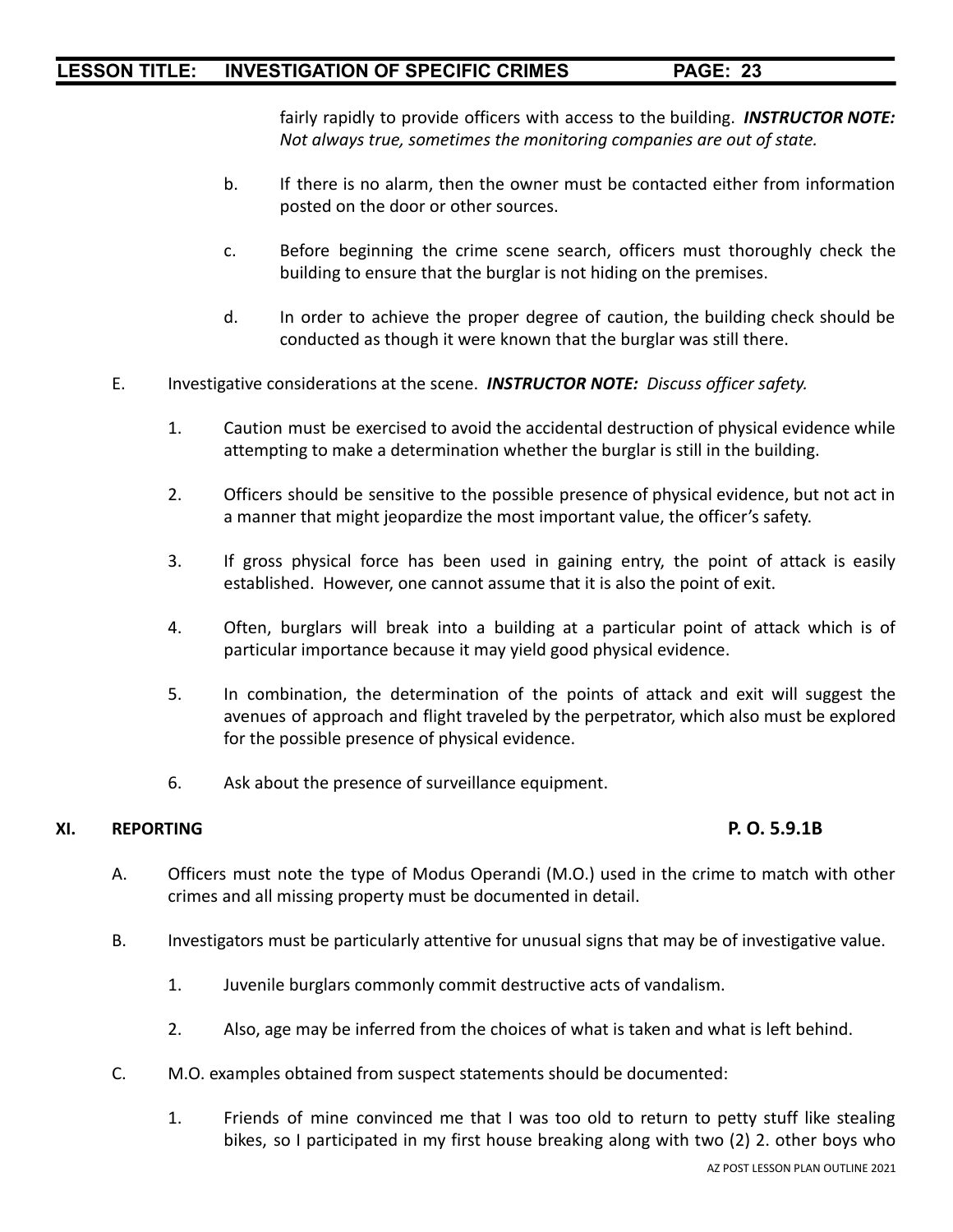showed me how easy it was to make entry through windows.

- 2. To determine if a house is vacant, pose as a person seeking odd jobs and knocking on doors to see if anyone is home to answer.
- 3. On that first burglary, as with those that immediately followed, the valuables we sought were cash, stamp books, stereos, CD/DVD players, computers, and television sets.
- D. The sudden removal of trophies or other prized possessions by their owner from a business or residence, followed by a burglary for the purpose of committing an arson, should raise certain questions in the investigator's mind.
	- 1. Further, the weight or dimensions of property taken in a burglary may suggest, if only roughly, the number of people involved in the offense.
	- 2. Articles or tools left behind, combined with other specifics of the crime, may be useful in the identification of a M.O.
- E. Many commercial establishments keep check imprinters on their premises.
	- 1. A not uncommon occurrence is for a burglar to gain entry to a commercial building, tear several checks (usually from the center of the checkbook)from the company checkbook, imprint them and cash them the next day.
	- 2. It is of particular importance to have the proprietor ensure that no checks will be taken from several different series in order to lessen the likelihood of detection.
- F. Recognition of burglary tools. *INSTRUCTOR NOTE: Look at entry cut(s) evidence to compare to burglary tools.*
	- 1. Most often when tools used in the commission of a burglary are recovered at the scene, they will not be greatly differentiated from those found in many households.
	- 2. A partial list includes:
		- a. Knives.
		- b. Screwdrivers.
		- c. Crowbars.
		- d. Tire irons.
		- e. Pipe wrenches.
		- f. Chisels.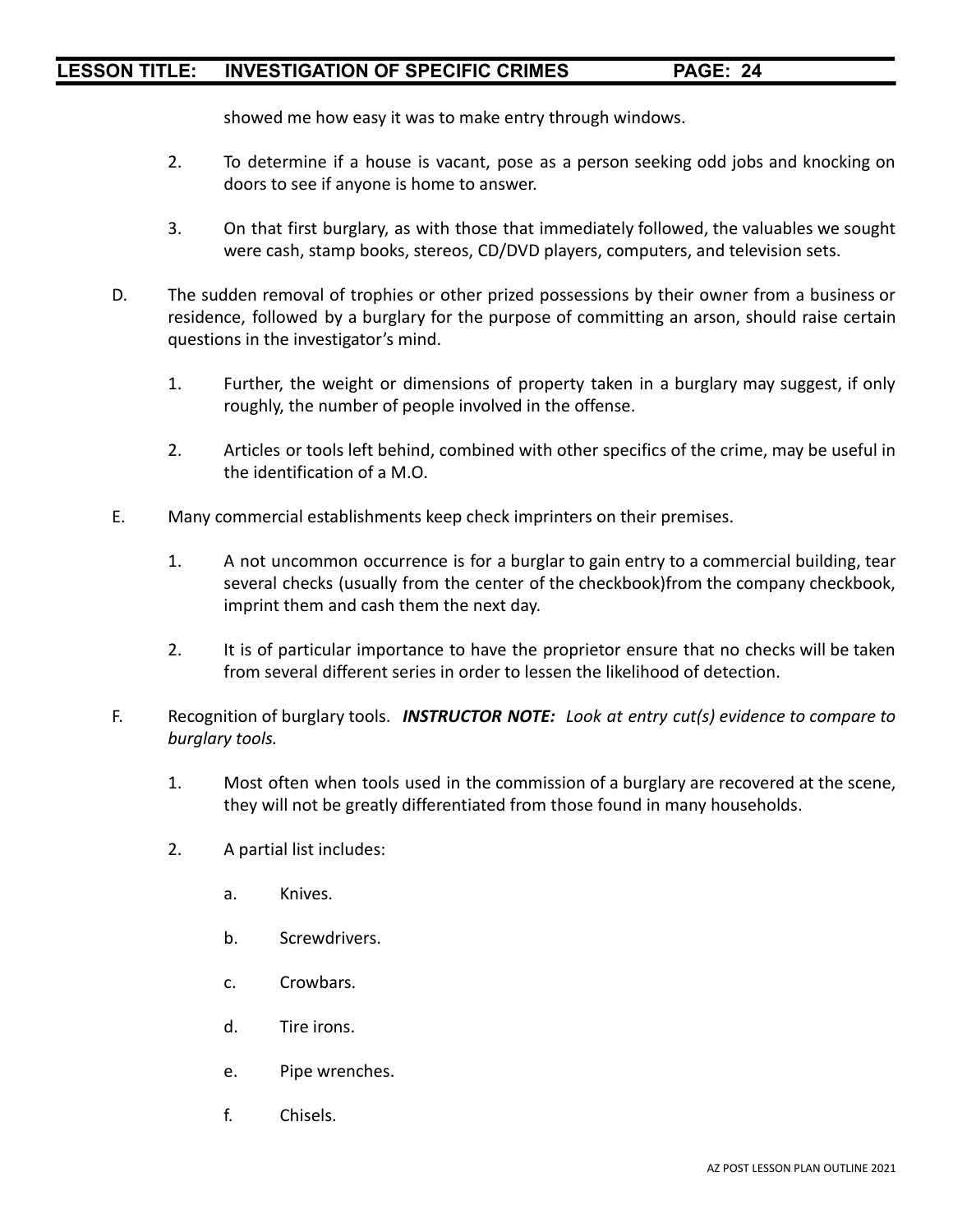- g. Sledge hammers.
- h. Hacksaws.
- i. Hydraulic jacks.
- j. Bolt cutters.
- k. Vice grips.
- l. Axes.
- m. Glass cutters.
- 3. In the crude "smash and grab" burglary, where the display window of a jewelry store is broken and articles that are immediately available are taken, the "tool" may be as unsophisticated as a brick in a paper sack.
- 4. Tools left at the scene may have been subject to certain adaptations to facilitate their use in a burglary.
	- a. Screwdrivers or crowbars may be carefully sharpened or shaped to increase b. their effectiveness in attacking doors and windows.
	- b. Nippers can be transformed into lock pullers if they are honed in a manner that permits firmer biting ability on exposed lock edges.
- 5. Burglars will also apply masking tape in the shape of a cone to the end of a flashlight so that it emits only a very thin light beam.
- 6. Apprehension of a suspect not in the act of burglary, but in possession of lock picks, especially modified tools or standard tools which can be used in burglaries, may permit a felony charge of possession of burglary tools.
	- a. Some states require that a person has a prior conviction for burglary in order for this charge to be placed.
	- b. Even where this requirement does not exist, proof of intent to commit burglary is essential for conviction.
- G. Surreptitious entries.
	- 1. Occasionally, the investigation of a burglary cannot establish a point of entry or exit.
	- 2. What happens in such instances is in large measure determined by the knowledge and thoroughness of the investigator who may: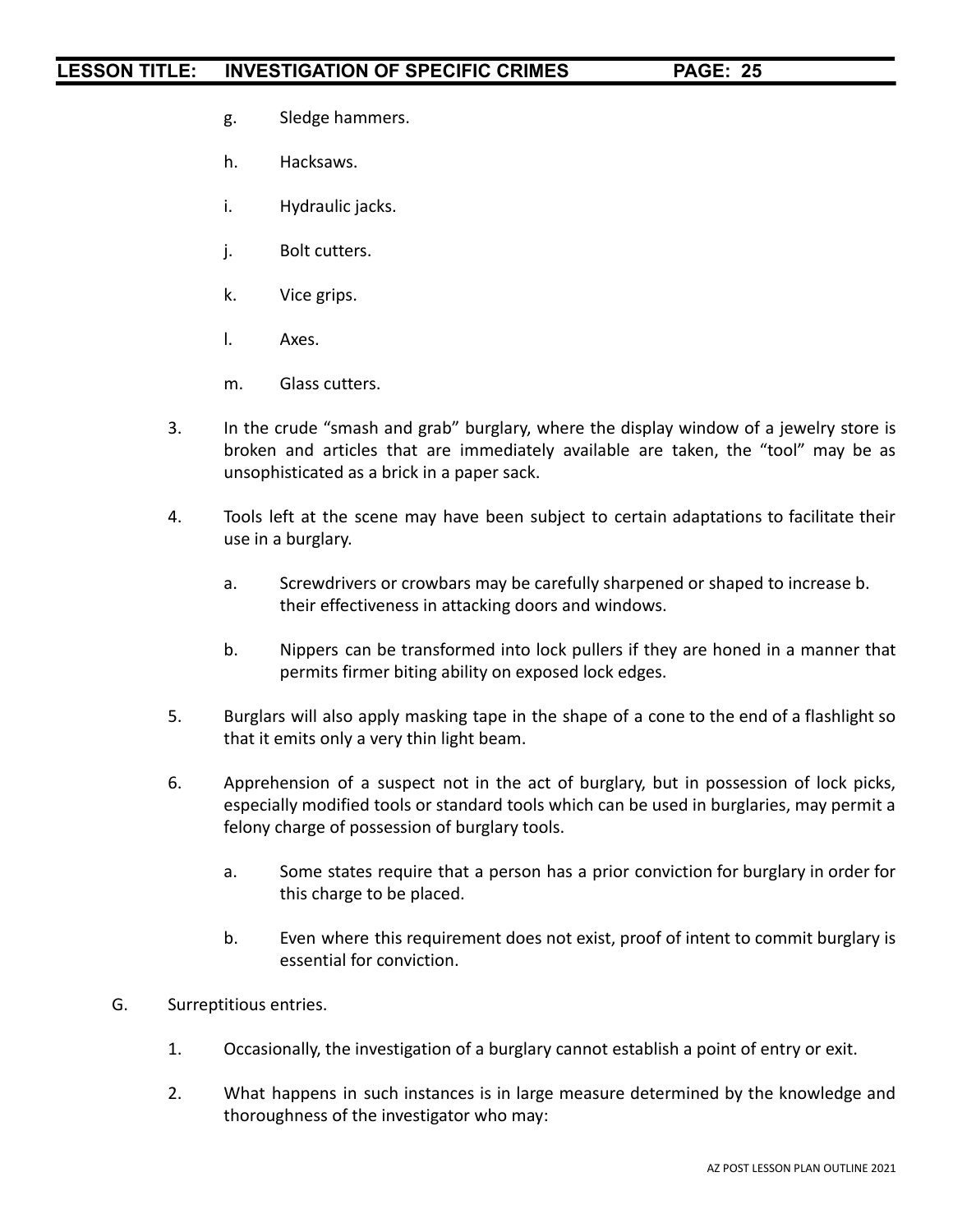- a. Initiate a report indicating "entrance by unexplained means."
- b. Decline to take a report due to lack of evidence.
- c. Take a report knowing that due to departmental policy, it will subsequently be designated "unfounded."
- 3. Complaints of this nature frequently involve surreptitious entries, that is, a burglary has occurred, but there was no apparent force used.
- 4. Excluding the case of closed, but unlocked doors, the most common explanations are:
	- a. The door was "loided," the lock picked.
	- b. The premise was victimized by someone who had unauthorized possession of a key.
- 5. "Loiding" is the act of slipping or shimming, by using a strip of celluloid, a spring bolt lock which does not have an anti-shim device.
	- a. Technically, a spring bolt without an anti-shim device should be considered a privacy, rather than a security, device.
	- b. Simply stated, picking is a process of manipulating a lock into an unlocked position using picks rather than a key.
- 6. When picking is suspected as the means used to gain entry, the lock should be submitted to the laboratory for examination.
	- a. By examining the lock, the laboratory will be able to determine whether or not the lock was picked.
	- b. From the marks alone on the lock, the laboratory cannot state the type of picking device used, except in general terms.
	- c. If a pick is seized as evidence, it is possible to make an individual identification d. by comparing the marks on the lock with test marks made by the seized pick.
	- d. To facilitate the reassembly of the lock following its examination by laboratory personnel, the key should also be submitted.
	- e. The laboratory cannot determine whether a lock was loided, due to the lack of physical evidence associated with this technique.
- 7. Officers must be familiar with privacy and security devices, as they:
	- a. Increase their investigative effectiveness and the credibility of their testimony.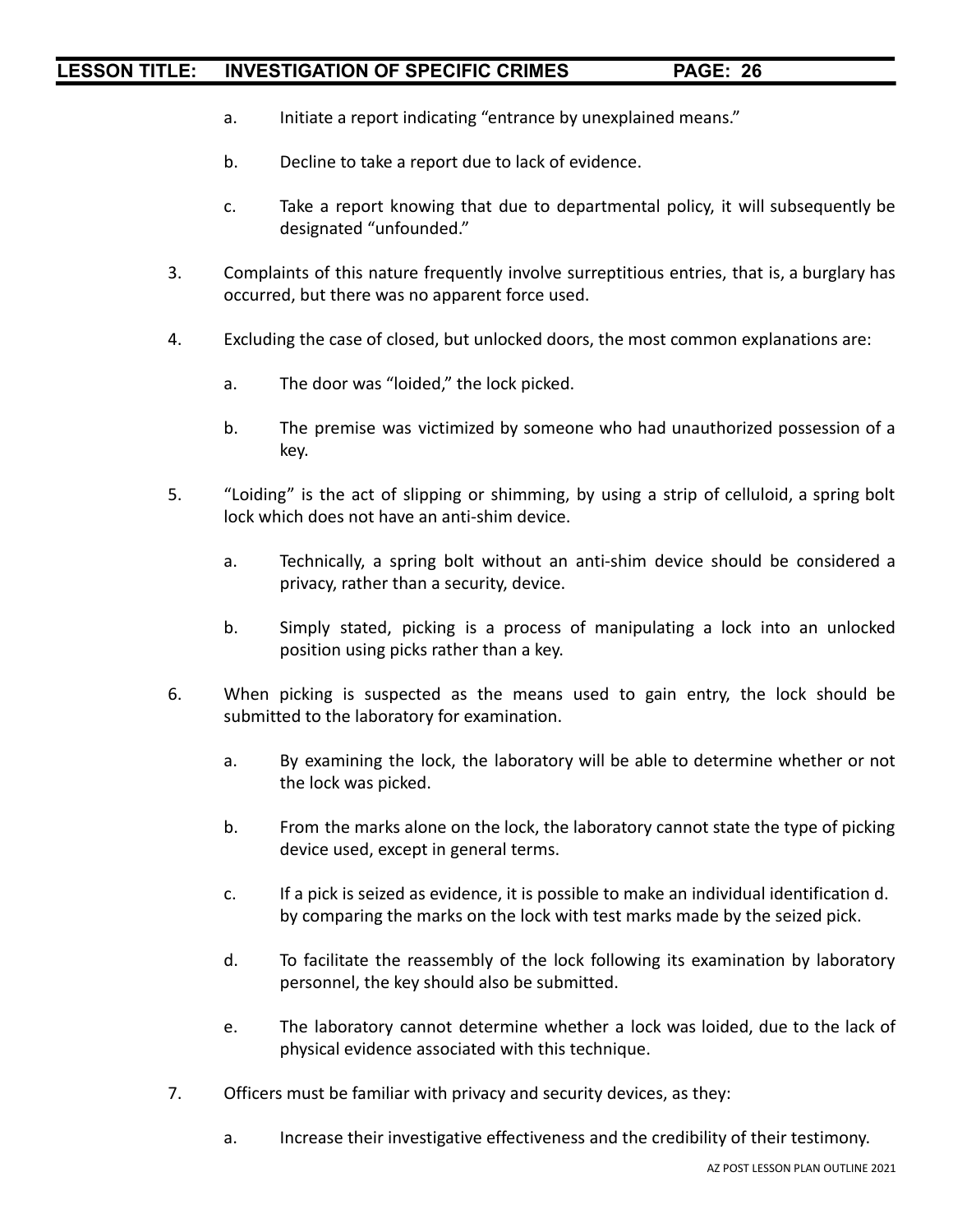- b. Assist in the construction of M.O. files.
- c. Generate data to support crime prevention legislation.
- d. Allow them to talk knowledgeably before community groups.
- 8. Besides stealing or making an impression there are other ways in which burglars can obtain keys.
	- a. Long before a new building is ready for occupancy, its locks are delivered to the construction site.
	- b. Burglars have been able to steal two (2) or more of these locks and then make, or have made, a key which will open every apartment in the building.
	- c. Example:
		- i. Five (5) men and a woman flew to New York City and took up residency at a cheap hotel.
		- ii. Shortly after they arrived, one (1) of the men and the woman registered at a good hotel.
		- iii. After checking in, their accomplices arrived one (1) by one (1) so they would not attract attention.
		- iv. A local lock expert, with whom arrangements had previously been made, also showed up.
		- v. He removed the entire cylinder from the door and within an hour had manufactured a key that would open a number of rooms in the hotel.
		- vi. The cylinder was then replaced.
		- vii. In the evening, when most of the guests were out, the burglars let themselves into a couple of dozen rooms and gave them a thorough, but choosy, going over.
	- d. Burglars are seldom so methodical, but a burglar may stay in different rooms of a hotel over a period of time until he/she has accumulated enough keys to give him/her a choice of rooms to burglarize.
- H. Fraudulent and distorted complaints.
	- 1. While most citizens are honest in reporting burglaries, there are others who initiate fake reports.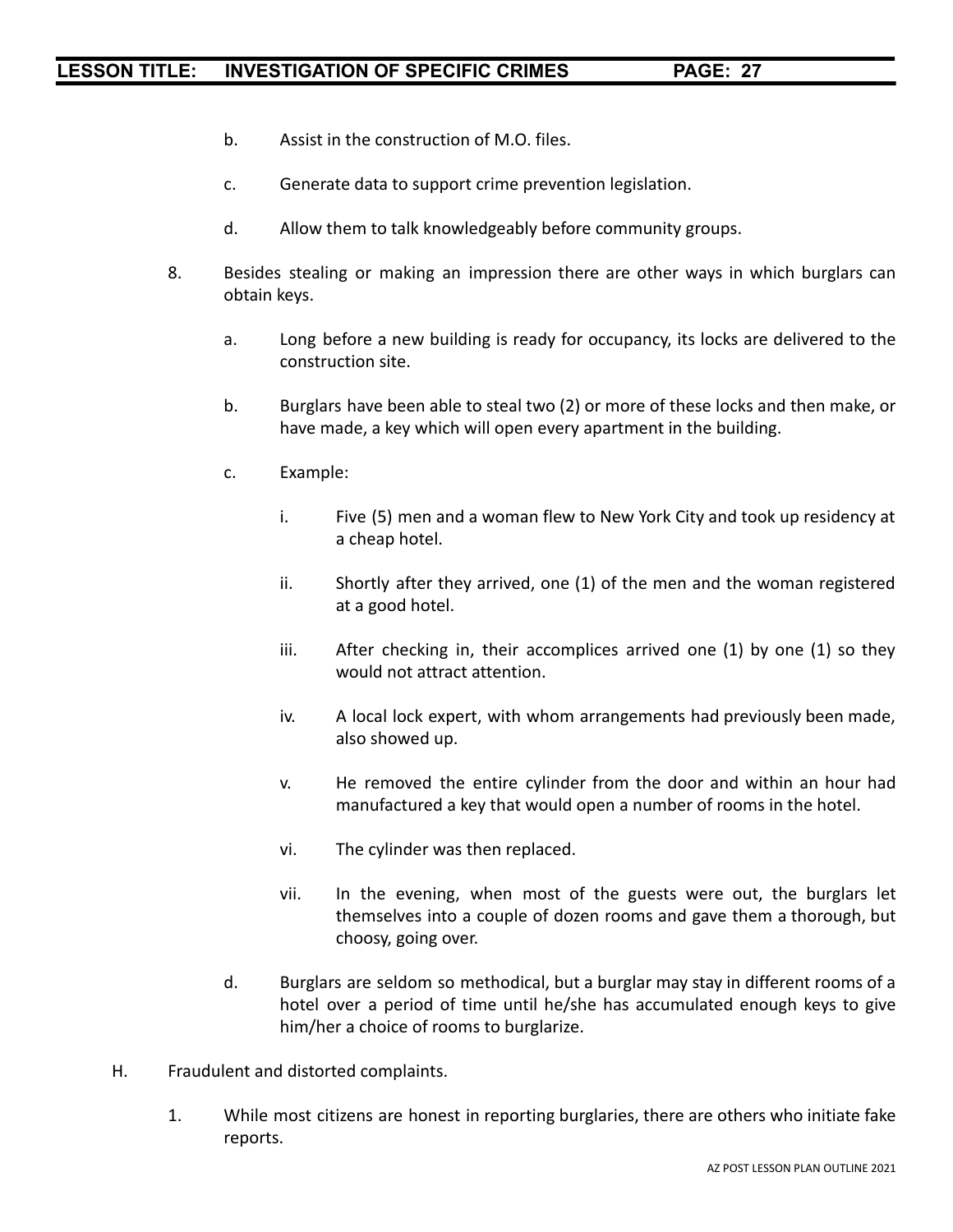- 2. There are situations when a financially troubled individual fabricates an offense, often going so far as to plant physical evidence and create signs of a forced entry.
- 3. Armed with a police report of a large but believable loss, he/she then collects from the insurance company.
- 4. The fact that an individual does not have insurance should not be automatically taken as an indicator that an offense actually occurred.
- 5. Schedule A of the Internal Revenue Service's Form 1040 provides for deductions for casualty losses, including theft.
- 6. Perhaps the most widespread and insidious form of distortion involves the legitimately victimized complainant who inflates the value of property taken or overstates the number of things actually taken.
	- a. False reports, those involving inflation of the value of the property taken and misrepresentations of the number of articles stolen, are not easily detected; although occasionally, individuals who seek to create signs of a forced entry on their own homes, do so in such a manner as to give themselves away.
	- b. For example, broken glass at the alleged point of entry will all be on the outside instead of the inside of the residence.
	- c. Such reports cause the waste of large numbers of investigative hours.
	- d. Insurance companies are aware of fake or distorted reporting practices in losses involving sizable amounts.
	- e. Companies are increasingly requiring the insured to take a polygraph or psychological stress evaluator examination.
- I. Importance of the time factor.
	- 1. An important aspect of taking burglary reports is attempting to determine when the offense took place.
	- 2. Typically, burglaries are reported from several hours to a number of days after they are committed.
	- 3. Late reporting is largely attributable to the circumstances of businesses being closed for the weekend and homeowners being away for short trips or extended vacations.
	- 4. Summer communities, populated by people living some distance away who visit their mountain or lake vacation homes only intermittently, represent a large problem for police.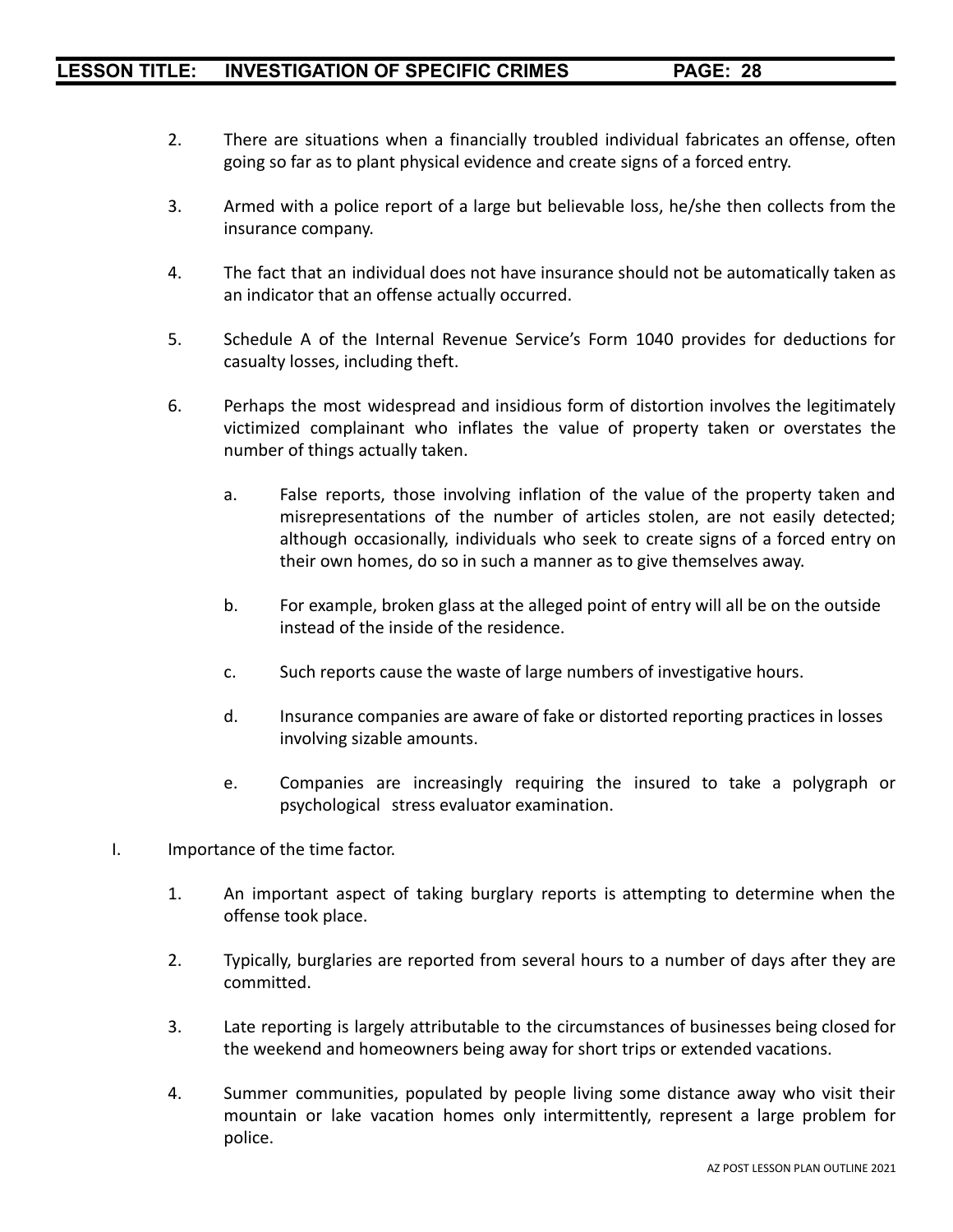- 5. Such residences are particularly vulnerable to burglars who may take all the furniture and dispose of it several months before the offense is even detected.
	- a. In such instances, the estimate of the time frame in which the offense occurred would, of necessity, be very broad.
	- b. Frequently, however, it is possible to identify a range of time during which the perpetrator attacked the premises; this can then be correlated with other data for investigative leads to either include or exclude certain persons as suspects.
	- c. For example, a person known to employ a M.O. similar to the one used in a particular offense would be a suspect.
	- d. If, however, a field interrogation report was initiated on him/her some distance away from the scene at about the same time as the offense occurred, his/her presence there would have been virtually impossible, thus, excluding him/her as a suspect.
	- e. While the example is an unusual occurrence, it is the essence which is important; as the time range in which the offense could have taken place narrows, the more useful other information becomes.
	- J. Dialogue with a safe burglar.
- 1. The following dialogue took place with a 23-year old convicted safe burglar serving a sentence in a state penitentiary.
- 2. Although he did not regard his skill as unusual, he demonstrated it by opening, through the use of a truck tire iron, a large fire-resistant safe in only six (6) minutes.
	- Q. Where do you get your tools?
	- A. I buy them at stores such as Sears. That way, you have the most suitable tools for the job.
	- Q. Where do you obtain tanks for burning a safe?
	- A. We steal them or go to rental companies. By doing it that way we can get the best equipment and after the job, return them. Obviously, it is best not to use your name.
	- Q. Do you use your own car for carry-off jobs?
	- A. No. We buy an old junker from a used-car dealer for about \$100, use it on the job and then sell it a day or two (2) later for \$75 to \$80. We have gotten our money out of it. *INSTRUCTOR NOTE: Or the vehicles are stolen.*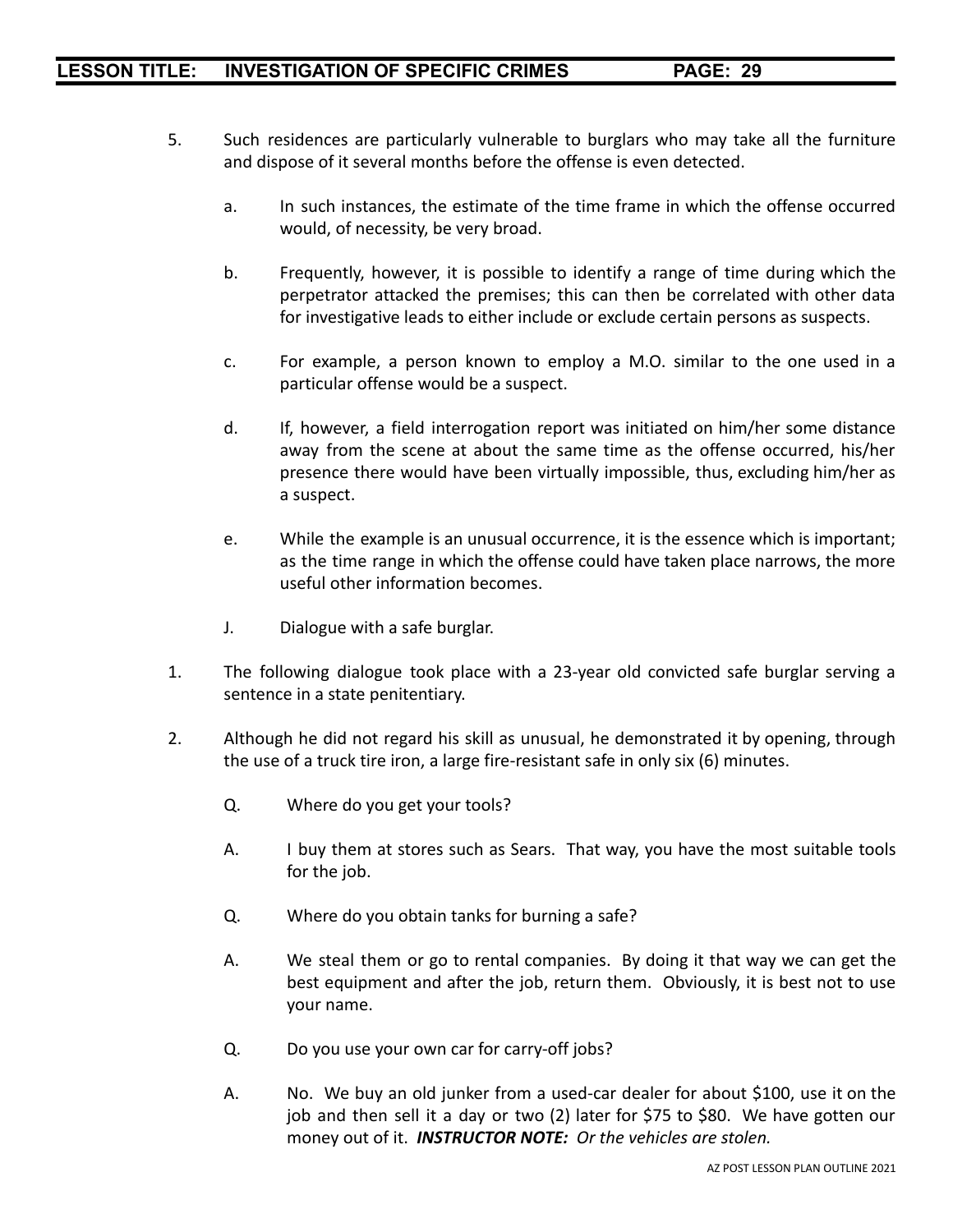- Q. How do you identify a business to hit?
- A. We try to avoid large shopping centers, they are patrolled more often. We case a business which is somewhat isolated, determine the volume of business, the method of transporting money to the bank and look for alarm devices, closing hours and frequency of patrol. For example, if the business employs an armored car service, we watch the time of pick up, the business volume for the remainder of the day after the pick up and the business that the store will be prepared to handle on the following day prior to the armored car pick up. We determine if the owner or store manager is bonded for transporting monies to a night deposit box at the bank. We observe the police officer, the time sequence of patrol, whether or not there is a foot officer in the area and if so, we avoid the business. Casing generally requires 10 days to two (2) weeks.
- Q. How is entry gained?
- A. It depends on the building itself and such things as alarm devices and barred windows. If entry is gained through the roof, we attach ropes to exhaust pipes and climb down, generally into a small hallway. On occasion, a building next door is entered and we break through a wall. If the door is secured by the use of a padlock, entry is fairly simple. We take a second padlock, break the original lock off, enter the building, unlock a window, climb out, replace the lock, climb back through the window and close it.
- Q. How does a lookout system operate?
- A. Generally, we have lookouts in telephone booths in the area, with the lookout calling all the numbers of the business' telephone number except the last number. Then, by a pre-arranged signal, by the number of rings on the telephone, the people in the building can know if a police officer is approaching, whether it is a routine patrol or if they have been discovered and then they can act accordingly.
- Q. How is the time selected to make a break?
- A. Generally, the best times are between 10 and 12 o'clock in the evening, after the business closes. At that time, people are on the street so that we do not attract any unnecessary attention. Also, the on-duty police officer has almost worked a complete tour of duty and is anxious to get off work. He/she does not check the buildings and the first thing the oncoming police officer does is stop for a cup of coffee.
- Q. How do you hide your car when you break a safe on the premises?
- A. We usually park it in the driveway of a home in the area, where all the lights are out. When people are asleep, they do not ask any questions.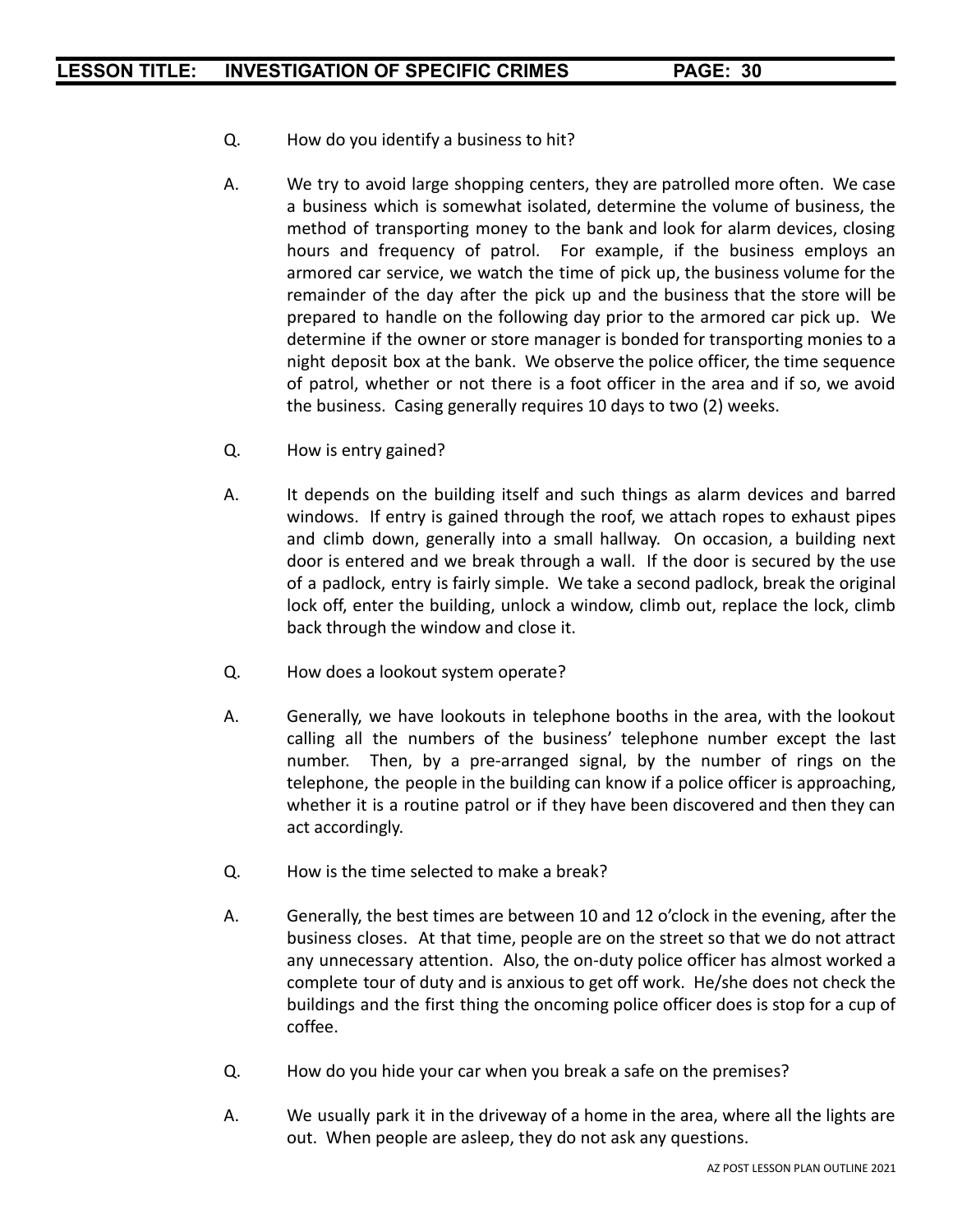- Q. How do you learn about how a safe is constructed?
- A. These insurance companies, in describing rates to businesses, list various types of safes and explain their operation, so we just pick up a copy of these books. We also get catalogs from safe companies.
- Q. How do you cope with tear gas in a safe?
- A. Most of the literature on safes indicates that tear gas is used frequently, so we just assume it is in all of them and go at it. You can work for a while before it bothers you. Occasionally, you can use an exhaust fan to draw it away.
- Q. On occasion, the locking devices and the tumblers from the safe have been found carefully laid out on the floor. What is the reason for that?
- A. A new man will go with us and we try to show him what makes those things work.
- K. Tracing and recovering stolen property.
	- 1. Investigators attempt to recover stolen property through a variety of techniques.
	- 2. Once individual suspects are identified and arrested, legal searches pursuant to the arrest and/or search warrant are carried out in the hopes that property taken in a burglary may be found.
	- 3. Pawn shop records are monitored, flea markets are observed for visits of known and active burglars or for booths operated by them and classified advertisements in newspapers are checked.
	- 4. Efforts are made to identify the receivers of stolen property, or "fences," who act as go-betweens for the actual thieves and those who purchase the property.
	- 5. Since the mid-1970's, the police have enjoyed significant success in disrupting stolen property markets and in identifying burglars and other types of thieves by going undercover and posing as illegal receivers of stolen property in "sting" operations.
	- 6. Field notes and reporting, the National Crime Information Center (NCIC) and complementary state and local computer systems provide means of checking to see if property is stolen.
	- 7. One (1) of the most intriguing applications of automated information systems to the identification and recovery of stolen property deals specifically with office equipment.
		- a. A five (5)-state pilot project matched automated stolen property files.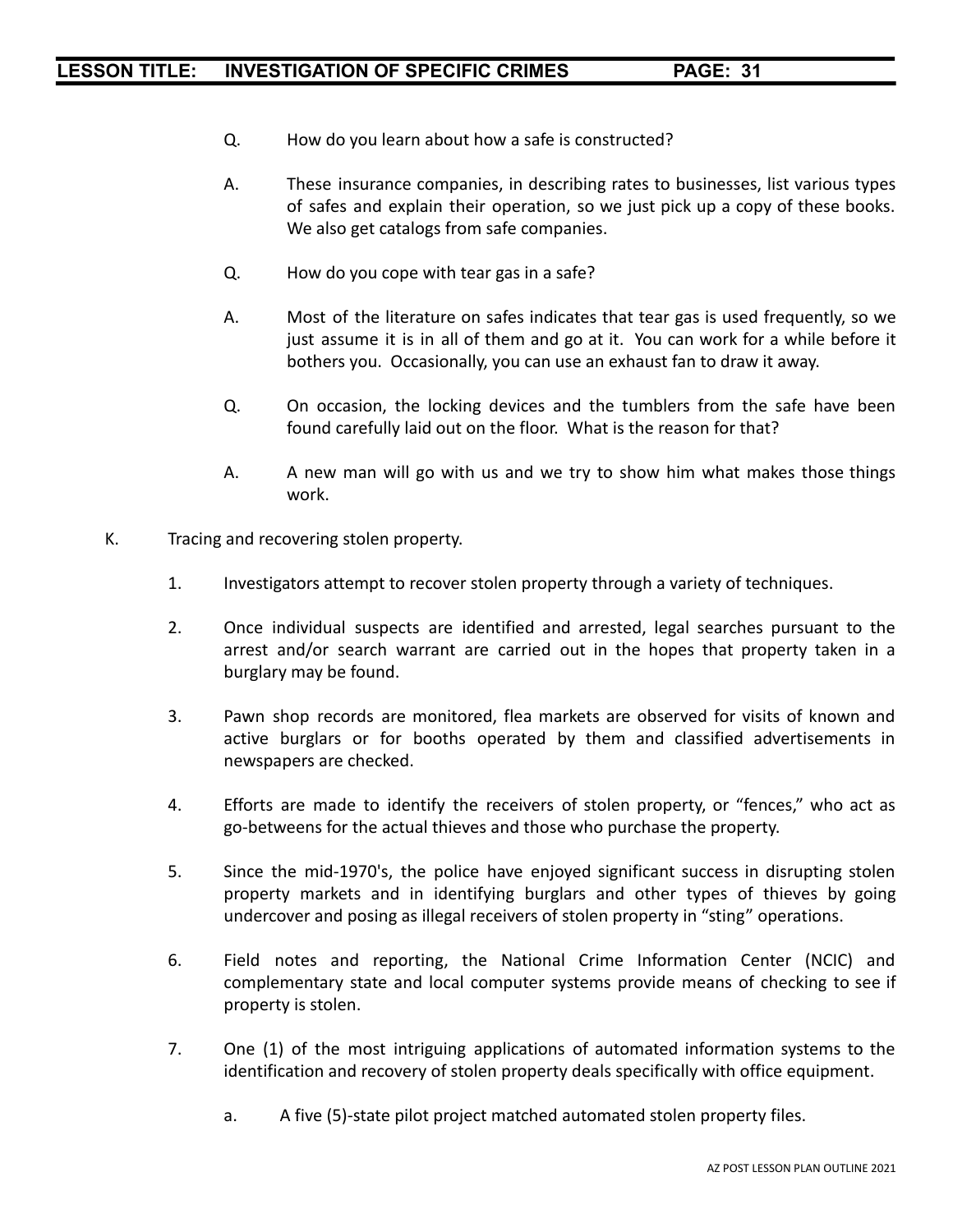- b. Among the five (5) cooperating states in this project, 10,000 pieces of stolen office equipment were recovered.
- c. In California, the recovery of typewriters alone amounted to 2,100 machines valued at a million dollars.
- 8. One (1) of the principal difficulties police departments encounter when they seek the assistance of other police departments or merchants in recovering stolen jewelry is providing them with an accurate description of the stolen pieces.
	- a. Recently, members of one (1) police department, investigating a burglary/ homicide involving a female victim, faced such a problem.
	- b. During their investigation of this crime, they learned from the victim's daughter that five (5) pieces of jewelry could not be located in the house and were quite likely stolen by the murderer.
	- c. The police department was given a verbal description of the jewelry by the victim's daughter and prepared a crime information bulletin for distribution to area police departments, pawn shops and jewelry stores.
	- d. Prior to its distribution, there was general agreement among the detectives who were investigating this crime that the bulletin would be of limited value without sketches or photos of the stolen property.
	- e. With the cooperation of a large jewelry store in their area, they were able to locate a photograph of a piece of jewelry that was identical to one (1) of the pieces stolen.
	- f. In addition, with assistance of the victim's daughter, an artist was able to sketch a color facsimile of the other stolen pieces.
	- g. Color prints were then made of the original photograph provided by the jewelry store and the artist's color facsimiles – these were incorporated into the police bulletin.
	- h. The bulletins were then distributed to area police departments, pawn shops and jewelry stores.
	- i. Within 24 hours, the police recovered all of the jewelry and arrested and charged a suspect.
		- i. The first break in the case came when the suspect pawned all of the stolen pieces in four (4) different pawn shops in two (2) nearby cities.
		- ii. The pawn shop dealers had recognized the jewelry from the police department's bulletin.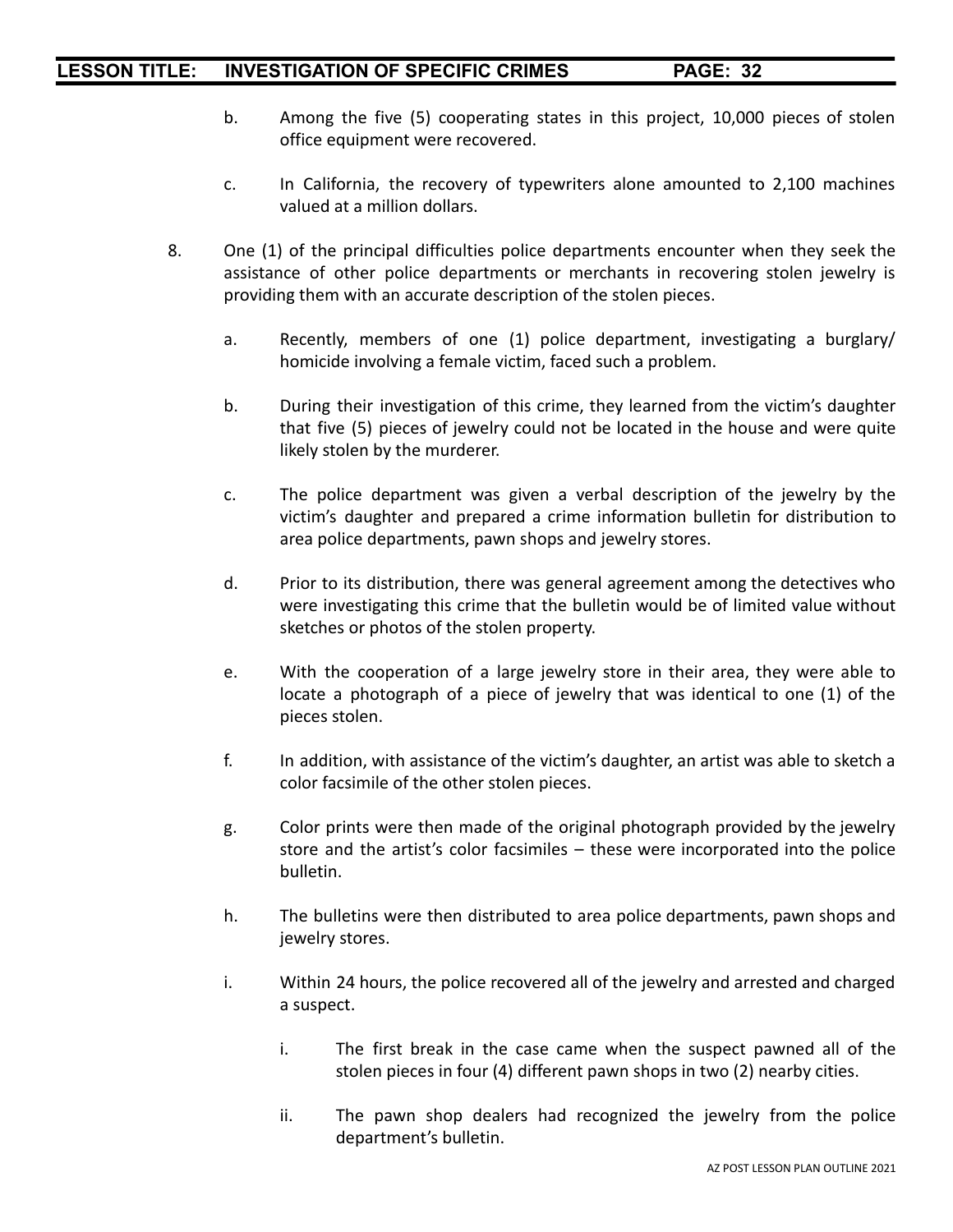- iii. The two (2) cities in which these pawn shops were located had ordinances that required all persons pawning items to show identification.
- iv. The suspect provided each pawn shop dealer with identification that accurately identified his correct name and address.
- v. He was arrested several hours later after pawning the jewelry and was charged with not only the murder of the victim in this case, but also two (2) other murders that were committed in similar ways.
- 9. Based upon their experience and success with this case, the police department proceeded to develop a jewelry identification kit.
	- a. The kit consists of 16 sections with 116 transparency pages.
	- b. Over 1,800 different pieces of jewelry are depicted, along with rings, bracelets, chains and charms. Included are approximately 160 overlays for constructing jewelry involving a combination of features.
	- c. These include examples of gold coins and other decorative items used in the manufacture of jewelry.
	- d. A system of transferring various cuts and sizes of stones from a printed sheet to a particular item of jewelry is included.
	- e. In addition, a chart that illustrates the array of colors of precious metals, gems and birthstones with color-coordinated pencils is provided.
- 10. One (1) of the most vexing and troublesome issues in tracing and recovering stolen property has to do with the person who just may actually have been an innocent and unknowing purchaser of stolen goods.
	- a. Among indications of a lack of good faith by the purchasers are:
	- b. Buying at prices below a "good bargain."
	- c. Purchasing from people who are unknown to them and who they do not know how to "contact."
	- d. Taking delivery of the merchandise under unusual conditions or unusual times.
	- e. Accepting the property without a sales receipt.
	- f. Buying property when its identifying numbers have been removed or apparently altered or when there are unusual identifying stickers such as state inventory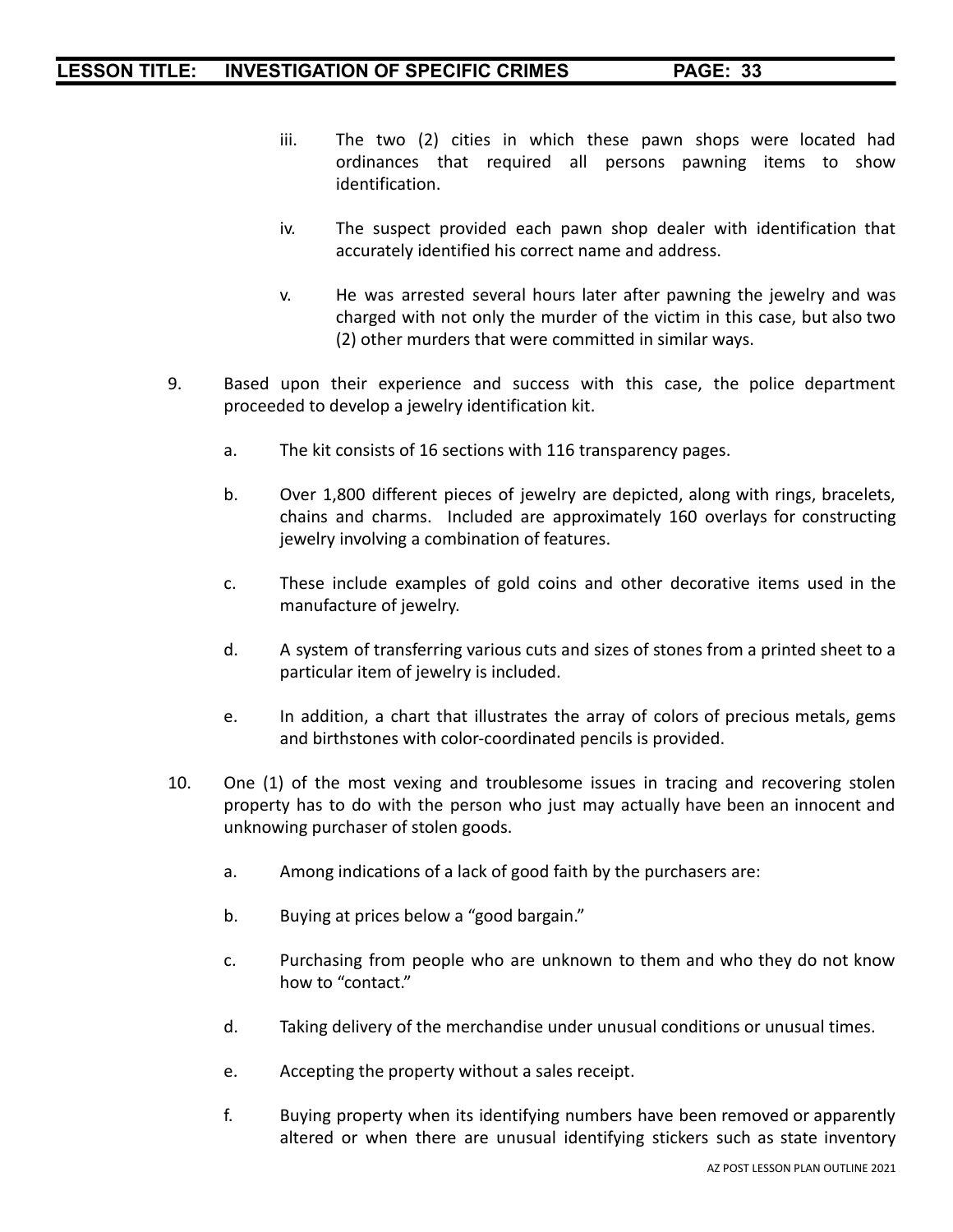numbers.

- g. The criminal history (if any) of the individual who purchases the item(s).
- 11. Pawnshop ordinances and related court rulings should be reviewed.

#### **XII. ROBBERY P. O. 5.9.1C**

- A. Importance of the problem.
- B. Robbery is defined as the illegal taking of something of value from the control, custody or person of another by threatening, putting in fear or through the use of force. *INSTRUCTOR NOTE: The instructor may provide statistics from his/her city/county.*
	- 1. Because of this face-to-face confrontation between perpetrator and victim, the potential for violence is always present and when it does occur, many range from minor injury to loss of life.
	- 2. Because of its personal and often violent nature, robbery is one (1) of the crimes most feared by the public; a fear which may be heightened by perceptions of the police's inability to deal effectively with these offenses.
	- 3. Police solve about one (1) in four (4) reported robberies.
	- 4. The importance of robbery resides in economics, its frequency, the fear created, the potential for violence and its frequent resistance to investigative efforts.
- C. Elements of the crime.
- D. Robbery consists of the following elements:
	- 1. The taking and.
	- 2. Carrying away of.
	- 3. Personal property of.
	- 4. Another with.
	- 5. The intent to deprive permanently by.
	- 6. The use of force, fear or threat of force.
- E. Taking.
	- 1. The property taken in a robbery must be taken illegally by the robber.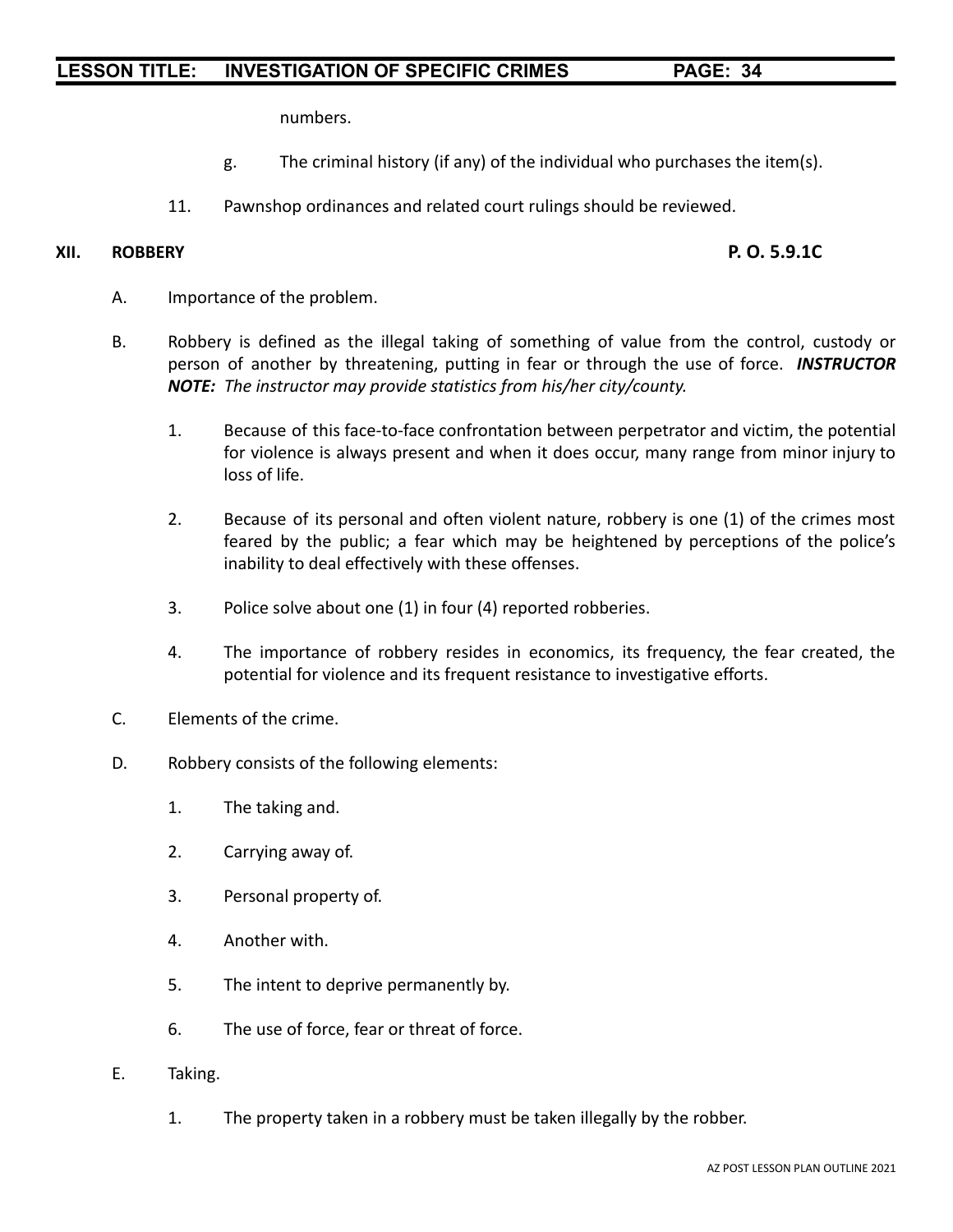- 2. Someone who has the right to take such property cannot properly be convicted of robbery.
- 3. This illegal taking is called "trespassory."
- 4. The property must be taken from the custody, control or possession of the victim and, as will be seen later, from the victim's presence.
- 5. This element of the crime is satisfied once the robber has possession of the property; until possession has occurred, it is only an attempt.
- F. Carrying away.
	- 1. Once the element of taking has been satisfied, the robber must then have carried away the property.
	- 2. As is true in the crime of larceny, this element can be satisfied simply by showing that the accused totally removed the article from the position which it formerly occupied.
	- 3. It is not necessary to show that any great distance was involved in the carrying away.
- G. Personal property.
	- 1. The object of the robbery must be personal property as opposed to real estate or things attached to the land.
	- 2. Again as in larceny, any tangible property and some forms of intangible property represented by tangible items, such as stocks and bonds, gas, electricity, minerals and other such commodities can be objects of robbery.
- H. Another.
	- 1. The property taken must belong to another, not to the accused.
	- 2. This again relates to the first element of taking.
	- 3. If the taking is trespassory, illegal, then the property must be the rightful property of one (1) other than the robber.
- I. The intent to deprive permanently.
	- 1. Robbery is a crime of specific intent and requires that the prosecution establish, in court, that the defendant, at the time of taking the property by force or threat of force from the victim or the victim's presence, did, in fact, intend to deprive the victim of the use and enjoyment of that property permanently.
	- 2. In most cases this can be concluded from the facts and circumstances surrounding the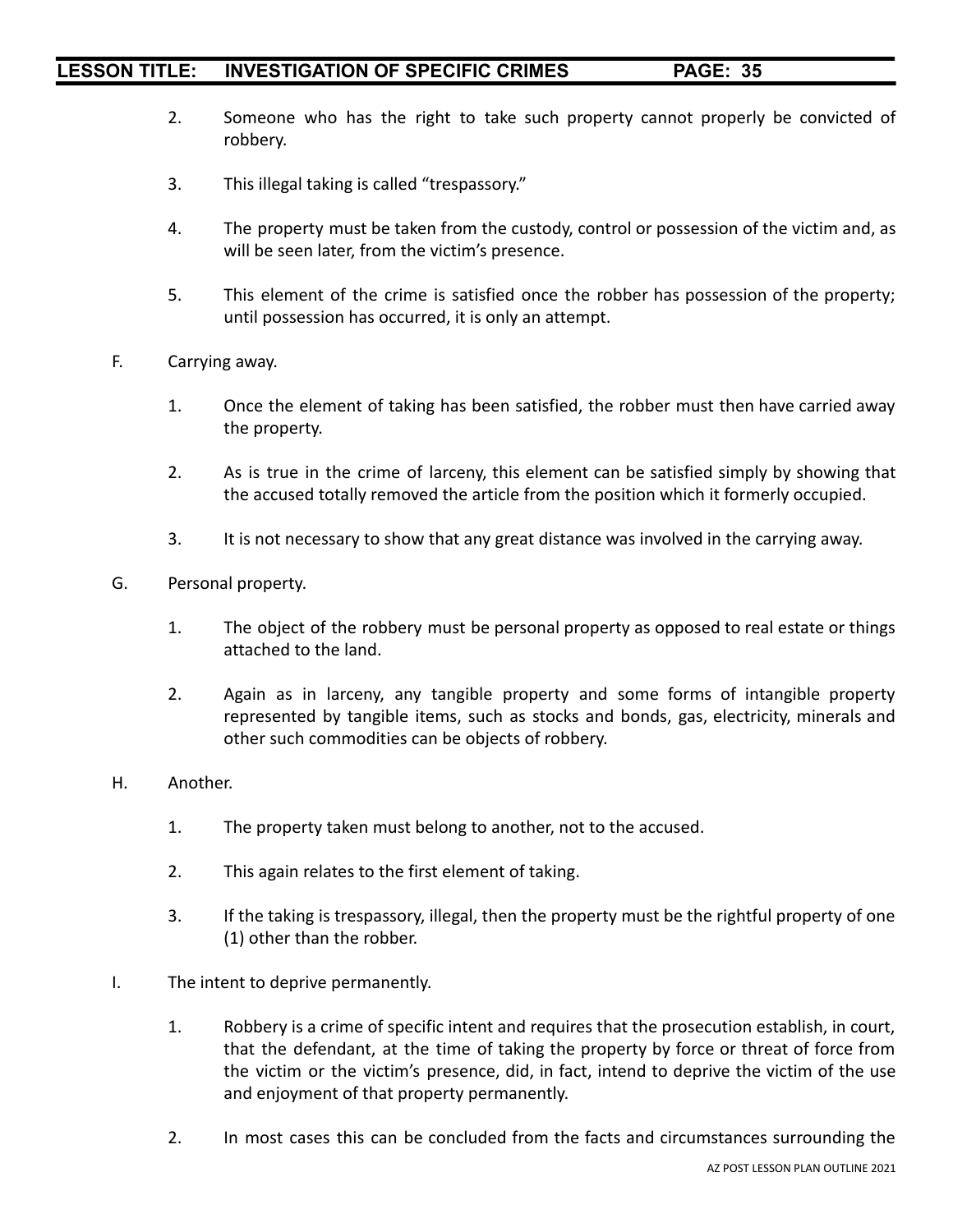case, but in specific-intent crime cases, juries are not permitted to assume this particular fact.

- 3. The police officer's investigation must be geared to establishing this as an essential element of the crime.
- 4. The fact that force, or the threat of force, was used to secure the property from the victim is often enough to convince a jury of the accused's intent to deprive permanently.
- J. The use of force, fear or threat of force.
	- 1. This element of the crime requires that the force, or threat of force, was directed against the physical safety of the victim rather than his/her social well-being.
	- 2. Threats to expose the victim as a homosexual or an embezzler do not satisfy this element of the crime.
	- 3. Proof that force was used or, at the very least, that the threats were made such that the victim feared imminent bodily harm is essential for successful prosecutions of robbery cases.
	- 4. The taking of property without force is the crime of larceny; however, the force used to separate the victim from his/her property in a robbery need not be great.
	- 5. Serious injury to the victim of a robbery usually presents little difficulty in convincing the investigator or the jury that force was used.
		- a. Difficulties may arise in the case of a victim who claims to have been robbed under the threat of force when no actual injury occurred.
		- b. In this case, the skill of the investigator in determining the facts of the case becomes crucial to successful prosecution.
	- 6. There are also more subtle situations in which the investigator must know legal requirements as well as investigative techniques.
	- 7. The typical purse-snatching case in an illustration.
		- a. Often, the force element of the crime of robbery can be satisfied only by determining whether the victim attempted to resist the force used, and if so, the extent of that resistance.
		- b. It is generally accepted by courts that a woman who puts her purse next to her on the seat of a bus without keeping her hand on it or loosely holds it in her hand, is not the victim of robbery if someone quickly grabs the purse and runs.
		- c. In these cases, the woman had not resisted, however, if she were clutching the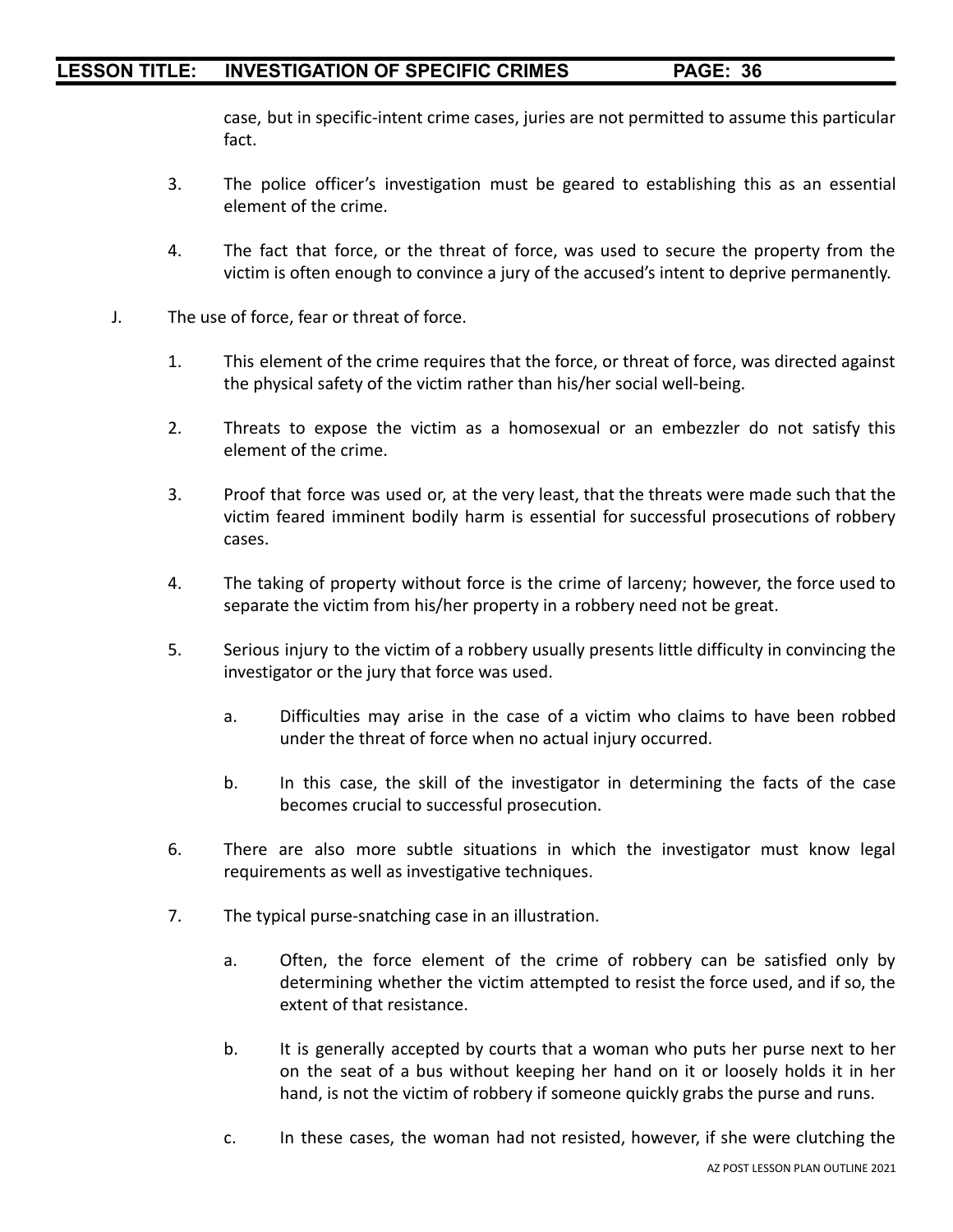bag tightly and someone managed to grab it from her after even a slight struggle, sufficient force and resistance would have occurred to constitute robbery.

- d. A good rule for the investigator to follow in cases of uncertainty is that the removal of an article without more force than is absolutely necessary to remove it from its original resting place constitutes larceny.
- e. If any additional force, no matter how light, is used, it is then robbery, provided the object is taken from the presence or person of the victim.
- f. The property does not have to be held by the victim physically or be on his/her person; it merely has to be under the victim's control.
- g. Control in this sense means the right or privilege to use the property as the victim sees fit.
- h. It is neither necessary nor essential that the property be visible to the victim when the crime is committed.
- 8. The force, or threat of force, must either precede or accompany the taking.
	- a. Force applied after the taking does not constitute robbery.
	- b. A victim who realized that his/her property had been stolen and attempted to recover that property, at which time force ensued, was not the victim of robbery if the property was originally taken surreptitiously and without force.
- 9. When force is not used, but is substituted by a threat to the physical well-being of the victim, it is not necessary that the victim actually be frightened to the point of panic, it is enough that the victim is reasonably apprehensive and aware of the potential for injury.
- K. Overview: The offense, the victim and the offender.
	- 1. When generalizing about offenses, victims and offenders, certain limitations must be acknowledged.
		- a. Research findings are occasionally inconclusive and conflicting. A variety of factors count for this.
		- b. For example, a study of the various aspects of robbery in one (1) city has limited generalization power because while cities share characteristics, such factors are not precisely duplicated from city to city or perhaps not even in the same city over time.
		- c. If we attempt to compensate for this factor by using national data, a general picture emerges and individual differences disappear.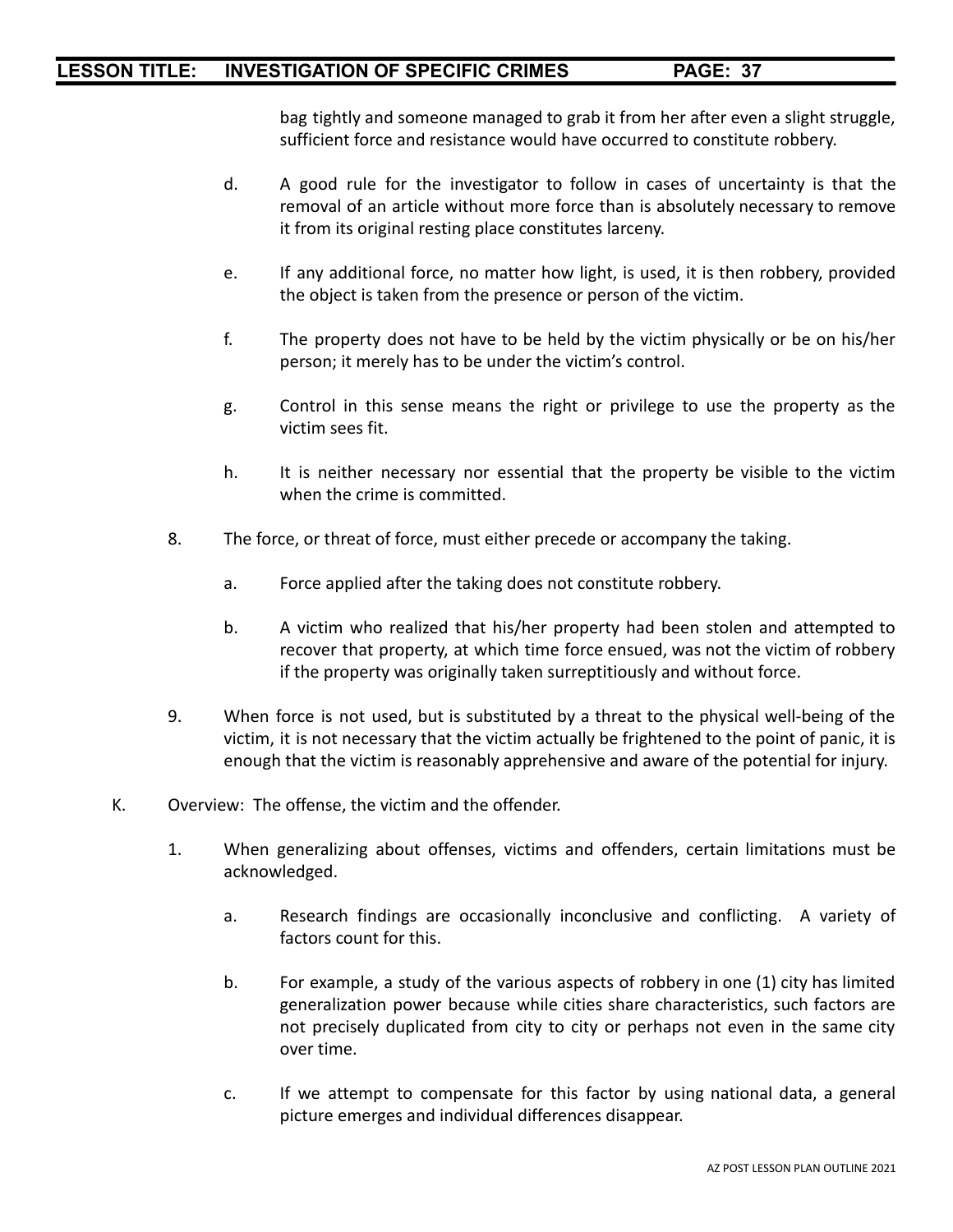- d. If we use an intensive scrutiny of a smaller number of cases, their profile may not be like that of other intensive studies or the general profile.
- e. Additionally, a limitation common to most studies of criminals is that we are focusing upon those who "failed," that is, those who were caught and whose resemblance to those not apprehended is a matter of conjecture.
- f. Despite such issues, information concerning offenses, victims and offenders is useful in providing a qualified frame of reference.
- 2. Robbery is essentially a problem in our large cities.
	- a. In metropolitan areas, the robbery rate per 100,000 people is 293.
	- b. In cities outside of metro areas, the robbery rate is only 58 and in rural areas it is 16.
	- c. Regionally, the most populous southern states registered 32% of all reported robberies, followed by the northeastern states with 28%, the western states with 21% and the Midwestern states with 19%.
	- d. Fifty-four percent (54%) of all robberies occur on the street or highway.
- 3. In terms of weapons used, a firearm is used in 33% of the cases, a knife or cutting instrument is used 13% of the time, some other weapon, such as a blunt object, is used in 11% of the offenses and the remaining 43% of the robberies involve the use of physical force only.
	- a. Together, these data reveal that approximately six (6) of every 10 robberies are armed and the balance are strong armed.
	- b. One (1) study showed that armed robbers had carried handguns (60%), knives (40%), sawed-off guns (15%), unmodified shoulder weapons (11%) and other assorted weapons, such as brass knuckles, explosives and martial arts weapons (16%).
	- c. The percentages total more than 100 because 25% of the offenders had carried at least two (2) weapons, most often a handgun and knife, and 10% revealed that they had carried three (3) or more weapons.
	- d. Thus, officers should continue to exercise great caution when approaching a robbery suspect who had thrown down a weapon.
- 4. Findings on the frequency of injury to robbery victims vary.
	- a. A study of three (3) local jurisdictions reported that in one (1) jurisdiction, victims had minor injuries in only 12% of the cases; another jurisdiction reported that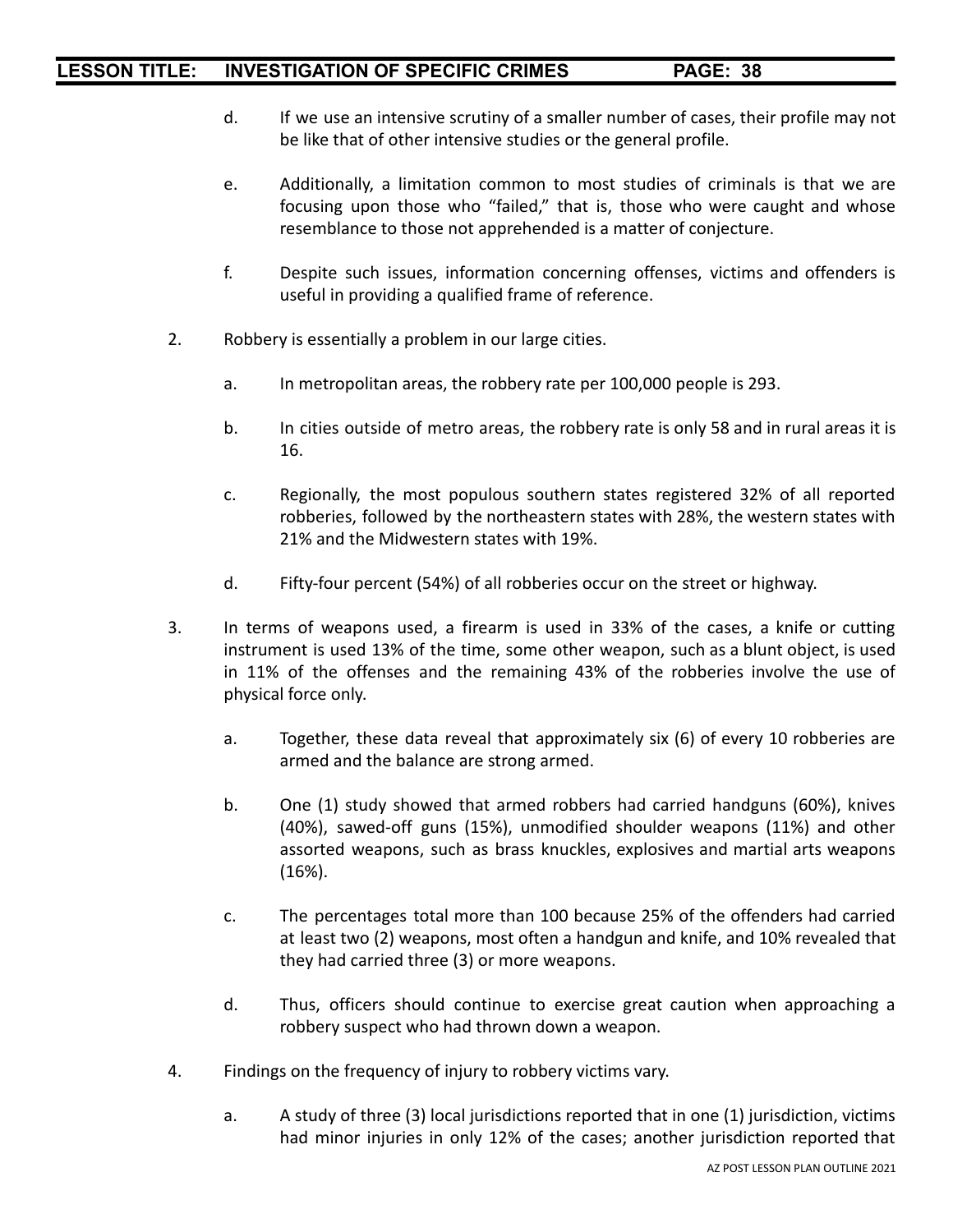45% of its victims had minor injuries.

- b. When the data for all three (3) jurisdictions studied are combined, the results are as follows: No injuries (64%), minor injuries (24%), received treatment and released (7%), hospitalized (3%) and killed (2%).
- 5. When victims are injured in a robbery, men and women have approximately the same likelihood to have minor injuries, but men are four (4) times more likely to suffer serious injuries.
	- a. The self-protective measures most associated with injury to the victim are his/her use of physical force, trying to get help or to frighten the offender and non-violent resistance, including evasion.
	- b. Interestingly, the self-protection strategy most associated with non-injury is also non-violent resistance, including evasion.
	- c. When victims know the robber, they are more likely to use self-protection measures and to be injured.
	- d. Victims know robbers in about 22% of cases.
	- e. The likelihood of injury is greatest when a lone victim is confronted by several youthful offenders employing strong-arm tactics.
	- f. The use of violence by young perpetrators may simply be part of an unvarying technique in which the ability or willingness of the victim to resist is not even considered, but rather the object is to create a fear that paralyzes the victim and for bystanders to get a perverse "kick" or to be part of a hostile act in which the victim is a convenient and symbolic target.
- 6. Example: There is no doubt in my mind that I would have killed any victim who tried to cross me. You have to understand, I was fighting a full-fledged war against "them." "Them" was anyone –the establishment, whites, police, anyone. I did seriously hurt a couple of victims and I actually felt pretty good about it. I thought I was getting back at "them." At times I thought I might be winning the war. They would do something to me, and I would do something back. It was kind of a game. You see, I wanted to make "them" pay for all the shit I had to put up with. Oh yeah, there is no doubt that, especially in my earlier years, I was out to bust some heads.
- 7. Robberies are highest in the winter months, peaking in December, and lowest during April.
	- a. The average dollar loss nationally per robbery is \$701, with an average loss of \$364 for convenience stores and \$3,591 for banks.
	- b. Crime and drugs are intimately related; in some instances, offenses are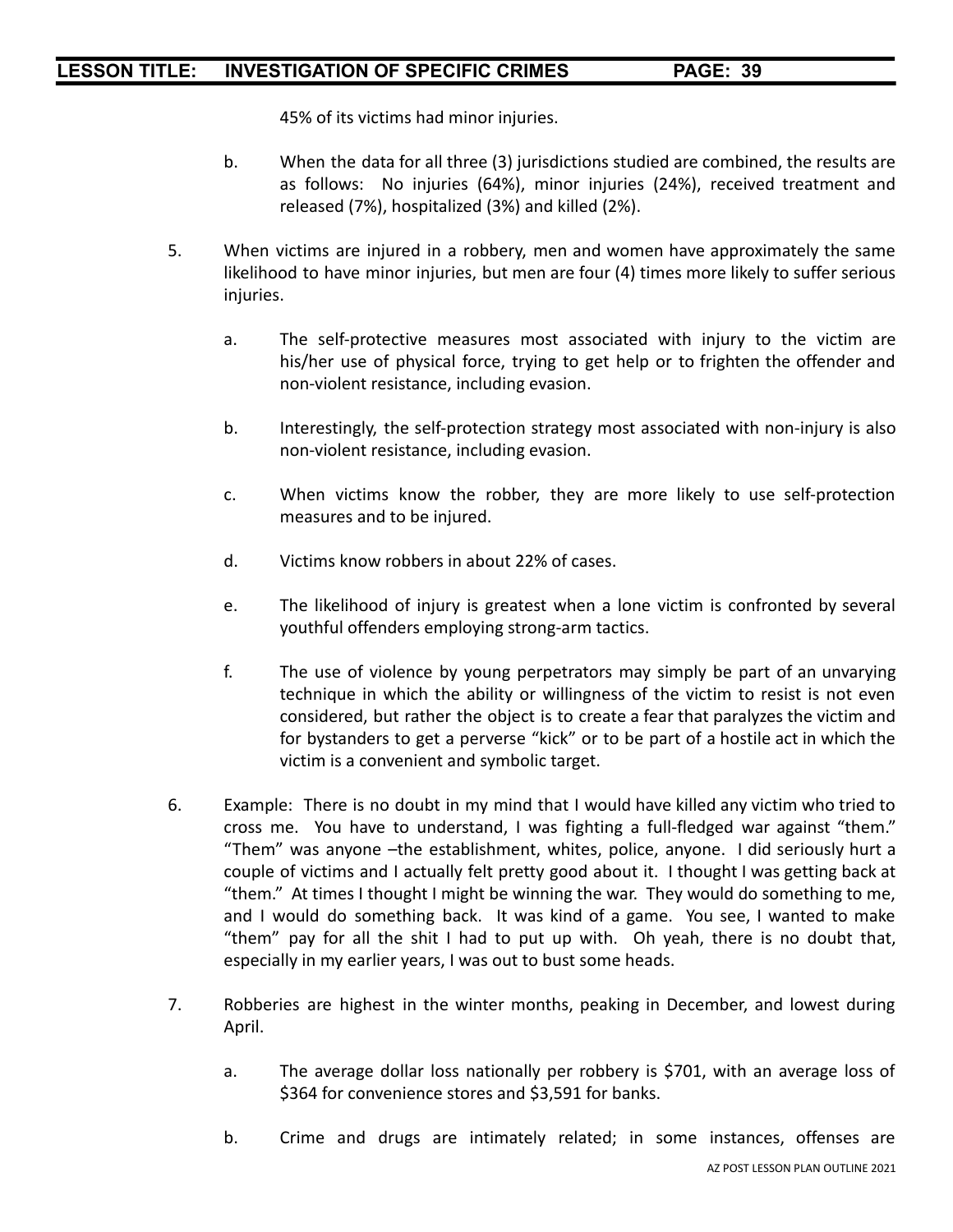committed to support a drug habit, in others, the use of drugs or alcohol may reduce inhibitions and fears about committing crime.

- c. One (1) study showed that 49% of convicted robbers admitted to being dependent on alcohol or drugs and 57% had been high when they "went out on a job."
- d. As a practical matter, drug use has the potential to create difficult situations for investigators because people who use drugs and/or alcohol may react in unpredictable and subsequently violent ways.
- 8. Robbery is basically an inter-racial crime.
	- a. In one (1) study, blacks said that they were robbed by blacks 86% of the time and whites said that they were robbed by whites 53% of the time.
	- b. Nationally, among those apprehended for robbery, 91% were males, 66% were blacks and 60% were under 25 years of age.
- 9. Although convenience, liquor, grocery and other stores are often the targets of robbery, there are a number of other types of victims.
	- a. A 15-member robbery ring pulled more than 50 jobs over several months, referring to their crimes as "going out on a mission."
	- b. Their method of operation was to cruise "high class" neighborhoods in pairs. When they spotted an expensive car, they would follow the driver home and take cash, furs and jewelry.
	- c. Two (2) robbers, one (1) of them armed with a club, threatened a female Salvation Army "bell ringer" and took both the collection's kettle and the \$40 it contained.
	- d. An armed man wearing a Nazi helmet and a bulletproof vest shot a wrecker driver and drove off in the victim's vehicle.
	- e. A shotgun-carrying bandit with one (1) or more accomplices robbed a remote mine of one (1) ton of silver valued at \$204,000.
	- f. Before leaving, they disabled all telephones, two (2)-way radios and vehicles, giving them hours of head start before the crime was detected.
- 10. Despite these variations, three (3) styles of robberies the ambush, the selective raid and the planned operation  $-$  can be classified according to the amount of planning conducted by the perpetrators.
	- a. The ambush involves virtually no planning and depends almost entirely on the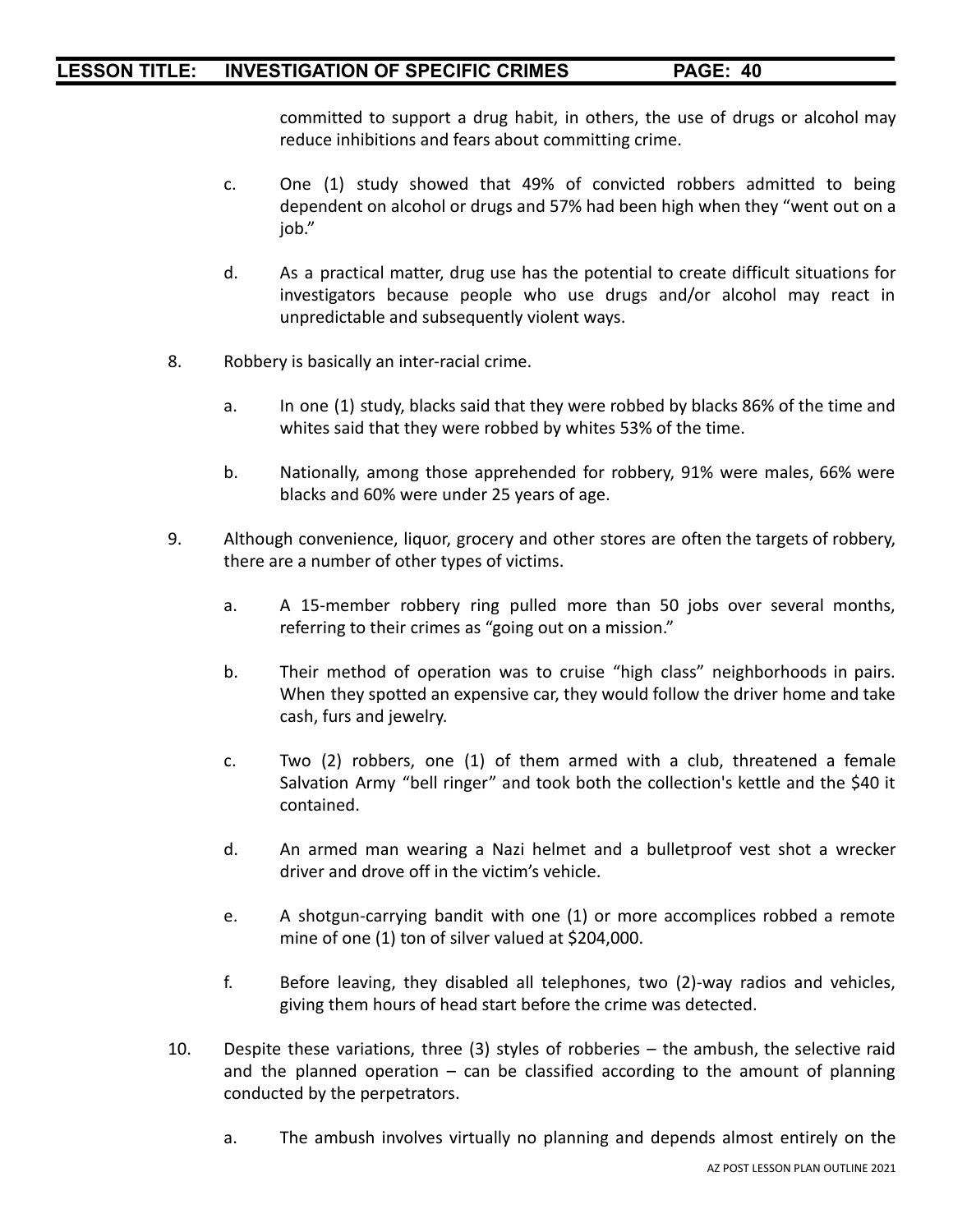element of surprise.

- i. A prime example would be robberies in which victims are physically overpowered by sudden, crude force and in which "scores" are generally small.
- ii. The lack of planning does not mean, however, that there is no premeditation, a distinction made by one (1) offender.
- iii. Example: I never really did any planning as you see it. I pulled robberies at random, without disguises or anything, but you must understand one thing, just because I did not do "planning" as you describe it, does not mean I did not think about crime a lot.
- iv. I had to get myself mentally ready to commit crimes. This does not mean I planned, but I was thinking and preparing for crime constantly; I simply waited for the right circumstances to occur. When I saw the time was right, I would pull the job.
- b. The selective raid is characterized by a minimal amount of casual planning.
	- i. Sites are tentatively selected, very briefly cased and possible routes of approach are formulated.
	- ii. "Scopes" vary from low to moderate and several robberies may be committed in rapid succession.
	- iii. Example: When I get ready to fall in for one, I visit the place a couple of times in one (1) day.
	- iv. I want to see how it is laid out, how to get away as quickly as possible and what kind of people work there. Women are bad to rob because they get all emotional; if the man there looks hard, I might not even mess with the place.
	- v. You can tell what people are like by the way they present themselves  $-1$ would not want to just blow a family man away, but if it is him or me, that's business.
	- vi. I like to do pharmacies because besides the money, there are drugs and on the streets that are the same as cash.
	- vii. You can't even worry about being caught because that is negative thinking – I do not mess with any disguises, I just go to some place about 25 to 30 miles away where nobody knows me and do it, sometimes a couple real quick if I am on a roll.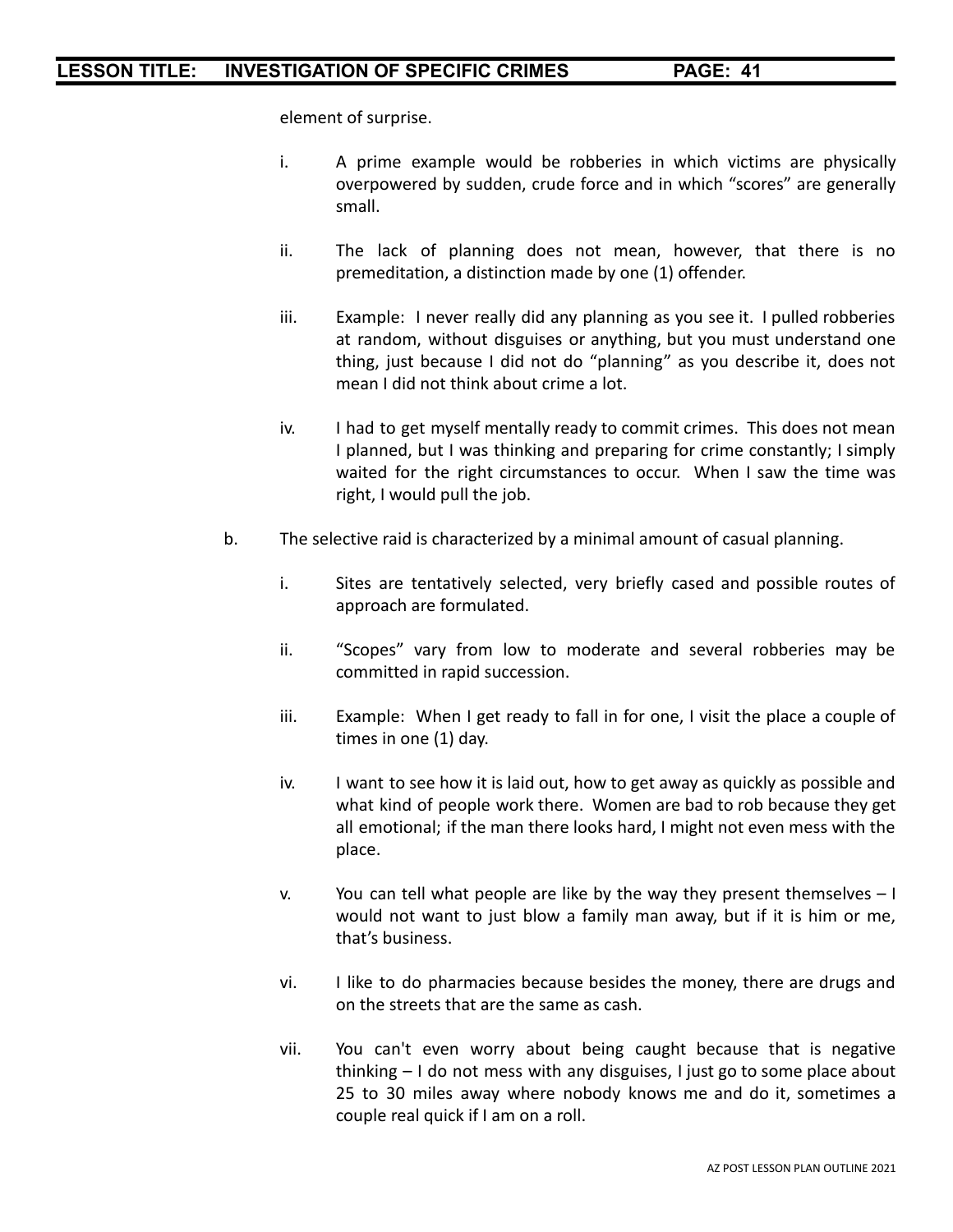- viii. Before I go out to do one, I try to relax and fish or make love a lot. You want your head to be right because it could be your life or someone else's.
- ix. I do not take pills or drink until after work for the same reason, but if I need the money and have been doing some of that shit, I will just go ahead and pull one, but working that way is dangerous.
- c. The planned operation is characterized by larger "scores," no force, less likelihood of apprehension and careful planning:
	- i. The reason I was never apprehended in five (5) years was because I never had any partners, I worked alone, kept my own counsel, I was not on an ego trip, I was not shooting my mouth off to the girls I went around with and I changed my name like I changed my socks.
	- ii. I had four (4) different aliases during that period legitimate aliases where I would go down and get a driver's license in a different name and tell them that I was retired military or had just gotten discharged after 13 years and did not have a current license and the only license I had was a military license. With the driver's license, I opened up savings accounts and so forth.
	- iii. As far as the friends I had at the time, I never knew a thief in my life, not even when I was robbing banks. I never knew a thief until I went to prison.
	- iv. I would go into the bank well dressed a suit and so forth, dyed hair and mustache, a couple of sweatshirts under the suit to look heavier, a hat to look taller, I never wore sunglasses, carried an attaché case and so forth.
	- v. I would go into the manager's outer office where his secretary was and say I had an appointment or something like that. To make an impression on her, I would take a .38 Colt Cobra.
	- vi. I wanted him to call his chief teller or whoever he considered the most reliable and tell him to take my attaché case into the vault and come out with all the larger bills – no one's, five's or ten's – which, incidentally, led to my downfall, that little old line, because I may just as well have signed my name to every bank I ever robbed. So the guy would go and bring the money back and then I would have him open the attaché case in front of me to make sure that there was not a bug or little homing device which could trace me and I would get an idea of how much money was in it.
	- vii. If it looked like a considerable sum of money, then I had transacted my business. Very rarely was anyone in the bank aware of what was going on. I wanted to be in and out of there in three (3) minutes flat.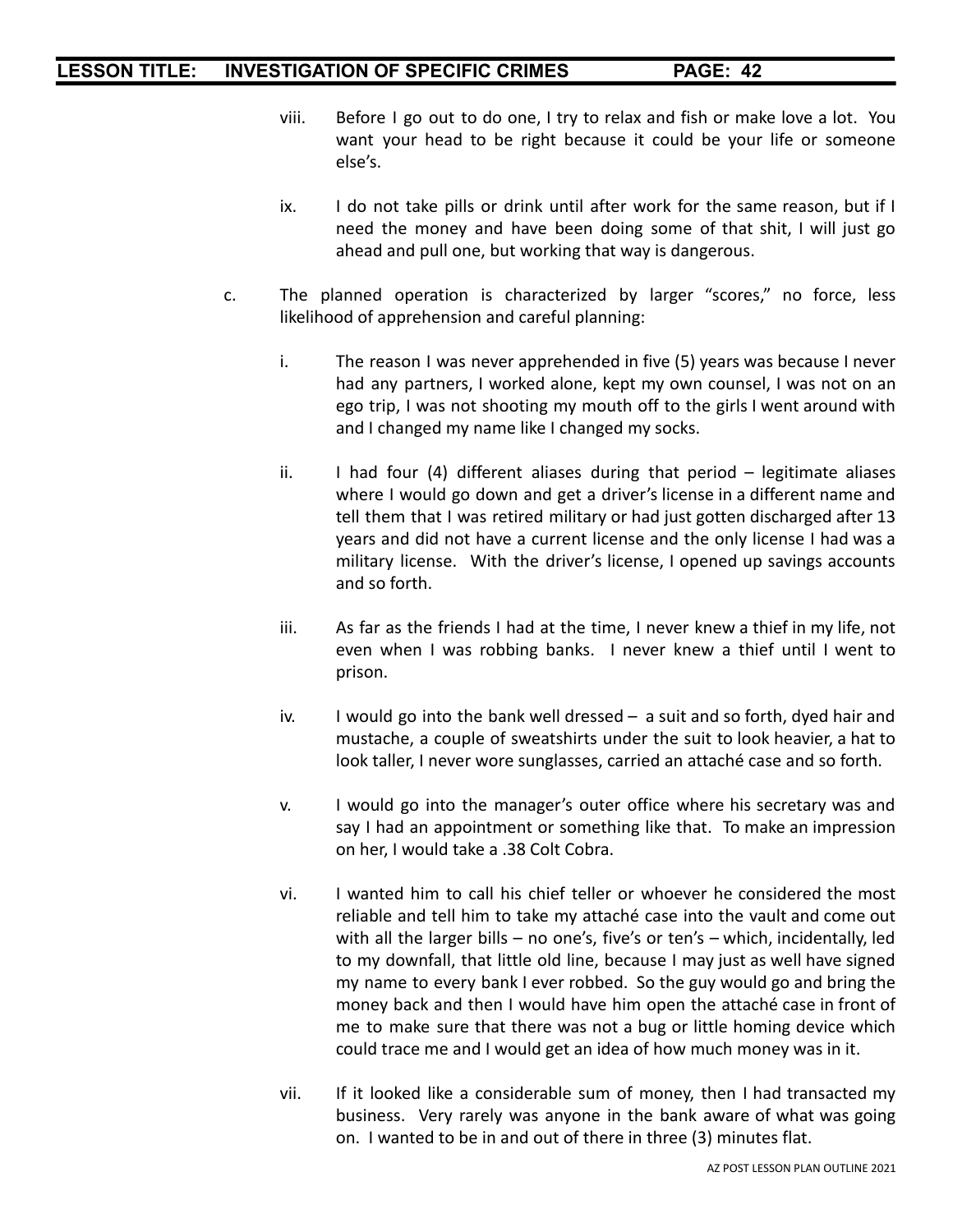- viii. The way I left the bank was (I never stole a car in my life) I bought a clunker for \$150 two (2) weeks before I robbed the bank.
- ix. A guy would advertise in the paper and I would go, give him the money, sign the slip and that was all there was to it. I would never re-register it. I would use it two (2) times: Once to drive it from where I bought it and the next time when I robbed the bank. Then, I would ditch it within one (1) minute, however far I could get. I used to pick a shopping center within a mile or so of the bank and there I would have my other car and I would switch cars. I would be wearing dishwashing-type gloves so there would be no fingerprints.
- x. Sometimes I would leave the car running with the key in it hoping some kid would steal it. I would be tickled to death if a kid would run off with it! And then, of course, I would change clothes and sometimes take the old clothes and throw them in a convenient garbage can, Goodwill box or whatever. Then, I would take cover, more or less, whether it be a local hotel, motel or crowded part of town and I would just stay inside.
- L. Typology of robberies.
	- 1. In addition to knowing the broad profile of the offense, the investigator must be familiar with the various types of robberies.
	- 2. Visible street robbery.
		- a. Visible street robberies take place in open areas, frequently on side streets or in parking lots, and are characterized by physical force, the element of surprise and speed.
		- b. Research indicates that visible street robbery is more likely to involve a chance occurrence with little or no planning by the perpetrator.
		- c. Generally, street robberies can be classified in one (1) of three (3) ways: Armed, unarmed and the purse snatch.
		- d. In some jurisdictions, the purse snatch is classified as grand theft.
		- e. Because most visible street robberies occur quickly, the victim is unlikely to be able to provide anything beyond a limited physical description.
			- i. Purse snatches, muggings and car-jackings are the most common of visible street robberies and studies indicate that the perpetrator is not likely to be armed.
			- ii. The use of physical force is not uncommon and the victim may be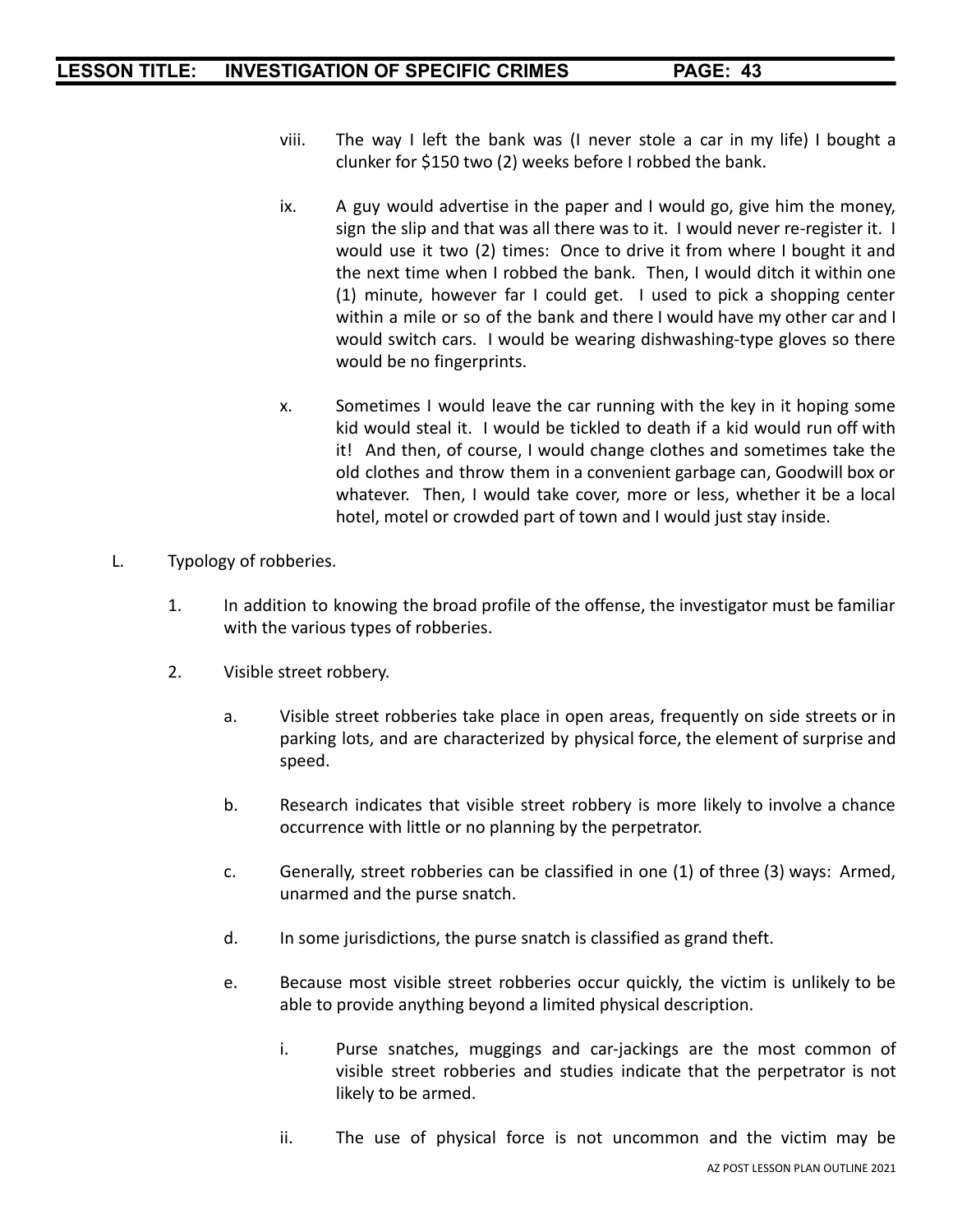knocked to the ground or beaten by the perpetrators.

- iii. In particular, younger offenders often use their numbers as a weapon and consider the commission of a robbery as an act which enhances their status within the peer group.
- iv. In many instances, the major reward is peer admiration rather than the money.
- v. Most street robberies occur at dusk or after dark, although some form of artificial light is usually present.
- vi. Subjects who commit visible street robbery are likely to number two (2) or more, be young, black and have a previous record of involvement with authorities.
- vii. Preparation for the act is generally minimal and it would appear that the decision to commit a robbery is based largely on opportunity.
- viii. In many instances, the robbery is a group decision, frequently on the spur of the moment.
- ix. However, it is not unusual for two (2) or more youths to set out with the idea of committing purse snatches, muggings or carjacking."
- f. The older robber is more interested in the financial aspect of the robbery and is, therefore, more likely to plan the type of robbery although not the individual/specific victims.
	- i. Perpetrators frequently stake out a night depository box at a bank, an automatic teller location or businesses that close late at night.
	- ii. The more sophisticated street robbery involves some planning and the victim may be someone known to carry large amounts of money.
	- iii. In such cases, the perpetrator is usually armed and works with an accomplice, who drives the get-away car.
- 2. Non-visible robberies.
	- a Although there are many similarities between visible and non-visible robberies, certain aspects give the latter a character of its own.
	- b. Non-visible robberies occur off the streets, usually in a residential or commercial building, a public transportation facility or some similar location.
	- c. They are generally committed by youths, but the average age of the perpetrator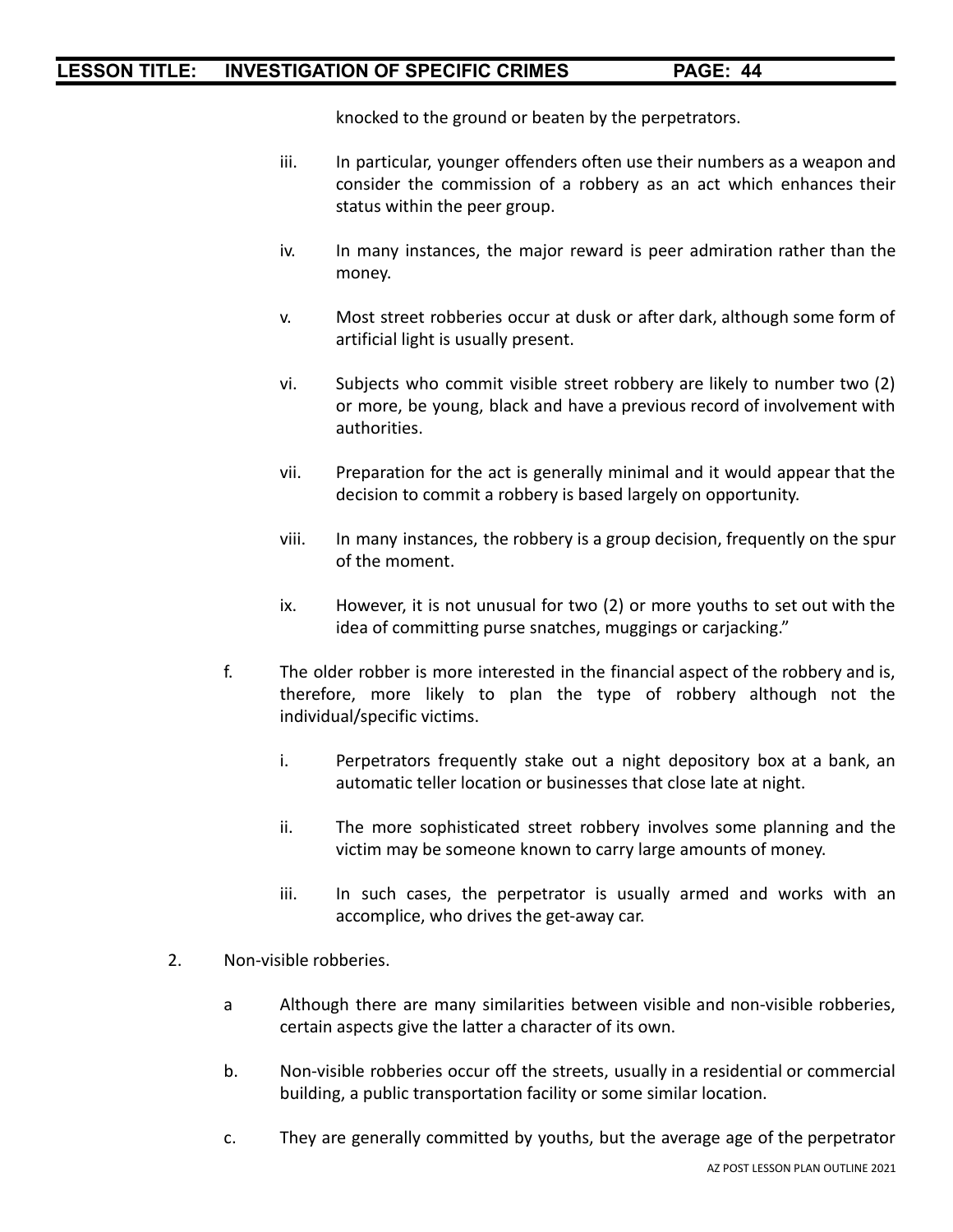is slightly higher than in visible robberies.

- d. The use of a weapon is more common, especially in robberies occurring in residential lobbies, hallways and elevators.
- e. Frequently, perpetrators have "graduated" from visible street robbery.
- f. They generally work alone or in pairs, particularly in residential buildings, and both the planning and intent to commit robbery are more common.
- g. Victims in public areas, such as train stations and bus terminals, are likely to be elderly men and women.
- h. Robberies in residential buildings, particularly apartments and high-rise buildings, are committed against anyone who comes along.
- i. The tendency toward violence is heightened in non-visible robberies, particularly when the victim refuses to submit.
	- i. Unfortunately, data rarely reveals the mobility of suspects, but few travel great distances to commit the crime.
	- ii. Most are familiar with the neighborhood and escape on foot or in public conveyances.
	- iii. Perpetrators are likely to have criminal records.
- 3. Residential robberies.
	- a. Residential robberies, in which the perpetrator actually enters a home, account for 10% of reported robberies.
	- b. It is estimated that slightly more than half  $(\frac{1}{2})$  of residential robberies begin as house burglaries in which the perpetrators were discovered by an occupant of the home.
	- c. In residential robberies, the victim and suspect may have known each other slightly.
	- d. Some victims of robbery are chosen because they are thought to keep money, drugs or valuables.
	- e. In wealthy neighborhoods, victims are apt to be chosen randomly.
	- f. Perpetrators of residential robberies are likely to be armed with either knives or hand guns.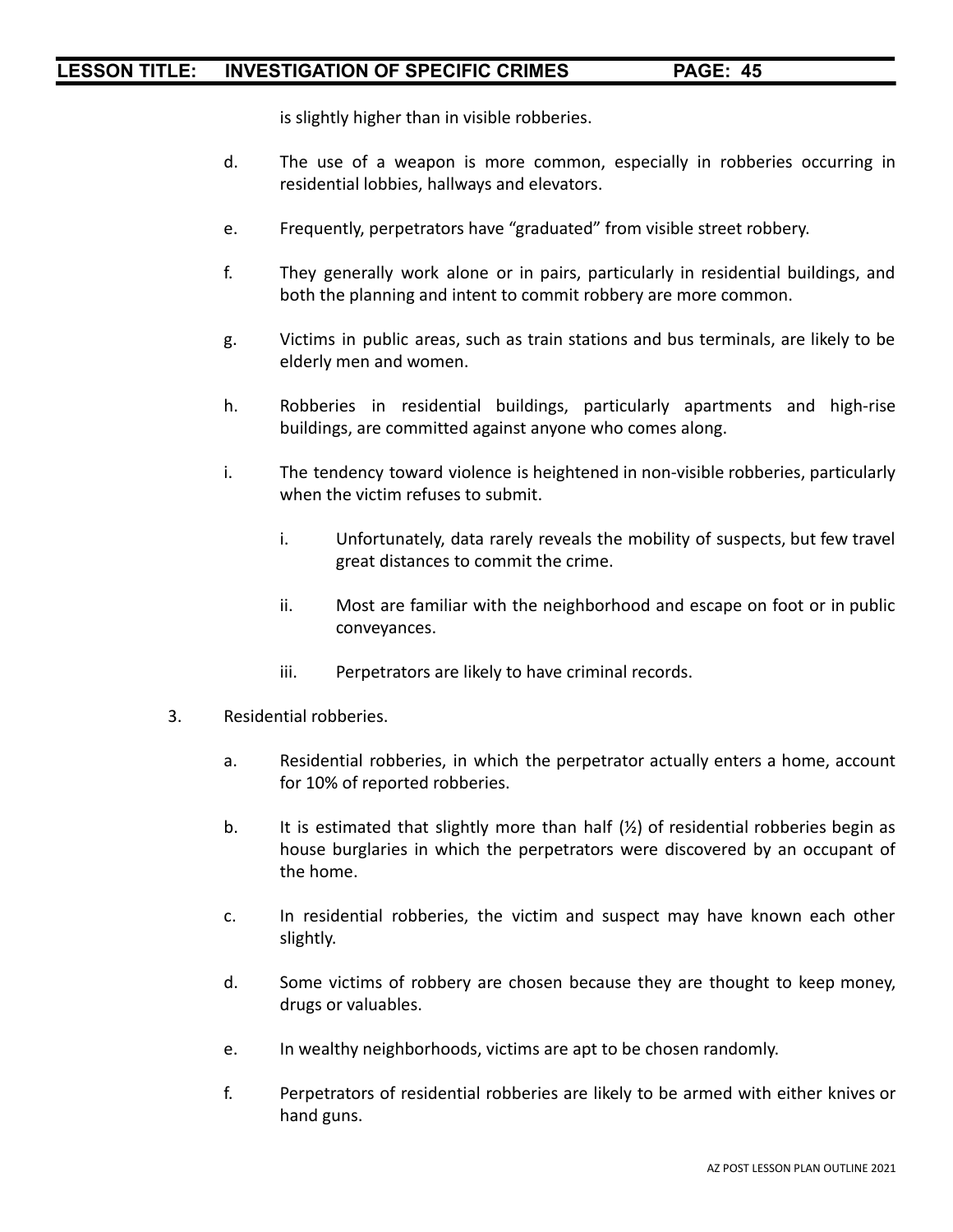- g. They will also typically have a prior criminal record.
- h. Similar occurrences may be the work of a relatively small number of subjects working together.
- 4. Vehicle robberies.
	- a. The vehicle robbery generally involves the hold-up of commercial drivers.
	- b. Taxicabs, buses and delivery vans are the most frequent targets.
	- c. There is a correlation between the probability of robbery and the area a driver works; those working in the inner city are most likely to be victimized.
	- d. Most vehicle robberies occur during evening hours; only delivery vans appear to be robbed more frequently during the afternoon.
	- e. Unlike street robbers, perpetrators are generally armed, in their late teens or early twenties and have set out with the intention to commit a robbery.
	- f. Little or no thought is generally given to the individual victim, although plans are made for the method of escape.
	- g. In the case of a taxicab, the driver is frequently given an address in a quiet or secluded area and robbed at the destination.
	- h. Perpetrators of vehicle robberies tend to be violent and taxicab drivers are often injured or killed.
	- i. Plexiglas screens in taxicabs may reduce hold-ups and injuries.
- 5. Commercial robberies.
	- a. Most commercial robberies are of small businesses and stores that are open in the evening and night hours, such as convenience stores, service stations, bars.
	- b. Robbers also invade restaurants or other premises and take money and valuables from patrons, including cash, watches, wedding bands and other jewelry.
	- c. Victimization studies indicate that while 59% of robberies happen between 6:00 p.m. and 6:00 a.m., 60% of all serious injuries (broken bones, loss of teeth, internal injuries and all other injuries resulting in hospitalization of two (2) or more days) occur during this time period.
	- d. Commercial robbers, who are typically armed with firearms, appear to contribute disproportionately to violence done to victims.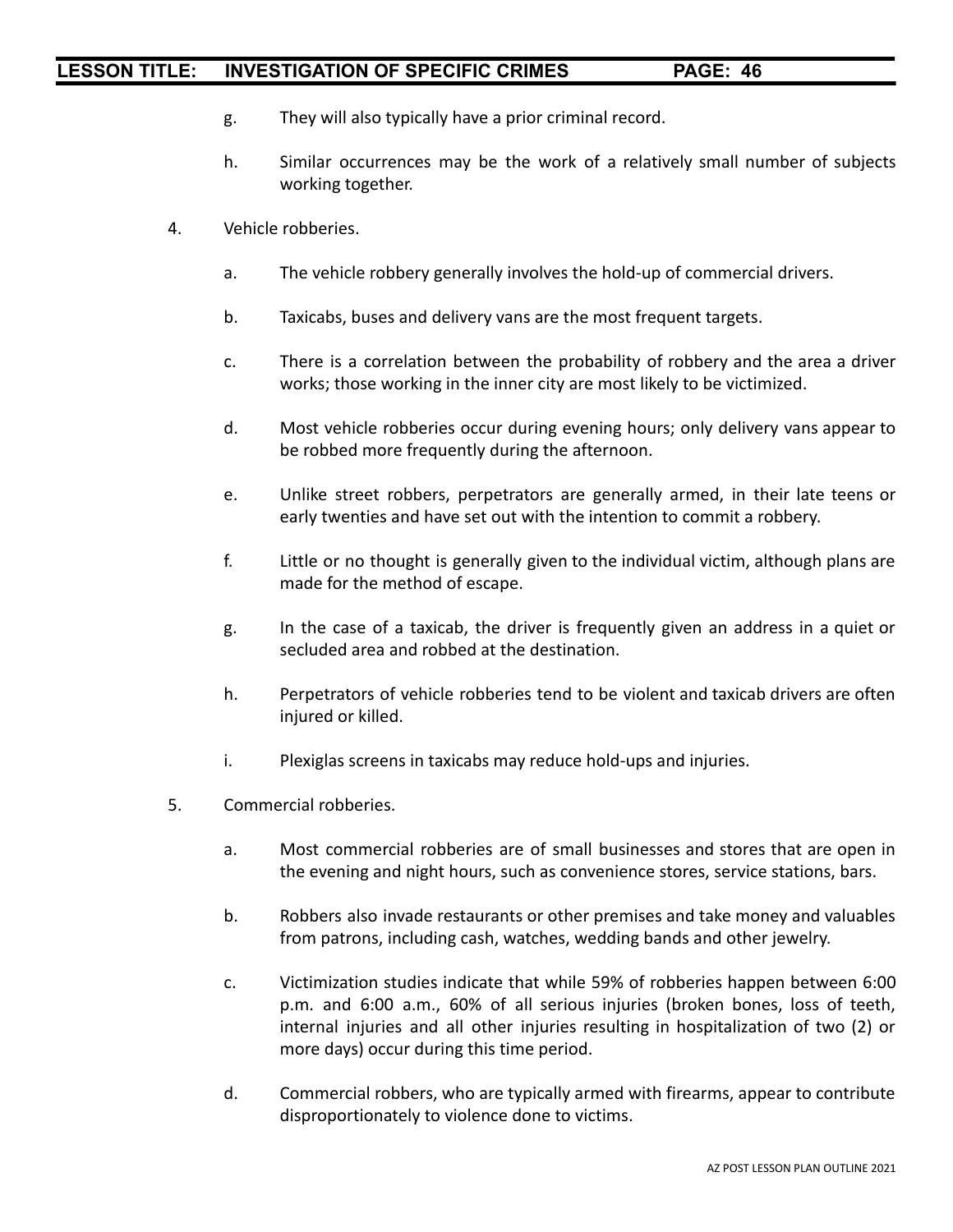- e. Victims may resist because of the stakes involved and robbers may then use force.
- f. Perpetrators of commercial robberies are more likely to be experienced robbers.
- g. Since a commercial robbery suspect is more likely to have a criminal record, the possibility of developing information from his Modus Operandi (M.O.) is heightened.
- h. The number of adults committing commercial robberies is higher than those involved in street crimes.
- i. Officers should secure business surveillance camera photographs.

**P. O. 5.9.1C** j. The Federal Bureau of Investigation (FBI) should be notified of all robberies committed at federally-insured institutions. **P. O. 5.9.1C**

- k. While investigating a commercial robbery, officers should inquire into the existence of bait, bills or traceable currency. **P. O. 5.9.1C**
- l. As with other similar crimes, it is important that the officer carefully identifies the M.O. and it should be well documented in the officer's report.

**P. O. 5.9.1C**

- M. Arrest probabilities.
	- 1. Robbery bears a comparatively low clearance rate, only 26%.
	- 2. The reasons for this are:
		- a. Physical evidence may not be found.
		- b. The time perpetrators are at the scene is limited.
		- c. Witnesses are usually shaken so their information runs from minimal to completely erroneous.
	- 3. Physical descriptions are the most common evidence, but these are of limited use when offenders enjoy geographic mobility.
- N. Investigative techniques.
	- 1. Police response to the report of a robbery has these components: Responding to the scene, tactical situations at the scene, the original investigation and latent or follow-up investigation.
	- 2. Responding to the scene.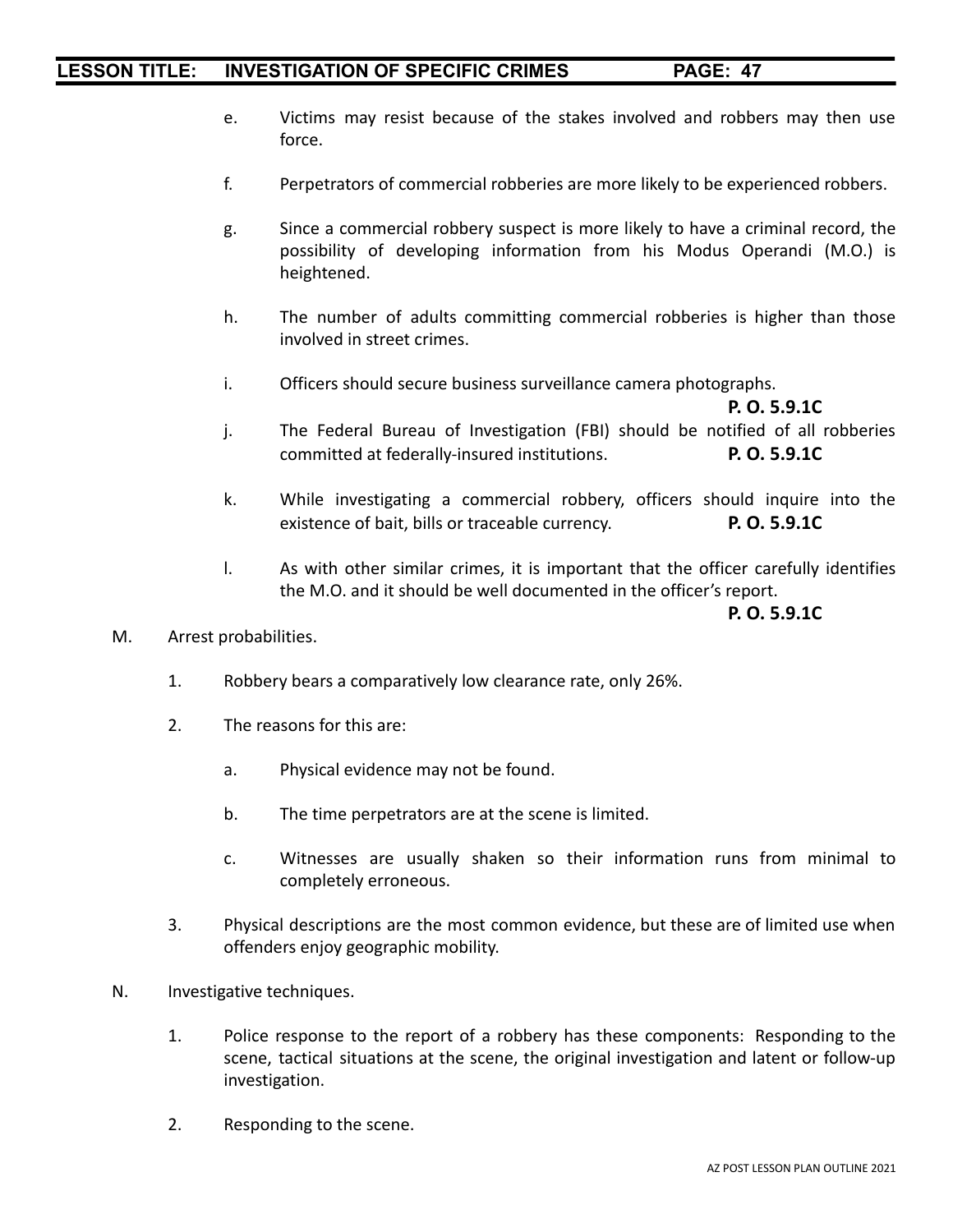a. On route to the scene of a robbery call, the officer must ensure that all information available from the dispatcher has been obtained.

#### **P. O. 5.9.1C**

- b. Obtain the answers to the following questions:
	- i. What is the exact location of the offense, including the type of business?
	- ii. Is the offense in progress?
	- iii. How many suspects are involved?
	- iv. What type and how many weapons were displayed?
	- v. What description of the suspect is available?
	- vi. By what method and in what direction did the suspect flee?
	- vii. What is the description of the means of transportation used by the suspect?
- c. In approaching the scene, the officer must be alert for several possibilities:
	- i. The dispatcher may provide information on the suspects' escape, such as their direction in fleeing from the scene and whether they were on foot or in a vehicle.
	- ii. If the dispatcher cannot supply any information other than the nature of the call, information about the target, M.O., suspects, vehicles, weapons used and other factors in recent robberies may help the responding officer recognize the suspects if they are moving away from the scene on the street along which the officer approaches.
	- iii. The fleeing suspects may, as the officer approaches them on the way to the scene, abruptly turn off, fire at the officer or otherwise suddenly reveal themselves.
- d. The primary tactical objectives of officers responding to a robbery are: Public safety, officer protection and tactical control of the scene.
	- i. Secondary objectives include: Conducting the preliminary investigation, perpetrator apprehension and property recovery.
	- ii. Arriving at the scene unobserved by the suspects facilitates the achievement of both primary and secondary objectives.
	- iii. It also allows tactical control and the element of surprise to pass from the robbers to the police.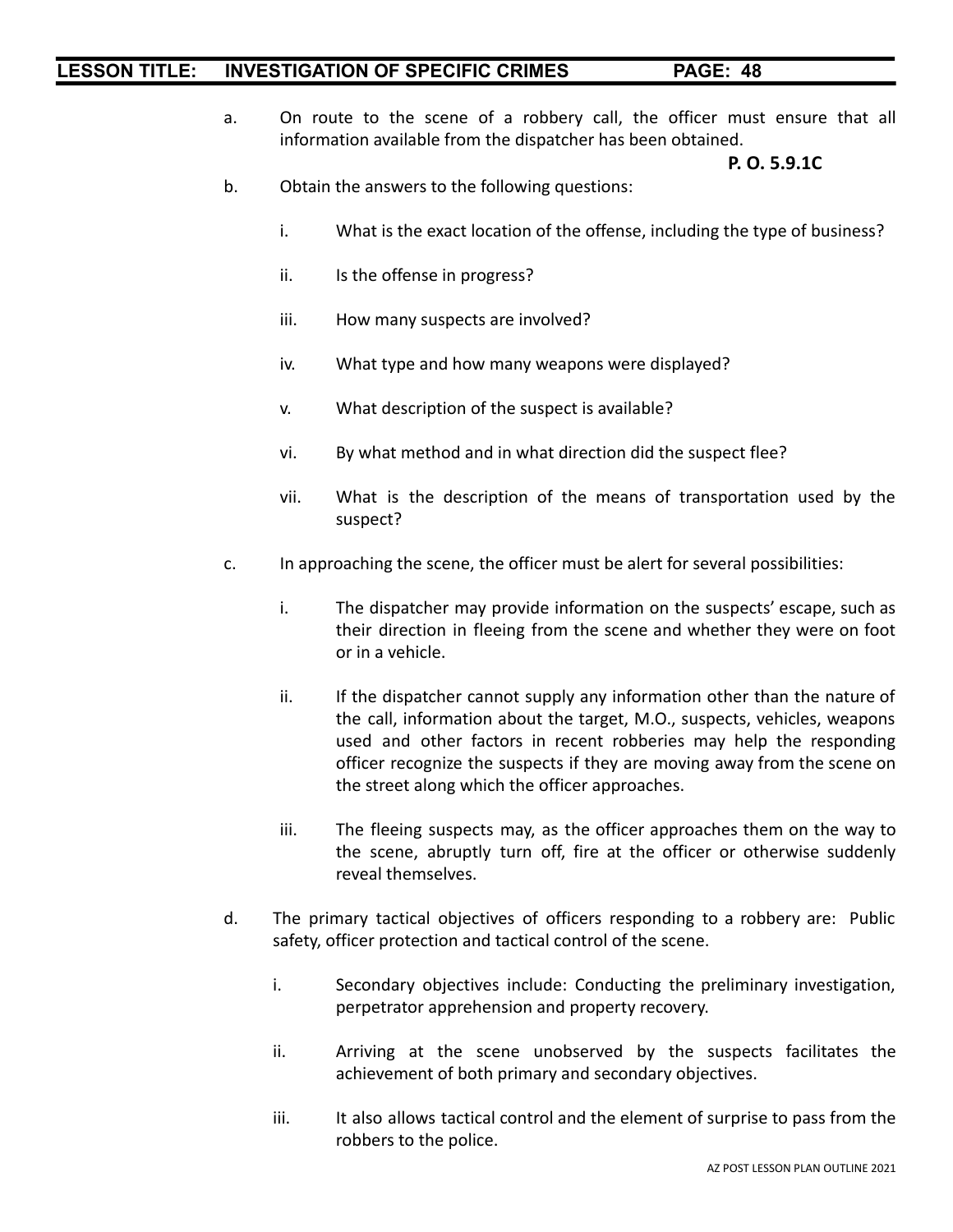- iv. Units assigned to a robbery call should plan and coordinate the actions to be taken at the scene.
- v. Because the perpetrators may have police scanners, care should be taken with respect to radio transmissions.
- e. Arriving officers should not give away their exact positions and should refer to buildings (e.g., the "A" building) by pre-arranged letter designations.
	- i. They can never assume that the robber(s) have left the scene, for example, robbers have been known to hide either near or at the scene, seeking to escape detection.
	- ii. Responding units should approach separately on streets parallel to that on which the robbery occurred or is occurring, using emergency lights, but not sirens.
	- iii. The use of emergency lights permits more rapid progress through traffic.
	- iv. The reason for not using a siren is that it may panic suspects either near or at the scene, triggering violence or hostage taking.
	- v. It is believed that nine (9) out of 10 hostage situations that develop out of robberies occur because of a too visible, first-responding officer.
- f. At a distance of three (3) to five (5) blocks from the scene in an urban area and much farther in rural settings, the emergency lights should be turned off to avoid possible detection by a lookout.
	- i. The police officer should begin to decelerate smoothly, thus avoiding engine noise, squealing tires or "emergency" stops that could give away the police car's arrival.
	- ii. The first officer on the scene must quickly "size up" the area to gather any possible intelligence, including location of robbers, lookouts and escape vehicles.
	- iii. The locations of the perpetrators are particularly important given the fact that such criminals may have automatic and other weapons – which they are willing to use.
	- iv. Actually identifying lookouts may be difficult; two (2) officers in New York were killed by a lookout disguised as a nun.
- g. The officer should leave his/her car quietly and move, unobserved, to a protected position to watch, where possible, two (2) sides (e.g., north and east)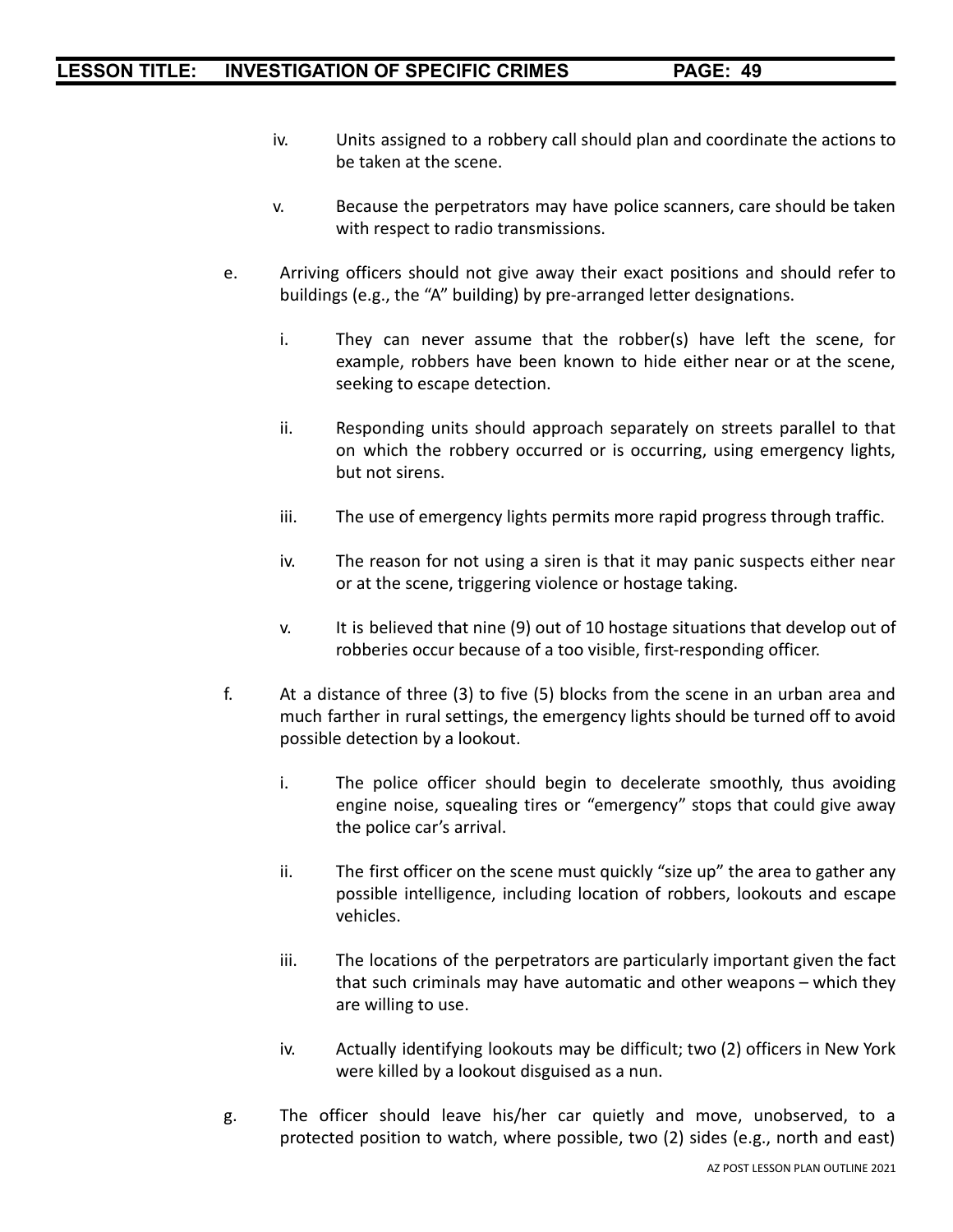of the building.

- i. One (1) of these sides should be the exit most likely to be used by the robbers.
- ii. Moving unobserved does not necessarily imply moving quickly.
- iii. Running into position may invite passers-by to "rubberneck," giving away the officer's position.
- iv. Before moving to any position, the officers should make sure that the background of that position, when viewed from the perpetrators' positions, does not silhouette them.
- h. The officer in the second unit should take the same precautions as the first, in moving into position.
	- i. The second officer's responsibility is to cover the two (2) remaining sides (e.g., the south and west).
	- ii. Both officers should keep their vehicles and portable radios at low volume to avoid being detected.
	- iii. The primary and back-up officers should be sure that their positions in the lines of fire do not engage each other.
	- iv. It is also of particular importance when moving into their respective unobserved positions that officers not get inside of (between) any possible lookouts and the robbery scene.
	- v. Such a position would leave them vulnerable to fire from several sides.
- i. Both in approaching the scene and at the scene, officers should avoid action, physical or situational stereotyping.
- j. **Action stereotyping:** Action stereotyping occurs when the officer's expectations are so set to see one (1) thing that he/she fails to perceive the event accurately.
	- i. For example, the responding officer may expect the suspect to come rushing out of the store, hop into a "souped-up" car and speed away.
	- ii. Although this may be the case, there are also other possible behaviors.
		- a) Two (2) robbers who confessed to over 20 "Quick Mart" robberies had been apprehended during a police surveillance.
		- b) While being interrogated, the pair revealed that they had come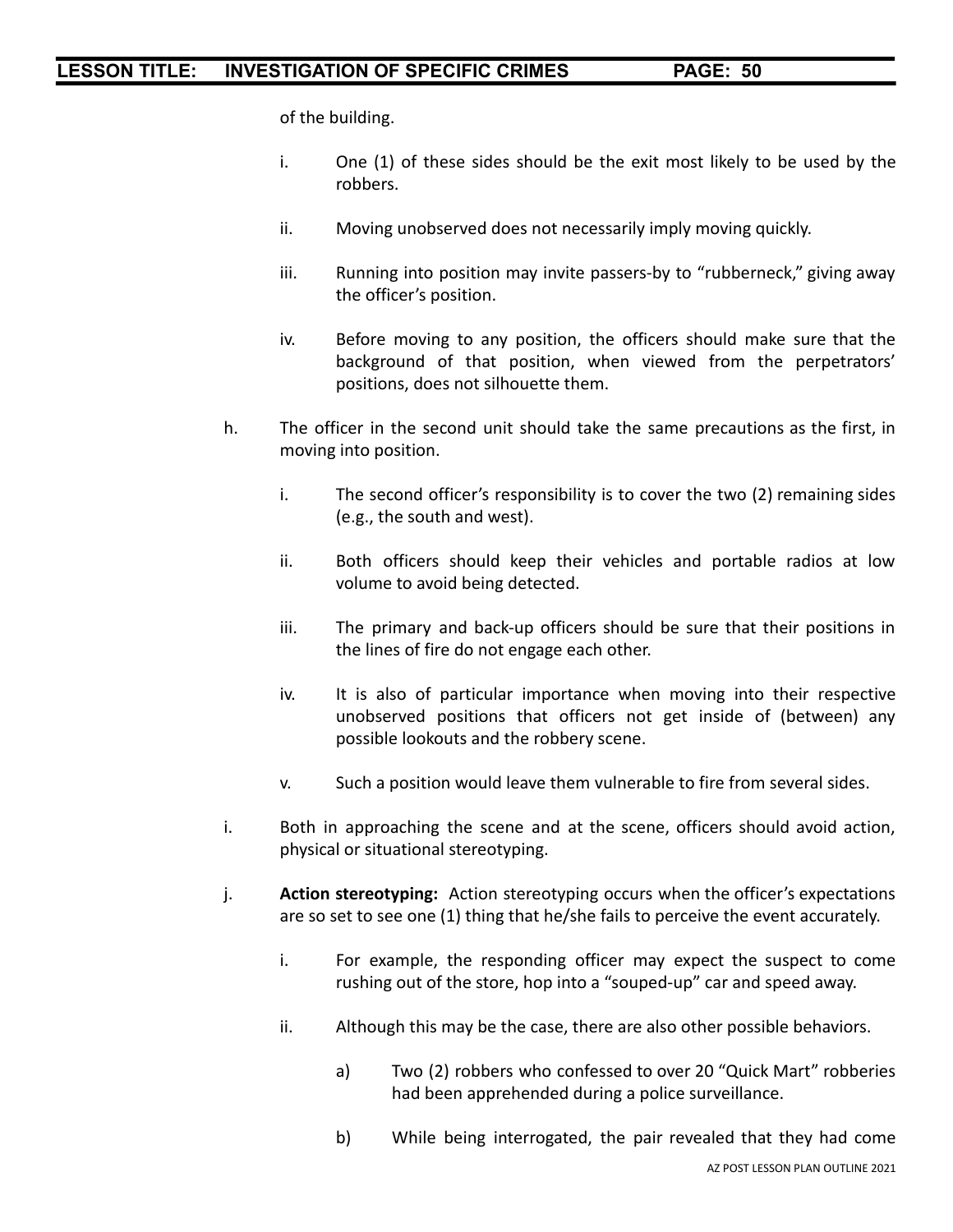close to being caught on several occasions when responding units arrived at the scene very quickly.

- c) They said they had escaped apprehension at those times by simply walking away in a normal manner. This proved to be an embarrassment for one (1) officer who remembered the pair walking past his car. This officer said they just appeared to be "normal" citizens and that there was nothing extraordinary about them.
- d) In Los Angeles, a young bank robber arrived at the scene to evaluate his target and left after the robbery by the same method, a rented chauffeur-driven limousine.
- e) Officers responding to a robbery call arrived at the scene as several people ran out of the business involved. When the people ignored orders to halt, one (1) officer shot and killed one (1) of them and injured several others. All of them were witnesses or victims running to escape from the robber, who was still inside.
- f) A silent alarm was triggered and officers were dispatched to the scene of a possible robbery in progress.
- g) As the officers got out of their cars, a man calmly walked out and waved at them, stating that the alarm had accidentally been set off. The officers left.
- h) Later it was found that the robber had killed a pharmacist and shot a clerk, who survived to identify the robber/murderer as the man who had greeted the police.

#### k. **Physical stereotyping**:

- i. Physical stereotyping is an officer's expectation that the robber will be of a particular description.
- ii. Such stereotypes may allow the suspect to escape or be fatal to officers.
	- a) An officer entered a convenience store in response to an alarm; his gun was drawn, but he started to put it away when he did not see anything out of the ordinary.
	- b) As he approached the two (2) clerks behind the counter, the younger one (1) yelled a warning: The other "clerk" was an armed robber whose appearance (he was 60 years old) did not fit with the officer's stereotype of a robber.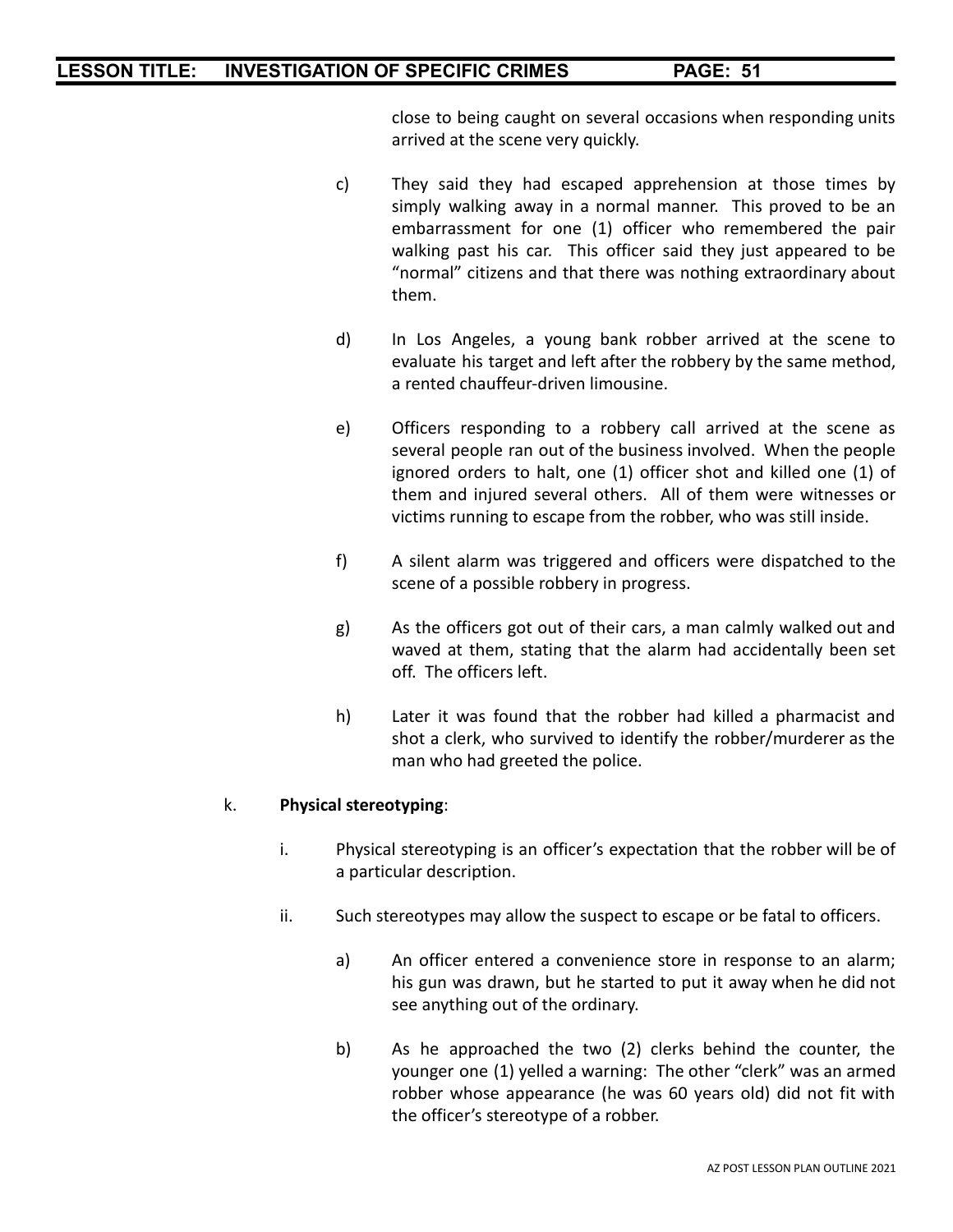- l. **Situational stereotyping:** In situational stereotyping, the officers' previous experiences with, and knowledge of, a particular location increases their vulnerability:
	- i. A silent alarm went off at a bar; the call was dispatched and as the assigned unit drove toward the bar, the two (2) partners joked about the inability of the owner to set the alarm properly as he was continuously tripping it accidentally, creating frequent false alarms.
- m. The officer operating the police car parked it in front of the bar; as the two (2) officers began to saunter casually up to the front door of the bar, two (2) suspects burst out with guns in hand and began shooting. Miraculously, neither officer was hit. One (1) of the suspects was wounded and arrested at the scene, the other one escaped and was not apprehended until several weeks later.
- n. Returning to some earlier points:
	- i. Although the suspects may be observed fleeing the scene or reveal themselves in some manner to the officer assigned to respond to the call, such encounters do not take place with any regularity.
	- ii. In addition, deviating from the assignment to become engaged in a "pursuit" instead of proceeding directly to the call will often be unproductive.
	- iii. In such instances, the "suspect," especially one driving an automobile, may merely be acting in a suspicious manner because he/ she may have committed some minor traffic violation and is fearful that the officer is going to write him/her a traffic citation.
	- iv. The officer actually assigned to the robbery call should not normally deviate from the assignment without a significant reason; the officer's responsibility is to get to the scene and to get accurate, detailed information for the preliminary pick-up order as rapidly as possible.
	- v. By doing so, more resources are then brought to bear on the offense and the likelihood is reduced that other officers may unknowingly stop armed suspects for what they think is only a traffic violation.
- o. If not assigned to the call as the primary or back-up unit, other officers should not respond to the scene.
	- i. Instead, they should patrol along a likely escape route such as entrances to expressways.
	- ii. They should avoid transmitting routine messages, as the primary unit will need to transmit temporary pick-up orders concerning the offense.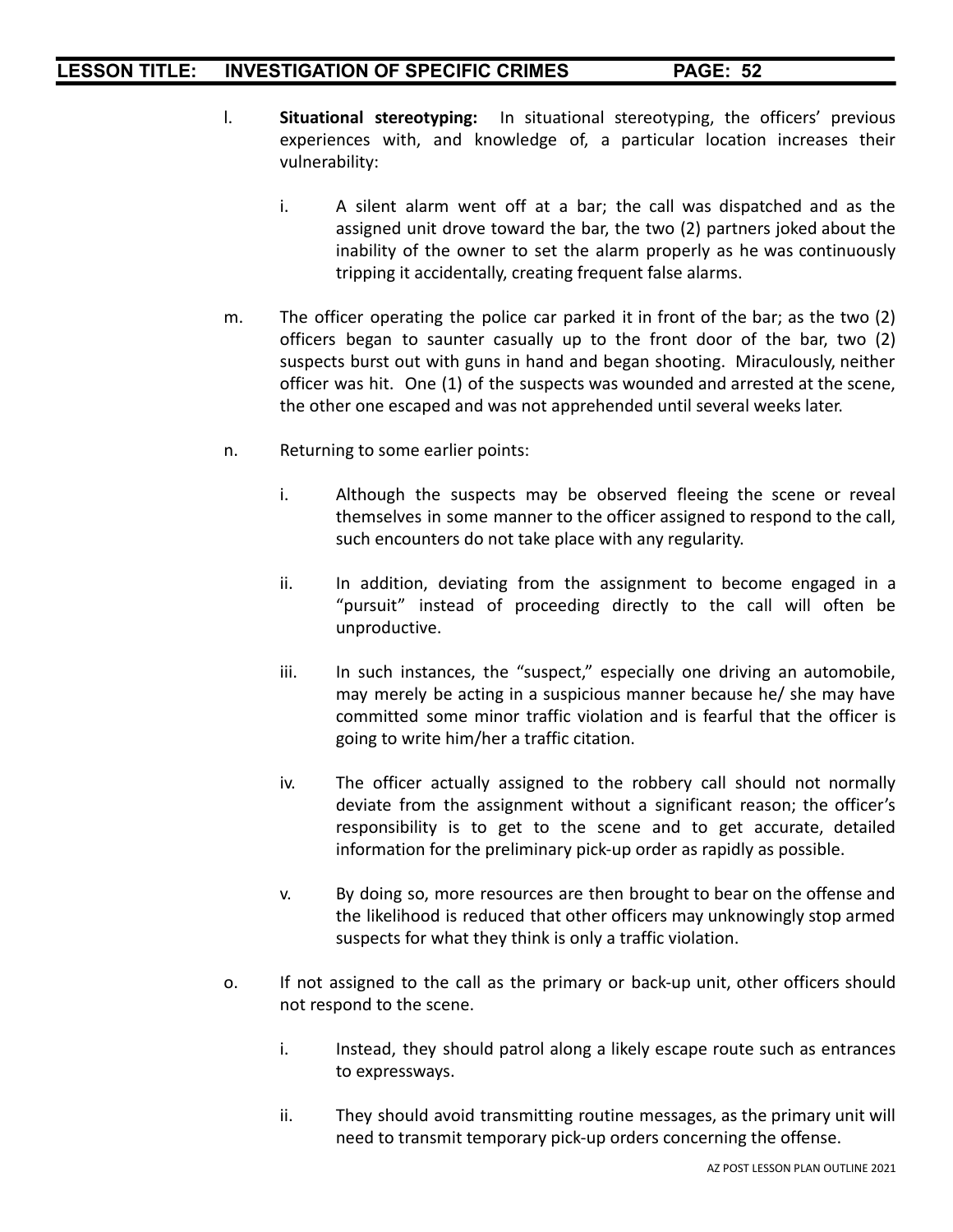- 2. Tactical situations at the scene.
	- a. Having arrived undetected at the scene, the first responding officer must make a crucial assessment:
		- i. Have the suspects fled the scene or are they still inside the building?
		- ii. The officer's best course of action is to have the dispatcher call the business and have the owner, operator or an employee come out of the building and approach the officer.
	- b. When this happens, unless the officer recognizes the person as being connected with the business:
		- i. He/she should be asked to raise both hands above the head and to halt 30 feet away in a position not near cover.
		- ii. Raise the coat if he/she is wearing one (so the officer can check for weapons).
		- iii. Approach 15 feet and toss some identification toward the officer.
		- iv. Remain standing there, hands over the head, while the officer examines the identification and shares the information with the dispatcher.
	- c. The officer must be alert concerning what is going on at the business, what the subject is doing and movement on the street in general.
	- d. It is crucial that the officer not leave protected cover until fully satisfied.
	- e. An officer who has any suspicions at any time during the process should require the subject to kneel with hands raised above the head and request assistance.
	- f. Even if the officer recognizes the person who exits the business, he/she must continue to exercise caution.
	- g. Consider a husband and wife who operate a small neighborhood grocery.
		- i. A subject in that grocery may have spotted the officer moving into position and ordered the husband out of the store to "get rid of the cop or get him/her in here or your wife is dead."
		- ii. Thus, any person who comes out of the building should be asked how many people are on the premises.
		- iii. These people should be asked to exit the building individually on the AZ POST LESSON PLAN OUTLINE 2021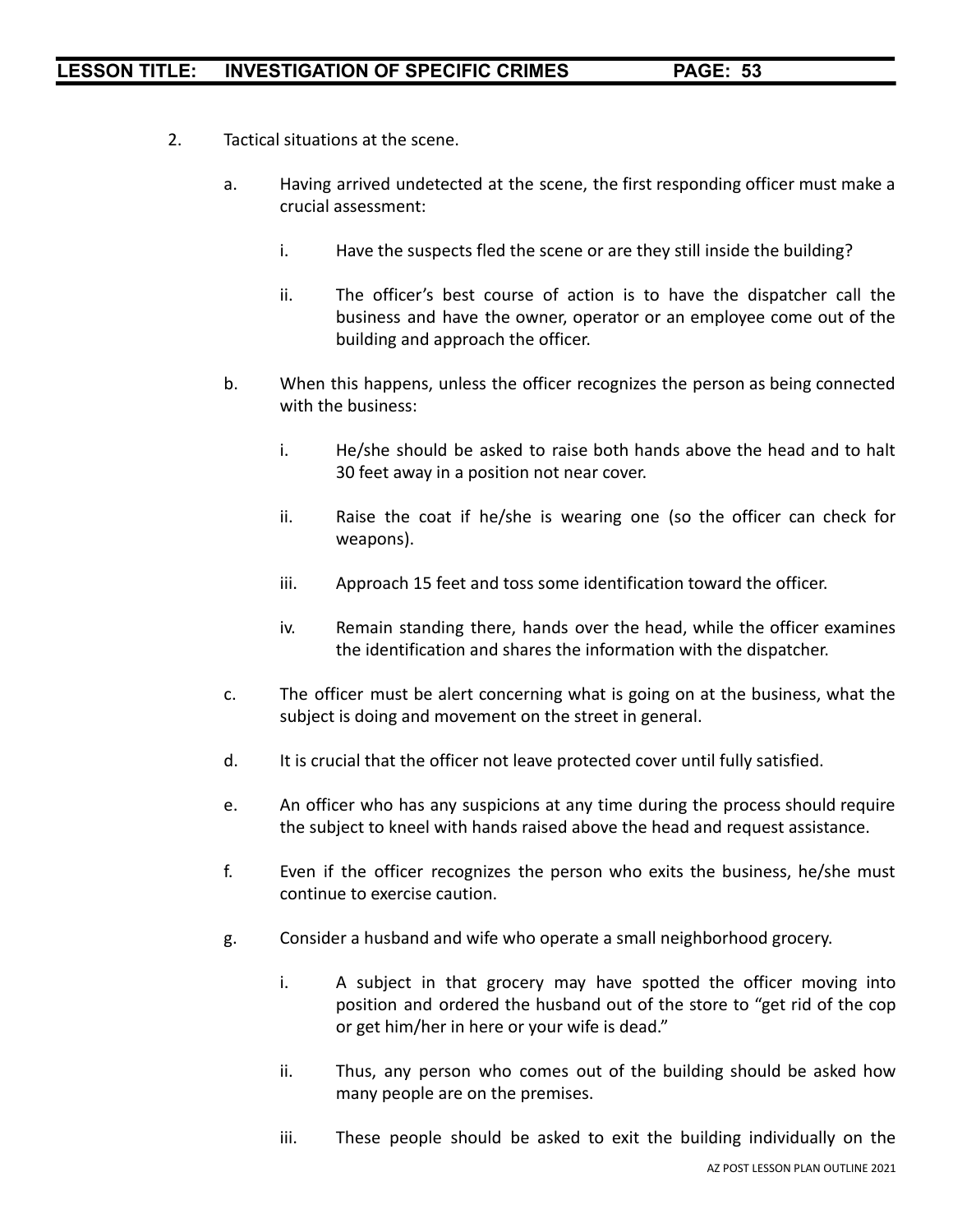command of the officer and they should be checked for weapons also.

- h. The officer should enter the building with great care only after he/she has appropriate back up in the proper position.
	- i. Such tactics may occasionally upset the business person who has just been robbed if the suspects have already left the scene.
	- ii. The officer's use of extreme caution is justified by reasons previously noted in this chapter.
	- iii. Experience has shown that most victims will readily accept the use of extreme caution when given an explanation.
	- iv. While the doctrine of some departments limits the use of invisible response tactics to robbery-in-progress calls, others use it for all robbery calls, a position that is reflected here.
- i. If a suspect is immediately observed:
	- i. The investigator/officer should determine the person's most likely avenue of flight and possible locations of any accomplices and be aware of the potential for hostages.
	- ii. If the investigator is fired upon by the perpetrator, he/she should not return the fire unless able to do so without needlessly endangering the victim or passers-by.
	- iii. The dispatcher should immediately be advised of all gun shots so that arriving units will not, unknowingly, be placed in jeopardy.
	- iv. It is far better to allow the escape of the perpetrator than to kill an innocent person by the premature or careless discharge of a weapon.
- j. With a suspect who is **not** attempting to flee or to take aggressive action, but who refuses to drop his/her weapon when so directed:
	- i. The officer is not authorized to open fire.
	- ii. The officer should remain alert for some sign that the suspect intends to discharge the weapon or flee.
	- iii. Assistance will arrive rapidly and at that time, the suspect can be disarmed by standard cover-and-disarm techniques.
	- iv. Deadly force must be used only as a last resort.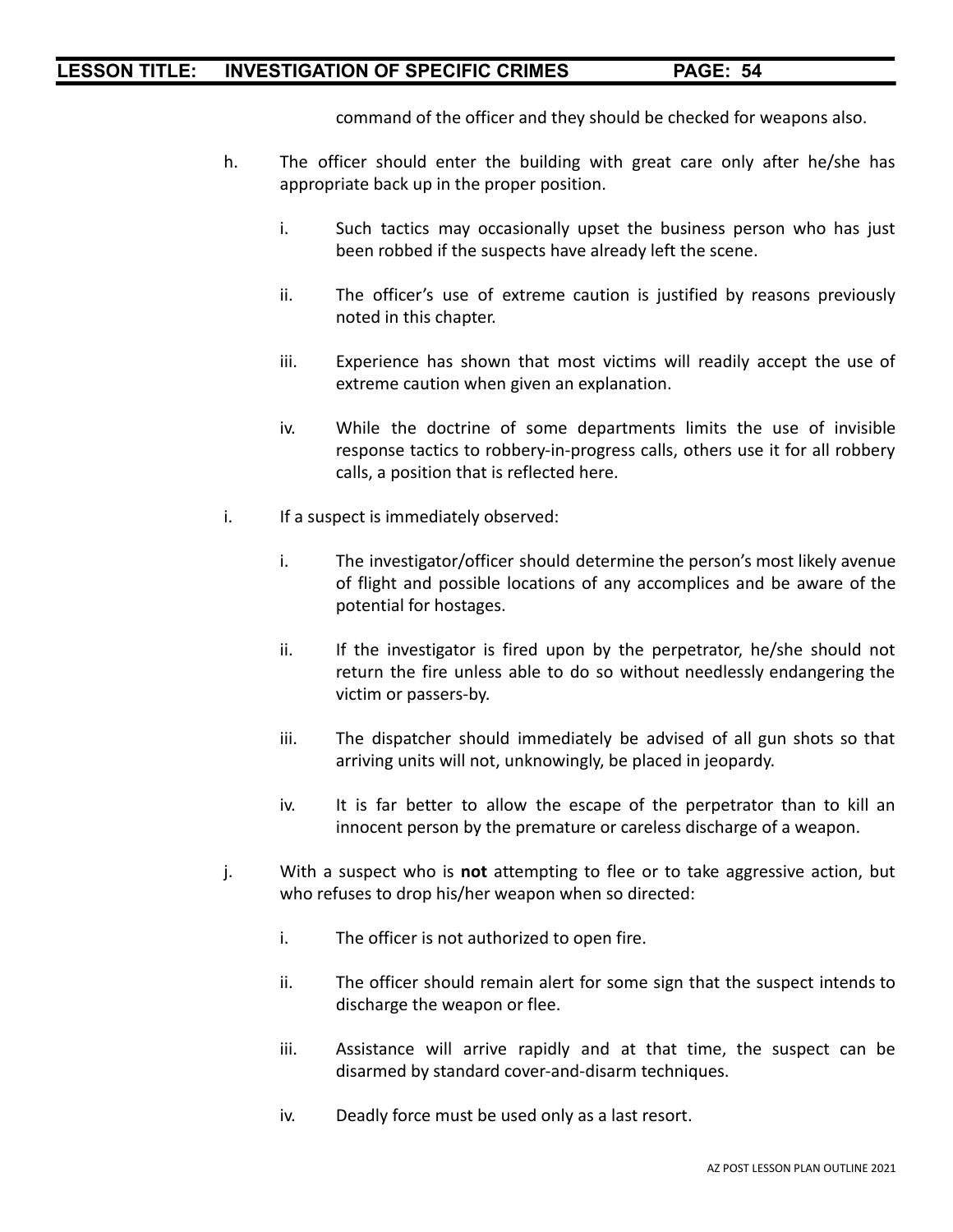- k. When the subject is barricaded or holding hostages:
	- i. The officer assigned to the call should immediately advise the dispatcher of this and proceed as provided by departmental policy.
	- ii. Usually this entails dispatching a supervisor, special tactical units and sealing off and evacuating the area.
- 3. The original investigation.
	- a. A robbery may produce a great variety of physical evidence:
		- i. Hair samples.
		- ii. Blood.
		- iii. Fingernail scrapings.
		- iv. Fibers.
		- v. Buttons.
		- vi. Notes and similar materials.
	- b. Such evidence may be discovered only through diligent effort.
	- c. The investigator/officer must always conduct a thorough crime scene search.
	- d. The most common type of evidence is produced by careful interviews of victims and witnesses.
	- e. It usually includes:
		- i. A description of the perpetrator, clothing and the weapon.
		- ii. Directions given in committing the offense.
		- iii. The direction of approach and flight.
		- iv. And less frequently, a description of the means of fleeing the scene.
	- f. The interview phase of a robbery is critical to a successful conclusion.
	- g. Because of the availability and importance of this type of evidence in robbery cases, the investigator/officer must be thoroughly familiar with principles of witness perception and identification.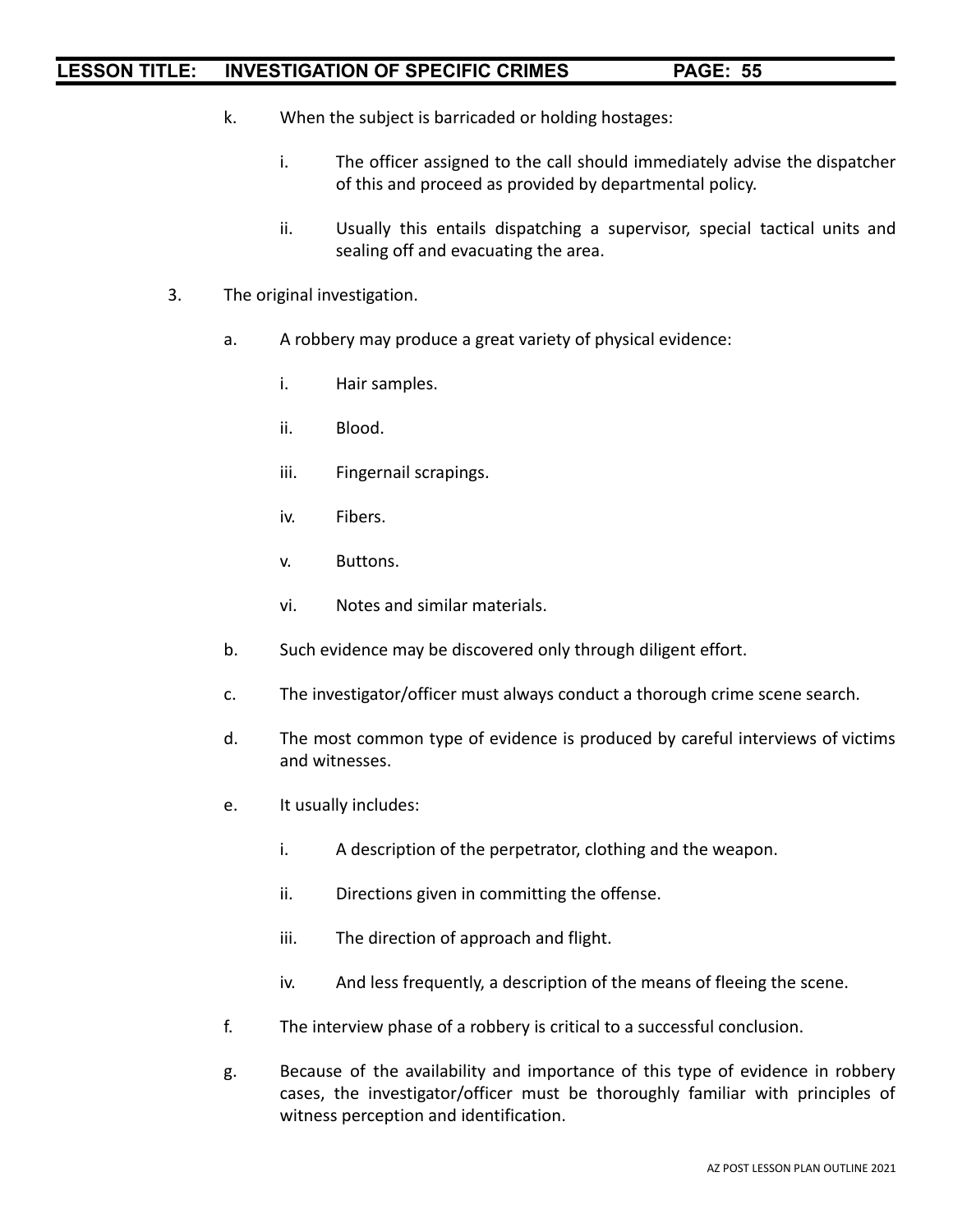- h. The investigator/officer must remember that identifications are made by human beings who perceive things differently.
- i. The whole approach to the investigation must be directed toward securing the most accurate identifications and descriptions humanly possible, because no less is acceptable in the courtroom.
- j. A number of departments use a checklist for obtaining personal descriptions, such as the one in Chapter 6, Field Notes and Reporting.
- k. Even experienced investigators/officers will, on occasion, inadvertently fail to obtain a full description resulting in lost information and as a consequence, a reduction in the opportunity for apprehension.
- l. A description report also offers the possibility of computerizing the information so that, by means of periodic "searches" and the correlation of information from offenses involving similar descriptions, the probability of apprehension can be increased.
- m. Typically, robbers approach the scene with care.
	- i. After the robbery, however, they may flee recklessly.
	- ii. The investigator/officer should take great care to establish and check the avenues of flight and approach to locate dropped articles that might help in the identification of the suspect.
	- iii. The immediate area should be canvassed by a "neighborhood check" to locate witnesses to the offense or to the flight of the perpetrator.
	- iv. In the latter case, the investigator is occasionally able to locate a person who observed an individual, matching the suspect's description, enter a vehicle about which they can provide considerable information.
- n. In addition to obtaining a description of the offense and offender, the interview of the victim should elicit information concerning:
	- i. The exact words spoken by the offender, which may constitute an identifiable M.O.
	- ii. The physical condition of the perpetrator, including anything that would suggest the use of alcohol or drugs.
	- iii. The possibility that a disguise was used.
	- iv. Any nervous mannerisms of the perpetrator, such as tics or stutters.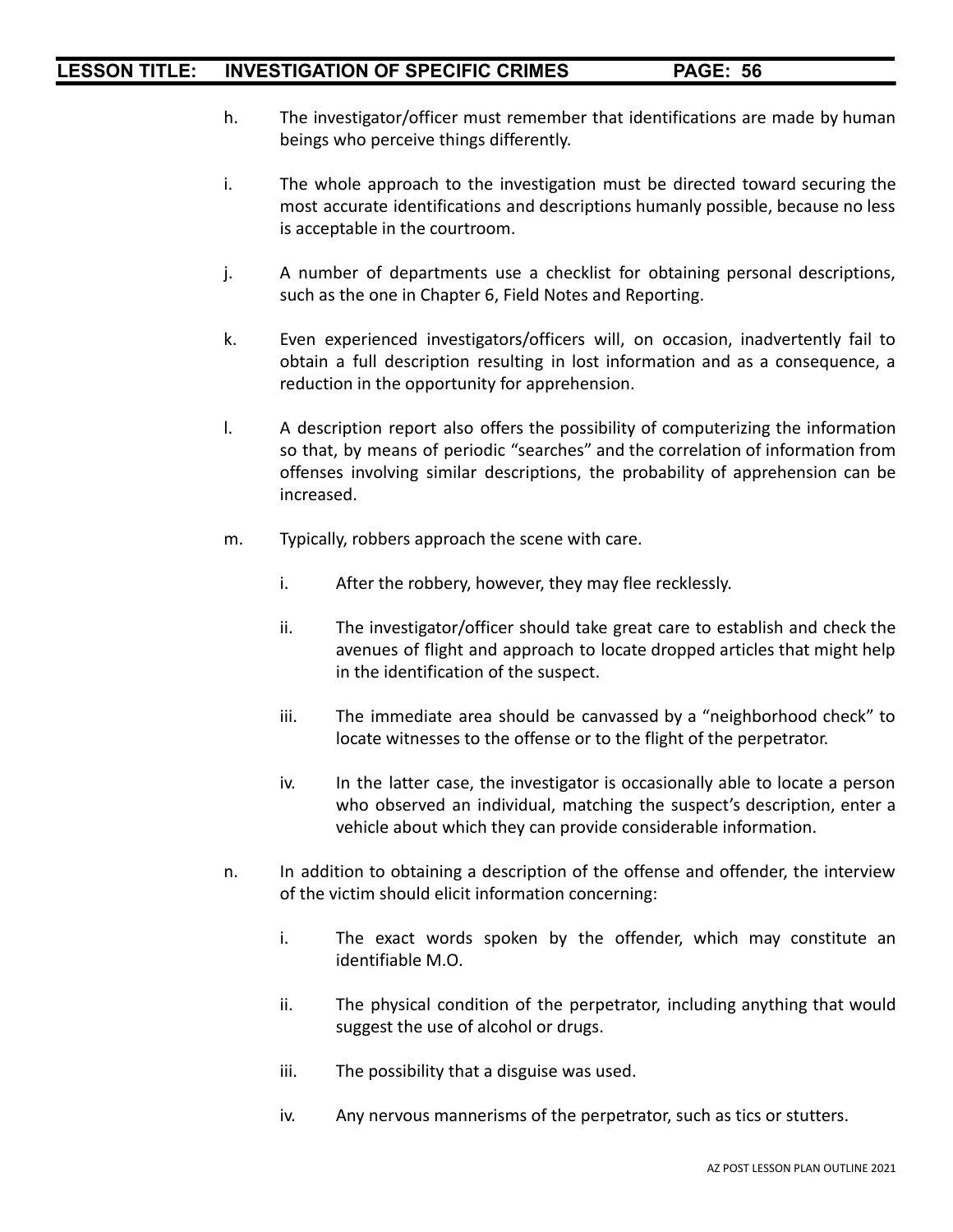- v. The possibility that the perpetrator recently had visited the victimized premises and said, did or wore something which would assist with identification.
- o. If resources permit, a likeness of the suspect should be assembled using one (1) of the several types of kits.
	- i. One (1) kit has 576 plastic overlays.
	- ii. These overlays are divided between 11 different categories: Hair, eyebrows, hats, beards, eyeglasses, chins, noses, eyes, lips, age lines and facial tones.
	- iii. Each overlay has a unique designation.
	- iv. When the overlays are "sandwiched" together, a likeness of a suspect is produced.
- p. To learn to operate this type of kit requires a basic course of 20 to 40 hours.
	- i. A skilled officer can produce a likeness of a suspect in 20 minutes, more rapidly than an artist can draw.
	- ii. Each overlay has its own designation so that information can be transmitted nationally or internationally to any qualified operator, who in turn can assemble an exact likeness.
	- iii. In departments where such kits are used regularly, it is not unusual to have a likeness assembled, reproduced and circulated to patrolling units and investigators within two (2) to four (4) hours.
- q. Another means of generating a likeness of a suspect is through the use of a computer program such as Compusketch.
	- i. The process begins with an on-screen interactive interview that includes both multiple-choice and open-ended questions.
	- ii. Upon the completion of the interview, a sketch is automatically assembled from a comprehensive image library of over 40,000 features.
	- iii. This initial sketch can then be further modified to portray unique facial characteristics on the basis of witnesses' reactions.
	- iv. Compusketch can create images of virtually any race, gender or age beyond approximately 12 years.
	- v. Compusketch can be used, following an eight (8)-hour course, with AZ POST LESSON PLAN OUTLINE 2021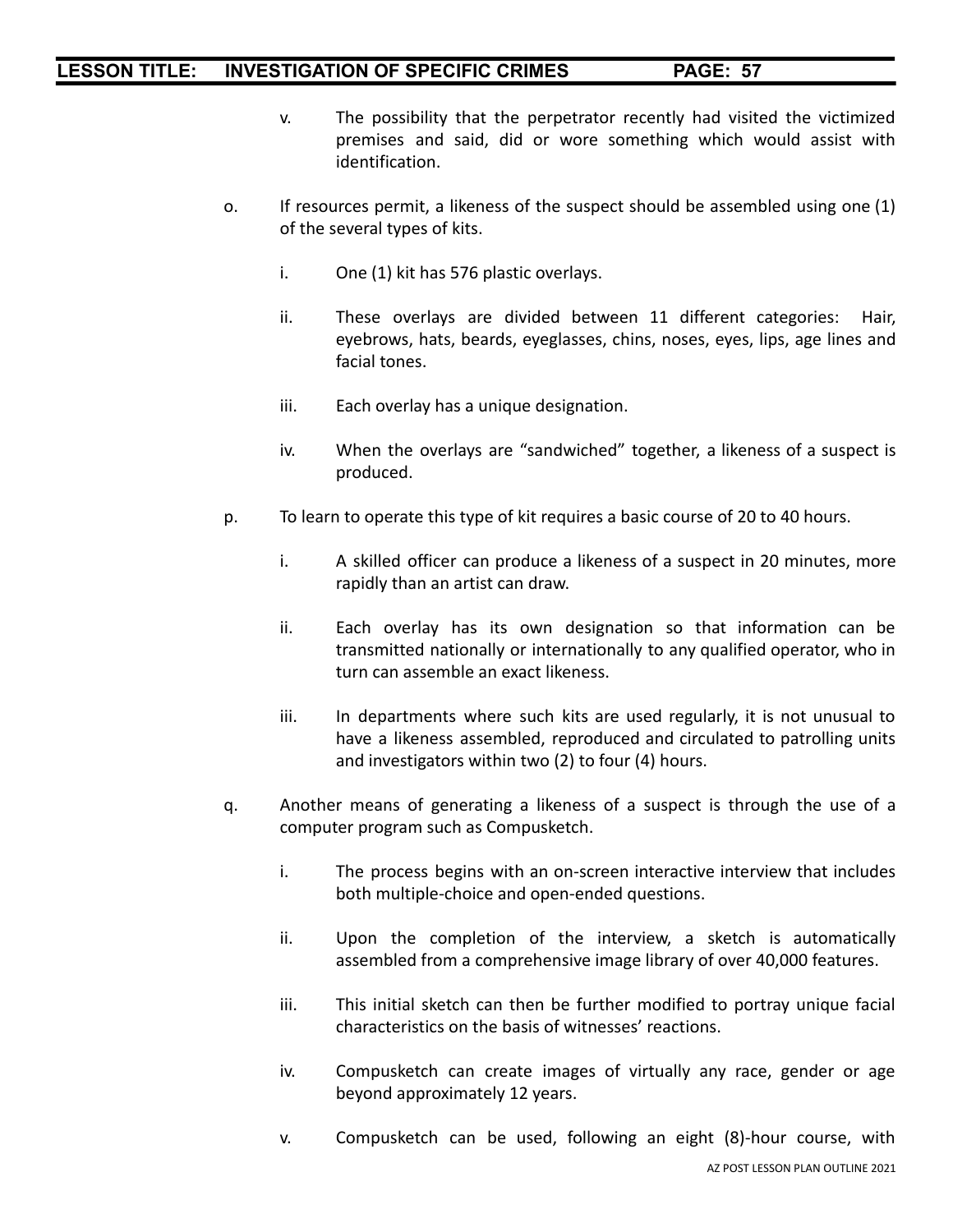appropriately configured Apple or IBM-compatible personal computers.

- 4. Follow-up investigation.
	- a. The follow-up investigator/officer should review a copy of the original offense report to become familiar with the case.
	- b. The investigator/officer should consider facts that suggest an M.O., such as:

**P. O. 5.9.1C**

- i. The target of the robbery.
- ii. Weapons.
- iii. The type of property taken.
- iv. The exact words spoken by the perpetrator.
- v. The number of suspects and the tasks they performed.
- vi. Needless or vicious force and similar elements.
- c. All physical evidence should be personally examined by the officer assigned to the follow-up investigation.
- d. A file check should be made of the victim's name in case the person has a history of making crime reports.
- e. Certain types of businesses, such as economy gasoline stations, often do not conduct even a minimal background investigation of employees.
	- i. Given the availability of cash and long periods of isolation during the night hours, an untrustworthy employee occasionally pockets the cash for his/her personal gain and covers its absence by claiming a robbery was committed.
	- ii. A file check on the complaining witness may suggest such a pattern.
	- iii. The investigator/officer should re-interview the victim and witnesses if it appears that there may be information that was not obtained due to incomplete questioning or insufficient recall of the event.
- f. Occasionally, witnesses will remember some details and not go to the "trouble" of looking up the police department's listing, so the investigator/officer should leave a card with his/her name and department phone number.
- g. If a likeness of the suspect has not been made, this should be done immediately.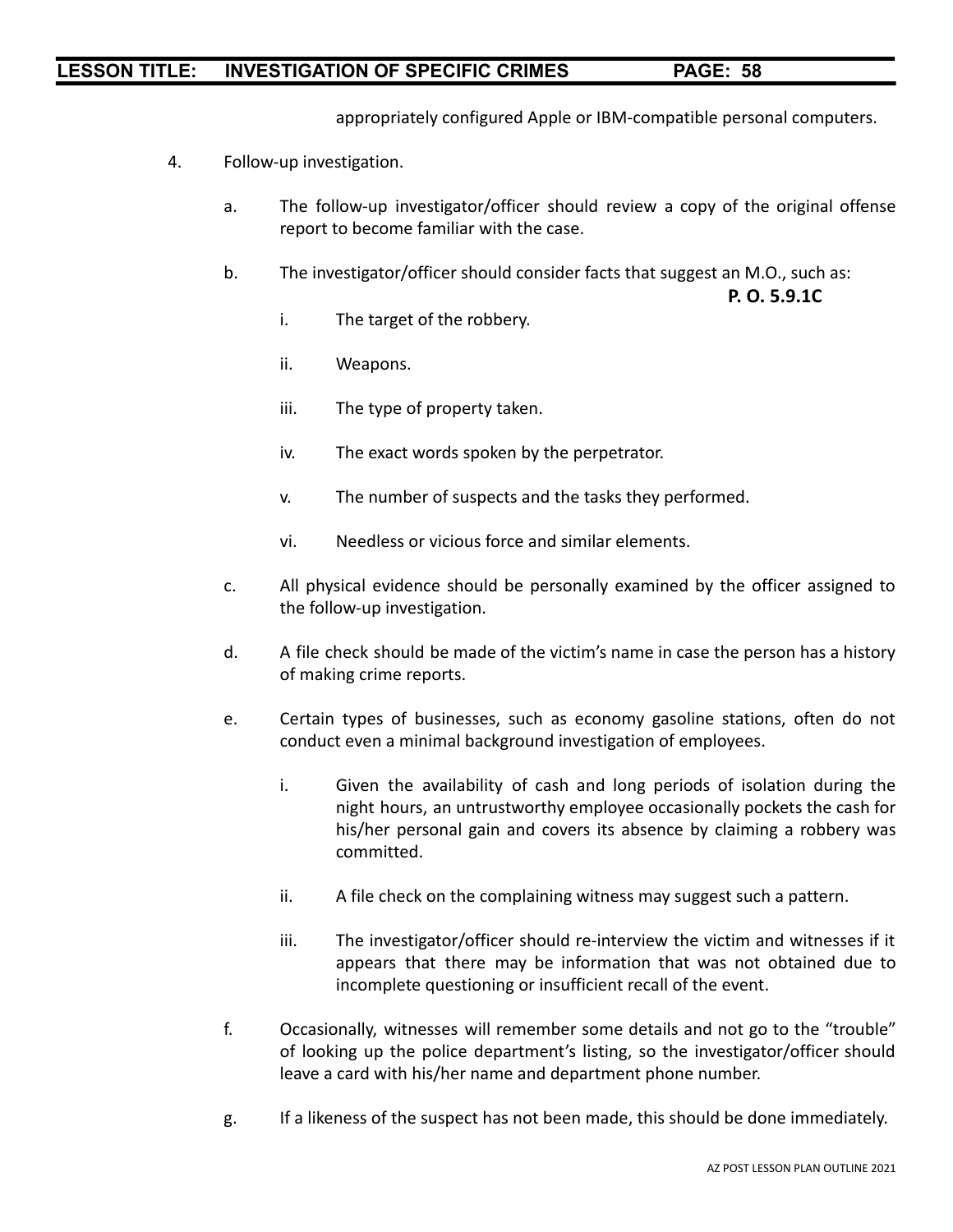- h. The victim and witnesses should review the mug-shot file of known and active robbery perpetrators.
- i. The investigator/officer should return to the crime scene at exactly the same time that the offense was committed and attempt to locate additional witnesses and the neighborhood check should be re-conducted.
- j. An attempt should be made to tie the offense to other robberies, as the combined information from several offense reports may result in sufficient detail to identify a perpetrator.
- k. Reliable informants should be contacted by the investigator.
	- i. This should be done judiciously.
	- ii. They should not be called on to provide information on every open case regardless of its importance.

#### O. **The crime scene technician and the laboratory.**

- 1. In many departments, the uniformed officer is responsible for processing the crime scene.
- 2. Other departments are fortunate enough to have the services of a special crime scene technician trained in procuring evidence at the crime scene.
- 3. Technicians are not miracle workers they cannot develop evidence that simply does not exist.
- 4. Laboratory personnel can contribute little if they have not been given something substantive with which to work.
- 5. Evidence must be collected, preserved and identified according to established procedures for the laboratory to process it and for it to be usable in a court proceeding.
- 6. To ensure the admissibility of physical evidence, responsibility must be firmly fixed for maintaining the chain of custody of each item with a view toward accurate and appropriate identification of the item in court.

#### P. **The investigator's educational responsibility.**

- 1. Investigators/officers and their departments should be prepared not only to identify and locate the perpetrator and recover stolen property, but also to prevent as many offenses as possible.
- 2. Toward this end, a number of departments have undertaken anti-robbery campaigns which focus on preventing the offense rather than reacting to its commission.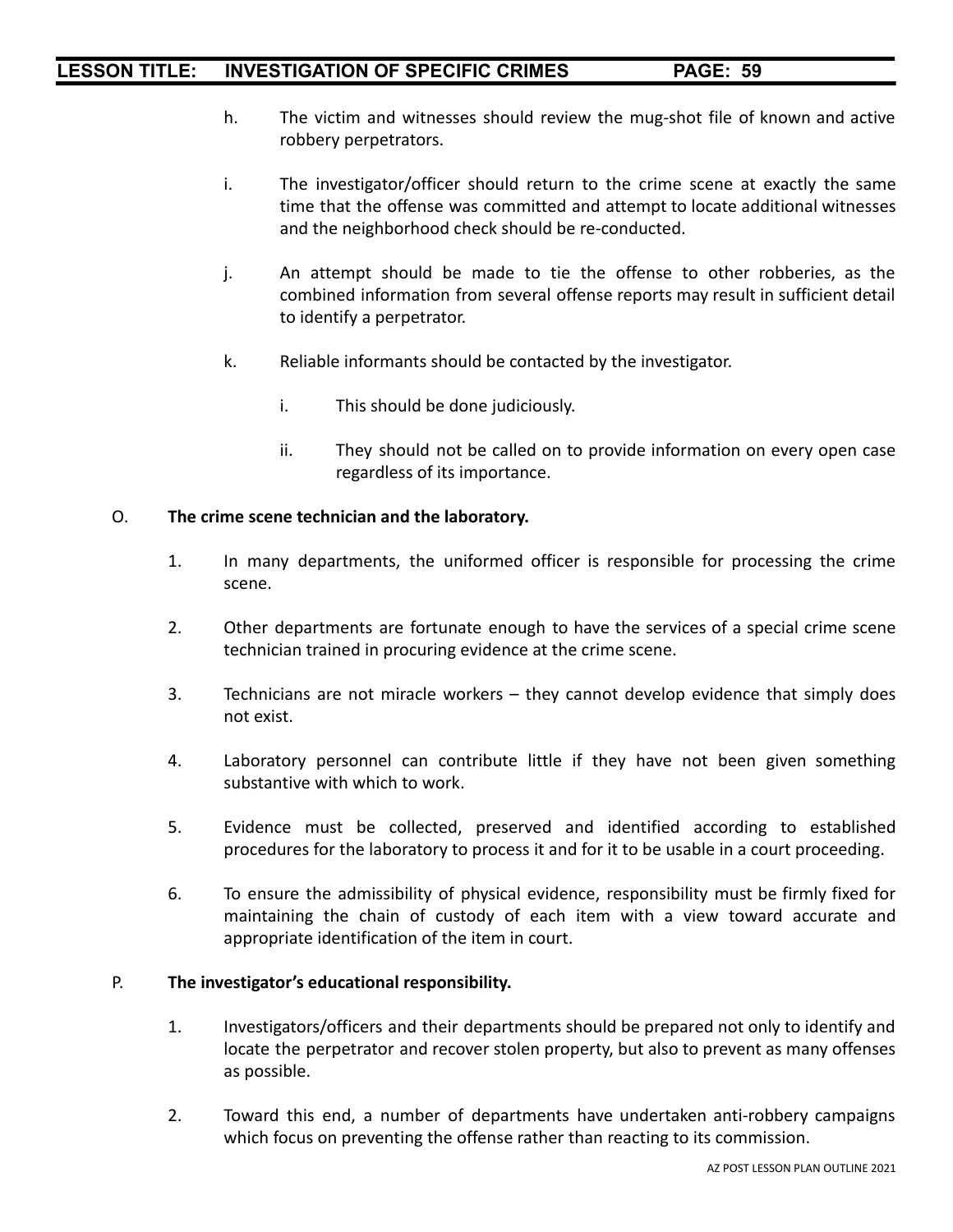- 3. Typically, the programs take one (1) of the following forms:
	- a. Seasoned investigators speak before community groups.
	- b. Uniformed patrol and/or crime prevention officers visit businesses in their geographic area of responsibility offering observations based upon the individual premises that will make the businesses less attractive to robbers, coupled with the distribution of handout materials.
	- c. Sometimes, convicted robbery offenders speak to groups about the determinants for selecting a business to be "hit."
- 4. Regardless of their form, such presentations usually cover three (3) broad areas: Preventive measures, anticipatory strategies and reactive measures.
	- a. Preventive measures.
	- b. Business operators can reduce the likelihood of being victimized through basic "target hardening" and related measures, such as:
		- i. Keeping the interior, exterior and parking areas of the business well lighted.
		- ii. Removing, from the windows and doors, all advertisements that would block a clear view into the store.
		- iii. Placing cash registers where they can be seen through the store's front windows.
		- iv. Counting the daily receipts out of public view.
		- v. Safeguarding the movement of cash.
		- vi. Armored cars or escort services should be used whenever feasible, but if employees must make cash deposits at a bank, they should vary the routes and times to avoid establishing a pattern.
		- vii. Making bank deposits several times each day to minimize the cash on hand.
		- viii. Using a "drop safe." A drop safe sits on the floor, is mounted in the floor and has a slot in it through which cash can be deposited. Ordinarily, a drop safe can be opened only by the armored car or escort service with which the business has a contract.
		- ixi. Writing money orders only after receiving the cash from the customer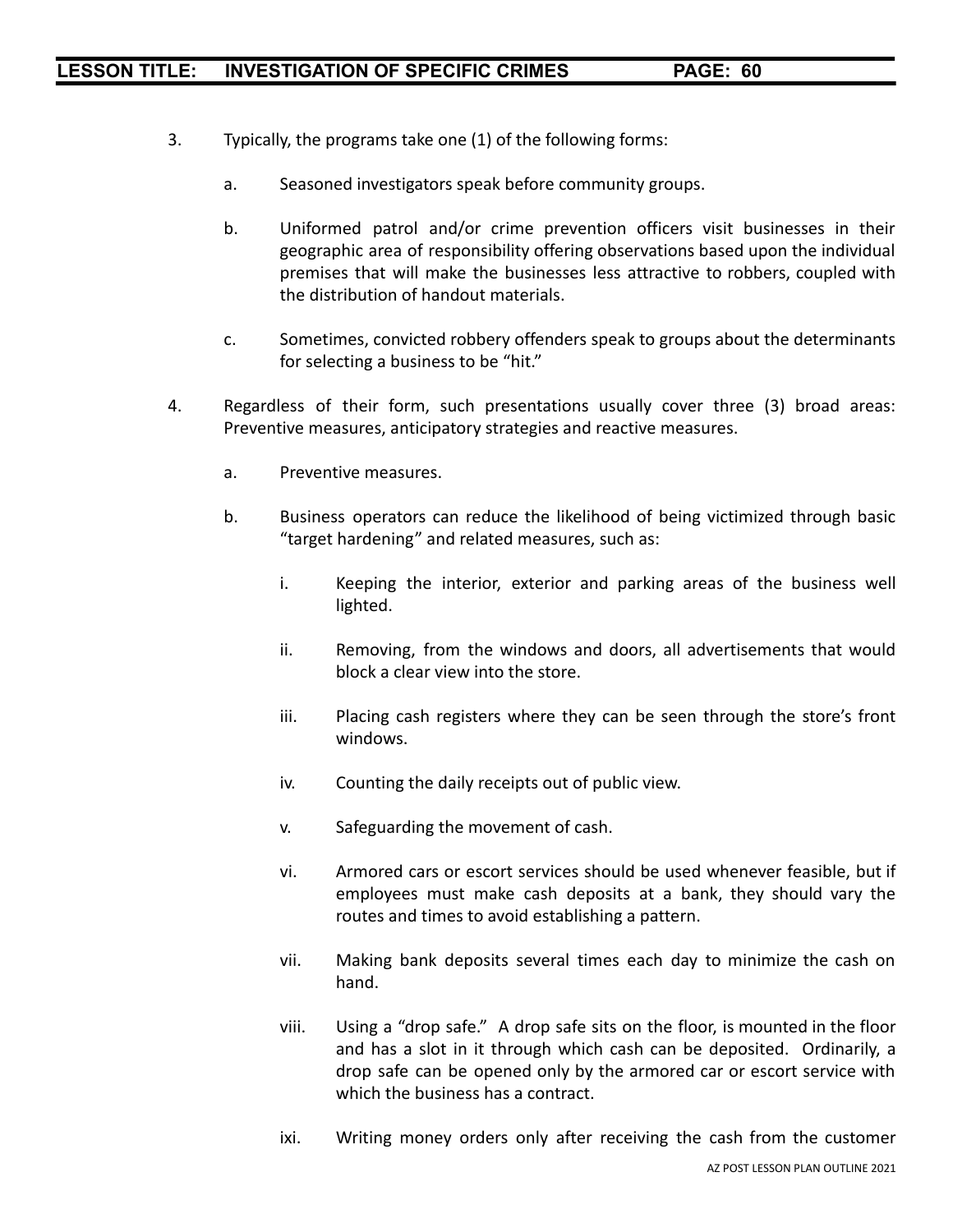and placing it in a drop safe.

- x. Asking customers for the exact change or their smallest bill.
- xi. Using alarms, which are periodically examined to ensure proper functioning.
- xii. Posting prominent notices concerning cash precautions (e.g., "This store keeps less than \$25.00 on hand after 6 p.m.").
- xiii. Displaying posters that summarize the state's robbery statute (e.g., "A conviction for armed robbery requires 10 years in prison").
- xiv. Keeping "bait money" (currency whose serial numbers and related information, such as denominations, have been pre-recorded) to hand over in the event of a robbery. **P. O. 5.9.1C**
- xv. Placing dye packs in stacks of currency. However, even the presence of such paint does not guarantee that people will contact the police.

**P. O. 5.9.1C**

- xvi Example: A man drove his personal car to a branch bank and robbed it.
- xvii. As he was entering his car after the robbery, a dye pack exploded, covering him and his car with bright orange paint. A witness heard him say, "Oh damn!"
- xviii. The suspect drove back to his place of employment, a large manufacturing plant, and went back to work. When police arrested the man at work a few hours later, they asked his supervisor if he thought it at all odd that the man was covered with bright orange paint. After thinking for a moment, the supervisor replied, "No, a lot of strange people work here."
- xix. A surveillance camera can take individual photographs and can be triggered by a remote-control device. **P. O. 5.9.1C**
- xx. Alternatively, a closed-circuit television (CCTV) can be used to continuously record the premises.
- xxi. Being alert for any suspicious person on or near the premises.
- xxii. If a vehicle is involved in any such suspicious observation, a full description, including license plate number, should be obtained and all information immediately transmitted to the police.
- xxiii. Greeting each customer personally so potential robbers know that they have been noted and may be identified later.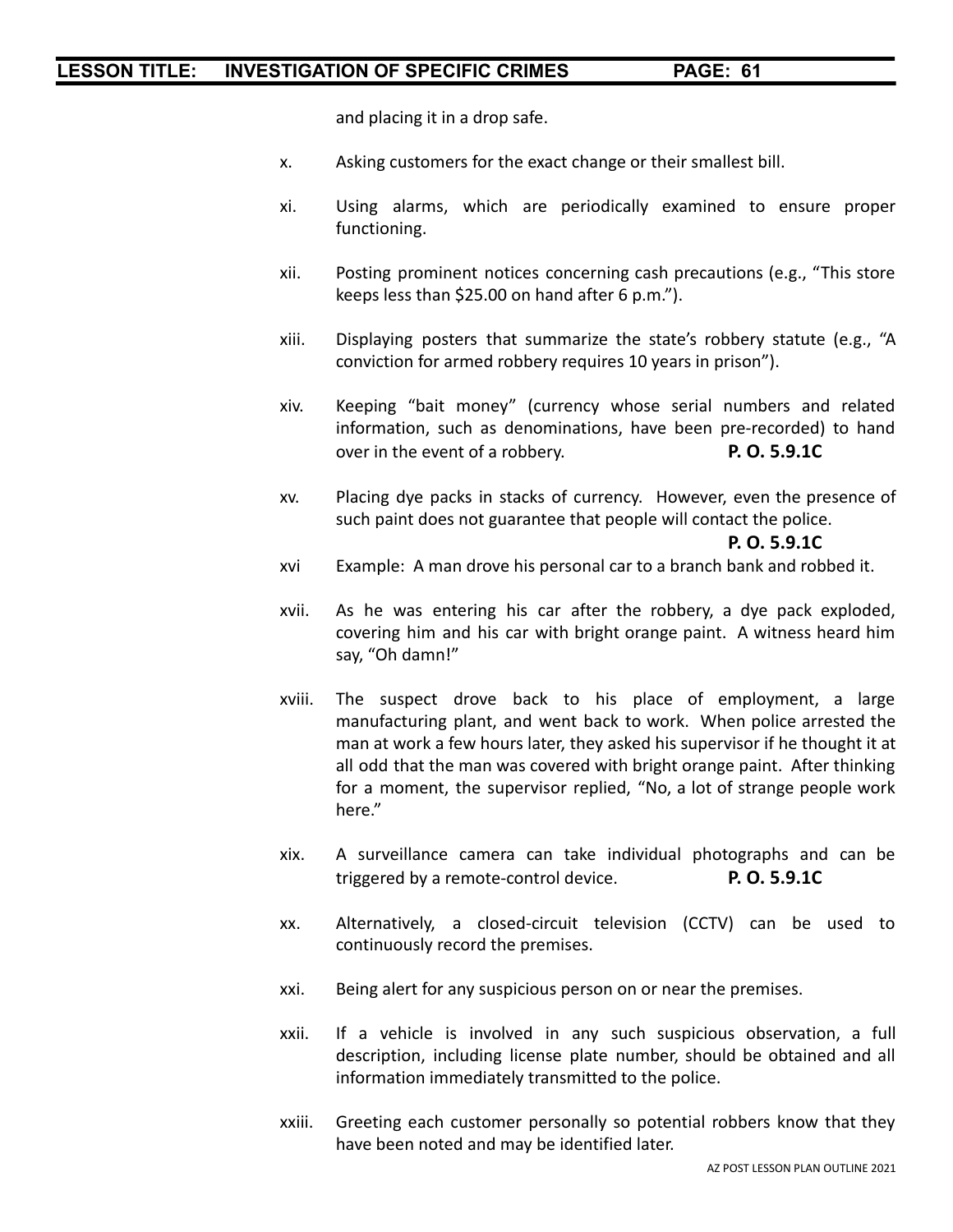- xxiv. If an individual enters just ahead of a suspicious person, ask the first individual whether they are together; this will often cause the first person to look at the suspicious person, which creates the attention that robbers want to avoid.
- xxv. Keep opening and closing hours parallel to other businesses in the immediate area.
- xxvi. Using protective glass, if in a high-crime district, to secure the cashier enclosure and register.
- xxvii. The glass should be high enough to keep someone from vaulting over the top and the cash opening should be small enough to prevent the insertion of anything that could be used to threaten the cashier.
- b. Forensic photography analysis.
- c. The Bank Protection Acts of 1968 prescribed certain minimum security requirements for financial institutions.
	- i. This, along with the security consciousness created by the crime prevention movement which began during the early 1970's in this country, has resulted in a widespread use of surveillance cameras not only by financial institutions, but also by many other types of businesses.
	- ii. As a consequence, it is not uncommon to have pictures of an actual robbery.
	- iii. In some banks, the number of photographs may be as high as 800 to 1,000, although fewer than a dozen ordinarily yield information of investigative significance.
	- iv. When the robber has not worn a mask, it is possible to compare the forensic photograph with file pictures of suspects.
	- v. The comparison may be a simple visual check or laying a photographic transparency over the file pictures to compare the size, shape and symmetry of the eyes, eyebrows, nose, mouth, ears, facial creases, scars, marks and head shape.
	- vi. Even when robbers wear a mask, the analysis of forensic photographs may yield useful information, such as the height of the suspect and defects in clothing.
	- vii. Despite the fact that analysis of forensic photographs has already demonstrated its utility on a number of occasions, it is a field from which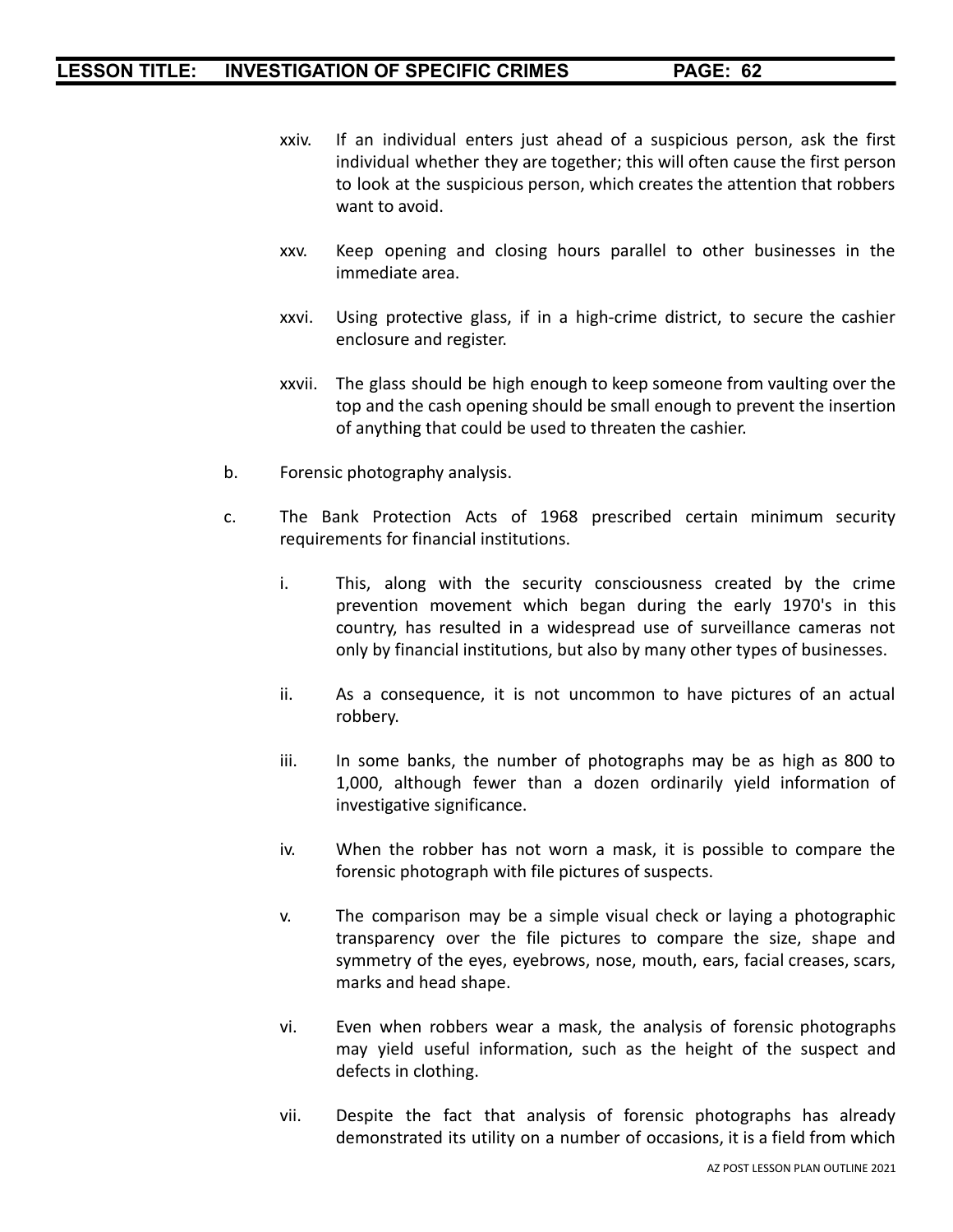additional determinations can be expected as the quality of forensic photographs improves and as new methods of analysis are applied.

- d. Anticipatory strategies.
	- i. All business owners and their employees should recognize that as a matter of statistical probability, they may be victimized at some point.
	- ii. They can, however, reduce the impact of a robbery by planning how they will act when it does occur.
	- iii. This process should lead to all employees being thoroughly trained in their responsibilities in the event of a robbery.
	- iv. Post the number(s) for emergency services (police and emergency medical services) near the telephone.
	- v. As a general guiding principle to behavior in such situations, the primary objective must be protection of life, not of money.
	- vi. This is justified not only by fundamental values, but also by the fact that most employers and employees are not properly prepared to resist.
	- vii. Thus, it is generally recognized that during a robbery victims should:
		- a) Not attempt to reason, negotiate or argue with the robber; instead, robbers should be given the cash and/or merchandise that are/is demanded.
		- b) Not fight or attack the robber; trying to overcome an armed robber is not heroic, it is foolhardy.
- e. Reactive measures.
- f. Because robberies are usually completed within one (1) to two (2) minutes, reactive measures need to be pre-established.
	- i. Concentrating on the robber, if this can be done safely, to be able to provide a full description to the police.
	- ii. Although there may be several robbers, it is best to concentrate on one (1) of them.
	- iii. However, if there is more than one (1) employee, there should be pre-established zones of responsibility for each to observe when multiple robbers are present.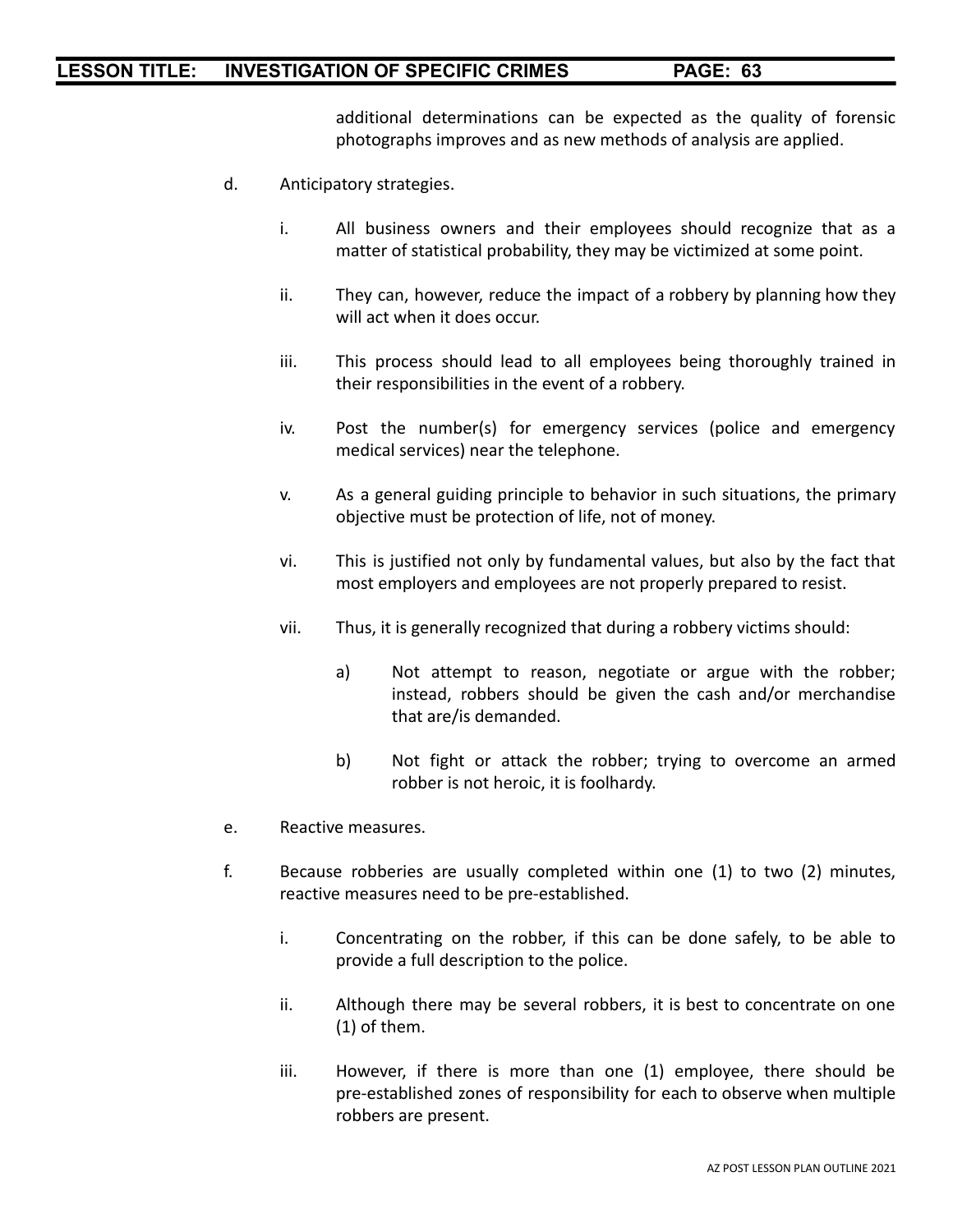- iv. Calling emergency services to get any needed medical assistance and to notify the police immediately.
- v. Once on the telephone with an emergency dispatcher, the victim should not hang up unless instructed to do so.
- vi. Calling for help first is not an automatic response for some people.
- vii. Occasionally, victims will call family members to tell them what has happened and that they are all right.
- viii. Not chasing the robber.
- xi. A chase invites the use of violence; moreover, arriving police units may mistakenly shoot victims or witnesses running out of stores from a perpetrator still inside and/or witnesses in pursuit of the robber.
- x. Protecting the crime scene.
- xi. The person in charge of the premises should be prepared to point out things the robbers touched and or left at the crime scene.
- xii. Discontinuing all business until the police complete their investigation.
- xiii. The doors to the business should be locked as soon as it is safe to do so after the robbers leave.
- xiv. This will eliminate the possibility that robbers panicked by arriving police units will retreat back to the crime and take hostages.
- xv. Separating witnesses and asking them not to talk.
- xvi. Witnesses should be asked to individually fill out a description checklist on each robber.
- xvii. If witnesses absolutely must leave the premises before the police arrive, an attempt should be made by the person in charge to get their identity and all pertinent locator information.

#### **XIII AUTO THEFT**

- A. Auto theft is a term which covers the theft of many types of motorized vehicles, including passenger cars, trucks, motorcycles, ATC's, etc.
	- 1. It is one (1) of the most serious problems for law enforcement and is the most costly offense confronting the American public today.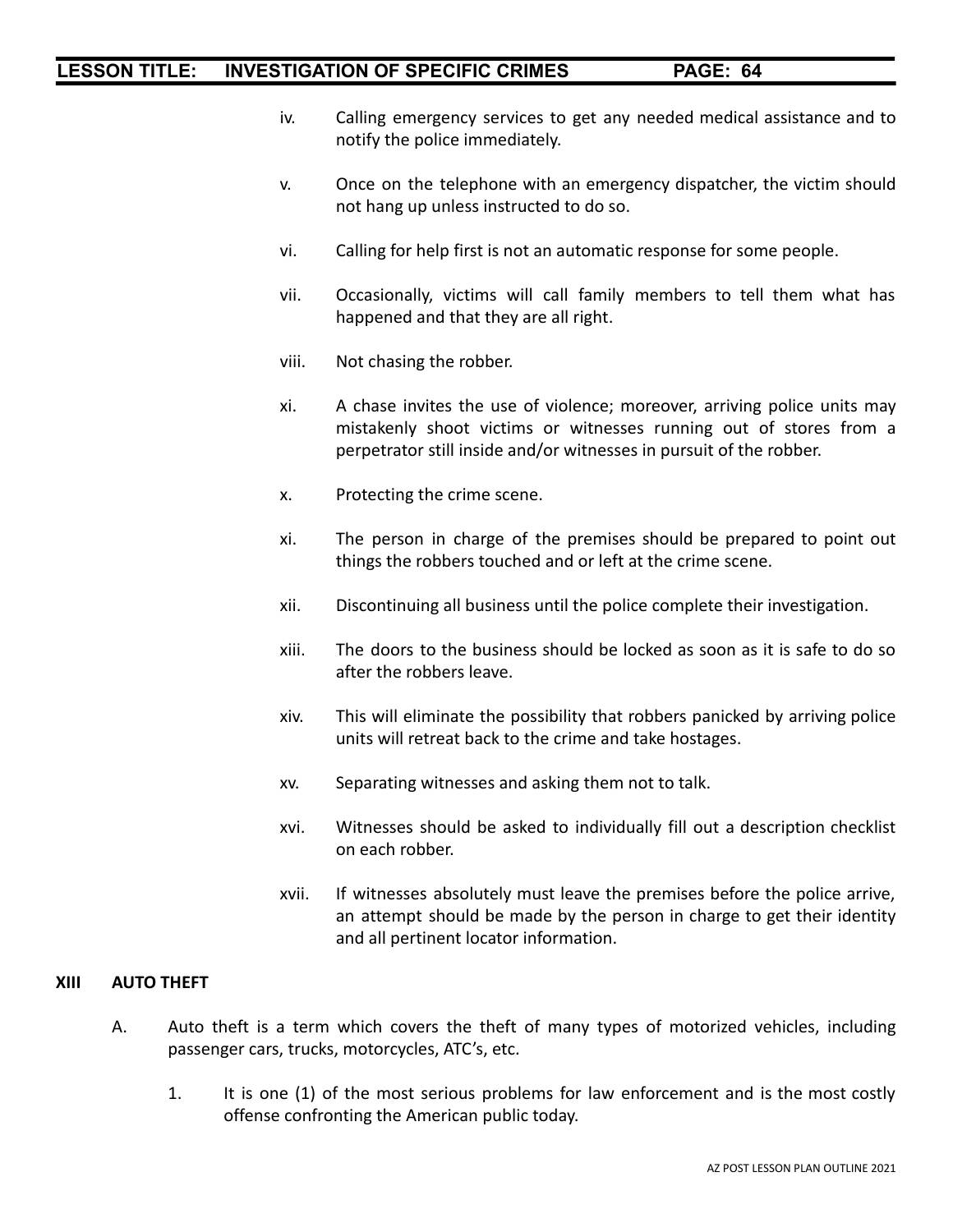- 2. The total loss due to vehicle theft in the United States this year will exceed FIVE BILLION DOLLARS!
- 3. The average loss in a burglary in 1993 was \$1,133 while the average loss in auto theft for the same year was \$5,032.
- B. Citizen and law enforcement apathy are a part of the problem.
	- 1. There is an attitude that auto theft is a juvenile crime with the motive of joy riding and that the greatest majority of stolen vehicles are recovered.
	- 2. This attitude also says that those vehicles not recovered are covered by insurance.
	- 3. Although juveniles are still heavily involved, joy riding is no longer the predominant motive.
	- 4. In years past, 75% to 80% of vehicles were recovered.
	- 5. Now, we recover only about 52% and of those recovered, many are stripped.
	- 6. Anyone who has looked at his/her insurance premium knows that we have a problem. The more an insurance company pays out, the more it charges.
	- 7. The first line of defense against the crime of auto theft is the patrol officer.
- C. The legal basis.
	- 1. A knowledge of the various statutes under which vehicle theft and its related offenses are charged is essential.
	- 2. A.R.S. §13-1802 Theft. Most cases of vehicle theft or possession of a stolen motor vehicle are charged under this statute.
	- 3. The elements of the crime are as follows:
		- a. "Without lawful authority": Without the permission of the owner or other legal authority such as repossession.
		- b. "Knowingly": The person committing the offense knows what he/she is doing is against the law and knows that he/she is committing the offense.
		- c. "Controls property of another": Takes, or is in possession of, the property of another person.
		- d. "With the intent to deprive": The person committing the offense means to keep the property from its owner.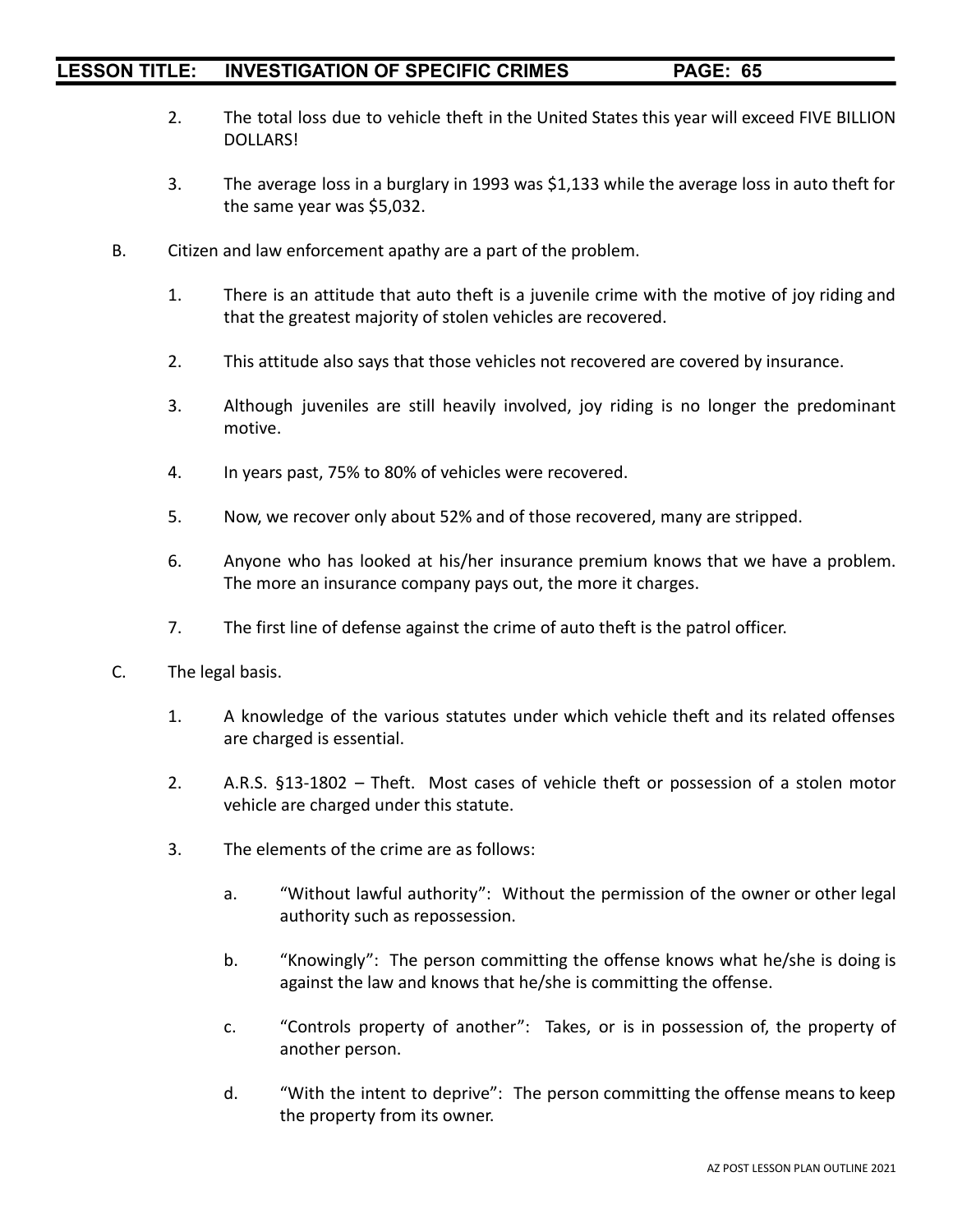- 4. In addition to the covert taking of a vehicle, other types of theft are also covered in this statute:
	- a. A.R.S.  $$13-1802(A)(2)$  Embezzled auto: This occurs when a person keeps a loaned vehicle for longer than agreed upon.
	- b. A.R.S. §13-1802(A)(3) Fraud: This occurs when a person obtains a vehicle through a misrepresentation such as a bad check or false identification.
	- c. A.R.S.  $\S$ 13-1802(A)(4) Lost property: This occurs when a person finds something that belongs to another, keeps it and does not attempt to notify the owner.
	- d. A.R.S.  $$13-1802(A)(5)$  Possession: This applies when a person is in possession of property which he/she knows, or should have reason to know, is stolen. It is charged as theft by control.
- 5. The value of the property taken must be considered in the charging of the crime.
	- a. Most vehicles are valued at over \$1,500 which is a Class 3 felony.
	- b. Class 4 is \$750 to \$1,499.
	- c. Class 5 is \$500 to \$749.
	- d. Class 6 is \$250 to \$500.
	- e. Misdemeanor Class 1 is less than \$250.
	- f. If the item(s) taken has/have a value of less than \$250, but is/are a vehicle or firearm, it is a Class 6 felony.
- 6. A.R.S. §13-1803 Unlawful use of means of transportation. This is what is commonly known as the "joyriding statute." The elements are as follows:
	- a. "Without intent to permanently deprive": The person taking the vehicle does not intend to keep it from its owner for more than a short time, usually less than a day.
	- b. "Takes unauthorized control": The person taking the vehicle does not have permission to take it.
	- c. "Another's means of transportation": A vehicle belonging to another person.
	- d. This statute is charged when a person takes another's vehicle, drives it around for a few hours and then abandons it in basically the same condition as it was when it was stolen.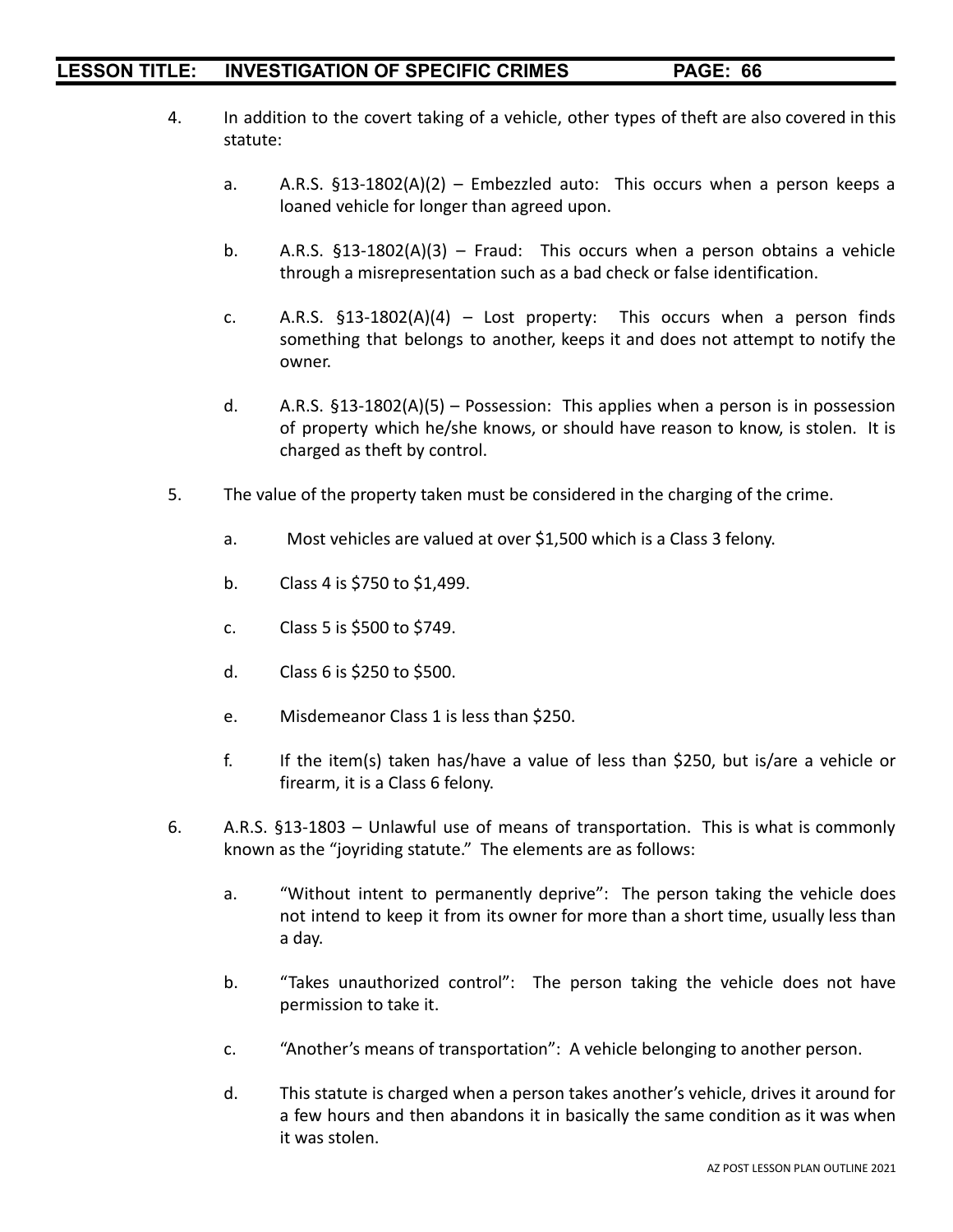- 7. A.R.S. §13-1806 Unlawful failure to return rented property. This applies to rental vehicles and other rented property. The elements are:
	- a. "Without notice to and permission": The renter does not contact the owner to get permission to keep the property longer.
	- b. "Knowingly": The person knows the property should be returned.
	- c. "Fails without good cause": The person does not have a good reason for not returning the property.
	- d. "Within 72 hours after the time provided": There is a three (3)-day leeway given for the return.
- 8. A.R.S. §28-4593 Altering a serial or identification number. It is under this statute that a VIN switch (the altering or changing of a vehicle's identification number) is charged. The elements are: **P. O. 5.9.1D**
	- a. "Without permission of the department": A person removes numbers without the permission of the Department of Transportation.
	- b. "Knowingly": The person knows what he/ she is doing.
	- c. "Removes, defaces, alters, or destroys any manufacturer's serial or identification number": This applies to all places the number appears on the vehicle, not just the number on the dash.
	- d. "From any motor vehicle or major component part": This includes removing the numbers from items like doors, engines, transmissions and those major body parts having numbers.
		- i. The simple act of doing this, such as in a body reconstruction, is a Class 3 misdemeanor.
		- ii. Doing this with the intent to alter the identity of the vehicle is a Class 5 felony.
- 9. A.R.S. §28-4594 Altered serial or identification number; seizure.

#### **P. O. 5.9.1D**

- a. This statute gives you the authority to seize a vehicle whose numbers have been removed, defaced, altered or destroyed until such time as the vehicle is properly identified.
- b. Vehicles meeting the previous conditions can be seized immediately.
- c. Before doing so, check for a STATE ASSIGNED NUMBER which is a sticker, plate or AZ POST LESSON PLAN OUTLINE 2021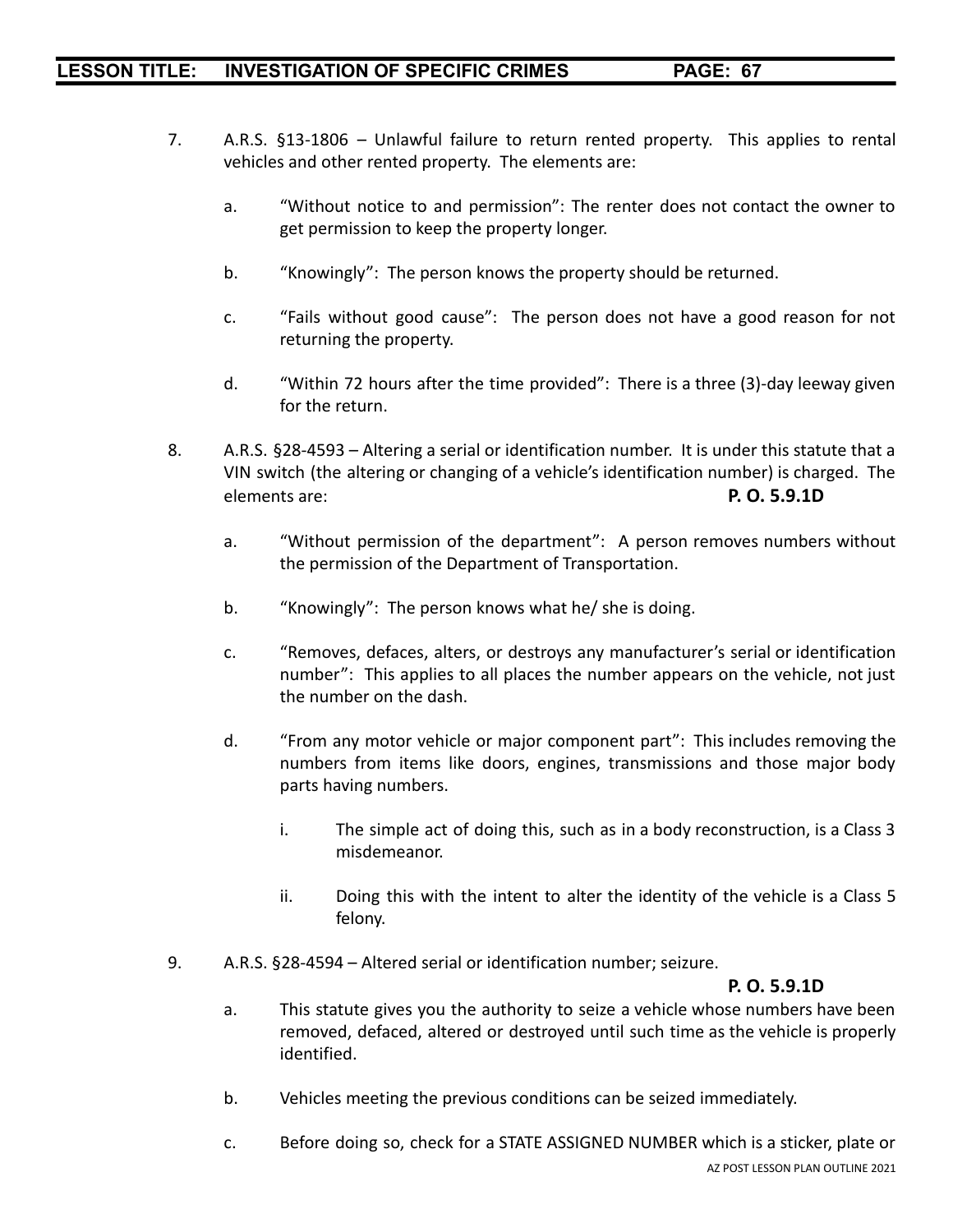stamped number assigned by the Motor Vehicle Division for vehicles whose numbers were removed, altered, defaced or destroyed.

- d. **This is usually located on the body inside where the driver's door closes**.
- e. Check your department's policy before seizing a vehicle.
- 10. A.R.S. §28-4846 Inspection for stolen vehicles.
	- a. This statute gives you the authority to inspect certain vehicles in transit on the highway.
	- b. You can inspect bicycles, farm equipment, construction equipment and off-road vehicles which are being transported by another vehicle.
	- c. You will be inspecting for identification numbers and can then conduct a check for stolen vehicles.
	- d. Failure to allow such an inspection is a Class 1 misdemeanor.
	- e. This is a valuable statue, so make use of it.
- D. As a patrol officer you will be in an excellent position to detect and recover stolen vehicles.
	- 1. You will be alert, trained observers, spending many hours on the streets and highways.
	- 2. During a typical work day you will come into contact with vehicles during traffic stops, motor vehicle accidents, abandoned vehicles, suspicious vehicle calls and other calls.
	- 3. A quick, but thorough, inspection may provide indicators that the vehicle is stolen.
	- 4. You should be well aware of the stolen vehicle indicators, not only because they help you do your job, but for very personal reasons, knowing them when you see them may save your life!
- E. Auto thieves can be just as dangerous as any other criminal.
	- 1. As you approach the vehicle, inspect it for:
		- a. A broken side window.
			- i. Late model cars and trucks are more difficult to slim jim, so the less experienced thief may break a window to gain entry.
			- ii. Often the broken window will be on the right side so it is less visible.
		- b. A license plate which is held on with wire and/or has no validation tabs.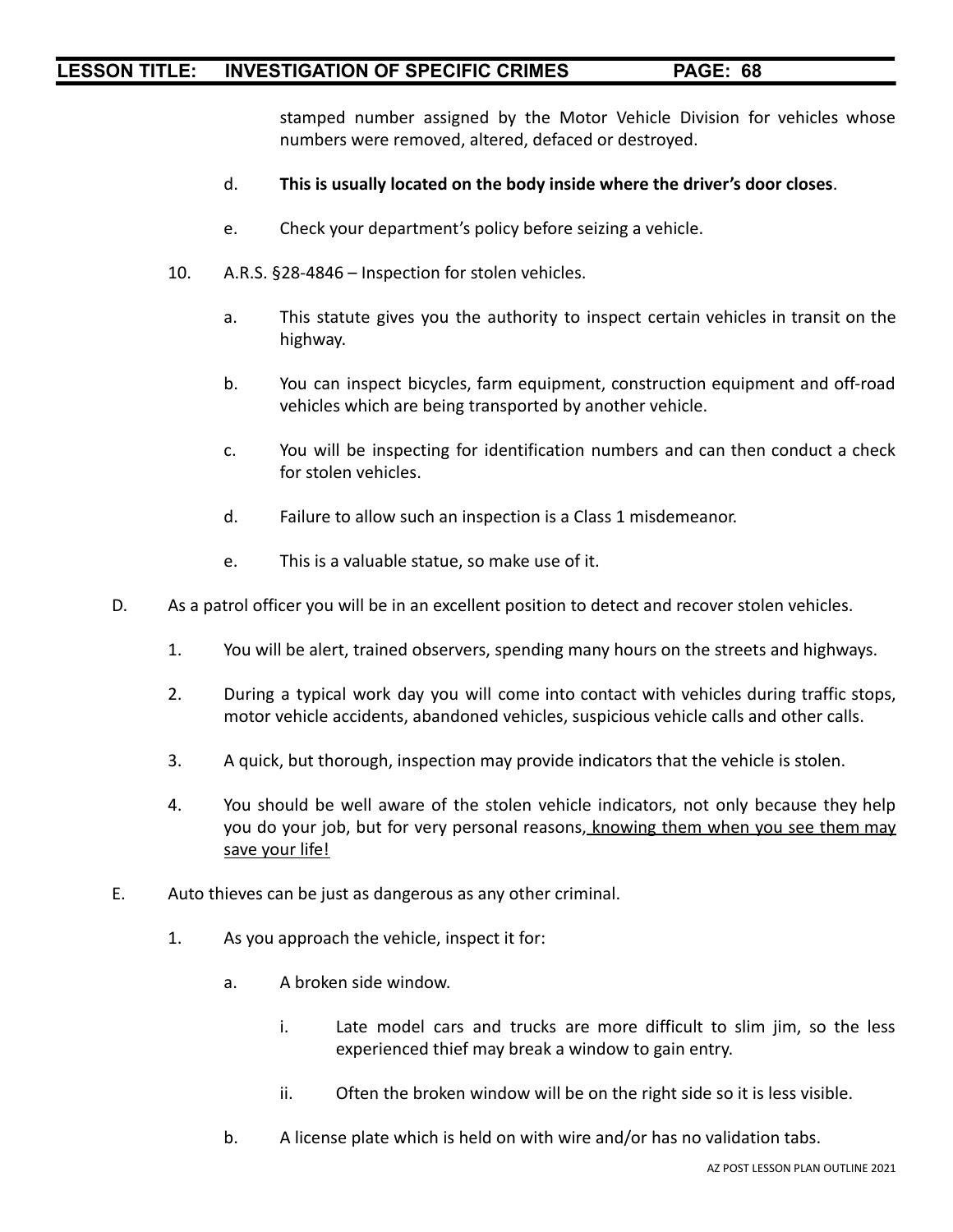- i. This may indicate a fictitious plate, a common way to conceal the identity of a stolen vehicle.
- ii. A front plate taken from another vehicle may not be reported.
- c. Dealer paperwork in the window or signs that such paperwork was recently removed.
	- i. Such paperwork or the dealer cardboard advertisement plates may still be in the vehicle.
	- ii. Many cars are taken from dealer lots and may not be reported stolen.
	- iii. If you are suspicious and have some dealer paperwork, check with that dealer, it may be stolen and the dealer does not know it.
- d. A damaged steering column and/or ignition. **P. O. 5.9.1D**
	- i. On your initial approach, if the engine is still running, tell the driver to turn it off.
	- ii. This is a good tactic in any traffic stop, but will possibly reveal a hot-wired ignition if the driver has difficulty turning it off or has to reach under the dash to do so.
	- iii. Look for broken-out spaces in the plastic around the steering column, usually these are quite sizable.
- e. A key in the ignition.
	- i. Some older cars will run without a key, but on late model cars this is a sign of a damaged ignition.
	- ii. Typically, a thief will use a screwdriver or needle-nose pliers to activate an ignition that has been pulled.
	- iii. Are such items on the seat by the driver?
- 2. On contacting the driver:
	- a. Does the driver fit the vehicle? In the experience you will quickly gain on patrol, you will develop a sense of what type of car or truck a certain type of person typically drives.
	- b. Does the vehicle fit the area it is in? A thief may take the vehicle to the area where he/she lives.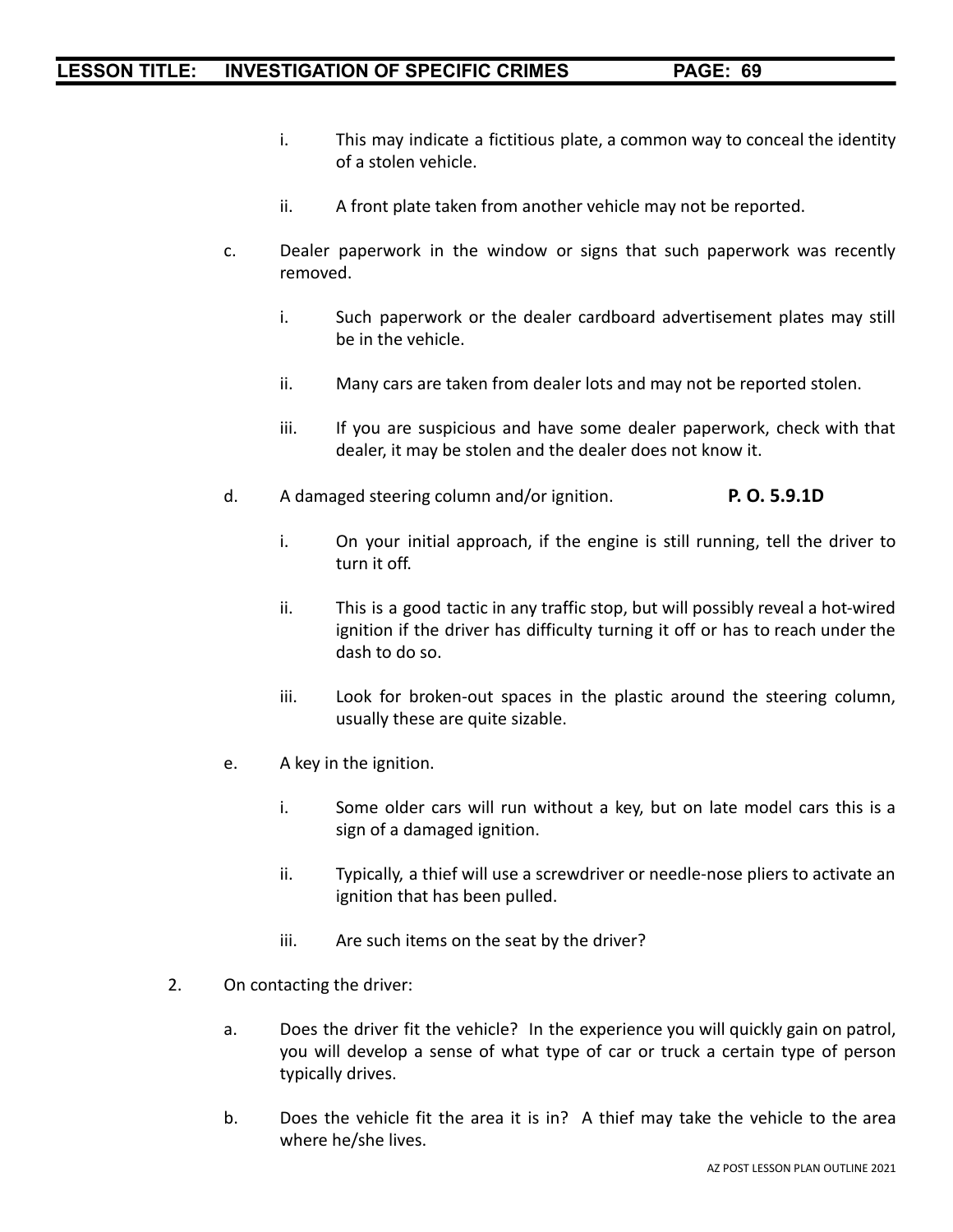- c. Obtain both the license of the driver and the vehicle registration.
	- i. A driver who says that he/she has neither, is suspicious.
	- ii. If he/she has a license, but no registration, be suspicious.
	- iii. After obtaining the documents, question the driver about his/her address. Is it the same as on the license? Does the picture match the person?
	- iv. Ask the driver to whom the vehicle is registered and at what address.

```
P. O. 5.9.1D
```
- v. Does the driver know the owner's phone number?
- d. If the driver is not the registered owner, ask how he/she comes to be driving the vehicle.
	- i. Listen carefully, as a false story is just as important as the truth.
	- ii. A thief may not have a pre-planned story and will make it up as he/she goes along.
	- iii. Often this will be obvious from contradictions and hesitations.
	- iv. If you catch a thief, note any story told to you in your report! This can be invaluable in prosecution.
- e. If you are suspicious, but still do not have probable cause, ask the driver the mileage of the vehicle.
	- i. Most people will know within a few hundred miles.
	- ii. Ask permission to look in the trunk.
	- iii. This will establish whether or not the driver has a key to the trunk.
	- iv. If permission is granted, ask the driver what is in the trunk before you open it, a person knows what is in the trunk of his/her car.
- F. On any contact with a vehicle, check the Vehicle Identification Number or VIN against the registration. **P. O. 5.9.1D**
	- 1. Does it match?
	- 2. This is the only way to ensure that the paperwork you have been given goes with the vehicle you stopped.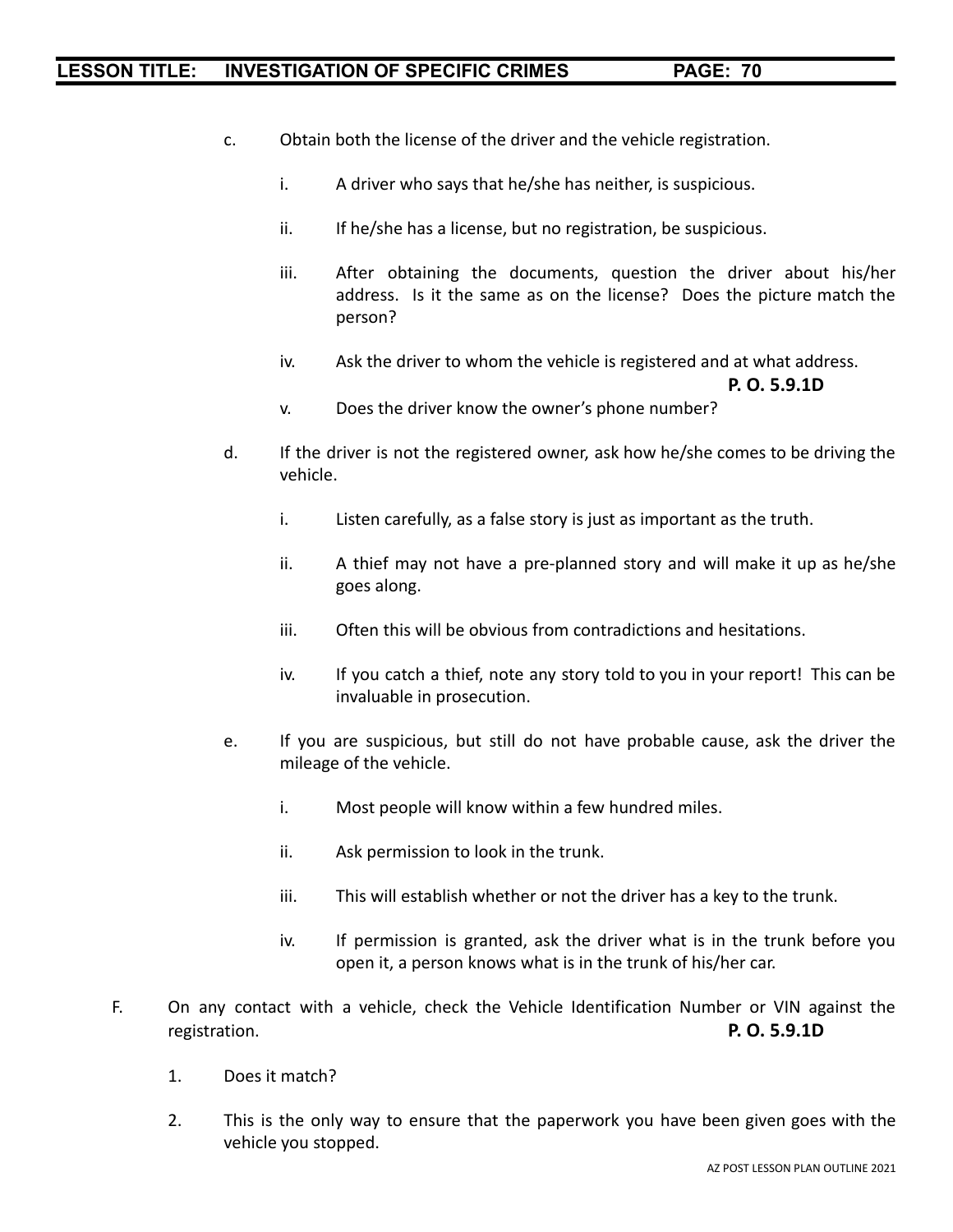- 3. Since the late 1960's, the VIN appears on the dash of all passenger cars and since 1981, on the dash of all light trucks as well. **P. O. 5.9.2**
- 4. It is either on the driver's side of the dash or on the windshield pillar of that side.
- 5. On most motorcycles, the VIN is stamped into the headstock or down tubes near the headstock. Modern cycles will have an engine number which is a derivative of the VIN. The VIN is located near the rear wheels on Scooters. **P. O. 5.9.2**
- 6. It is important to check the VIN and if you are at all suspicious, conduct a computer check on the VIN, as well as the plate; the car may have been legally registered after having been stolen.
- 7. Check the VIN plate or stamping for any signs of tampering.

# **P. O. 5.9.3**

- a. Some of these signs are scratches, nicks, enlarged rivet holes, bends or altered numbers. *INSTRUCTOR NOTE: a VIN place can be either imprinted, embossed, etched or raised.*
- b. Try to lift the plate with your fingernail.
	- i. If you can, you have a problem.
	- ii. With VIN scratches, many times the VIN plates will be glued in place.
- c. How is the VIN plate attached?
	- i. Most older cars and all current U.S.-made cars will have the plate attached with Rosette rivets, so named for its six (6)-petal design.
	- ii. Most foreign-made vehicles will use pop rivets.
- d. If you look at VIN plates with each stop, you will soon learn what good ones should look like and will be better able to spot a bad one.

# **P. O. 5.9.2**

- 8. There are other places to find a VIN on vehicles and these should also be checked.
	- a. On the driver's door in the areas of the latch or on the door post, you will find a Federal Safety Standards label which can be in the form of an adhesive label or a metal plate. It will have the full VIN on it.
	- b. On some U.S. and many foreign vehicles, the full VIN is stamped in a readily-accessible place in the engine compartment. Quite often it is on the firewall. **P. O. 5.9.2**
	- c. Various court decisions support your right to look at these numbers without a AZ POST LESSON PLAN OUTLINE 2021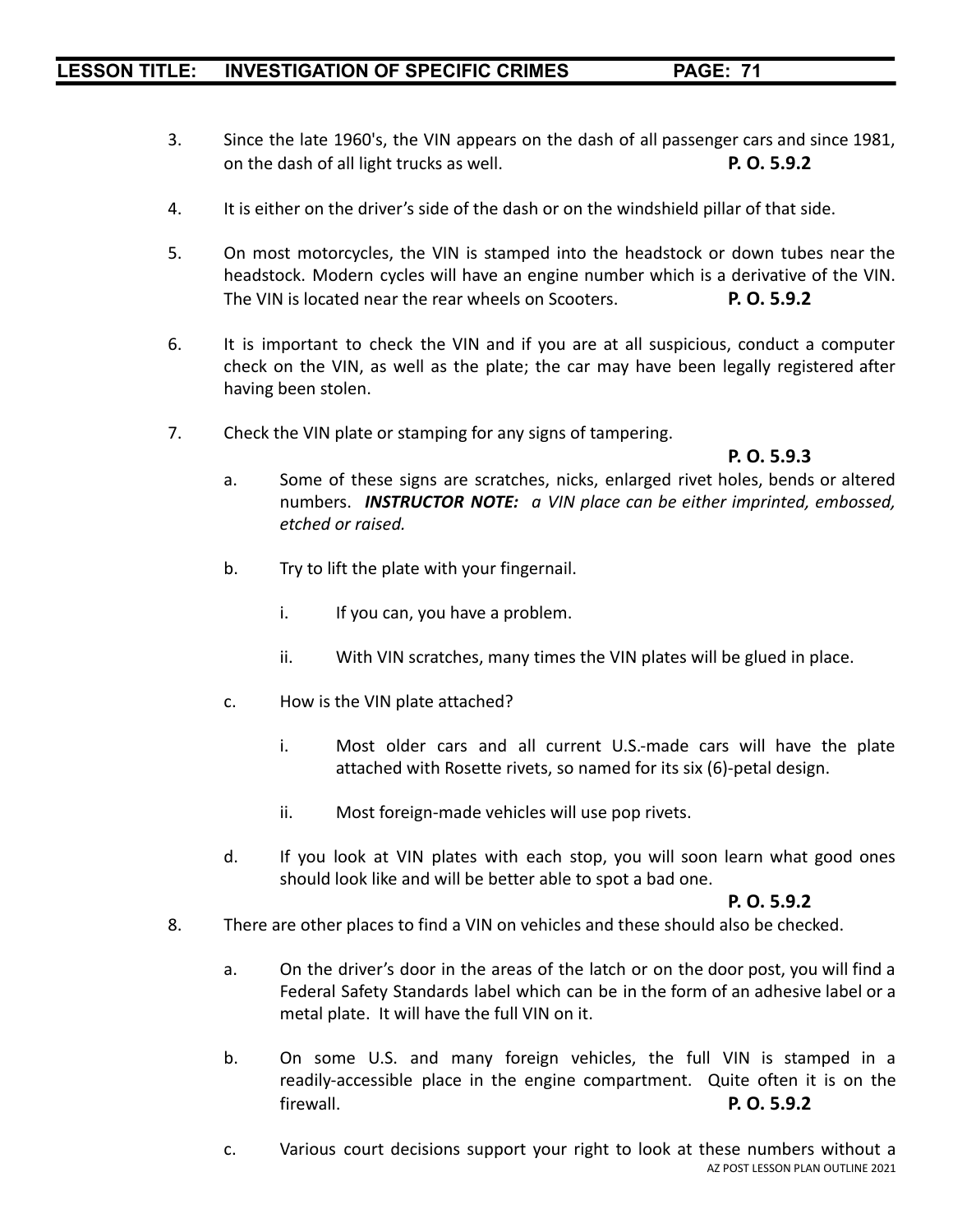search warrant. If you are suspicious, look at these numbers.

d. Do the secondary numbers match the one on the dash?

#### **P. O. 5.9.3**

- e. If the number on the driver's door is different, it may indicate a change in doors. Look for differences in the underlying paint.
- f. If the number on the door post or firewall is different, seize the vehicle for identification.
- G. It is very important that you watch the driver during your contact, as he/she will give certain clues which may indicate a stolen car.
	- 1. Is the driver nervous?
		- a. Possibly he/she is frightened of the police, but maybe there is a warrant for his/her arrest or the car is stolen.
		- b. If the driver is nervous, be careful!
	- 2. Does he/she hesitate when answering your questions?
		- a. If a story has not been pre-planned, the driver may be thinking as he/she goes along.
		- b. Remember that this story is important.
		- c. A false story given to you locks the driver in, such that developing a good alibi later may not be possible.
		- d. Make note in your report of exactly what you are told.
	- 3. Check the story when possible.
		- a. Have phone calls placed to the registered owner or dealer.
		- b. You might have a police unit go to the residence.
	- 4. Reasonable suspicion is not sufficient to effect an arrest or to seize a vehicle and there will be times that you will be very suspicious that a vehicle is stolen, but you will not be able to prove it.
		- a. It is important that you follow up later and continue checking.
		- b. Possibly the vehicle will be reported stolen the next day and you will have solid information on the suspect.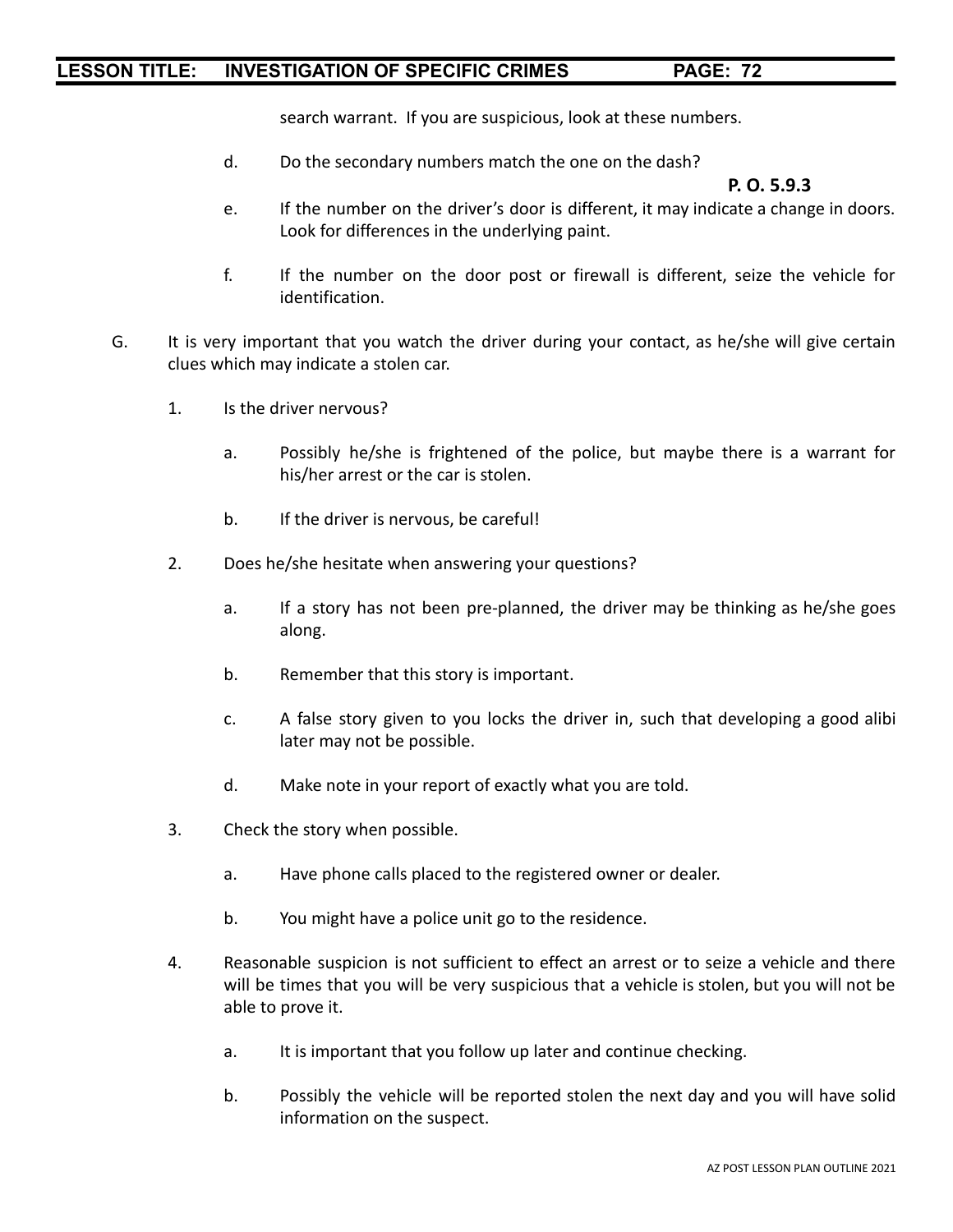- c. If you do not pursue it, no one will know what you have.
- 5. There will be cases where you have probable cause to believe a vehicle is stolen and will seize it, but not arrest the driver.
	- a. Keep in mind that possessing a stolen vehicle is not a crime.
	- b. KNOWINGLY possessing a stolen vehicle is a crime.
	- c. You must develop your probable cause that the person knew the vehicle was stolen and was in possession of it before you can affect an arrest.
	- d. This is where false stories can assist you. As such, a story can be an element of your probable cause, showing that the person knew the vehicle was stolen; otherwise, why would the person tell a false story?
- H. The computer is one (1) of the best tools you have to combat auto theft make use of it.
	- 1. Run a registration check and a check for wants and warrants on the plate of each vehicle you stop.
		- a. Keep in mind that an entry in the computer system is your probable cause.
		- b. Attempts should be made by your department to verify the computer entry, but it can stand by itself.
		- c. From information available to you at the scene, you may find the computer entry is not correct; such as an owner in possession of a vehicle reported stolen which he/she recovered and forgot to notify the police.
	- 2. Registration checks can be done for all 50 states.
		- a. When you have a vehicle with fictitious plates or no plates and cannot get a registration on the VIN in Arizona, you can have the VIN run in all 50 states.
		- b. You will need to supply the VIN plus the make and year of the vehicle.
	- 3. You can also have driver's license checks conducted in all 50 states.
	- 4. The validation tab on the rear plate has a unique serial number on which you can get a registration in Arizona and some other states.
- I. The motive.
	- 1. The crime of auto theft is committed for two (2) basic reasons, transportation and profit.
	- 2. The profit motive may take different forms.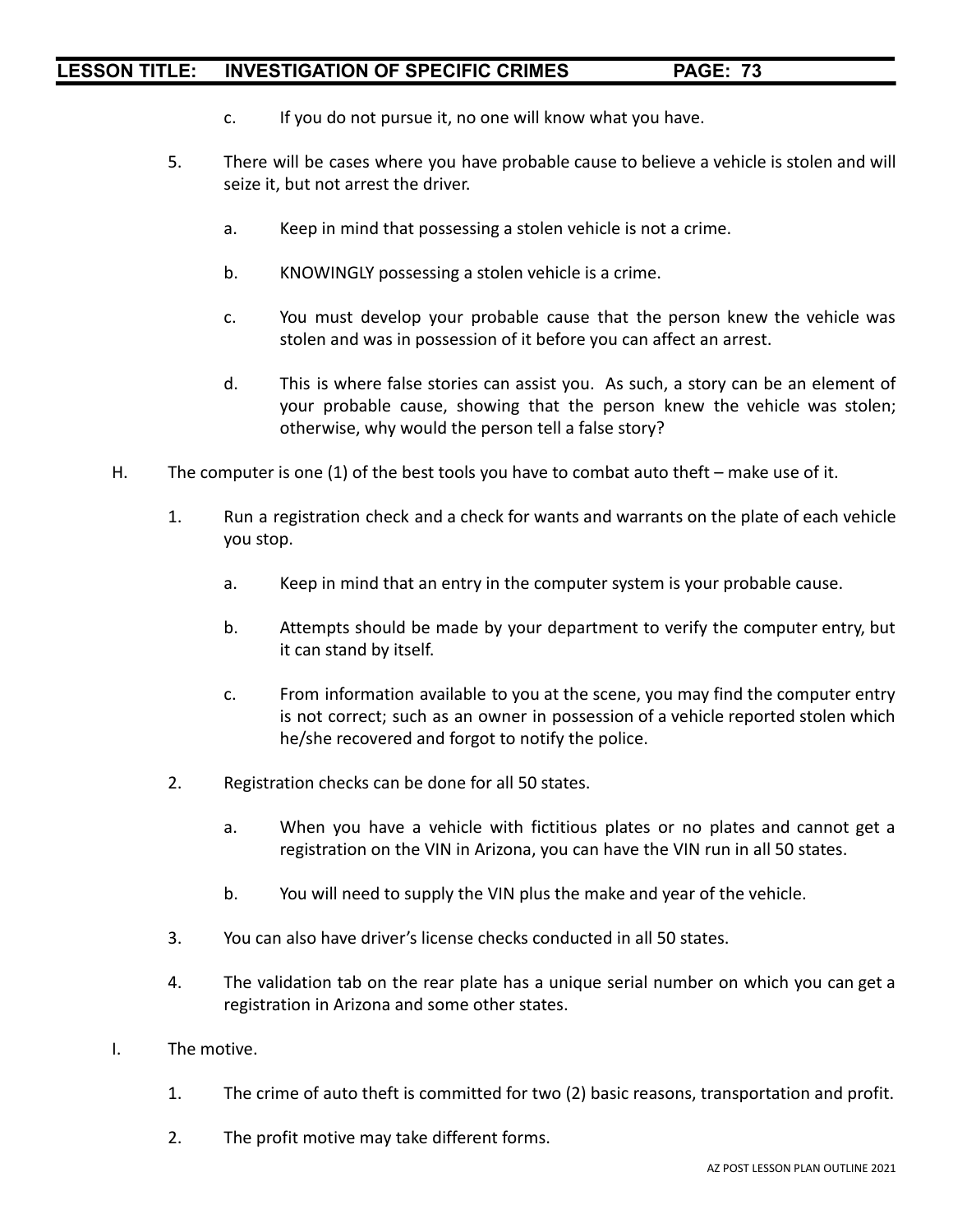- a. Theft of a vehicle to remove accessories such as stereos and custom wheels is common.
- b. Stealing a vehicle to strip it of its body parts, interior and drive train is another form.
- c. Some stolen vehicles end up in "chop shops" where they are cut apart.
	- i. The parts that have identifiable numbers are discarded.
	- ii. The remainder of the parts is used to repair damaged vehicles.
	- iii. This is big business and in some areas of the country, organized crime operates large chop shops.
- d. Some thieves will steal a vehicle and use forged documents to show ownership. The thief sells the vehicle to an innocent third party and disappears.
- e. The most sophisticated is the VIN switch where a wrecked vehicle is purchased and the ownership paperwork obtained.
	- i. A similar vehicle is then stolen.
	- ii. The VIN plates, stickers and sometimes the engine and transmission are switched from the wrecked vehicles to the stolen vehicle.
	- iii. The thief then sells this vehicle to an innocent third party.
	- iv. There are large profits in this type of theft.
- 3. Theft for transportation also takes different forms.
	- a. Some thefts are for basic transportation and often involve situations where family members or acquaintances take a vehicle with permission to drive it for a short time, but keep it for a much longer period of time.
	- b. Another case is when the son or daughter takes a vehicle without permission to use it temporarily.
	- c. Joy riding is when a vehicle is taken for the sole purpose of the opportunity of driving it. Vehicles involved are often four (4)-wheel drive pickups, sport cars and luxury cars.
	- d. Vehicles are stolen to be used in the commission of other crimes where perpetrators want a vehicle that is not traceable back to them.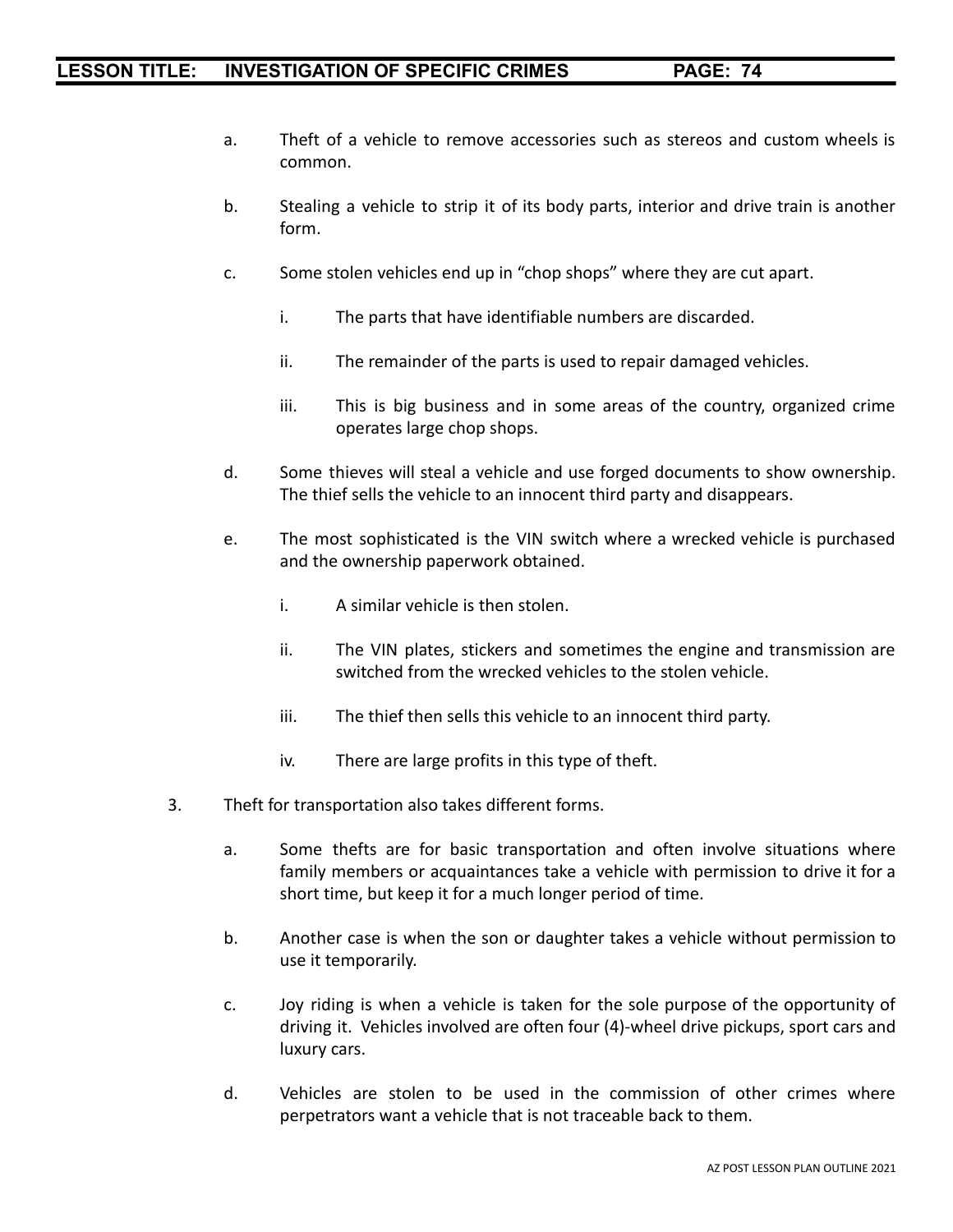- J. The investigation.
	- 1. An auto theft investigation is, very basically, the follow-up investigation conducted after a vehicle is stolen.
	- 2. An auto theft investigation is handled in different ways, depending mostly on the size of the department.
		- a. The Auto Theft Unit: This is a squad of detectives whose sole responsibility is the investigation of vehicle thefts.
			- i. Quite often, such a unit will have detectives with many years of experience in the field.
			- ii. This is the ideal situation.
		- b. The auto theft investigator: This is a one (1)-man unit, much the same as the squad, but much more limited in its capabilities.
		- c. The part-time auto theft investigator:
			- i. This is the most frequent situation.
			- ii. The detective carries a caseload of other criminal activity, such as robbery, in addition to investigation of auto theft.
	- 3. As a patrol officer, always remember the auto theft investigator can help you. He/she will have knowledge of vehicles, ways to identify vehicles, the statute relating to vehicles and will possess written information about vehicles.
		- a. Many auto theft investigators have manuals that contain pictures of cars which are useful when a witness sees a car, but does not know what make or model it was.
		- b. When you find a vehicle in the desert with obvious numbers removed, the auto theft investigator can assist you in making identification either by responding or telling you where to find hidden numbers.
		- c. Many auto theft investigators have the expertise to restore numbers that have been ground off or obliterated from vehicles, guns and other metal objects.
	- 4. The auto theft investigator needs your help.
		- a. When you take an auto theft report you must determine ownership. Does the person reporting the theft hold title or represent the person who does?
		- b. Your report should indicate who had permission to use the vehicle and who did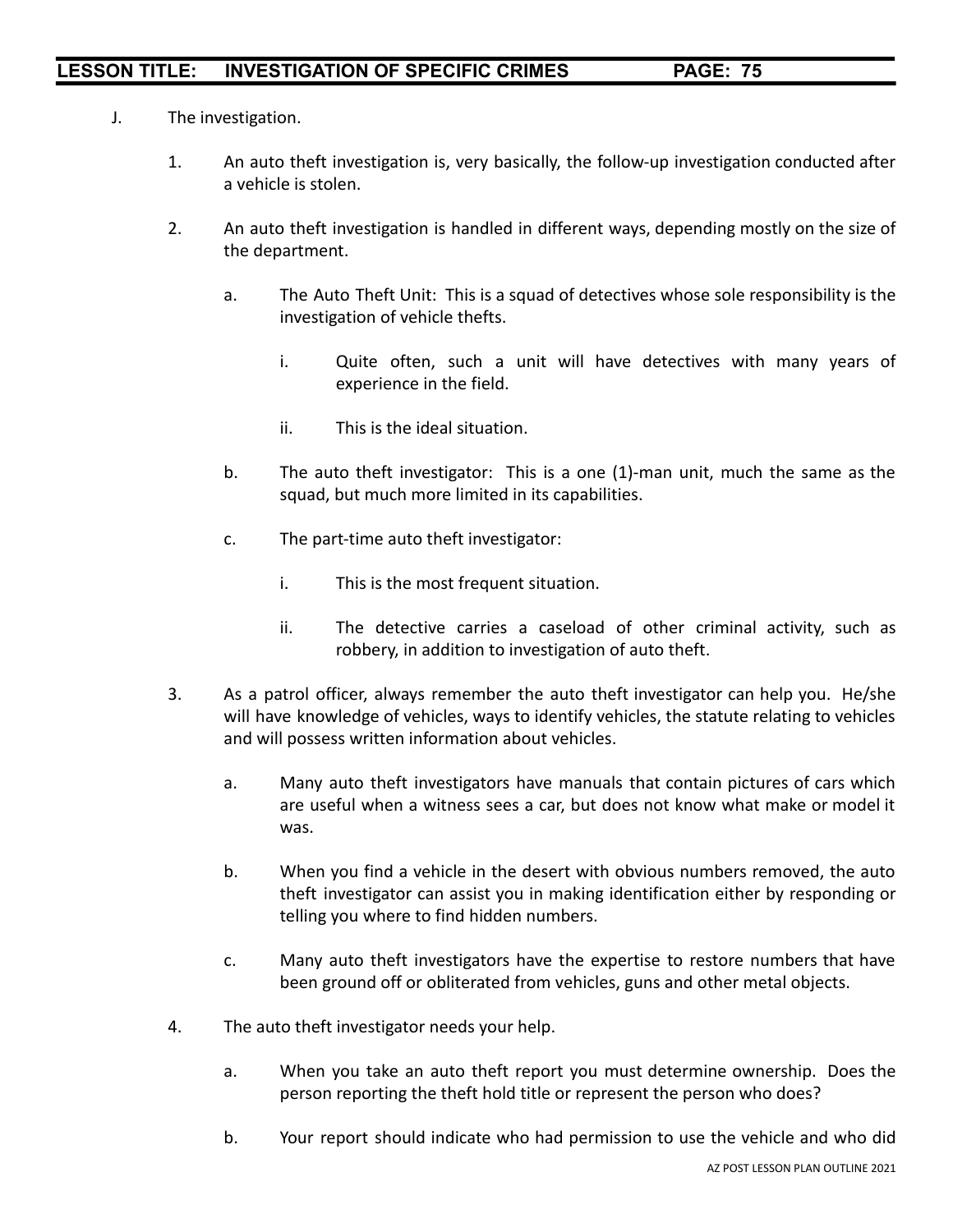not.

- c. Include a detailed description of the vehicle, including interior and exterior colors, accessories, options, bumper stickers, body damage and contents.
- d. Be as detailed as possible because many stolen vehicles are identified by personal points of identification.
- e. Determine if there are liens against the vehicle. Are the payments current? Include the estimate of value in the report.
- K. Sources of information.
	- 1. There are many sources of information that will assist you when dealing with vehicles. A few are:
	- 2. "Digest of Motor Laws" published by the American Automobile Association. This contains information on current laws for each state relating to driver licensing and to vehicle titling and registration.
	- 3. "Passenger Vehicle Identification Manual" published by the National Insurance Crime Bureau. This book contains information on vehicle identification.
	- 4. "Commercial Vehicle and Off Road Equipment Identification Manuals" also published by the National Insurance Crime Bureau.
- L. Vehicle Identification Number (VIN). *INSTRUCTOR NOTE: Optional: "Rolling Stolen" VH #4646 (8 minutes) VH #4116, (11 minutes) or any other appropriate videos showing similar situations.*
	- 1. The character Vehicle Identification Number or VIN was adopted for use in 1981.
	- 2. Beginning in 1981, all vehicles designed for highway use were required to have a 17-character VIN.
	- 3. Now all motor vehicles will have it.
	- 4. The VIN contains certain information about the vehicle which can be decoded using the NATB Manual.
	- 5. The first three (3) numbers/characters are the country, the manufacturer and the make of the vehicle.
	- 6. Other important parts are:
		- a. The ninth (9th) character is known as a check digit. It is a mathematical computation of the rest of the characters. It is useful in determining if a VIN has been altered or fabricated.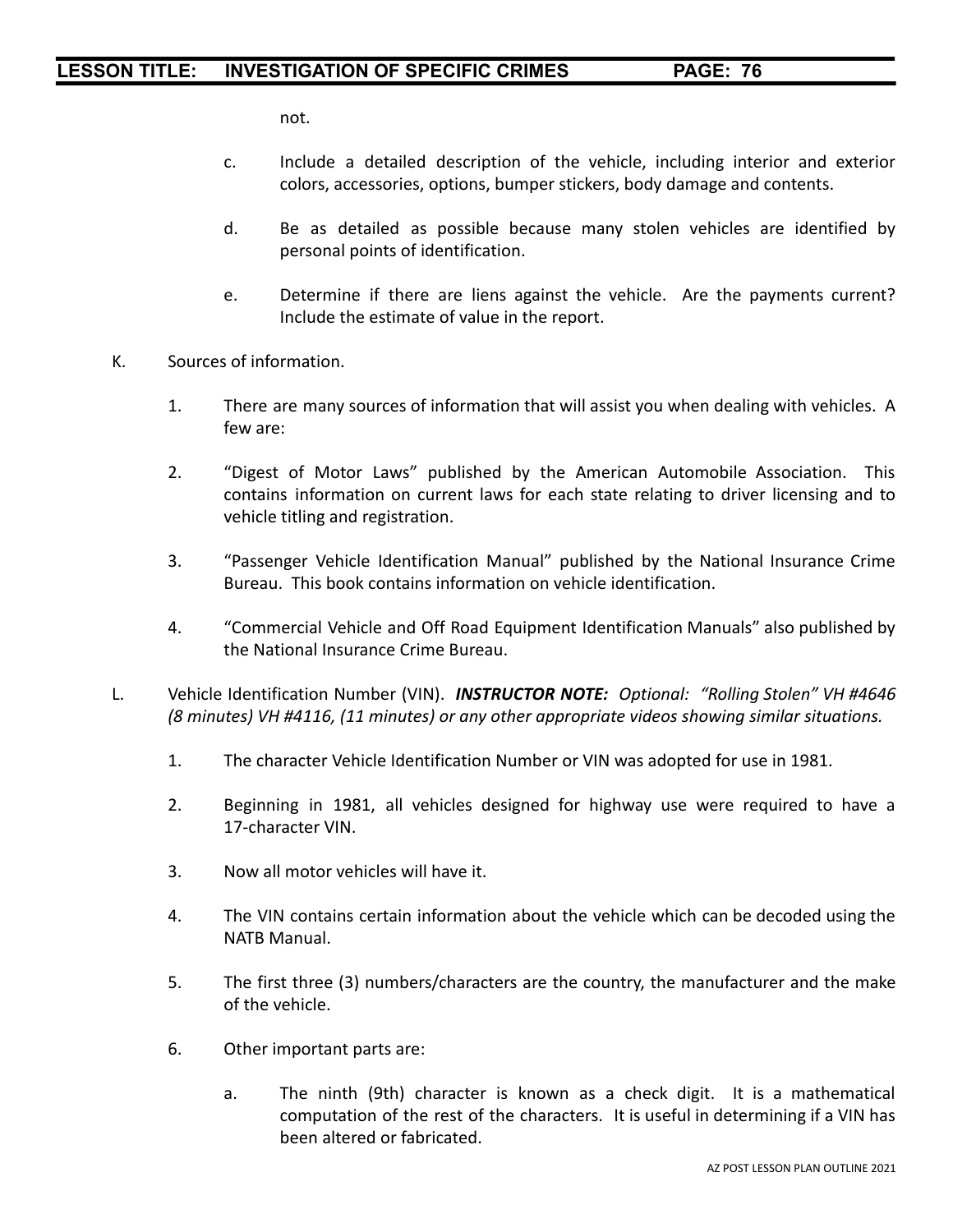- b. The 10th character is the year. It is represented by an alpha character. In 1980, it was an "A," in 1981, it was a "B" and so on. In 1986, it was represented as a "G."
- c. The last six (6) characters are the sequential numbers for that vehicle.

#### **XIV. INVESTIGATION OF CHILD ABUSE CHARGES P. O. 5.9.4**

- A. Items of evidence which corroborate child abuse charges include: **P. O. 5.9.4A**
- B. Photographs of injuries and surroundings.
	- 1. While investigating child abuse charges, officers should use digital photographs with color charts and rulers to correctly show the extent of injuries on children.
	- 2. Digital photographs will allow the prosecutor and jury to determine the extent and seriousness of injuries.
	- 3. Also, the physical surroundings of the home should be photographed and, if applicable, sketched for an accurate representation of the potential crime scene.
- C. Physician's report. **P. O. 5.9.4B**
	- 1. Officers should obtain a copy of the physician's report that was made concerning the child abuse; this would include emergency room paperwork completed at the same time a child was admitted and/or given a follow-up examination.
	- 2. Special note should be taken by the officer to include in his/her report all verbal information communicated to the officer by personnel other than the physician (nurses, lab technicians, etc.).
- D. Instruments or implements used in the crime. **P. O. 5.9.4C**
	- 1. As with all crime scenes, any physical evidence that may be linked to the child should be properly photographed, measured and collected for use in the prosecution of the crime.
	- 2. Common instruments or implements used in child abuse cases include:
		- a. Electrical cords.
		- b. Cigarettes.
		- c. Lighters.
		- d. Tape and other items used to restrain.
		- e. Hot liquids. (Use thermometer)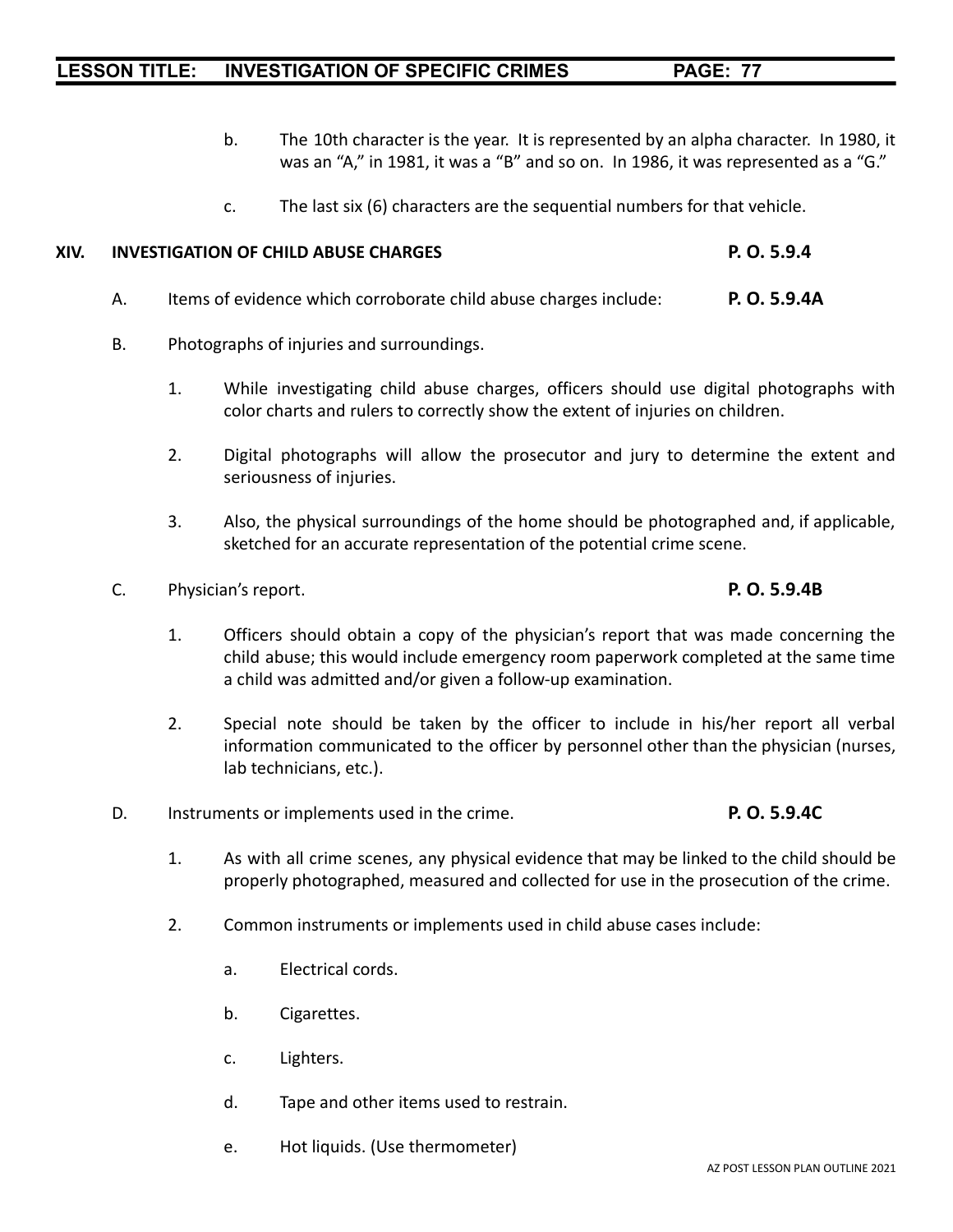#### AZ POST LESSON PLAN OUTLINE 2021

#### **LESSON TITLE: INVESTIGATION OF SPECIFIC CRIMES PAGE: 78**

- E. Past medical history indicating previous abuse. **P. O. 5.9.4D**
	- 1. Officers should obtain information from parents, family and friends concerning any doctors the child may have seen in the past so that a medical history indicating previous abuse can be obtained.
	- 2. In serious child abuse cases, others, such as teachers and religious personnel, should be contacted for follow-up information.
- F. Past history of family or child with the Department of Child Safety.
- G. Witness statements. **P. O. 5.9.4E**
	- 1. Anyone having direct information concerning the suspected child abuse should be interviewed with their statement being recorded.
	- 2. Interviews can effectively be done using a digital recorder or written statement form.
	- 3. Officers should not tell witnesses that their statements will be confidential and/or that they are witnesses and will not need to testify in court.

#### **XV. INVESTIGATING CHILD ABUSE P. O. 5.9.10**

- A. The following procedures should be followed when investigating instances of child abuse:
- B. Interview all parties involved.
- C. Interview and examine the minor alone so that the minor will be able to feel free in telling the officer details of the offense. **P. O. 5.9.10B**
- D. Officers must be careful to not use the question "Why?" because the child will feel at fault.
- E. Look for physical and behavioral indicators of abuse (suspicious bruises, welts, burns, etc.) and fear of parent(s)/adults, etc. **P. O. 5.9.10C**
- F. Look for behavioral indicators of abusive parents (emotional immaturity, referring to the child as "bad/evil," etc.) and/or attempts to conceal the child's injuries. **P. O. 5.9.10D**
- G. Many parents will make up stories as to how the child had fallen during play when in reality they have struck the child and caused the injury.
- H. Compare explanations offered by the parent/guardian and the actual injuries observed of the minor. **P. O. 5.9.10E**
- I. Officers must be careful to be sure that the injuries are consistent and make sense with the

**P. O. 5.9.10A**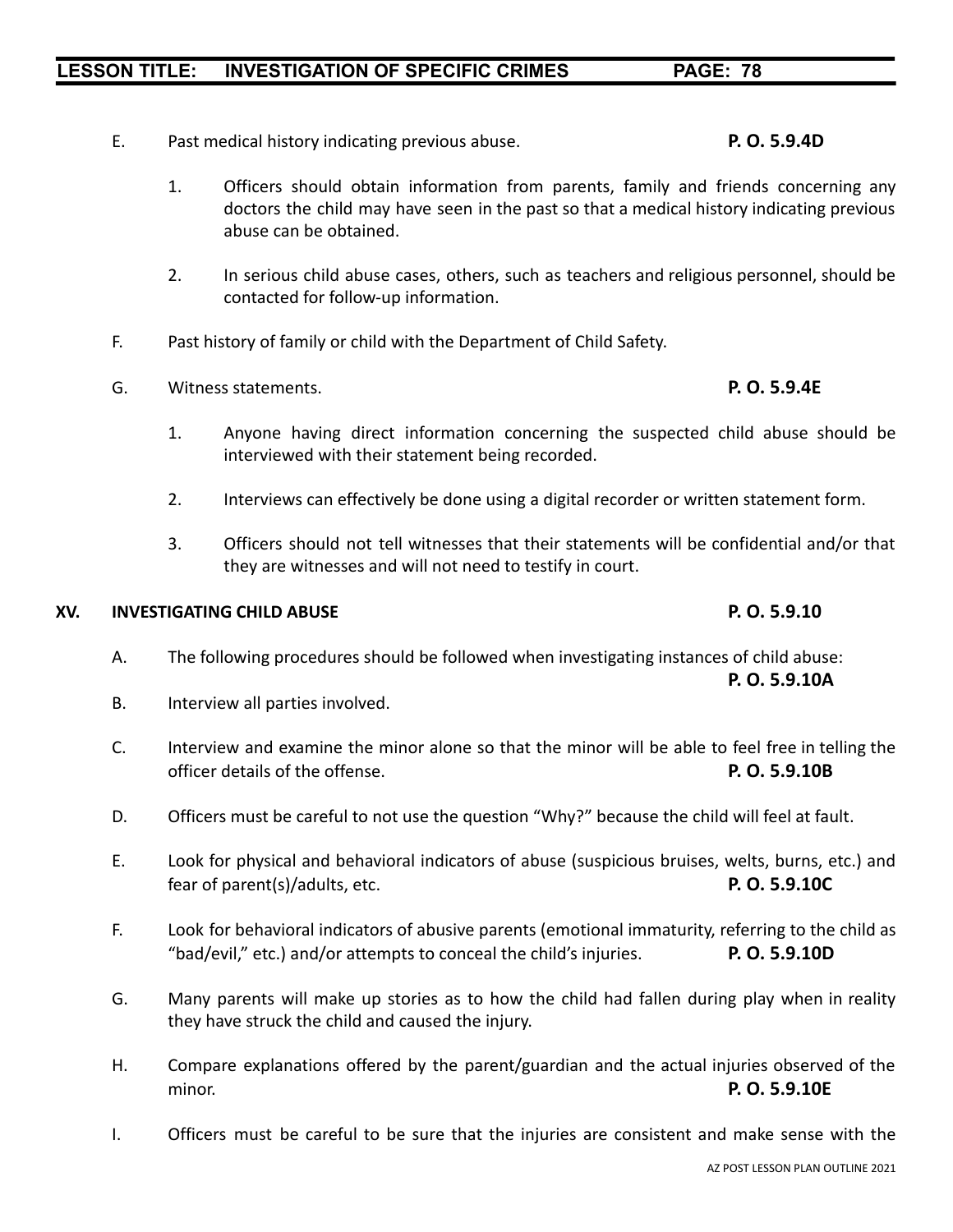explanation given by the parent/guardian.

J. Record all statements from all parties involved. Officers should realize the benefit of using a micro-cassette recorder to record the interviews rather than have witnesses/suspects write out statements which may be limited in English/grammar usage. **P. O. 5.9.10F**

#### **XVI. BAD CHECKS P. O. 5.9.5**

- A. A.R.S. §13-1807 Issuing a bad check.
- B. A person in Arizona is guilty of issuing a bad check if he/she passes a check knowing that he/she does not have sufficient funds on deposit with the bank at the time the check is passed.
- C. It is important for officers to realize that a defense to prosecution under this law is that the check is post-dated and sufficient funds are on deposit with the person's bank at that later date indicated on the check.
- D. Issuing a bad check is a Class 1 misdemeanor.
- E. Officers investigating the issuing of a bad check, when it deals with insufficient funds, should: Complete a criminal report, conduct a criminal investigation and then refer the case to the County Attorney's office. **P. O. 5.9.5A**
- F. Officers investigating a closed account should secure documentation from the bank in reference to when the account was closed and who closed it. The case should then be referred to the County Attorney's office. **P. O. 5.9.5B**
- G. Forgery cases should be investigated the same as any other type of case, with the County Attorney's office being consulted for advice during the investigation. **P. O. 5.9.5C**

#### **XVII. MISSING PERSONS CASES P. O. 5.9.6**

- A. The following procedures should be utilized in the initial response to a missing person case:
- B. Verify that the report is a missing person case. It is important that officers verify information to indicate whether or not the person is missing, possibly involved in a criminal matter or is a runaway. **P. O. 5.9.6A**
- C. Determine the type of missing person case. Initial information should be gathered to indicate whether or not the missing person case is: **P. O. 5.9.6B**
	- 1. Suspicious and thus may be linked to criminal activity.
	- 2. Involving a mentally-handicapped individual, an elderly person or a runaway juvenile.
- D. Officers should determine if the person is at risk. **P. O. 5.9.6C**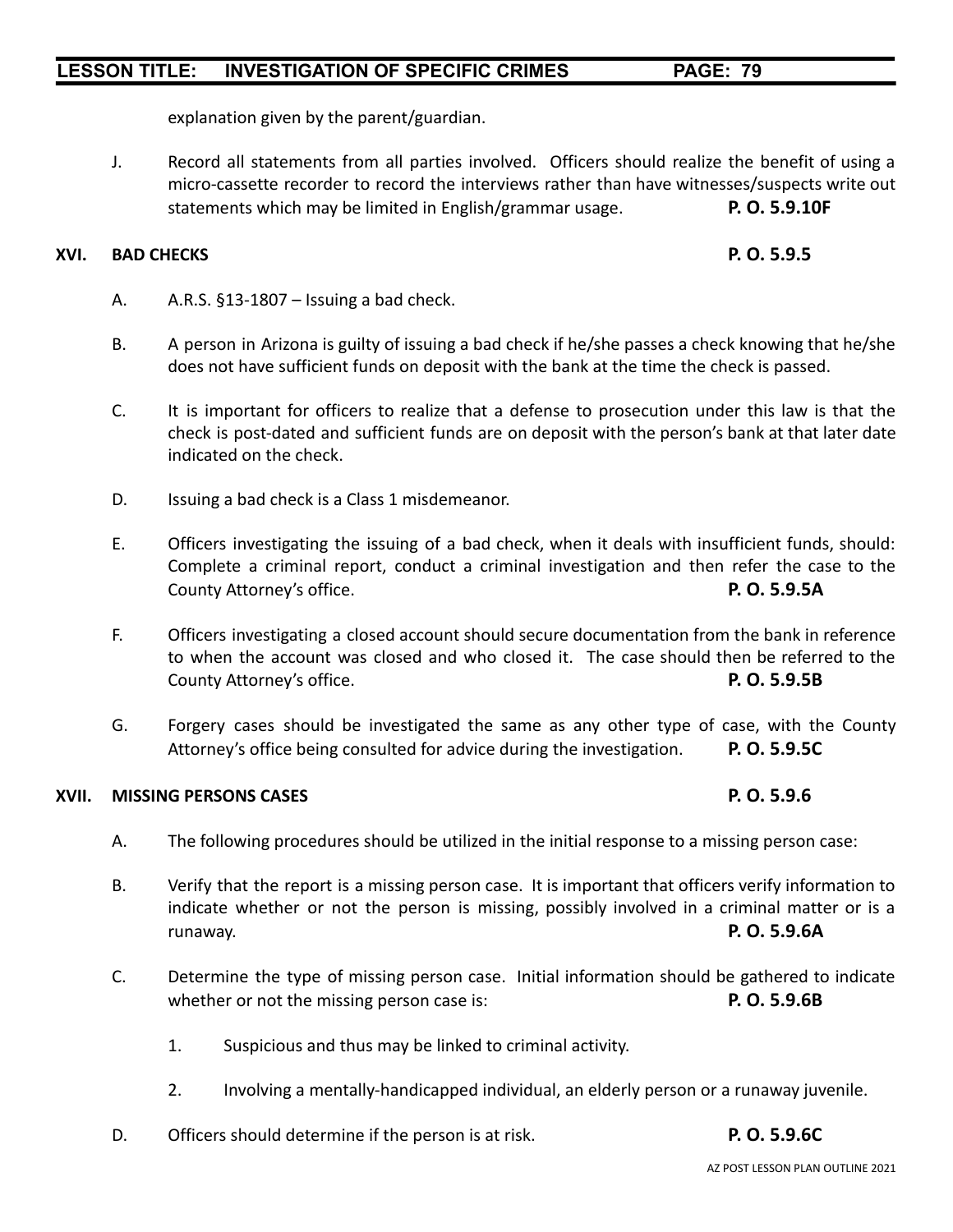- 1. Has sufficient clothing been taken by the person for the weather conditions?
- 2. Is he/she in need of medical attention/medication?
- E. Obtain description. **P. O. 5.9.6D**
	- 1. A detailed description of the physical characteristics and clothing being worn by the missing person should be obtained and made available to officers and surrounding agencies. *INSTRUCTOR NOTE: A good resource is the National Missing and Unidentified Persons System (NAMUS) [www.namus.gov](http://www.namus.gov) . See 5.9 NAMUS Handout.*
	- 2. This information should be included in the missing person computer entry.
- F. Obtain a recent photograph. **P. O. 5.9.6E**
	- 1. A photograph of the missing person's most recent appearance (hair, facial features, etc.) should be obtained.
	- 2. Color photographs are usually best.
- G. Attempt To Locate (ATL). **P. O. 5.9.6F**
	- 1. ATL's should be issued to surrounding agencies and an entry made in the ACIC/NCIC computer system.
	- 2. Officers should:
		- a. Check all of the locations that the missing person is known to frequent.
		- b. Contact known friends and family as to a possible location of the person.
- H. Request assistance, if appropriate. **P. O. 5.9.6G** I. Notify other agencies. **P. O. 5.9.6H**
- J. Complete required reports. Officers should complete a detailed incident report of the missing person realizing that the missing person case may turn into a criminal case and be used in criminal prosecution of a serious crime at a later date. **P. O. 5.9.6I**

#### **XVIII. FACTORS AFFECTING RESPONSE TO A MISSING PERSON CASE P. O. 5.9.7**

- A. Missing persons:
	- 1. Age. **P. O. 5.9.7A(1)**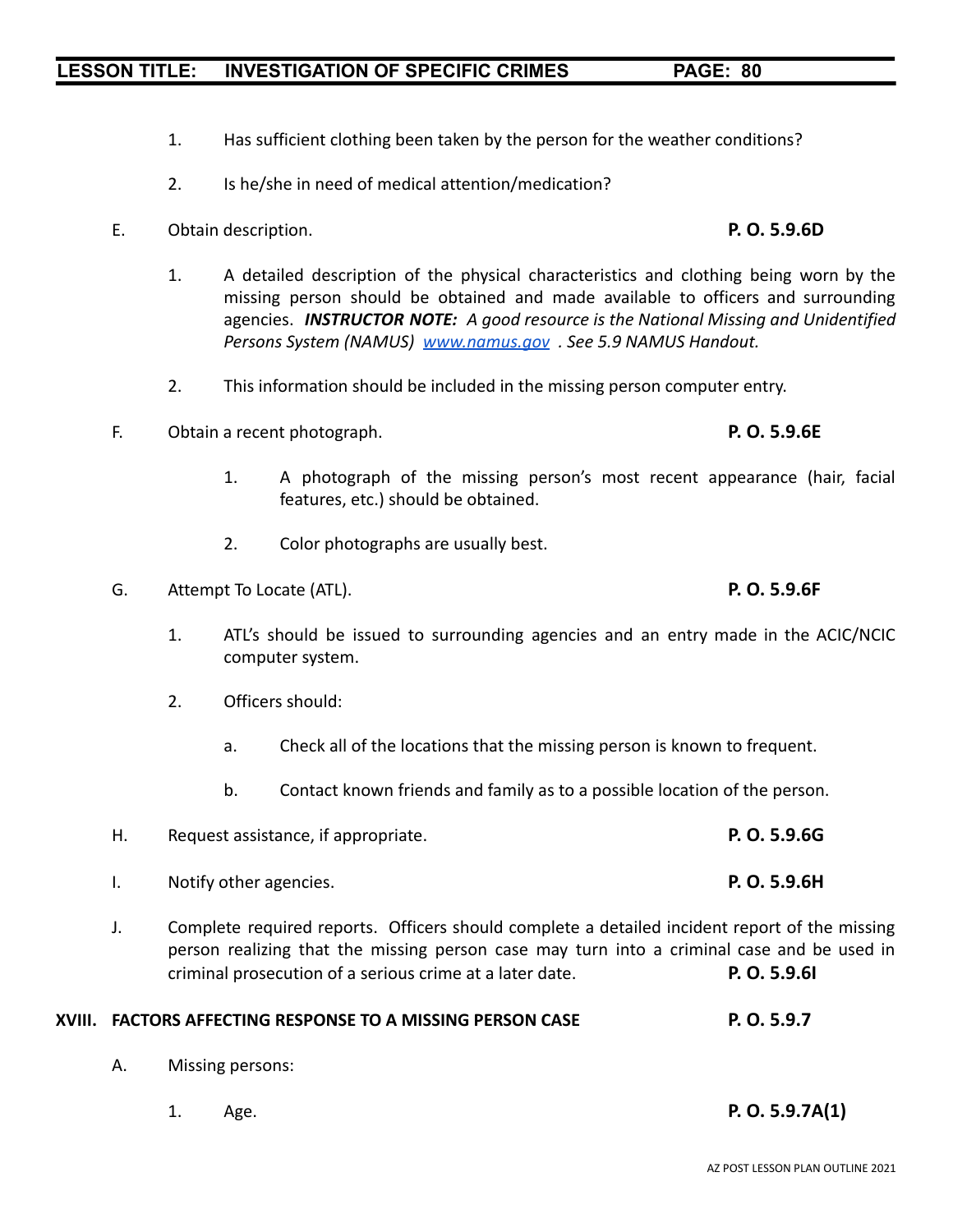| <b>LESSON TITLE:</b> |    | <b>INVESTIGATION OF SPECIFIC CRIMES</b>            | <b>PAGE: 81</b>   |
|----------------------|----|----------------------------------------------------|-------------------|
|                      | 2. | Mental/emotional condition.                        | P. O. 5.9.7A(2)   |
|                      | 3. | Medical/physical condition.                        | P. O. 5.9.7A(3)   |
|                      | 4. | Family/social environment.                         | P. O. $5.9.7A(4)$ |
|                      | 5. | Knowledge of the area where the person is missing. | P. O. 5.9.7A(5)   |
|                      | 6. | Living conditions.                                 | P. O. 5.9.7A(6)   |
| Β.                   |    | Suspicious circumstances.                          | P. O. 5.9.7B      |
| C.                   |    | Weather conditions.                                | P. O. 5.9.7C      |

- D. Officers should realize that there is no mandatory waiting period (24 hours) for police officers to investigate a missing person's report.
	- 1. Time is of the essence and missing persons may die as a result of the lack of quick police response and investigation.
	- 2. A possibility of assistance for officers investigating a missing person is to ask the sheriff of the county for assistance from the County Search and Rescue Units and Civil Air Patrol.
- E. When responding to a missing person report concerning a child, it is necessary for officers to quickly conduct a thorough search of the small child's home and yard at the onset of the investigation. **P. O. 5.9.8**
	- 1. Many missing person investigations of small children have taken place on a large scale, while the child was at home, either playing or sleeping in the backyard area or the swimming pool.
	- 2. It is important to conduct a thorough search of the child's home and yard in the event the child has become injured and is still present (drown in the pool, injured in a tree-house fall, etc.).

#### **XIX. RECOVERED PROPERTY P. O. 5.9.9**

- A. The following methods should be used for determining whether recovered property is linked to a crime:
- B. Conduct an ACIC/NCIC check of the property. **P. O. 5.9.9A**
	- 1. A serial number or VIN is necessary for running a property item in the computer system.
	- 2. Officers should secure the make and model of the item being run also, in case of a AZ POST LESSON PLAN OUTLINE 2021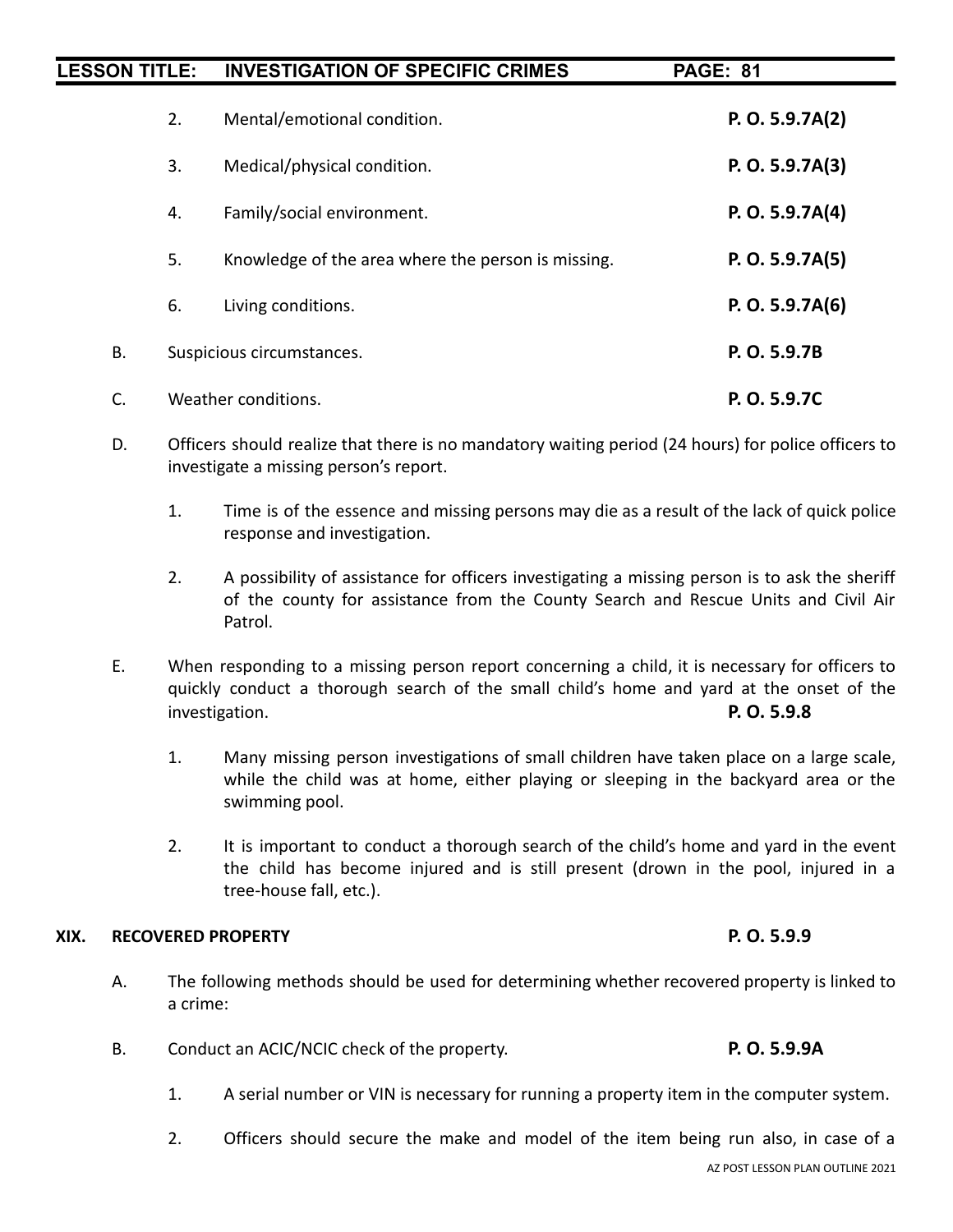"sound-alike number."

- C. Check with the stolen property details of larger police departments (i.e., pawn shop details, property identification units, etc.). *INSTRUCTOR NOTE: Officers cannot seize stolen property from a pawn shop or second hand store.* **P. O. 5.9.9B**
- D. All pawn shops are required, by law, to keep a log of their transactions and make these records available to police officers upon demand.
- E. Officers investigating such property should communicate with other officers as to possible criminal offense reports having been taken by other officers in the same agency or surrounding agencies. **P. O. 5.9.9C**
- F. "Hot sheets" and ATL's should be examined for possible leads.

#### **XX. HUMAN TRAFFICKING – CHILD SEX TRAFFICKING**

- A. Purpose
	- 1. The purpose of this course is to inform Arizona law enforcement personnel of the paradigm shift in Human Trafficking and Child Sex Trafficking in the United States (U.S.) and the Arizona Law Enforcement involvement with the movement on a statewide level.
	- 2. To raise awareness among sworn Law Enforcement about possible indicators of Human Trafficking so they can assist in the statewide effort to rescue victims of Human Trafficking.

#### B. Overview

- 1. Collectively, officers contact hundreds of people weekly in the course of duties while conducting traffic stops, collision investigations, commercial vehicle inspections, offering assistance to disabled motorists and serving search warrants.
- 2. In the past, specific investigative groups within municipal agencies have been thought of as the subject matter experts in Human Trafficking while most law enforcement officers have had no direct involvement.
- 3. Due to a better understanding and rise in awareness about Human Trafficking and Child Sex Trafficking, a paradigm shift has taken place within the law enforcement community.
- 4. Law enforcement may be missing key indicators of either Human Trafficking or Child Sex Trafficking in their daily contacts with the public. The goal is to educate our sworn personnel on some common indicators of Human Trafficking and Child Sex Trafficking to aid in rescuing the victims from their traffickers.
- 5. The Governor of the State of Arizona has made creating awareness about Human Trafficking and rescuing its victims a priority through the establishment of the Arizona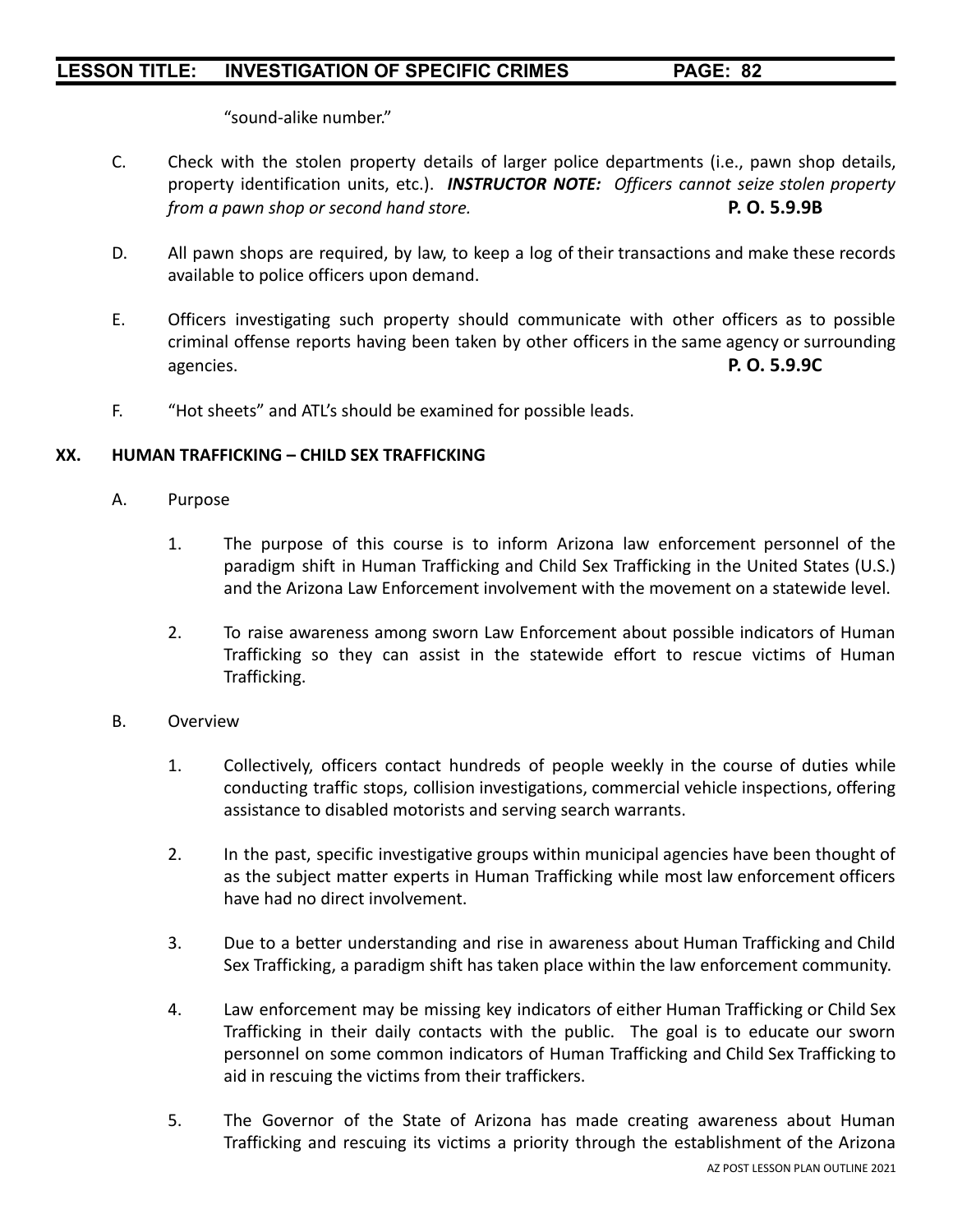Human Trafficking Task Force.

- 6. Historically, large events such as the Pro Bowl, Super Bowl, the Tucson Open and Phoenix Open Golf Tournaments have attracted large number of prostitutes. Along with the prostitutes, human traffickers supply their victims which are forced to perform as sex slaves.
- 7. What this means for all of the Arizona law enforcement officers is that all these people have to travel here from somewhere and we may come into contact with them in the course of our duties.
- 8. There is specialized training being done for Agency Commercial Vehicle Enforcement Units because many of the victims are moved across the country in commercial vehicles. This class is designed to bring awareness to all Arizona law enforcement personnel in order to rescue the victims of Human Trafficking and Child Sex Trafficking.
- C. Overview of Human Smuggling
	- 1. Human Smuggling defined:
		- a. An offense against the integrity of the U.S. borders.
		- b. Requires illegal crossing of the U.S. border.
		- c. Smugglers typically charge the alien for crossing into the country.
		- d. The "business relationship" terminates once on U.S. soil. Smuggling can become trafficking if a person is forced to provide labor or services.

#### **P. O. 5.9.1E1**

- e. Smuggling is all about transportation.
- D. Overview of Human Trafficking
	- 1. Human Trafficking defined.
		- a. Involves the exploitation of a person or persons for commercial sex or forced labor.
		- b. Can involve crossing an international border, but does not require moving a victim.
		- c. Human Traffickers often involve use of force, fraud, or coercion to control their victims. **P. O. 5.9.1E2**
		- d. Traffickers may use smuggling debt as a means to control their victims. The traffickers may decide to charge an additional fee, which could be based on two main factors, such as: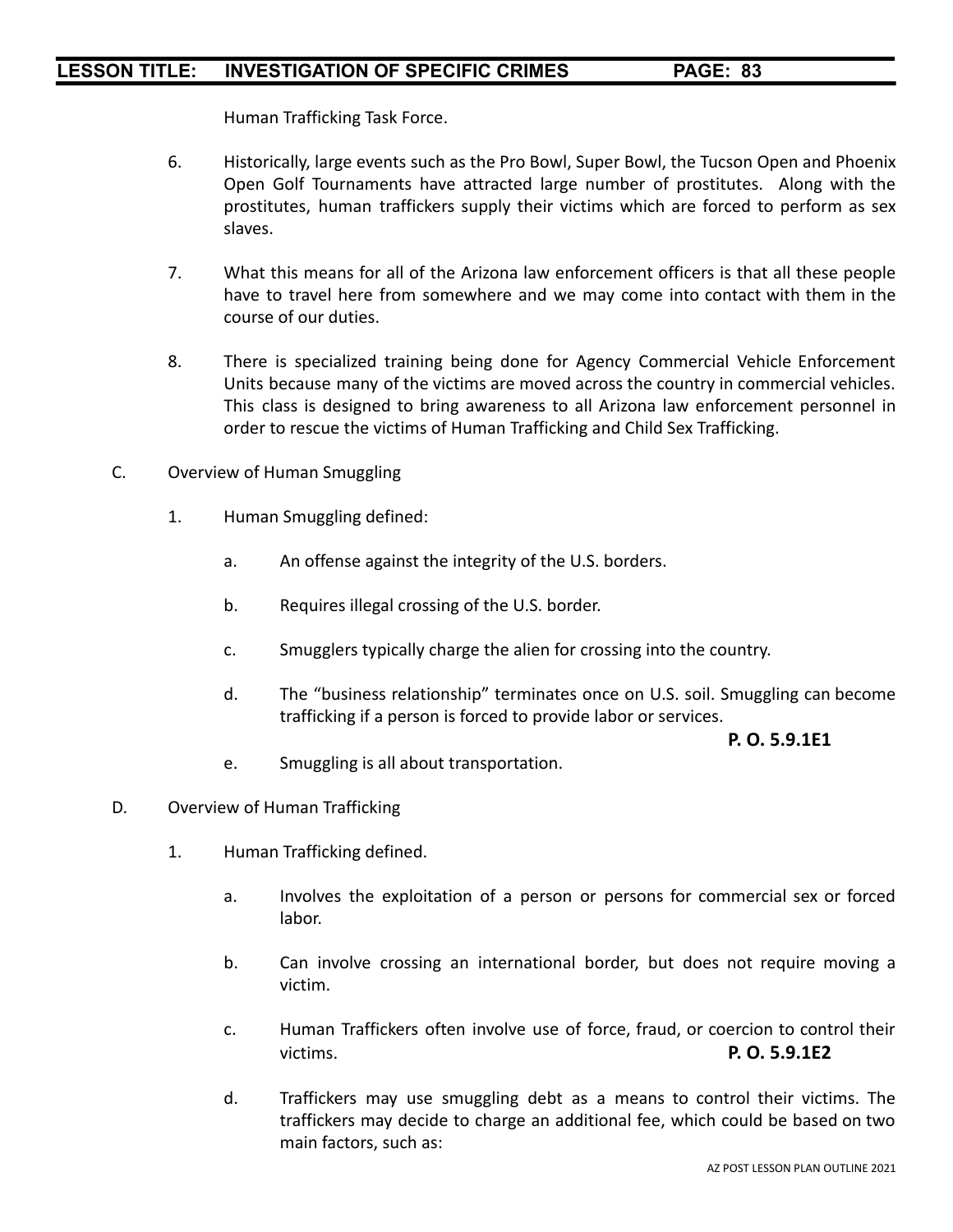- i. A "rough border" crossing, defined as having to run from Border Patrol or Law Enforcement.
	- a) Incurring injuries while crossing the border.
	- b) Traffickers had trouble locating water.
	- c) Group encountered bad weather, deaths and/or any other delay.
- ii. Premeditated intent, defined as:
	- a) The eventual compelled labor of the migrant was the original plan.
	- b) This ensures compliance.
	- c) An example is a migrant paying to be brought to a place of employment and is forced to work without pay.
- e. Traffickers maintain ongoing control over victims, even after the border is crossed.
- f. Trafficking is all about control for profit.
- g. Human Trafficking is a form of modern day slavery.
- 2. Human Trafficking can be prosecuted on a variety of grounds.
	- a. Kidnapping
	- b. Assault
	- c. Human Trafficking charges
	- d. Others
- E. Victims of Human Trafficking
	- 1. By taking a closer look at the persons encountered by law enforcement in their normal course of duties, officers will begin to recognize signs that may be indicative to human trafficking. Furthermore, they will have a better understanding of the key factors or traits associated with human trafficking. *INSTRUCTOR NOTE: See pages 115 -117 for complete listings of Arizona Statutes related to Human Trafficking.*
	- 2. Scope of the U.S. Victims.
		- a. A domestic victim is defined as a U.S. citizen compelled to perform labor or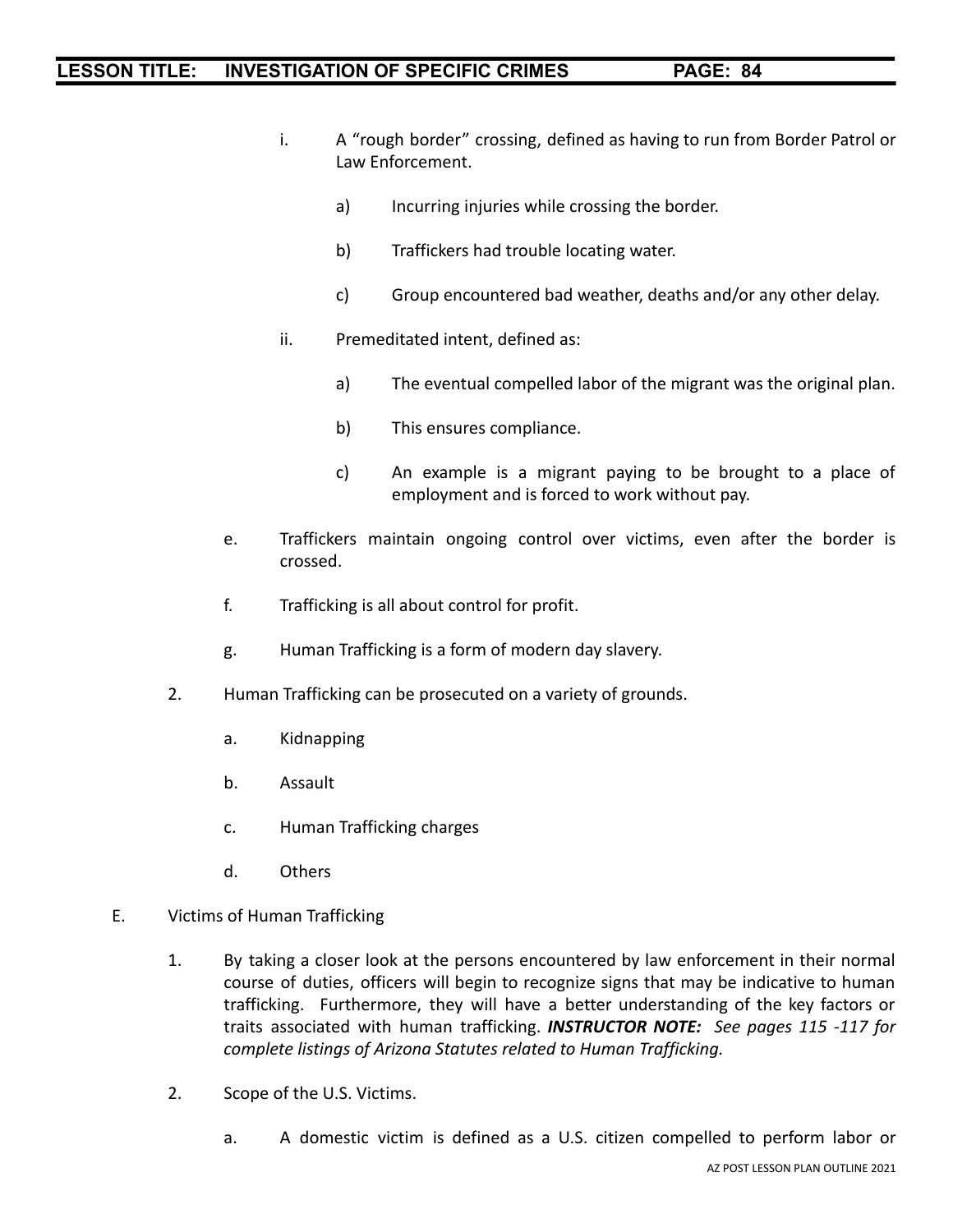commercial sex work.

- b. In the U.S., it is estimated there are 15,000 to 18,000 people trafficked annually. This is less than five percent crossing into the U.S. *INSTRUCTOR NOTE: Yes, they exist; They are U.S. born citizens that are trafficked in the U.S. Estimates from the U.S. department of Justice (USDOJ)*
	- i. Out of approximately 318 million people, you are looking for 18,000 individuals.
	- ii. The math on this works out to be .0000566% of the population.
	- iii. It is difficult to actually locate and identify trafficking victims, because they are part of the large number of people entering the country illegally.
- c. Human Trafficking cases have been investigated in 48 states.
- 3. Domestic Victims
	- a. Estimates from the United States Department of Justice (US DOJ).
		- i. There are 250,000 children at risk in the U.S.
		- ii. There are 797,500 children reported missing annually in the U.S. with less than 1/3 of the 797,500 children having been kidnapped or abducted.
		- iii. In the U.S. alone, there are over 536,000 runaways.
		- iv. It is estimated that 82% of those runaways are homeless and engaging in survival sex in exchange for:
			- a) Food.
			- b) Housing.
			- c) Drugs.
			- d) Money.
	- b. The pool of young victims being "pre-groomed," is huge.
		- i. "Pre-Grooming" refers to actions deliberately undertaken with the aim of befriending and establishing an emotional connection with a child, to lower the child's inhibitions in order to sexually abuse them or lure them into prostitution.
		- ii. This is usually done by the pimps or traffickers.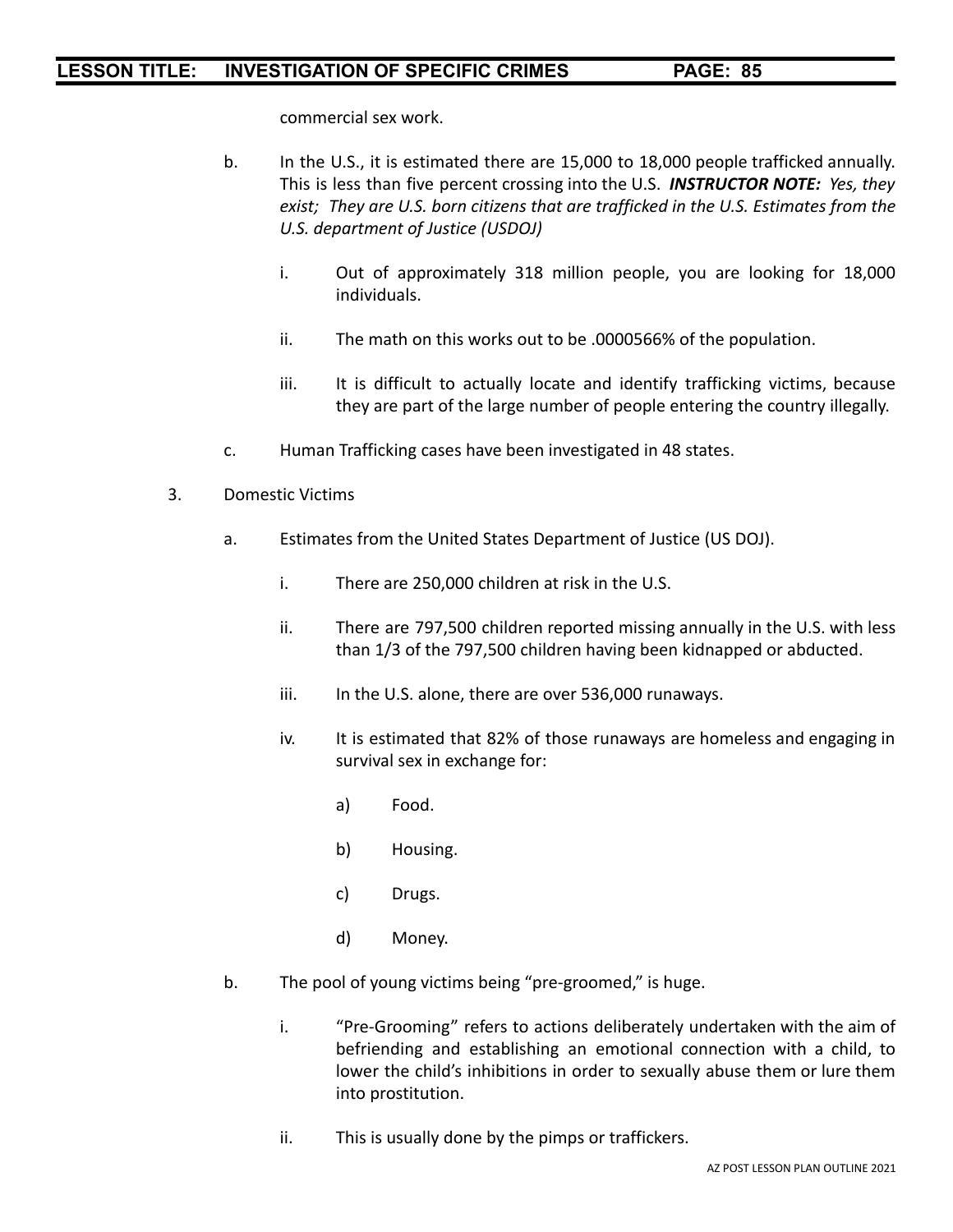- c. Human Trafficking is the second most profitable enterprise for organized crime. The first is **the** illegal drug trade. **P. O. 5.9.1E3**
- d. The numbers include sexes, all ages and all races. It is important to avoid the profile error that we assume we know what the victims look like.
- e. There are two kinds of pimps:
	- i. "Gorilla Pimp" refers to someone who pimps another person through brute force.
	- ii. "Romeo Pimp" refers to someone who cons vulnerable girls/boys into a relationship with them, pretending to care, then turns them out on the streets as prostitutes.
- f. For example, the profits of one pimp running a 5-girl "stable" could make approximately:
	- i. \$1.5 million a year.
	- ii. A weekly average of \$30,000.
- g. A 2007 thirty year study out of Colorado in and other studies revealed information about Domestic Victims; *INSTRUCTOR NOTE: USDOJ.*
	- i. FEMALES.
		- a) 13 years old nationally.
		- b) 14.8 years old locally .
		- c) Average exit age of 34, due to mortality.
		- d) Long-term incarceration. **P. O. 5.9.1E4**
		- e) Personal decision.
	- ii. MALES.
		- a) 13 years old.
		- b) Average exit age of 25, due to lack of marketability.
		- c) Long-term incarceration.
		- d) Personal decision.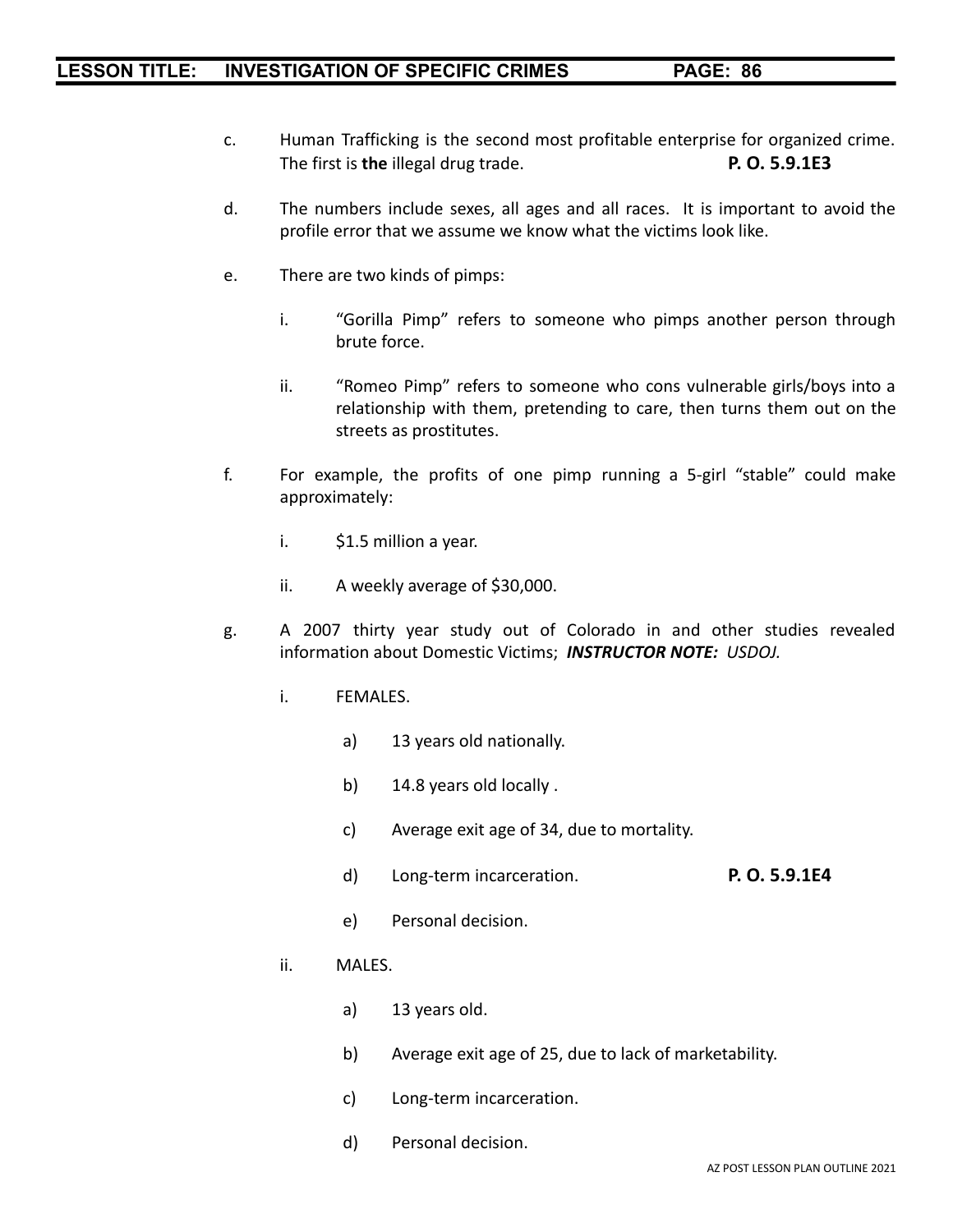- 4. International Victim.
	- a. An International victim is defined as a non-U.S. citizen compelled to perform labor or commercial sex work.
		- i. It is estimated there are 500,000 to 2,000,000 people trafficked worldwide annually.
		- ii. There are approximately 27 million people held in slavery worldwide.

<http://www.state.gov/j/tip/rls/tiprpt/2014/index.htm>

- 5. Victims of Human Trafficking and Sex Trafficking.
	- a. There is no real victim profile; however, there are common traits.
	- b. Children are easier to control and less thought of as a trafficking victim and are not always from low economic households.
	- c. Victims have a 20% higher suicide rate.
	- d. 60% of sex trafficked victims have experienced:
		- i. Familial sexual abuse, incest
	- e. Of that 60%:
		- i. Approximately 80% of them have been physically assaulted or a victim of child abuse.
		- ii. 90% of all sex-trafficked victims have been pimped out by an adult trafficker.
	- f. 90% of all sex trafficked victims have been raped while being trafficked.

**P. O. 5.9.1E4**

- i. Rape means forcible, sexual assault (legal definition).
- ii. No still means no, even if the victim is forced into prostitution.
- iii. Victims are often targeted by violent sex offenders due to the victim's perceived inability to report the act.
- iv. 75% of the sex trafficked victims have been violently assaulted, including being:
	- a) Shot.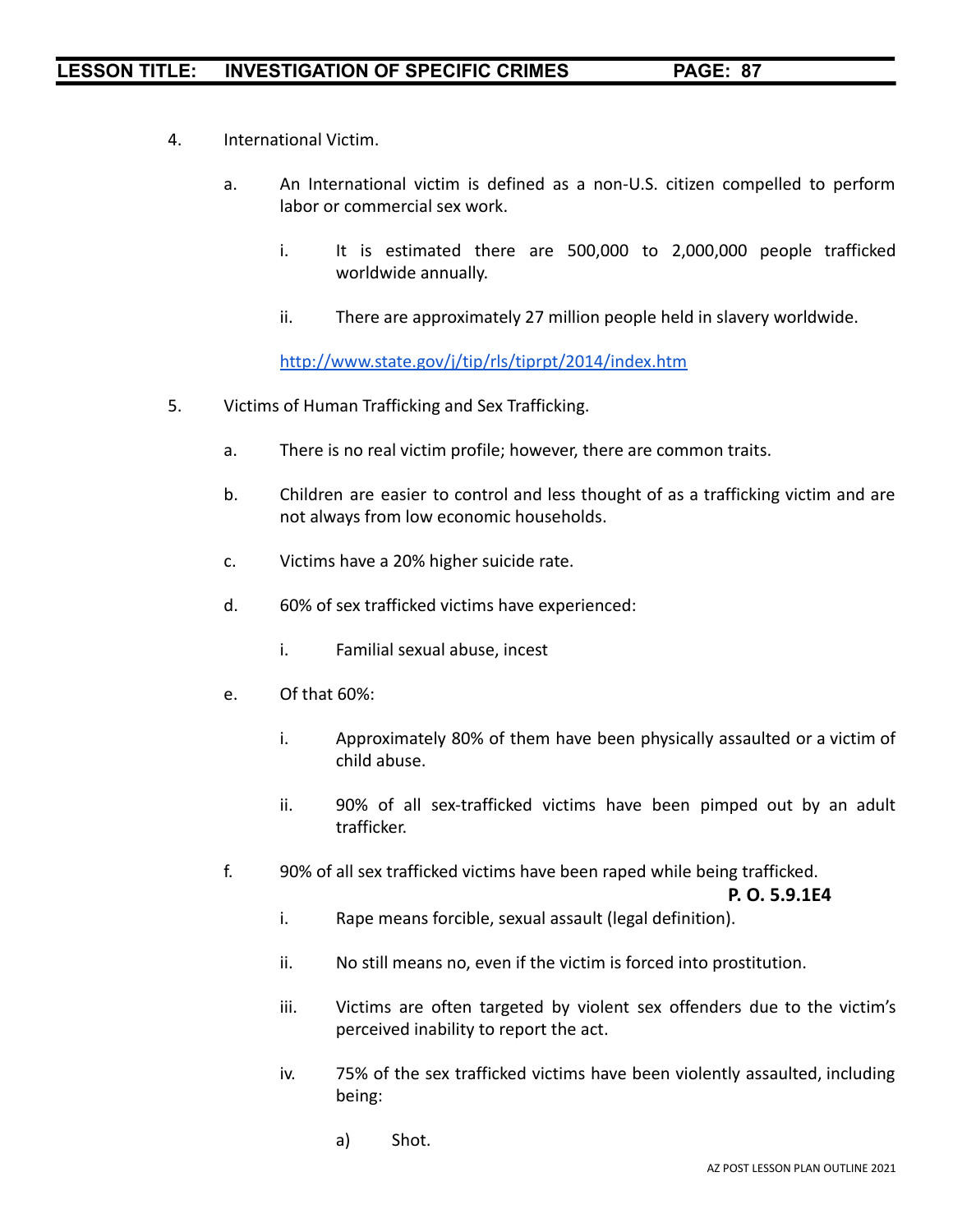- b) Stabbed.
- c) Strangled.
- d) Stomped to death.
- 6. Labor Trafficked Victims
	- a. Labor trafficking victims can appear to be a worker at a dress shop, tailor shop, massage parlor or workers on a field.
		- i. When the victim's status cannot be identified based on appearance alone, Officers should look beneath the surface.
			- a) What appears to be trafficking may actually be a kidnapped human smuggling victim.
			- b) The victims can also be the subjects of sex trafficking.
- 7. Involvement by Context.
	- a. How the victims get involved.
		- i. Voluntary.
			- a) Nowhere to go.
			- b) No education.
			- c) No other marketable life skills, can't get a legitimate job.
		- ii. Involuntary.
			- a) Abducted from previously normal life.
		- iii. Sold to traffickers, mainly due to:
			- a) Family debt.
			- b) Drug debt.
- 8. Throwaway / Runaway.
	- a. There are cases where parents will pimp out their children in exchange for drugs or money.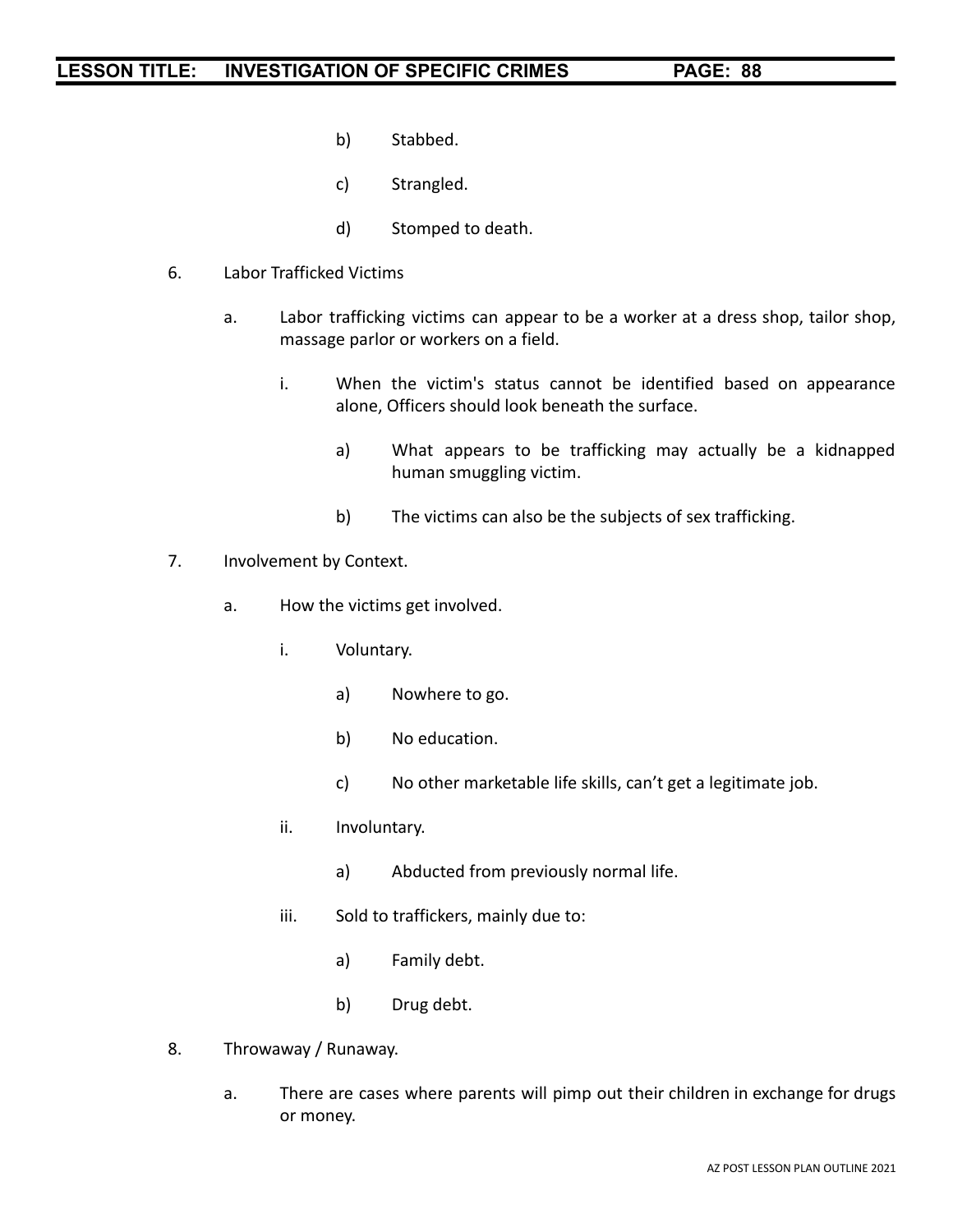- b. Homeless street youths resort to survival sex to make it through each day. As mentioned before, this is usually in exchange for food, housing, drugs and money.
- c. Homeless male juveniles may act as an escort for gay men as a source of income.
	- i. Homeless male juveniles are recruited for the gay sex trade based on their vulnerability.
	- ii. The hustling market then controls the male juvenile.
- d. Runaway youths are accessed, groomed and seduced by a pimp.
- e. Thrill-seeking.
	- i. Juveniles will rebel against parental, religious, or societal ideologies.
	- ii. Juveniles may also succumb to peer pressure.
- 9. Abducted
	- a. International or domestic organized crime rings will take victims in order to diversify their criminal activities.
		- i. This is largely due to the fact Human Trafficking has replaced arms dealing as the number two money maker for organized crime worldwide.
		- ii. Victims are taken due to high profitability and low chance of detection.
	- b. Youth are seduced and groomed by pimps.
		- i. Recruiting is done through public venues such as:
			- a) Sporting events.
			- b) Concerts.
			- c) Shopping Malls.
			- d) Schools.
		- ii. Recruiting is also through social networking such as:
			- a) Facebook.
			- b) Instant messaging services/apps.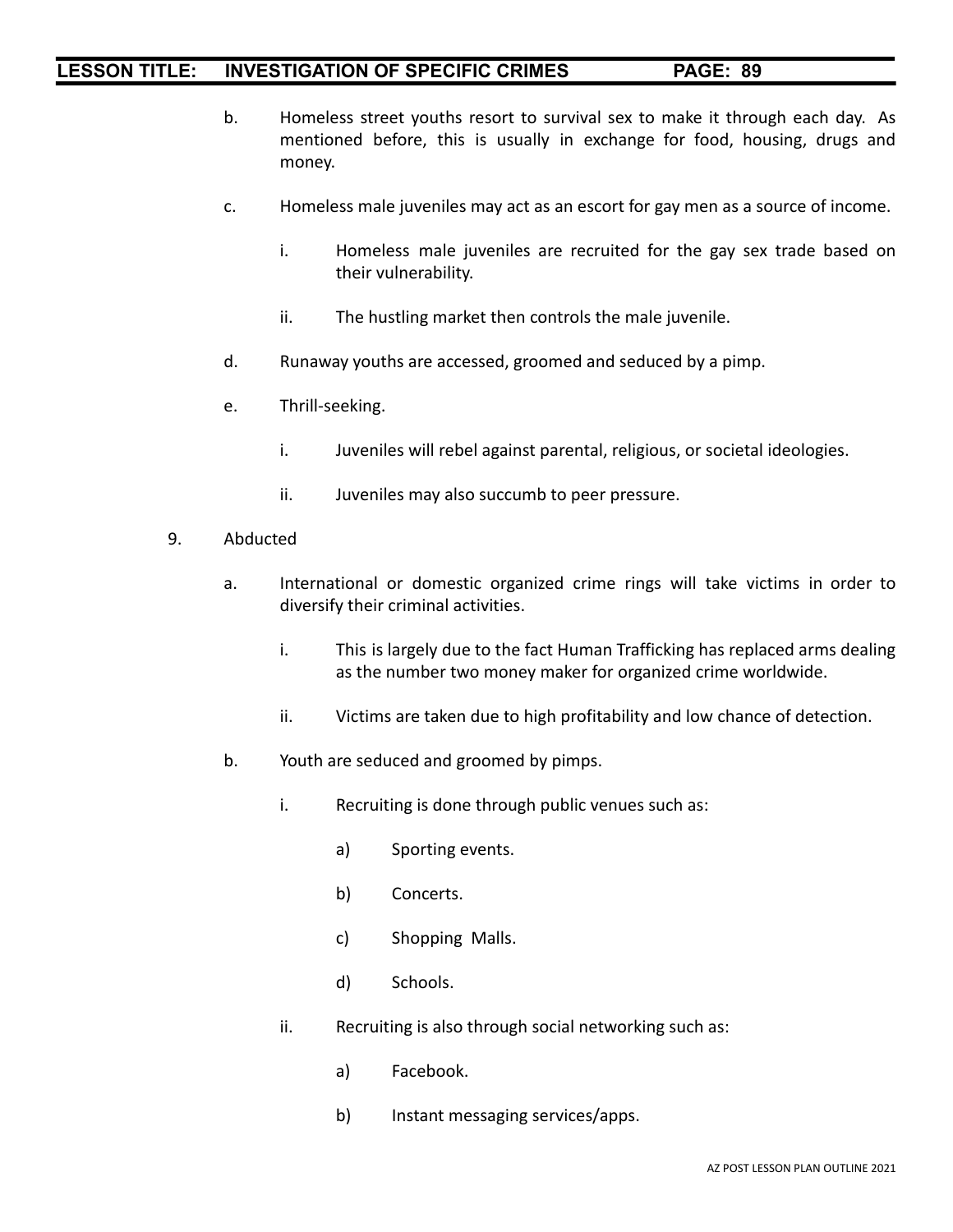- c) Dating sites.
- 10. Human Trafficking and Child Sex Trafficking.
	- a. Trafficking often involves forced prostitution.
	- b. In both society and in the movies we see, prostitution is portrayed in an unrealistic light.
		- i. Risky Business.
		- ii. Taxi Driver.
		- iii. Pretty Baby.
		- iv. Trading Places.
		- v. Hustle and Flow.
	- c. The term "modern day slavery" is a depiction of Human Trafficking and Child Sex Trafficking here in the U.S.
- 11. Signs of Human Trafficking.
	- a. There are signs of trafficking that may be recognizable during a valid contact. i. "Tattooing".
		- a) A tattoo shows ownership, commitment, and pride in belonging to a pimp.
		- b) Tattooing also advertises to other women and is used to recruit for the pimp.
		- c) For the 'Pimp," this is the same as a cattle rancher branding cattle.
		- d) The tattoo may be in a place which would be thought of an unusual place to put a tattoo.
	- b. Bruising and stages which may see on a victim.
		- i. These bruises are not accidental.
			- a) Victims are bruised, volunteers are not!
			- b) Bruises tell a story!
			- c) Fresh injuries appear reddish, slightly swollen and warm to the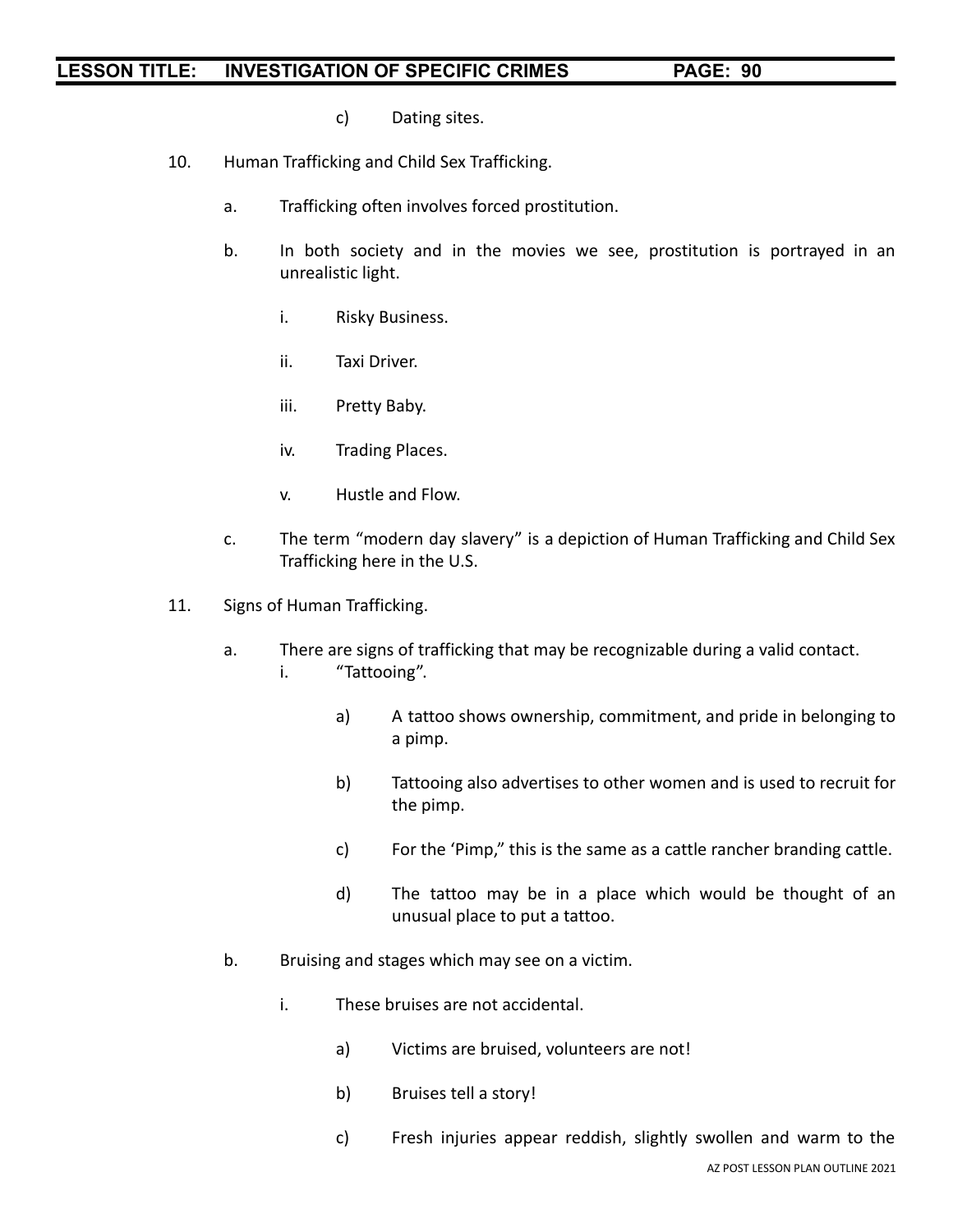touch.

- d) In two to three days the bruise(s) will blossom into a darker purple.
- e) As the bruises heal, it will fade to green, then yellow, and then disappear.
- f) A victim could have bruises in two colors possibly indicative of continuous beating.
- c. How the victims are controlled.
	- i. Injuries from beatings or weapons:
		- a) Injuries from beatings or weapons.
			- i. Fresh.
			- ii. Old.
		- b) Signs of torture, such as:
			- i. Cigarette burns.
			- ii. Cuttings.
			- iii. Brands or scarring which indicate ownership to the trafficker.
			- iv. Signs of malnourishment.
- 12. Terms or slang you may hear. *INSTRUCTOR NOTE: The MYTHS of "Human Trafficking" continued.*
	- a. "The Life" (East Coast) term to describe living the prostitution lifestyle.
	- b. "The Game" (West Coast) term to describe living the prostitution lifestyle.
	- c. "Daddy"; a term used by a victim in reference to the trafficker or pimp.
- 13. Victim Issues.
	- a. The victims may not identify themselves as victims largely due to the fact that they have bought into their lifestyle or have a lack of options.
	- b. Trauma bonding occurs when people in an abnormally stressful situation form a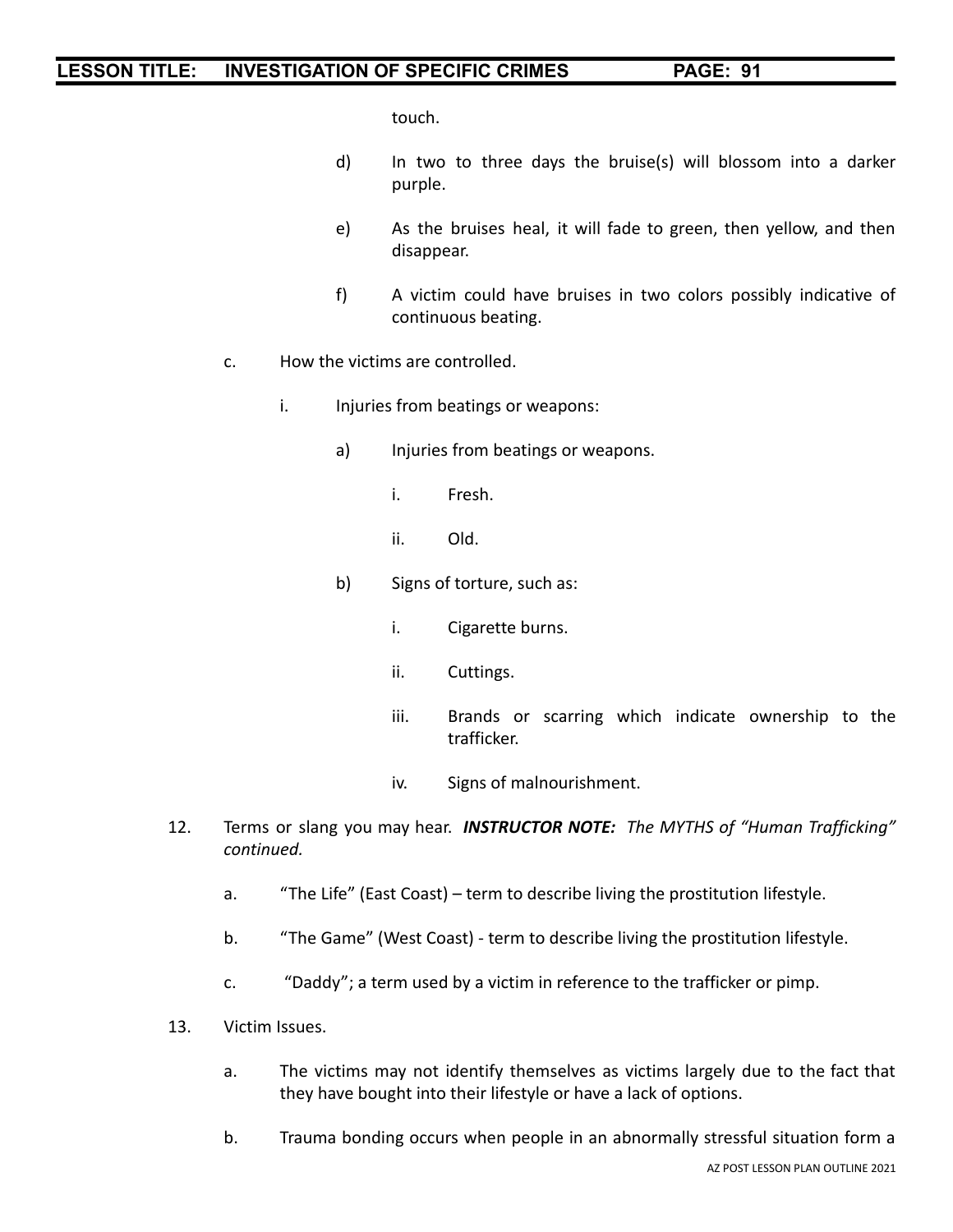high level of trust or dependence on the person or persons sharing the same experience.

- i. The victims may also share a romantic bond with the trafficker.
- ii. This causes them to be behaviorally dependent.
- c. Victims may not speak English, or have a very limited vocabulary.
- d. When contacted by law enforcement, the victims are likely to lie or use rehearsed stories initially to protect themselves or family. This is because they do not want to bring shame on themselves or their families due to cultural or religious beliefs.
- e. Victims do not trust anyone.
	- i. Lack of anyone to trust. **P. O. 5.9.1E5**
		- a) No family.
		- b) No friends.
		- c) Isolation by pimp.
	- ii. The one person they do trust is their trafficker or pimp, because that is who provides for them.
- f. Many victims do not trust law enforcement.
	- i. Many victims have had negative experiences with law enforcement or have been told that law enforcement would not believe them.
	- ii. The pimps play a large role in the victim's perception of law enforcement. The pimps brainwash victims into thinking law enforcement are the "bad guys."
	- iii. Because law enforcement may make arrests, the pimps have told them about law enforcement.
		- a) If victims receive assistance from law enforcement they will arrest you.
		- b) Would you believe a prostitute?
		- c) This makes it harder and harder for law enforcement to rescue a victim of human trafficking.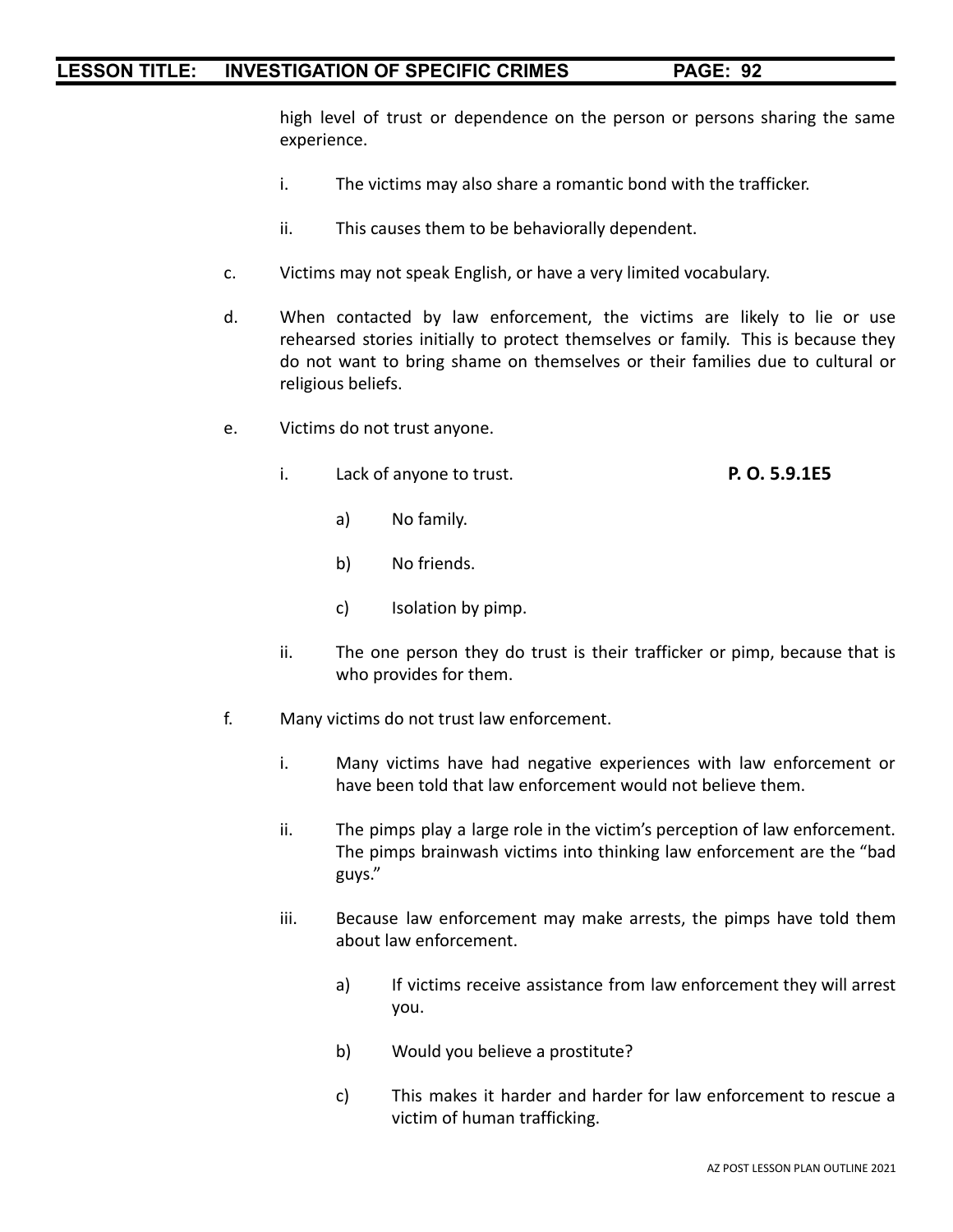- F. The MYTHS of "Human Trafficking". *INSTRUCTOR NOTE: Officer Resources. Patrol officers have a greater opportunity than any other law enforcement unit to detect victims and apprehend suspects during their daily patrol activity.* **P. O. 5.9.1E6**
	- 1. Many different myths are out there. Some of them are:
		- a. The victims knew what they were getting into and "went with the trafficker willingly."
			- i. This may have started as a boyfriend/girlfriend relationship.
			- ii. The victim may have been born into the lifestyle.
		- b. The victim committed unlawful acts such as "Sex Trafficking," or acted as a "Drug courier."
			- i. Victim was forced by a trafficker through physical force.
			- ii. Victim was forced by a trafficker through coercion.
		- c. The victim was paid for services, however, these wages were:
			- i. "Slave wages"
				- a) Non livable wages designed to keep the victim dependent on the trafficker.
				- b) Prevents payoff of trafficking "Debt."
			- ii. "Company store".
				- a) In years past, where companies had a cloistered workforce, the workers were forced to make purchases at an inflated price in the store operated by the company due to the remote location of the work sites.
				- b) In turn, the company would subtract purchases at the company store prior to giving the workers their pay.
				- c) This often forced workers into the negative which prevented them from leaving the company and in turn forced them to become company slaves.
				- d) With Human Trafficking, the same process happens making it impossible to pay off any debt. **P. O. 5.9.1E7**
		- d. The victim had freedom of movement.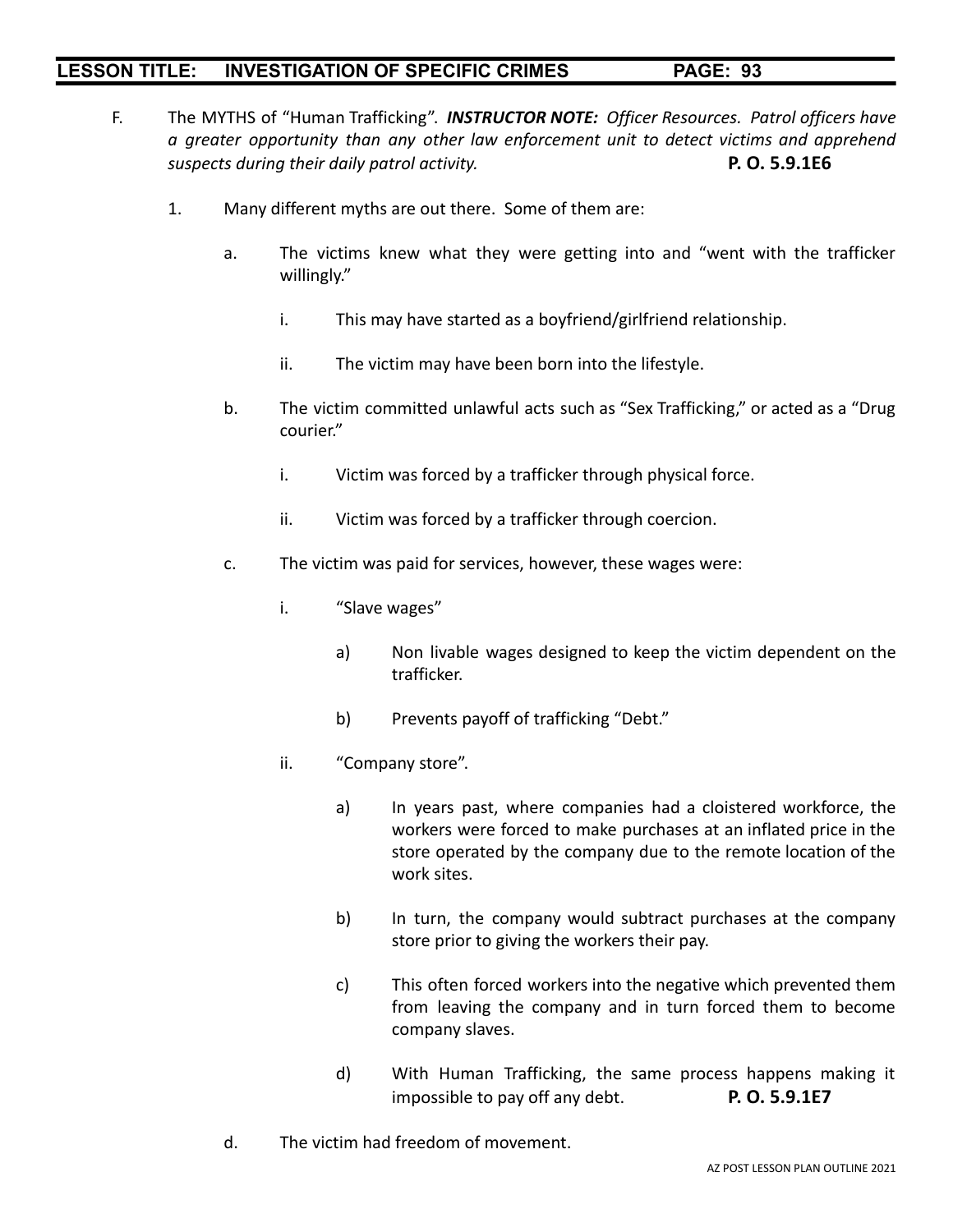- i. "Some chains cannot be seen."
	- a) They do not run from their controller, try to escape, or simply ask for help because:
		- i. Brain washing.
		- ii. Fear of everything.
		- iii. Lack of people to trust.
		- iv. Perceived lack of alternatives.
- ii. Psychological bondage keeps them enslaved.
- e. Trafficking involves the crossing of borders, "domestic victims can be ignored."
	- i. Laws, resources and funding were designated for non-U.S. citizens.
	- ii. Those laws, resources and funding have since been re-designated to apply equally to U.S. citizens and non-U.S. citizens.
	- iii. As law enforcement, you are more likely to find or come across Domestic Victims than International Victims.
- f. Depending on where the victim comes from the trafficker's actions may be culturally appropriate, but illegal in the U.S.
	- i. What is legal in the home country of the victim or trafficker is not legal in the U.S.
	- ii. The trafficker or victim does not realize it is illegal in the U.S.
- 2. This goes much deeper than a myth once you begin to understand the truth about Human Trafficking.

#### G. **Where to Find the Victims.**

- 1. Sweatshops and factories fenced in with razor wire turned to the inside.
	- a. Normally fences will have razor wire facing to the outside which is designed to keep unwanted people off the property.
	- b. In this case, you see the razor wire turned in to keep people on the property.

**P. O. 5.9.1E8**

2. For most people, at some point, travel is necessary.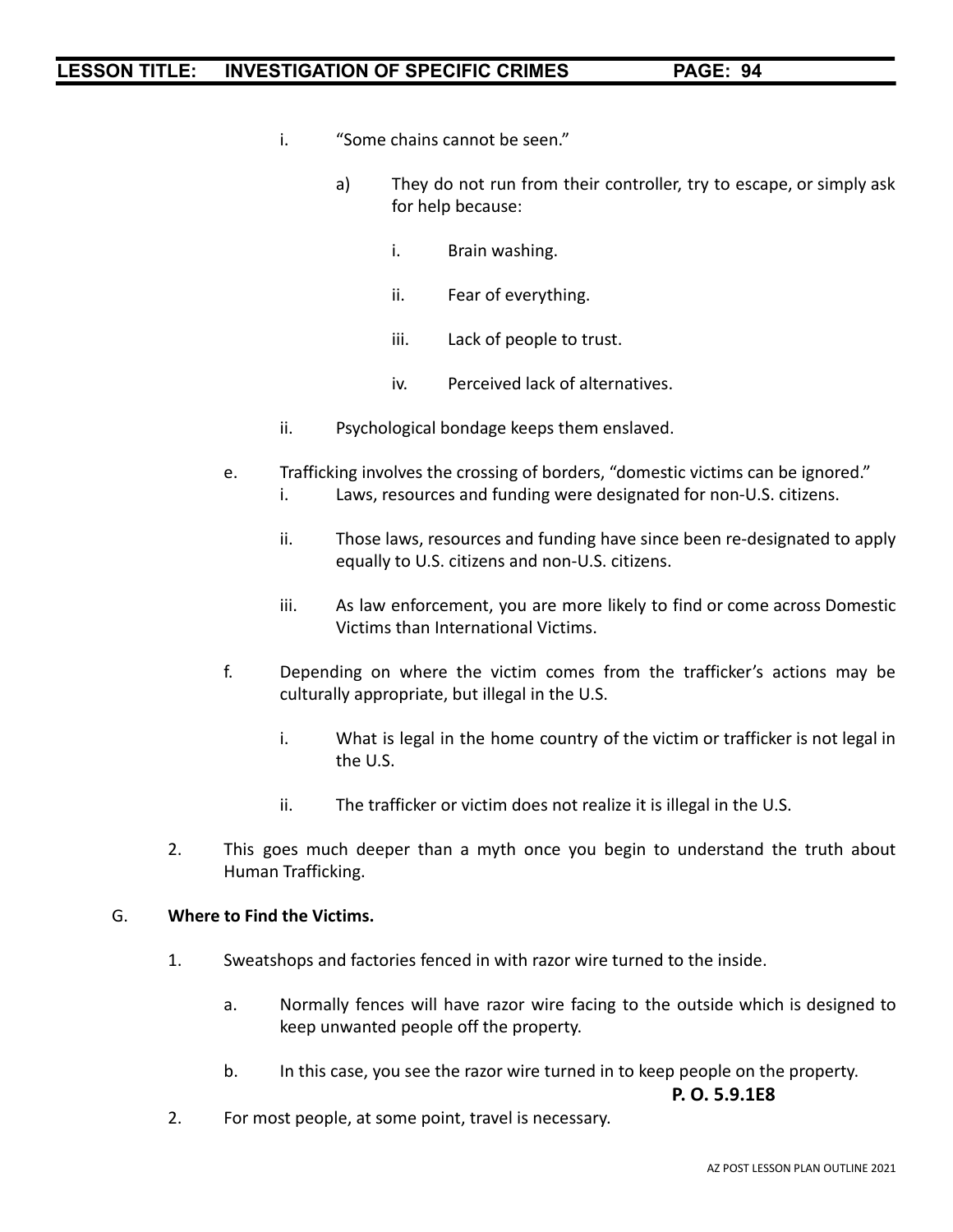- a. Where you will come into contact with these victims is during transportation from one place to another.
- b. This could be through:
	- i. Traffic Stops.
	- ii. Collision Investigations.
	- iii. Commercial Vehicle Inspections.
	- iv. Truck Stops.
	- v. Border Checkpoints.
	- vi. Ports of Entry.
	- vii. Whisper Stops.
	- viii. Search Warrants.
	- ix. Motorist Assists.
	- x. Concerned Citizen Reports.
- 3. Victims may be forced to work as maids or servants.
- 4. The victims may be forced to work without pay, while the person who has control of them collects money on their behalf, which essentially turns them into a "modern day slave".

### H. **Rescuing the victim.**

- 1. Traditional police methods.
	- a. Overt methods:
		- i. Traffic Stops.
		- ii. Collisions.
		- iii. Motorists Assists.
		- iv. Commercial Vehicle Inspections.
		- v. Etc.…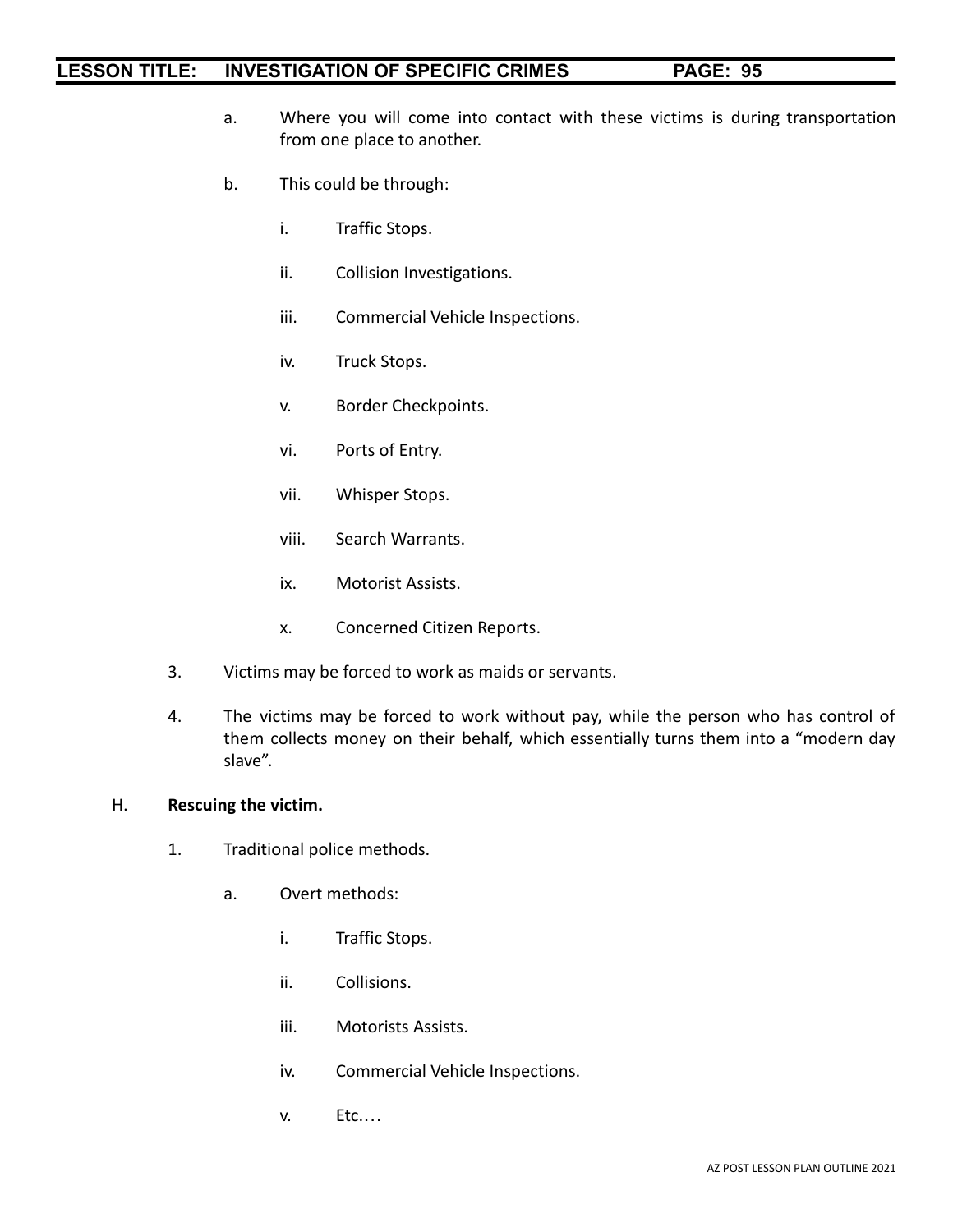- b. Covert methods:
	- i. Customer apprehension programs.
		- a) Undercover detectives posing as trafficking victims.
		- b) Undercover detectives posing as prostitutes.
	- ii. Sweeps.
		- a) Detectives visiting known locations of potential trafficking.
- 2. Non-Traditional police methods.
	- a. Task Force Model.
		- i. The task force model is bringing together law enforcement and non-law enforcement entities.
		- ii. The model is devoted to the rescue and recovery of the victim.
		- iii. It provides a holistic response to human trafficking by bringing together all involved.
		- iv. Law Enforcement locates victims.
		- v. Health providers give much needed care to victims.
		- vi. Prosecutors provide an alternative to incarceration by plea agreement, court ordered treatment, and education.
		- vii. Project R.O.S.E., is one example, which stands for Reaching Out to the Sexually Exploited.
	- b. Another source for finding victims is through intelligence gathering. This is usually through open source material on the internet such as:
		- i. Google.
		- ii. Sex Trafficking websites and chat rooms.
		- iii. Chat rooms.
		- iv. Back Page Ads (Craigslist).
		- v. The methods are constantly changing as the human traffickers get more creative.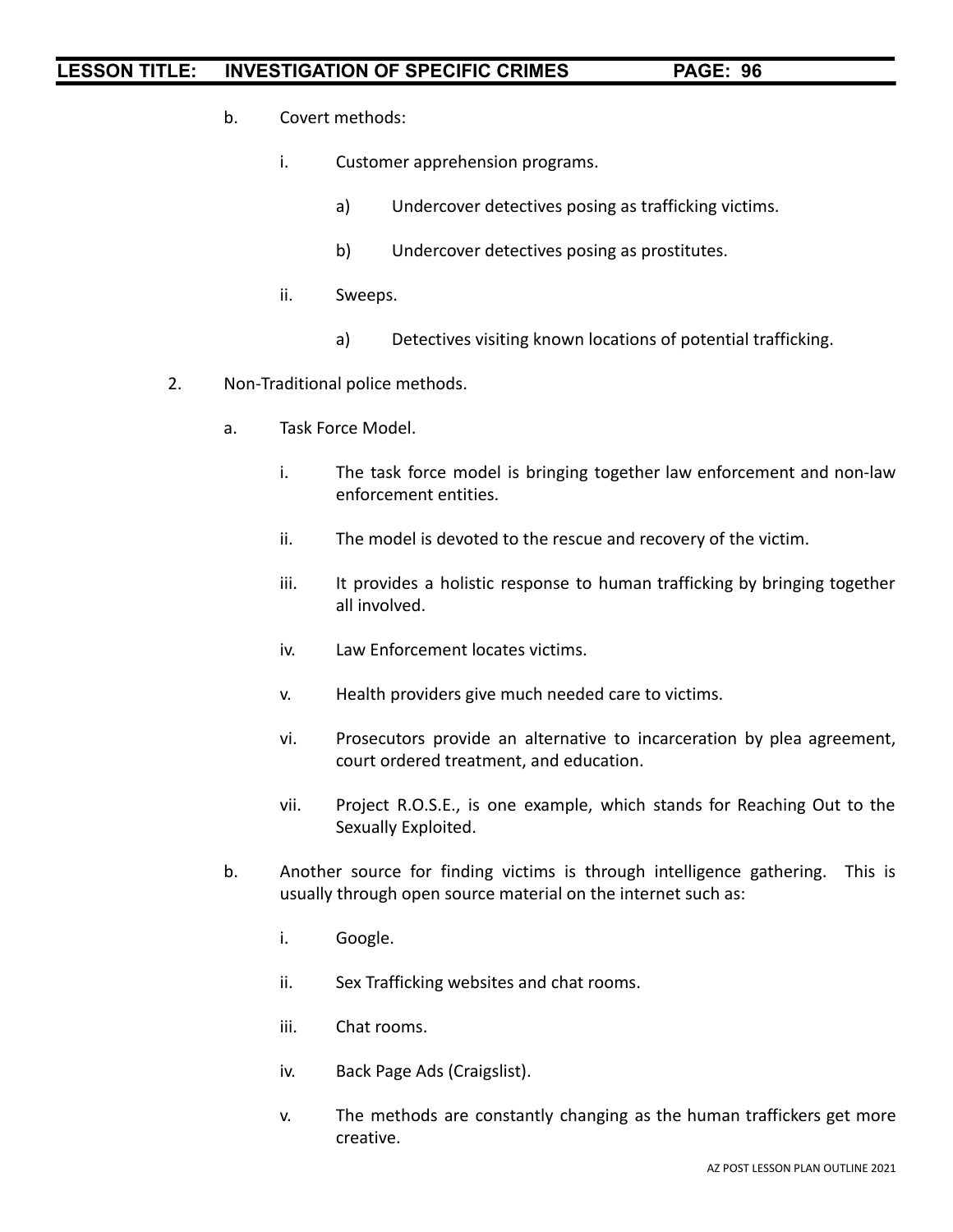- 3. Outreach and Education.
	- a. Information on Human Trafficking can be provided by law enforcement, faith based groups and grant funded non-governmental organizations.
	- b. These organizations provide awareness training to various civic groups, schools and professional groups.
		- i. Shared Hope International.
			- a) Faith based organization in Arizona.
			- b) Dedicated to rescuing victims and aggressively pursuing traffickers and buyers in Arizona.
			- c) http://sharedhope.org/
		- ii. Polaris Project.
			- a) Non-Governmental organization (NGO) based out of Washington DC.
			- b) Provides direct and indirect services to the victims.
			- c) Serves as a national reporting center connecting victims with law enforcement and service providers.
			- d) www.polarisproject.org : 1-888-373-7888
		- iii. National Center for Missing and Exploited Children.
			- a) The center was established in 1984 to serve as the nation's clearinghouse on issues related to missing and sexually exploited children.
			- b) It is the leading nonprofit organization in the providing assistance to law enforcement and families to find missing children, reduce child sexual exploitation and prevent child victimization.
			- c) <http://www.missingkids.com>
		- iv. Outreach from local civic groups

#### I. **RESOURCES**

1. Once a victim (s) or a suspect(s) has been identified, there are procedures to follow and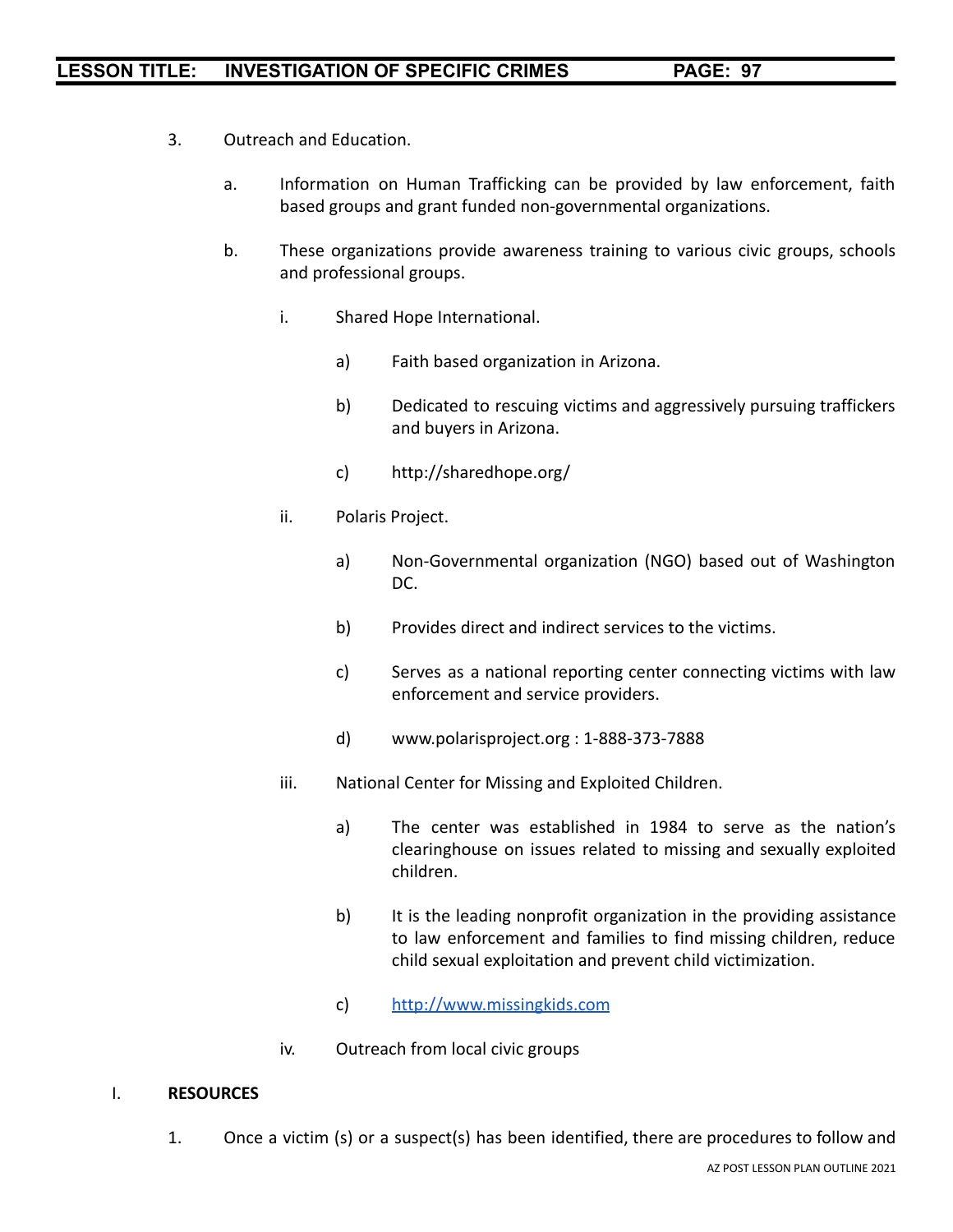resources available, at any time of day.

- a. Book the suspect utilizing proper procedures.
- b. The goal is to rescue them and not play into what they have been told by their pimp by booking them.
- c. If possible, contact a large agency in jurisdiction which has a Human Trafficking Investigation Unit.
- 2. Resources for further information on Human Trafficking and/or direction on case investigation.
	- a. Phoenix Police Department Vice Enforcement Unit.
	- b. Tucson Police Department, Street Crimes Interdiction Unit
	- c. Arizona Department of Public Safety, Criminal Investigations.
- 3. Arizona Statutes that are related to Human Trafficking:
	- a. A.R.S. § 13-1307 Sex Trafficking; classification; definitions;
	- b. A person commits sex trafficking by knowingly enticing, recruiting, harboring, providing, transporting or otherwise obtaining another person with either:
		- i. The intent to cause the other person to engage in any prostitution or sexually explicit performance by deception, force or coercion; or
		- ii. The knowledge that the other person will engage in any prostitution or sexually explicit performance by deception, coercion or force.
	- c. A person commits sex trafficking by knowingly enticing, recruiting, harboring, providing, transporting or otherwise obtaining another person who is under eighteen (18) years of age with either:
		- i. The intent to cause the other person to engage in any prostitution or sexually explicit performance by deception, force or coercion; or
		- ii. The knowledge that the other person will engage in any prostitution or sexually explicit performance by deception, coercion or force.
			- a) A.R.S. § 13-1308 Trafficking of Persons for forced Labor or Services; classification; definitions.
			- b) A person commits trafficking of persons for forced labor or services by knowingly enticing, recruiting, harboring, providing,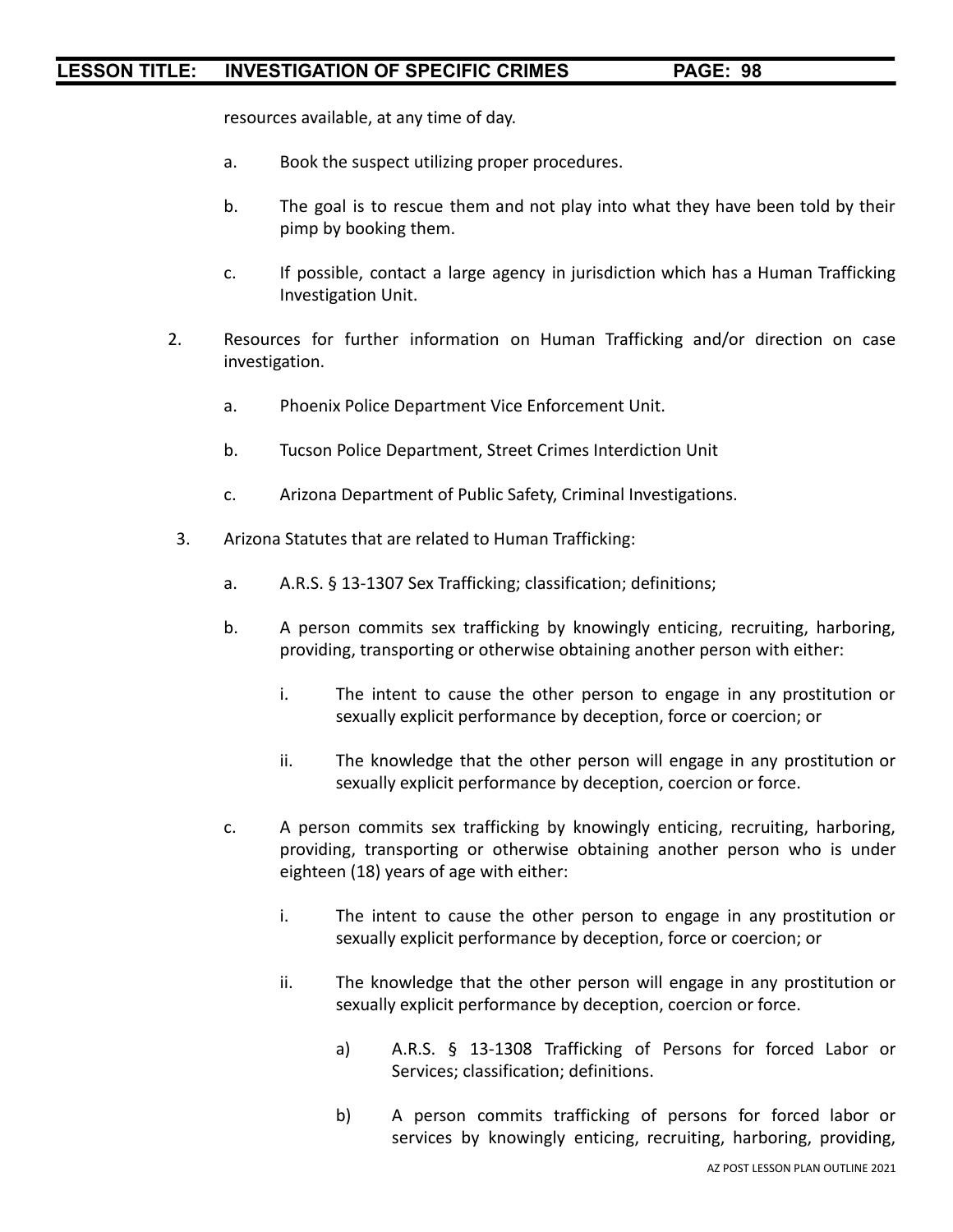transporting or otherwise obtaining another person with the intent to or knowledge that the other person will be subject to forced labor or services.

- c) A person commits trafficking of persons for forced labor or services by knowingly benefiting financially or by receiving anything of value, from participation in a venture that has engaged in an act in violation of section 13-1306 (Unlawfully obtaining Labor or Services or section 13-1307 (Sex Trafficking) or this section.
- d) ARS § 13-3214 Prostitution; classification.
- e) ARS § 13-3212 Child prostitution; classification; increased punishment.
- f) ARS § 13-3552 Commercial sexual exploitation of a minor; classification.
- g) ARS § 13-705 Dangerous crimes against children; sentences; definitions.
- h) ARS § 13-3202 Procurement by false pretenses of person for purpose of prostitution; classification.
- i) ARS § 13-3203 Procuring or placing persons in house of prostitution; classification.
- j) ARS § 13-3204 Receiving earnings of prostitute; classification.
- k) ARS § 13-3205 Causing spouse to become prostitute; classification.
- l) ARS § 13-3206 Taking child for purpose of prostitution; classification.
- m) ARS § 13-3207 Detention of persons in house of prostitution for debt; classification.
- n) ARS § 13-3208 Keeping or residing in house of prostitution; employment in prostitution; classification.
- o) ARS § 13-3209 Pandering; methods; classification.
- p) ARS § 13-3210 Transporting persons for purpose of prostitution or other immoral purpose; classification; venue.